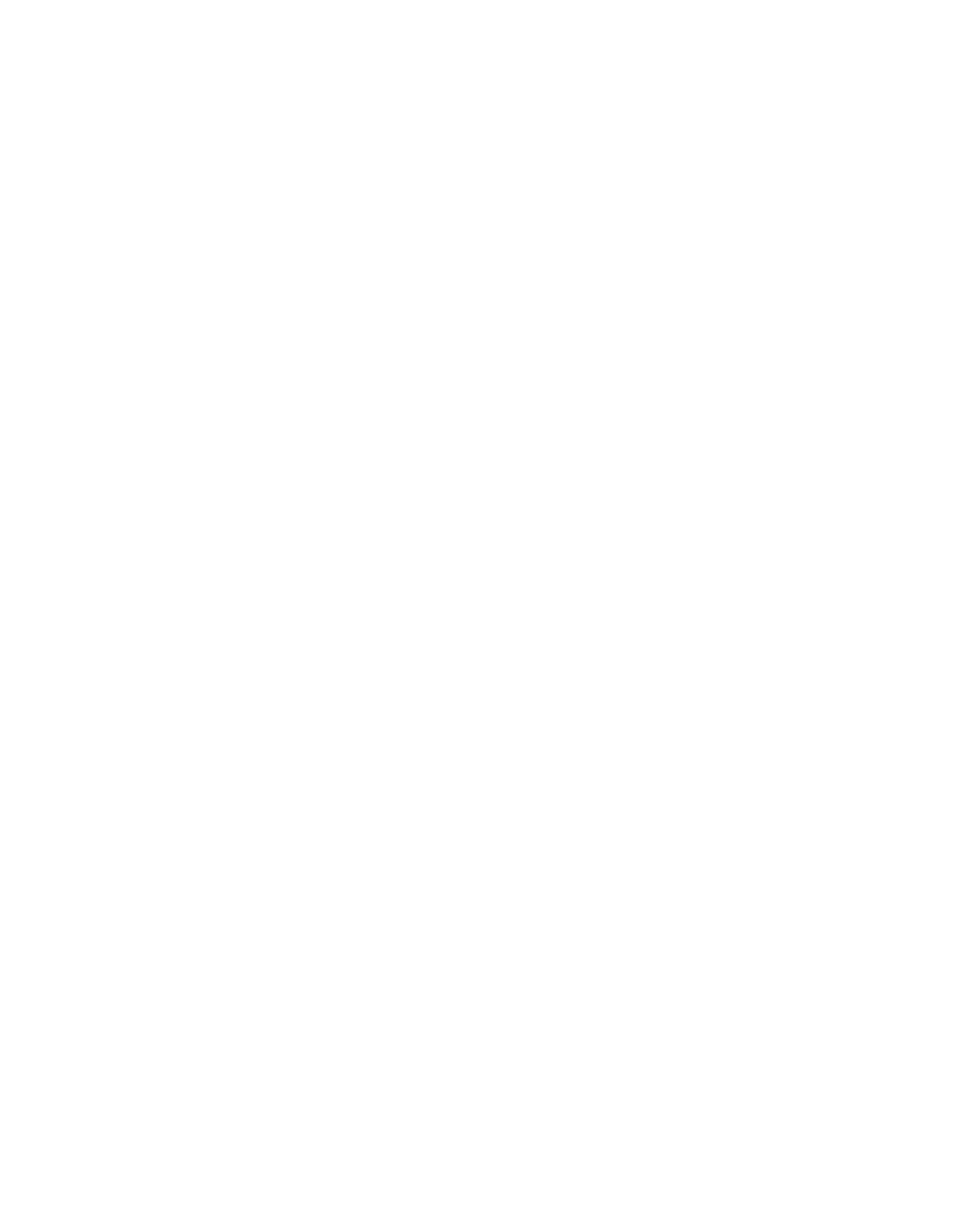# FOURIER ANALYSIS ON  $SU(2)$

A Thesis

Presented to The Faculty of the Department of Mathematics East Carolina University

> In Partial Fulfillment of the Requirements for the Degree Master of Arts in Mathematics

> > by

Tyler Leaser November, 2012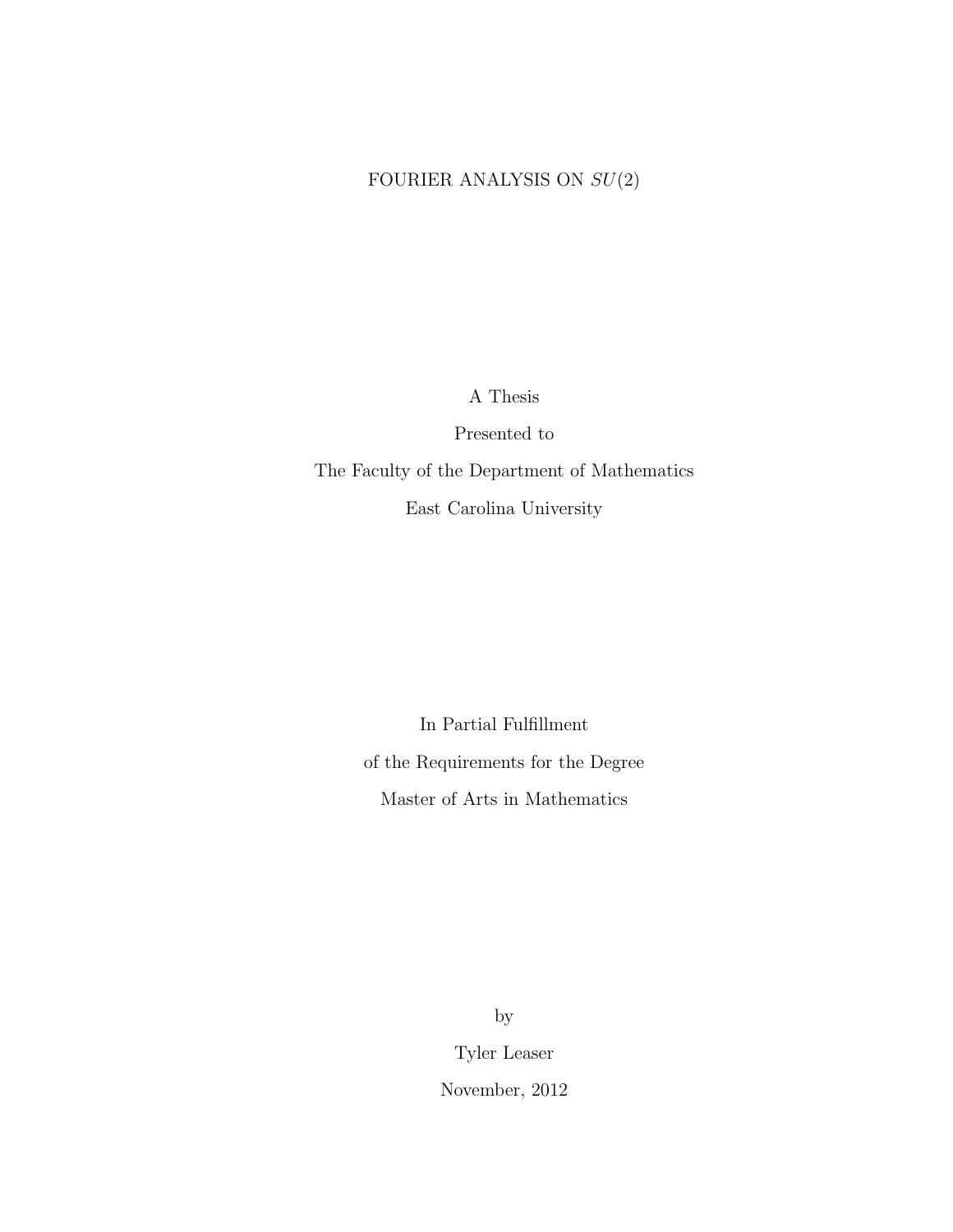Copyright 2012, Tyler Leaser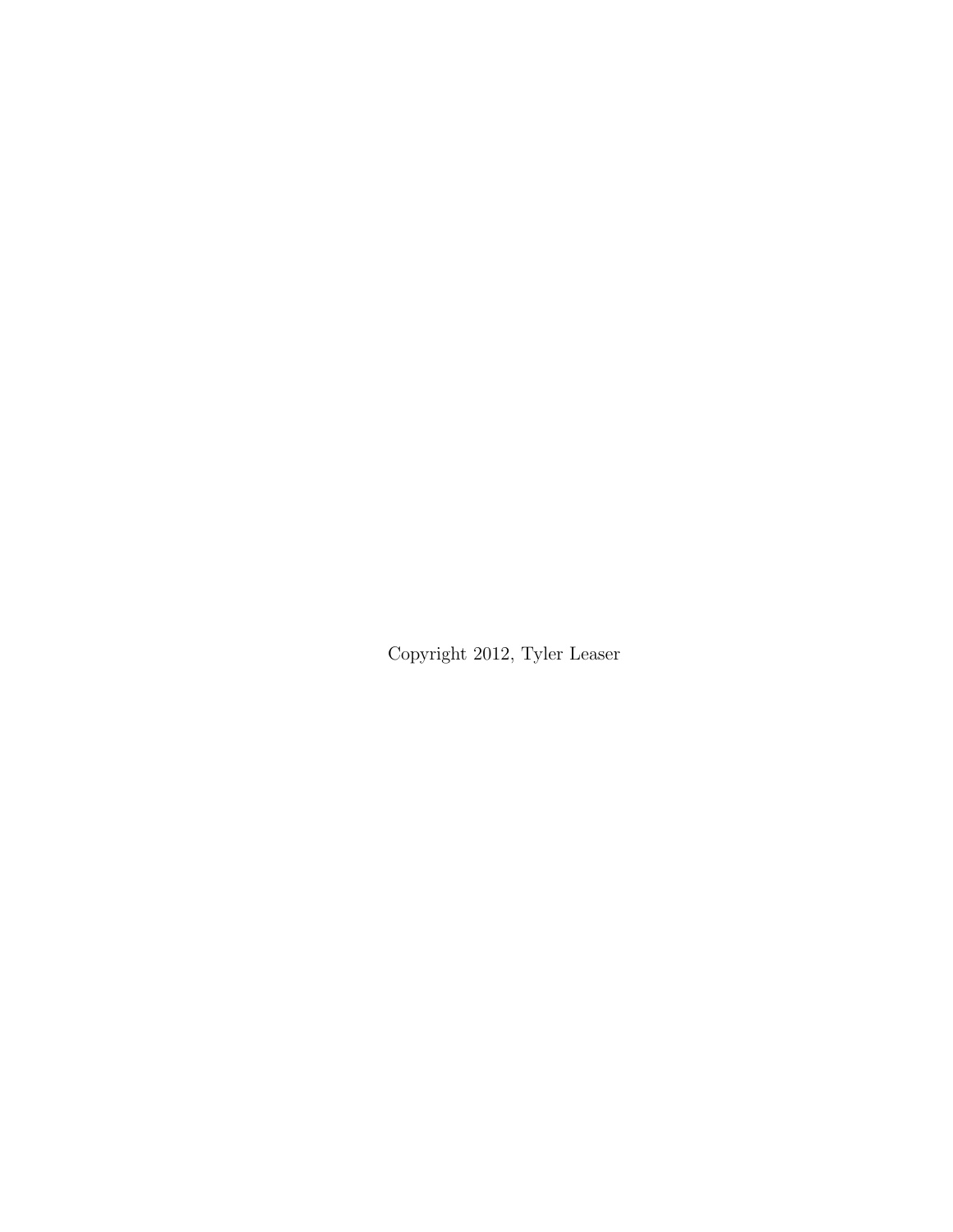# FOURIER ANALYSIS ON  $SU(2)$

by

Tyler Leaser

APPROVED BY:

DIRECTOR OF THESIS:

Dr. Chal Benson

COMMITTEE MEMBER:

Dr. Chris Jantzen

COMMITTEE MEMBER:

COMMITTEE MEMBER:

Dr. Gail Ratcliff

Dr. Imre Patyi

CHAIR OF THE DEPARTMENT OF MATHEMATICS:

DEAN OF THE GRADUATE SCHOOL: Dr. Johannes Hattingh

Dr. Paul Gemperline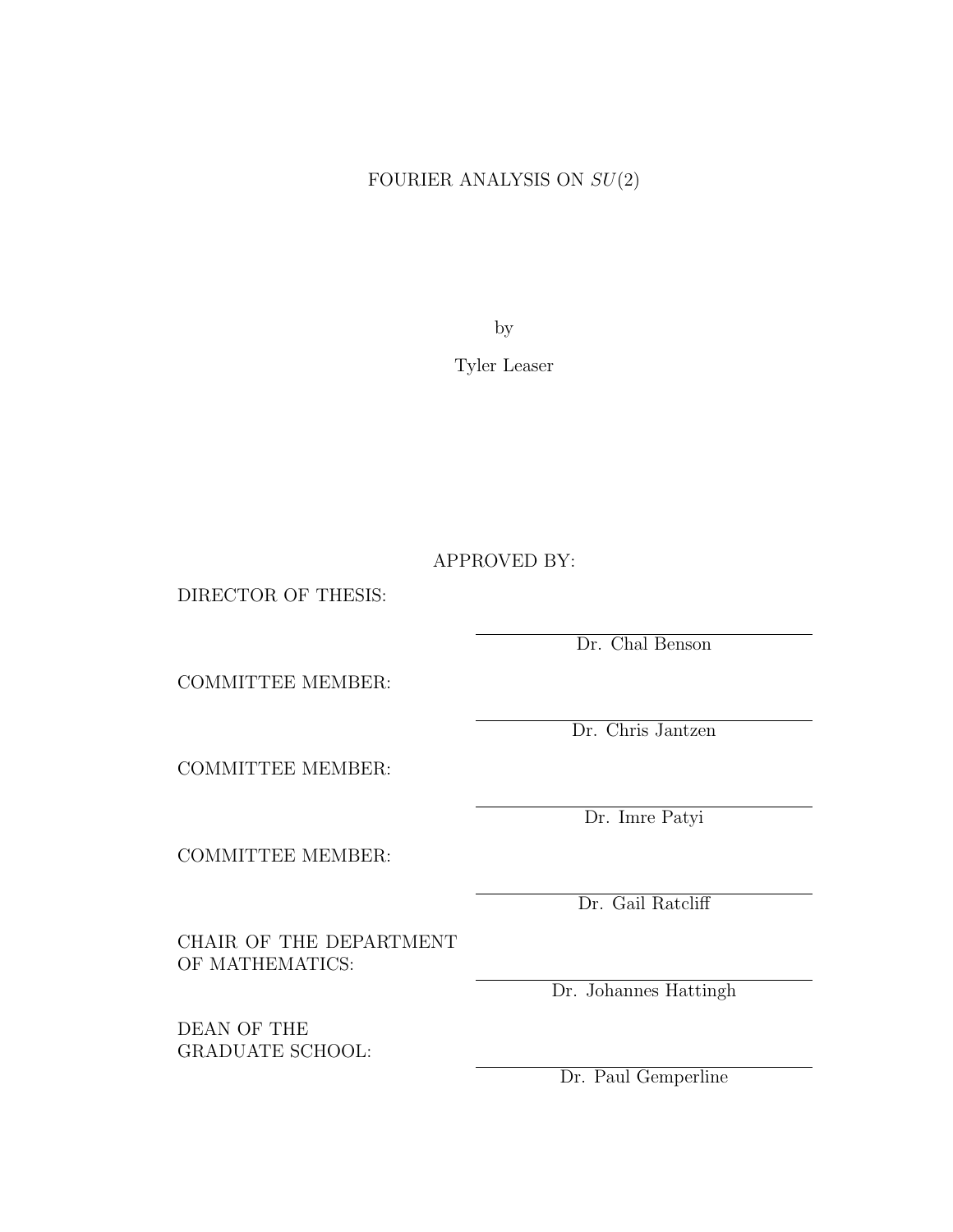# ACKNOWLEDGEMENTS

Apart from the efforts of myself, the success of any project depends largely on the encouragement and guidelines of many others. I take this opportunity to express my gratitude to the people who have been instrumental in the successful completion of this project. I would like to show my greatest appreciation to Prof. Chal Benson. I can't say thank you enough for his tremendous support and help. I feel motivated and encouraged every time I attend his meeting. Without his encouragement and guidance this project would not have materialized. The guidance and support received from all the members who contributed and who are contributing to this project, was vital for the success of the project. I am grateful for their constant support and help.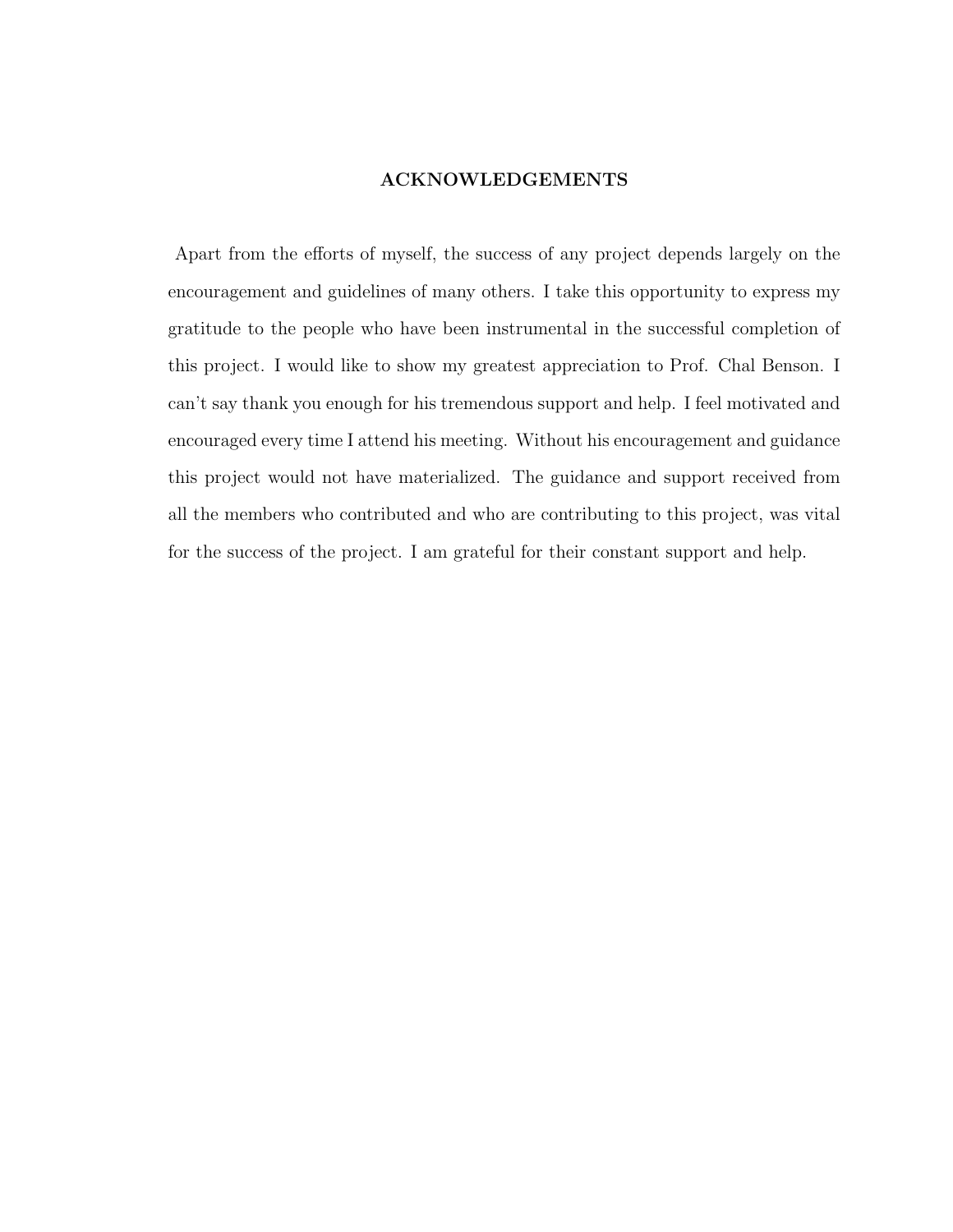# TABLE OF CONTENTS

| 1              | $\mathbf{1}$ |                                                    |                |  |  |
|----------------|--------------|----------------------------------------------------|----------------|--|--|
|                | 1.1          |                                                    | $\mathbf{1}$   |  |  |
|                | 1.2          |                                                    | 3              |  |  |
|                | 1.3          |                                                    | $\overline{5}$ |  |  |
|                | 1.4          |                                                    | 9              |  |  |
|                | 1.5          |                                                    | 10             |  |  |
| $\overline{2}$ |              |                                                    | 12             |  |  |
|                | 2.1          |                                                    | 12             |  |  |
|                | 2.2          |                                                    | 17             |  |  |
|                | 2.3          |                                                    | 21             |  |  |
|                | 2.4          | Absolute and Uniform Convergence of Fourier Series | 24             |  |  |
|                | 2.5          |                                                    | 27             |  |  |
|                | 2.6          |                                                    | 30             |  |  |
|                | 2.7          | Uniform Continuity on Compact Groups               | 38             |  |  |
| 3              | 40           |                                                    |                |  |  |
|                | 3.1          |                                                    | 40             |  |  |
|                | 3.2          |                                                    | 43             |  |  |
|                | 3.3          | Classical Fourier Series: Point-wise Convergence   | 44             |  |  |
|                | 3.4          |                                                    | 45             |  |  |
| 4              | 49           |                                                    |                |  |  |
|                | 4.1          |                                                    | 49             |  |  |
|                | 4.2          |                                                    | 57             |  |  |
|                | 4.3          | Irreducible Representations of $SU(2)$             | 60             |  |  |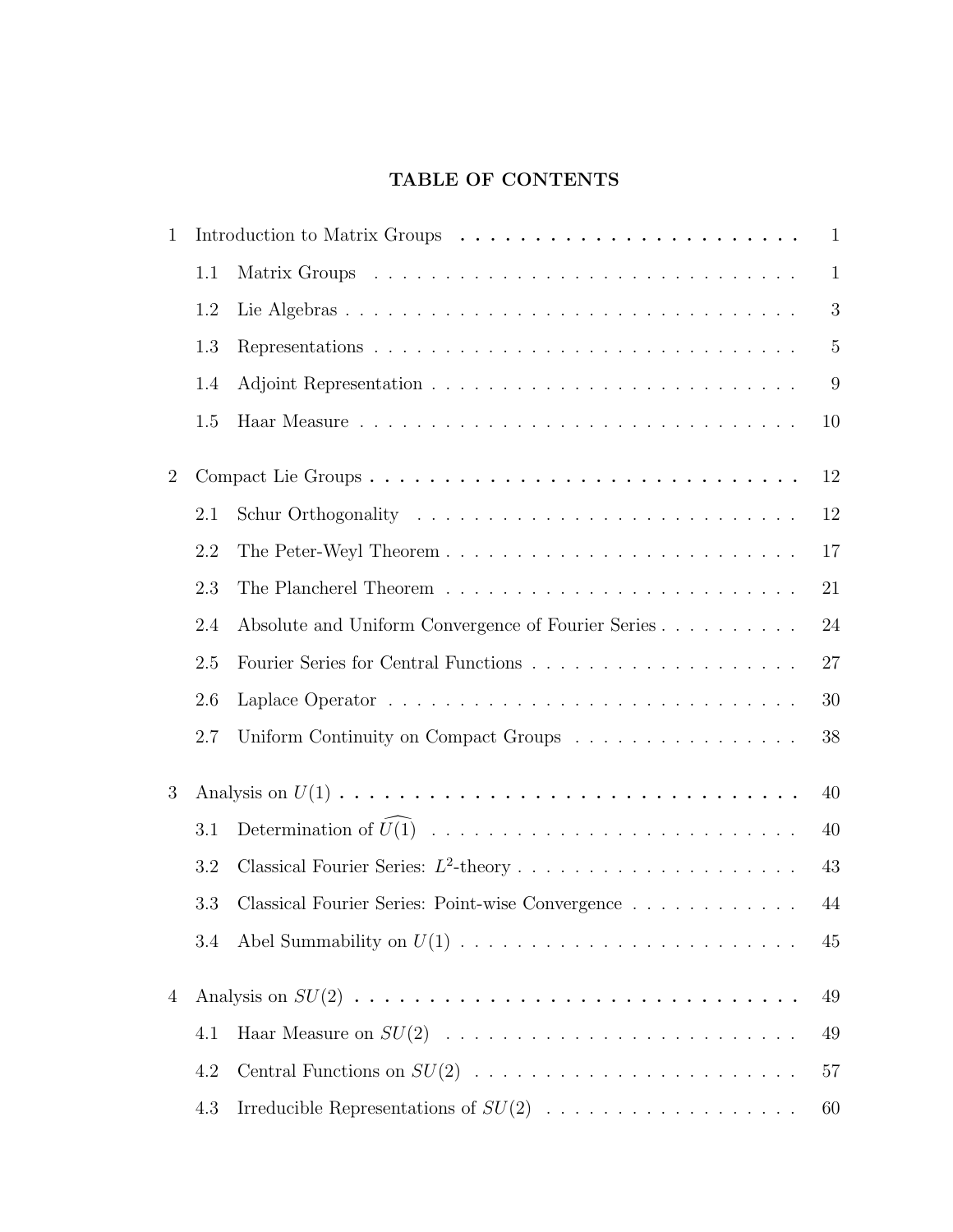|   |     | 84 |
|---|-----|----|
|   |     |    |
|   |     |    |
|   |     |    |
| 5 |     |    |
|   |     |    |
|   | 5.2 |    |
|   |     |    |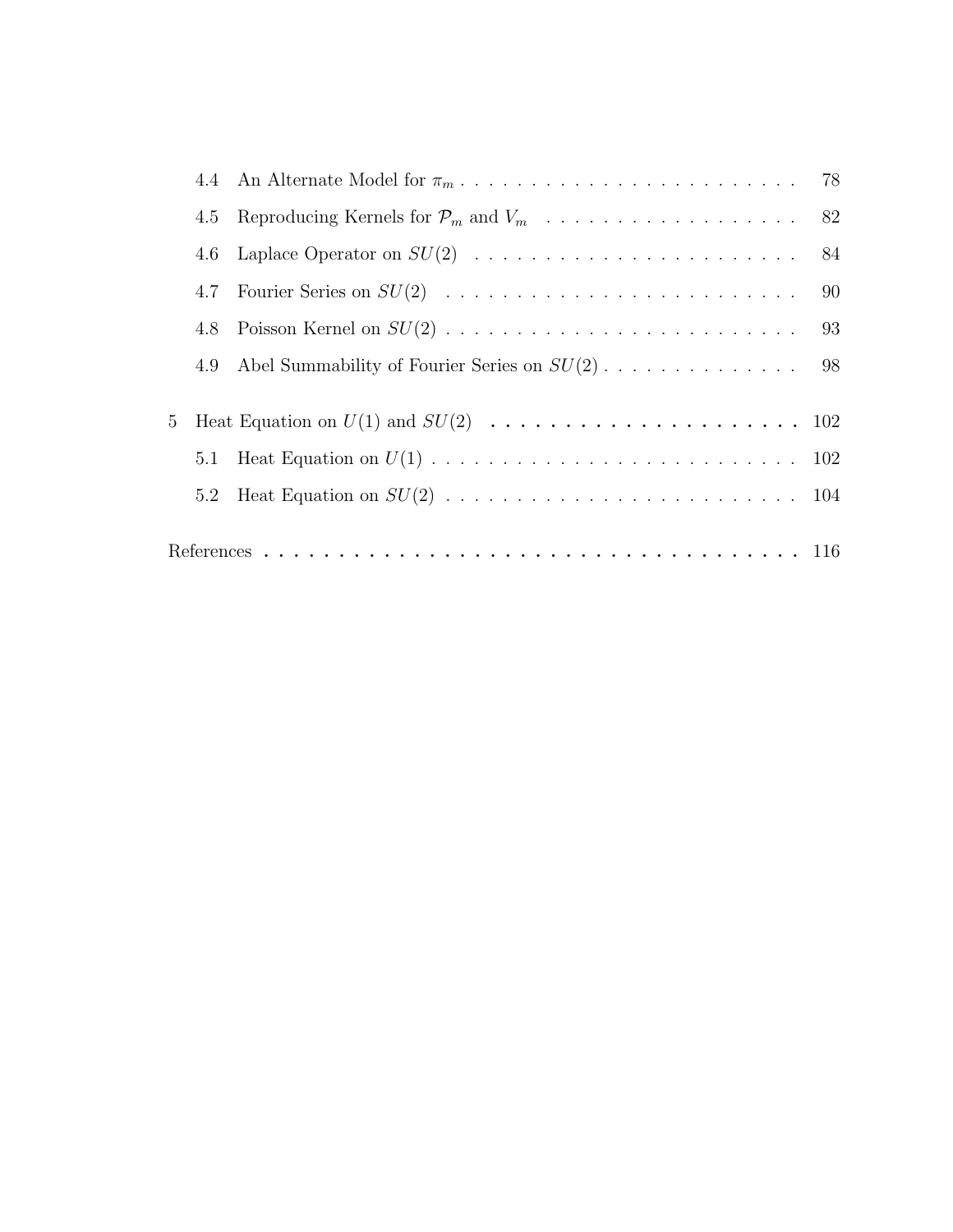#### CHAPTER 1: Introduction to Matrix Groups

#### 1.1 Matrix Groups

Let  $M(n, K)$  be the set of  $n \times n$  matrices with entries in  $K = \mathbb{R}$  or  $K = \mathbb{C}$ . Note that  $M(n, \mathbb{K})$  is a vector space over  $\mathbb{K}$  in the usual way, isomorphic to  $\mathbb{K}^{n^2}$ . We equip  $M(n, \mathbb{K})$  with its usual vector topology. The subset of invertible matrices in  $M(n, \mathbb{K})$ forms a group under matrix multiplication, known as the general linear group, denoted  $GL(n,\mathbb{K})$ . Another way to define the general linear group is

$$
GL(n, \mathbb{K}) = \{ X \in M(n, \mathbb{K}) : \det(X) \neq 0 \}.
$$

As  $GL(n,\mathbb{K}) = det^{-1}(\mathbb{K}-\{0\})$  and  $det: M(n,\mathbb{K}) \to \mathbb{K}$  is continuous,  $GL(n,\mathbb{K})$  is an open subset of  $M(n, \mathbb{K})$ .

**Definition 1.1.** A closed subgroup of  $GL(n, \mathbb{K})$  is called a *linear Lie group*.

There are a number of classic examples.

- $SL(n, \mathbb{K}) = \{g \in GL(n, \mathbb{K}) : \det(g) = 1\} = Ker(\det : GL(n, \mathbb{K}) \to \mathbb{K})$  is called the special linear group.
- $O(n) = \{g \in GL(n, \mathbb{R}) : ||gx|| = ||x||$ , for all  $x \in \mathbb{R}^n\}$  is the *orthogonal* group and  $SO(n) = \{g \in O(n) : \det(g) = 1\} = O(n) \cap SL(n, \mathbb{R})$  the special *orthogonal group.* As is well known  $g \in O(n)$  if and only if  $g^T g = I$ .
- $U(n) = \{g \in GL(n, \mathbb{C}) : g^*g = I\}$  is the unitary group and  $SU(n) = \{g \in U(n) : \det(g) = 1\}$  the special unitary group.

An important fact about linear Lie groups is that each such group  $G \subset GL(n, \mathbb{K})$ is a smooth sub-manifold of  $M(n, K)$  [2, Corollary 3.3.5]. This will allow us to apply calculus on manifolds to linear Lie groups.

We can extend the usual exponential map to a matrix valued function of a matrix variable.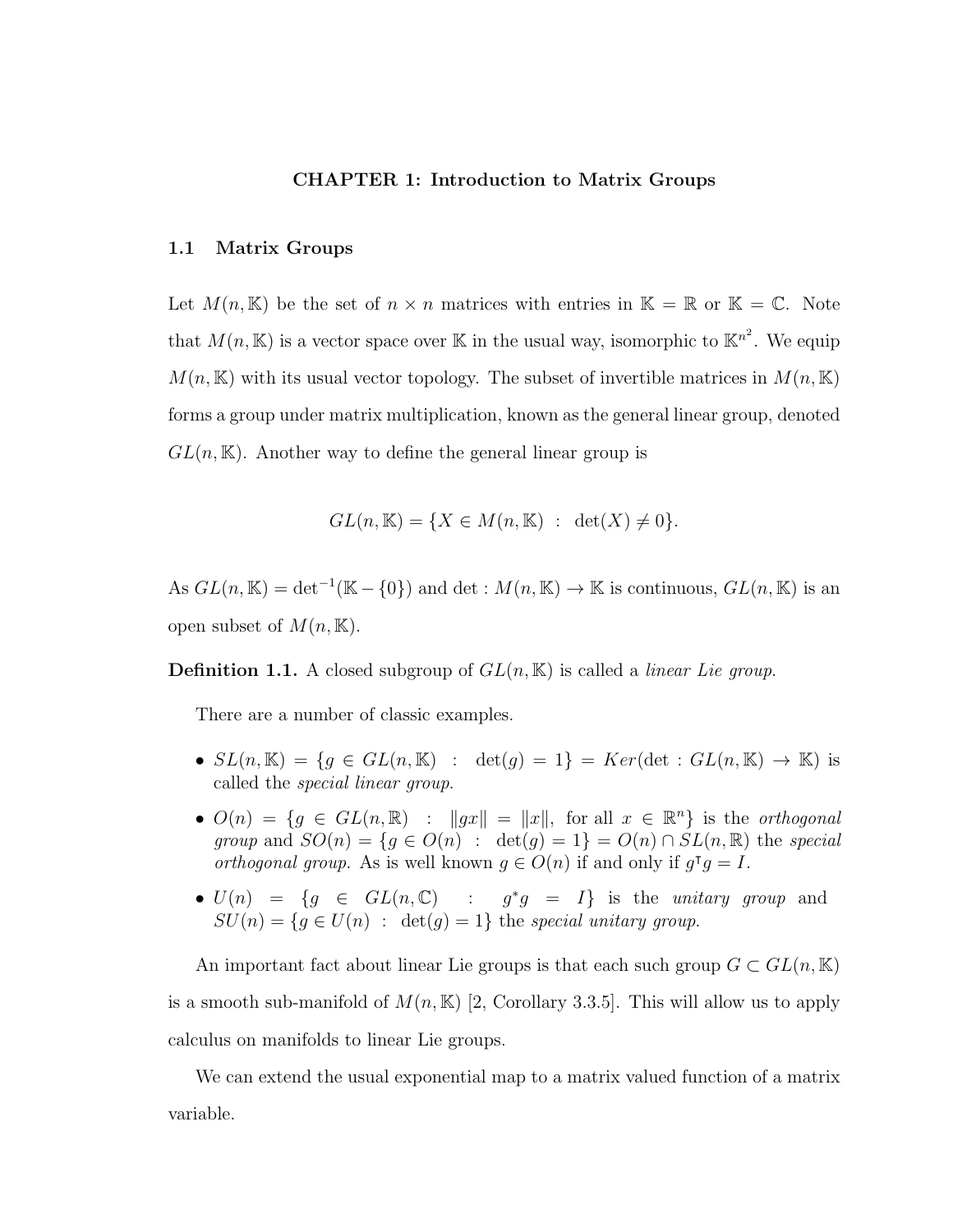**Definition 1.2.** The exponential of a matrix  $X \in M(n, \mathbb{K})$  is the sum of the series

$$
\exp(X) = \sum_{k=0}^{\infty} \frac{X^k}{k!}.
$$

Here we have that  $X^k$  is simply X matrix multiplied by itself k times with the usual convention that  $X^0 = I$ . Since matrices do not usually commute, we do not have, in general, that  $exp(X + Y) = exp(X) exp(Y)$ . However

$$
\exp(X)\exp(Y) = \exp(X+Y) \quad \text{provided} \quad XY = YX; \tag{1.1}
$$

see  $[2,$  Proposition 2.2.3]. Indeed, if  $X, Y$  commute we can write

$$
\exp(X)\exp(Y) = \sum_{k=0}^{\infty} \sum_{\ell=0}^{\infty} \frac{1}{k!\ell!} X^k Y^{\ell}
$$

$$
= \sum_{\ell=0}^{\infty} \frac{1}{m!} \left( \sum_{k+\ell=m}^{\infty} \frac{m!}{k!\ell!} X^k Y^{\ell} \right)
$$

$$
= \sum_{m=0}^{\infty} \frac{1}{m!} (X+Y)^m
$$

$$
= \exp(X+Y).
$$

We will also need the following important relation later.

**Lemma 1.3.** For  $X \in M(n, \mathbb{K})$  we have

$$
\det(\exp(X)) = e^{tr(X)}.
$$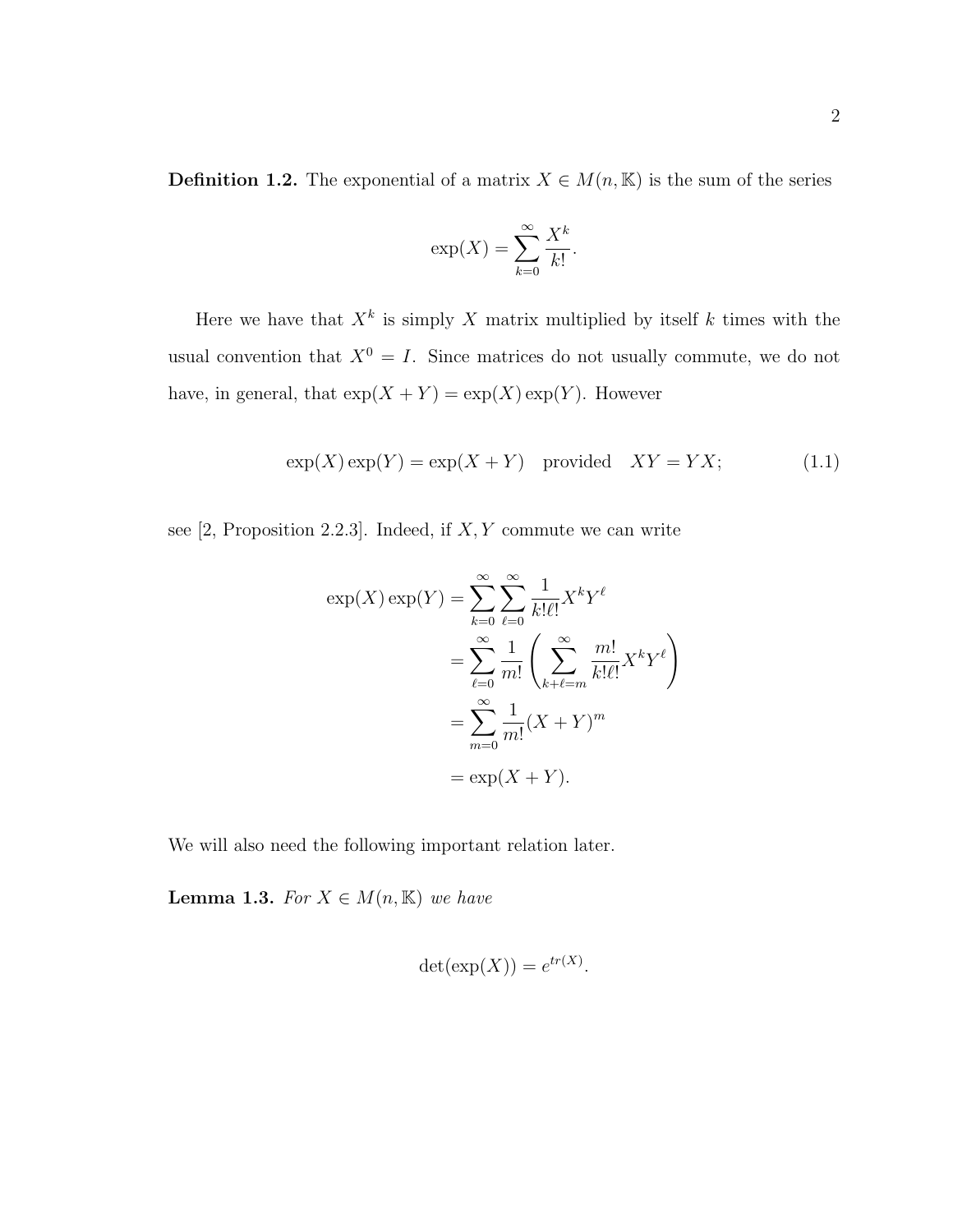*Proof.* First observe that for a diagonal matrix  $D =$  $\sqrt{ }$  $\vert$  $d_1$ . . .  $d_n$ 1 one has

$$
\det(\exp(D)) = \det\left(\begin{bmatrix} e^{d_1} & & \\ & \ddots & \\ & & e^{d_n} \end{bmatrix}\right) = e^{d_1} \cdots e^{d_n} = e^{d_1 + \cdots + d_n} = e^{tr(D)}
$$

as claimed. Moreover if X is a diagonalizable matrix then  $X = gDg^{-1}$  for some diagonal D and invertible matrix  $g \in GL(n, \mathbb{K})$ . As  $X^k = gD^kg^{-1}$  we see that also  $\exp(X) = g \exp(D)g^{-1}$  and now

$$
\det(\exp(X)) = \det(g \exp(D) g^{-1}) = \det(\exp(D)) = e^{tr(D)} = e^{tr(g^{-1}Xg)} = e^{tr(X)}.
$$

The result in general now follows from the fact that  $\{X \in M(n, \mathbb{K}) : X$  is diagonalizable} is dense in  $M(n, \mathbb{K})$  together with the continuity of the functions  $f(X) = det(exp(X))$ and  $g(X) = e^{tr(X)}$ . Indeed given any  $X \in M(n, \mathbb{K})$  we can find a sequence  $\{X_m\}$  of diagonalizable matrices converging to X. Therefore  $f(X) = \lim_{m \to \infty} f(X_m) = \lim_{m \to \infty} g(X_m) =$  $g(X)$  by continuity.  $\Box$ 

#### 1.2 Lie Algebras

Using the afore mentioned exponential function we can now define the Lie algebra of a linear Lie group.

**Definition 1.4.** The associated Lie algebra for a linear Lie group  $G$  is

$$
\mathfrak{g} = Lie(G) = \{ X \in M(n, \mathbb{K}) : \text{ for all } t \in \mathbb{K}, \text{ } \exp(tX) \in G \}
$$

It is a non-trivial fact that  $\frak g$  is a vector subspace of  $M(n, \mathbb{K})$  and that  $\frak g$  is closed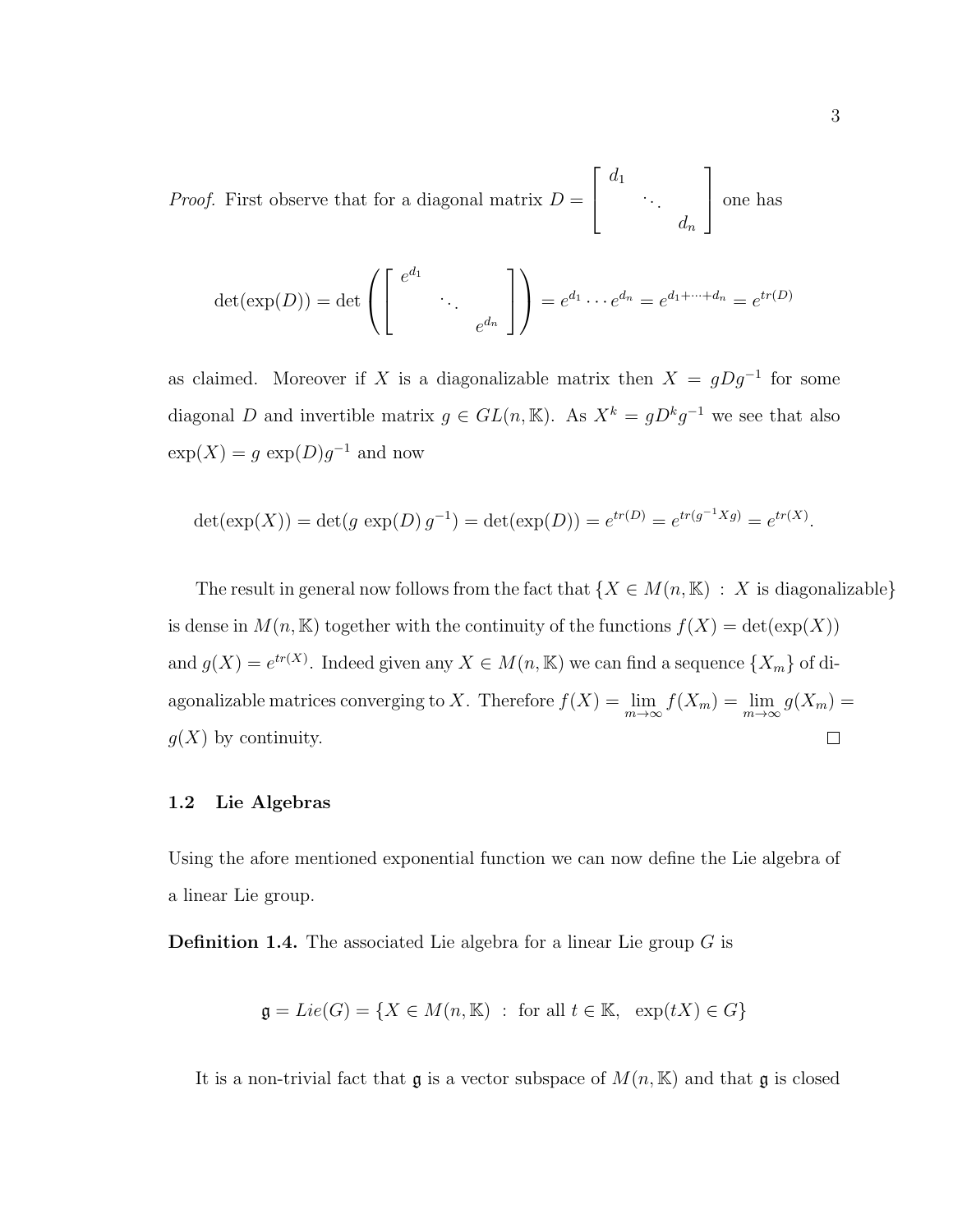under the commutator bracket, namely

$$
[X, Y] = XY - YX.
$$

That is,  $[X, Y] \in \mathfrak{g}$  whenever  $X, Y \in \mathfrak{g}$ , [2, Theorem 3.2.1].

We can now apply this definition to the classical examples of linear Lie groups mentioned before.

• The Lie algebra of  $GL(n,\mathbb{K})$  is

$$
gl(n, \mathbb{K}) = M(n, \mathbb{K}).
$$

Indeed, by Lemma 1.3 we have that for any  $X \in M(n, \mathbb{K})$ 

$$
\det(\exp(tX)) = e^{tr(tX)} \neq 0.
$$

• The Lie algebra for  $SL(n, \mathbb{K})$  is

$$
sl(n, \mathbb{K}) = \{ X \in M(n, \mathbb{K}) : tr(X) = 0 \}.
$$

Indeed  $X \in M(n, \mathbb{K})$  belongs to  $Lie(SL(n, \mathbb{K}))$  if and only if  $det(exp(tX)) = 1$ for each t. But Lemma 1.3 shows

$$
\det(\exp(tX)) = e^{tr(tX)} = e^{tr(X)}.
$$

Thus  $X \in Lie(SL(n, \mathbb{K}))$  if and only if  $tr(X) = 0$ .

• The Lie algebra of both  $O(n)$  and  $SO(n)$  is

$$
so(n) = \{ X \in M(n, \mathbb{R}) \ : \ X^{\intercal} = -X \},
$$

the skew symmetric matrices. First note that  $X \in M(n, \mathbb{R})$  belongs to  $Lie(O(n))$ if and only if  $\exp(sX)^{\intercal} \exp(sX) = I$  for every  $s \in \mathbb{R}$ . Thus if  $X \in Lie(O(n))$ we must have

$$
O = \left. \frac{d}{ds} \right|_{s=0} (\exp(sX)^{\intercal} \exp(sX)) = X^{\intercal} I + IX
$$

and so  $X^{\dagger} = -X$ . Thus  $Lie(O(n)) \subset \{X \in M(n, \mathbb{R}) : X^{\dagger} = -X\}$ . On the other hand if  $X^{\intercal} = -X$  then X commutes with  $X^{\intercal}$  and we can apply Equation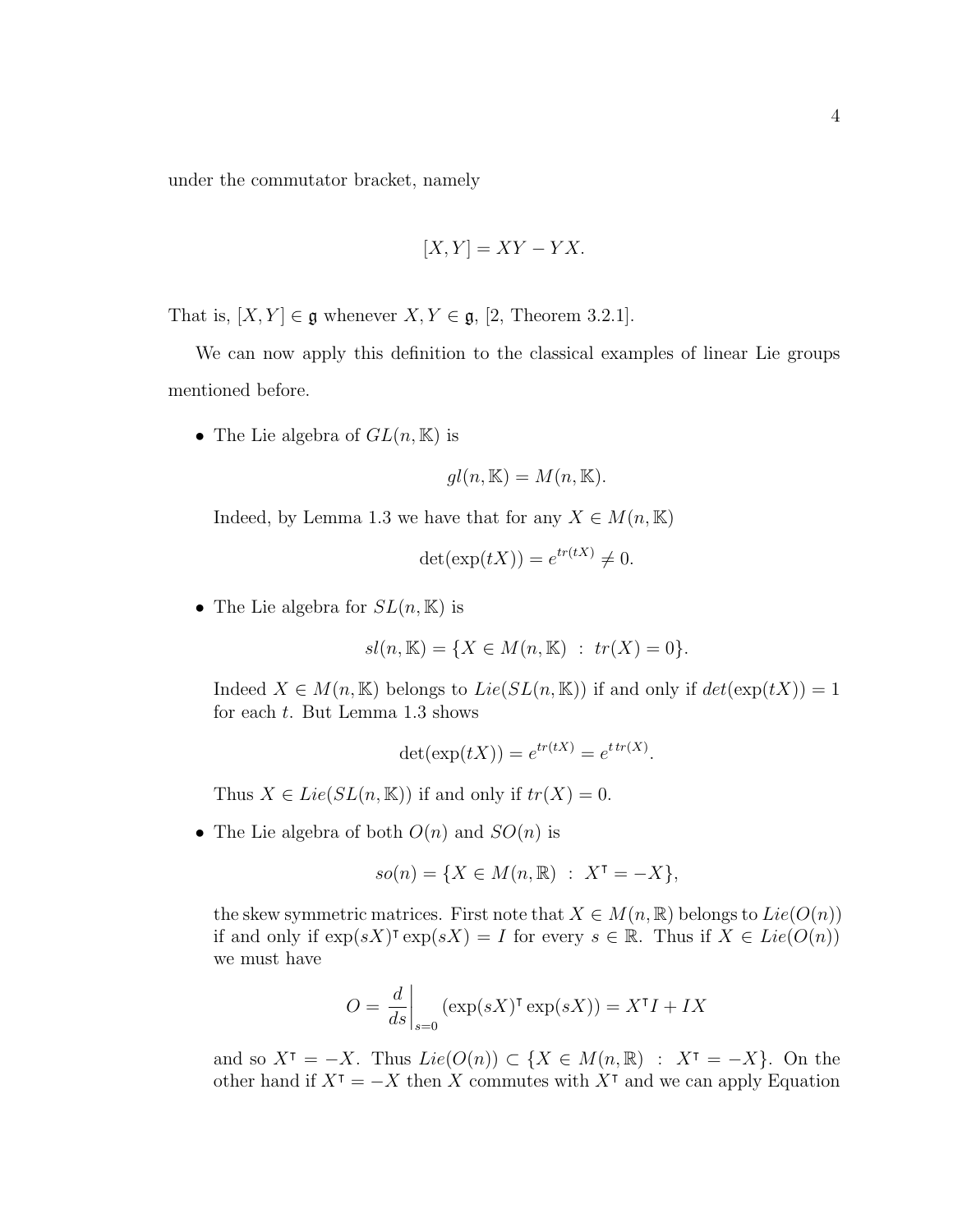1.1 to obtain

$$
\exp(sX)^{\mathsf{T}}\exp(sX) = \exp(s(X^{\mathsf{T}} + X)) = \exp(0) = I.
$$

Hence  $Lie(O(n)) = \{ X \in M(n, \mathbb{R}) : X^{\intercal} = -X \}$  as claimed.

• The Lie algebra of  $U(n)$  is

$$
u(n) = \{X : X^* = -X\},\
$$

the skew-Hermitian matrices. This can be shown just as for the Lie algebra of SO(n), replacing  $X^{\dagger}$  by  $X^*$ .

• The Lie algebra of  $SU(n)$  is

$$
su(n) = \{ X \in u(n) : tr(X) = 0 \}.
$$

Indeed  $X \in M(n, \mathbb{C})$  belongs to  $Lie(SU(n))$  if and only if  $exp(tX) \in U(n) \cap$  $SL(n,\mathbb{C})$  for each t. From above this is equivalent to  $X \in u(n)$  (i.e.  $X^* = -X$ ) and  $tr(X) = 0$ .

#### 1.3 Representations

A topological group is a group  $G$  together with a topology for which the maps

$$
G \times G \to G \quad (x, y) \mapsto xy, \qquad G \to G \quad x \mapsto x^{-1}
$$

are continuous. Note that, in particular, every linear Lie group is a topological group. Let  $G$  be a topological group and  $V$  a complex vector space.

Definition 1.5. A representation of G on a finite dimensional complex vector space V is a group homomorphism  $\pi : G \to GL(V)$  for which  $g \mapsto \pi(g)v$  is continuous for each  $v \in V$ .  $(GL(V)$  is the group of invertible linear operators on V.)

Suppose  $(\pi_1, V)$  and  $(\pi_2, W)$  are two representations of G in vector spaces V and W. Then we say that  $\pi_1$  and  $\pi_2$  are *equivalent*, and write  $\pi_1 \simeq \pi_2$ , if there exists a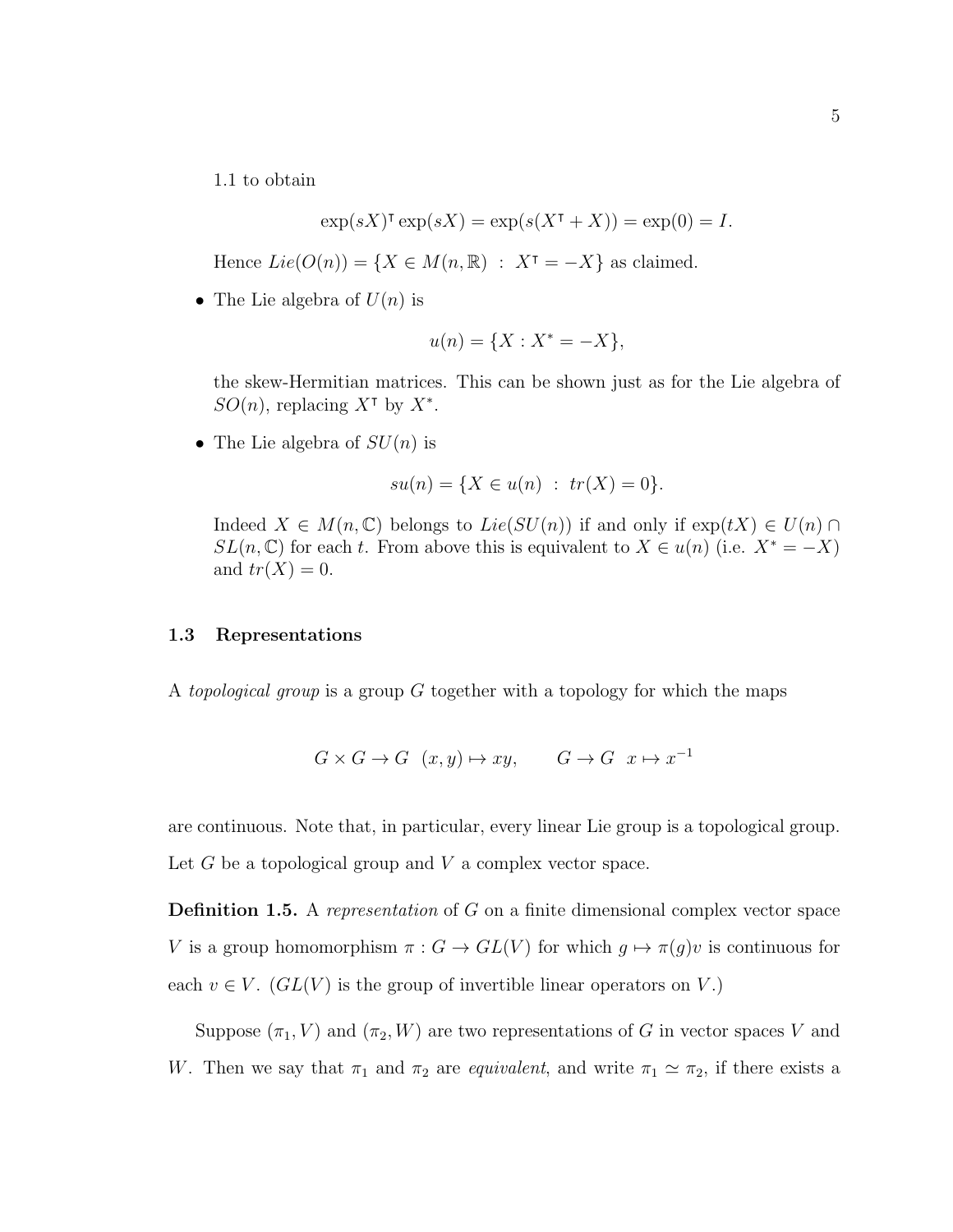continuous isomorphism  $A: V \to W$  where

$$
A\pi_1(g) = \pi_2(g)A.
$$

In this case we call  $A: V \to W$  an *intertwining operator* and say that A *intertwines*  $\pi_1$  and  $\pi_2$ .

Suppose  $(\pi, V)$  is a representation of G and  $W \subset V$  a subspace of V. We say that W is invariant if for every  $g \in G$  and  $w \in W$ , we have  $\pi(g)w \in W$ . The restriction  $\pi(g)|_W$  is now a representation of G on W.

Definition 1.6. A representation is said to be *irreducible* if there are no closed invariant subspaces except {0} and the whole space.

Let  $(\pi, V)$  be a representation of a linear Lie group G in a finite-dimensional vector space V. The *derived representation* of the Lie algebra  $\mathfrak g$  for G is defined as

$$
d\pi(X) = \frac{d}{dt}\pi(\exp(tX))|_{t=0}
$$

for  $X \in \mathfrak{g}$ . It is a non-trivial fact that  $d\pi(X) : V \to V$  is a well-defined linear operator on V and that the resulting map  $d\pi$ :  $\mathfrak{g} \to gl(V)$  is a Lie algebra representation of  $\mathfrak{g}$ . That is,  $d\pi$  is a linear mapping and

$$
d\pi([X,Y]) = d\pi(X)d\pi(Y) - d\pi(Y)d\pi(X).
$$

(See [2, Page 53].)

Next we will see the relationship between equivalent representations of a linear Lie group and its Lie algebra.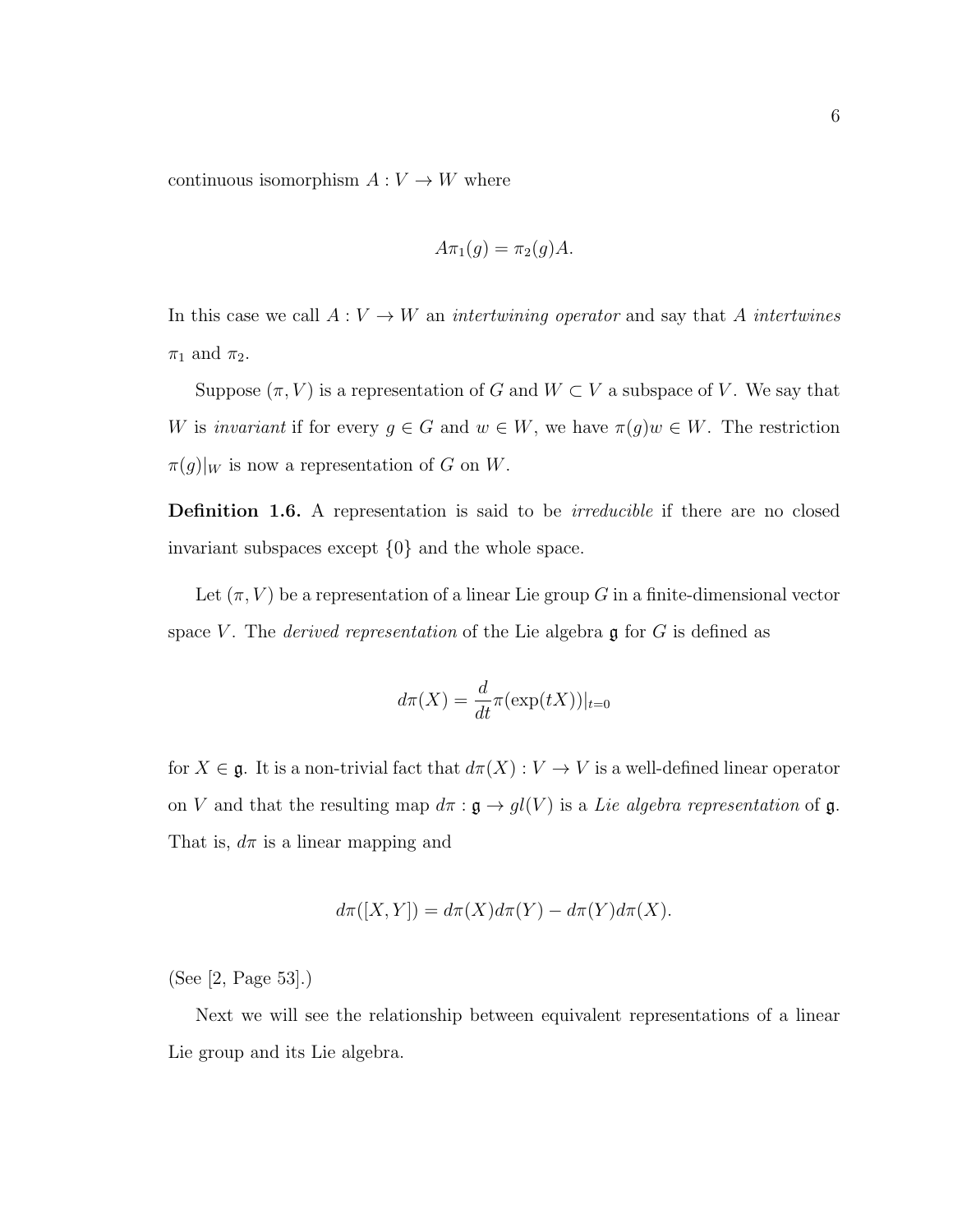**Lemma 1.7.** If  $\pi_1 \simeq \pi_2$  then  $d\pi_1 \simeq d\pi_2$ . Conversely if  $d\pi_1 \simeq d\pi_2$  then  $\pi_1|_{G_{\circ}} \simeq \pi_2|_{G_{\circ}}$ where  $G_{\circ}$  denotes the connected component of the identity element in  $G$ .

*Proof.* Let  $\pi_1 : G \to GL(V_1)$  and  $\pi_2 : G \to GL(V_2)$  and suppose  $\pi_1 \simeq \pi_2$ . Let  $T: V_1 \to V_2$  be an intertwining operator. Then for  $X \in \mathfrak{g}$  we have

$$
d\pi_2(X) = \frac{d}{dt}\bigg|_0 \pi_2(\exp(tX)) = \frac{d}{dt}\bigg|_0 T\pi_1(\exp(tX))T^{-1} = T\frac{d}{dt}\bigg|_0 \pi_1(\exp(tX))T^{-1}
$$

$$
= Td\pi_1(X)T^{-1}.
$$

Thus  $d\pi_1 \simeq d\pi_2$ .

Conversely suppose  $d\pi_1 \simeq d\pi_2$  and  $T : V_1 \to V_2$  is an intertwining operator.  $X \in \mathfrak{g}$ then

$$
\pi_2(\exp(X)) = Exp(d\pi_2(X)) = Exp(Td\pi_1(X)T^{-1})
$$

$$
= TExp(d\pi_1(X))T^{-1}
$$

$$
= T\pi_1(\exp(X))T^{-1}
$$

As exp( $\mathfrak{g}$ ) generates  $G_{\circ}$  (see [2, Page 43]) we see that  $\pi_2(g) = T\pi_1(g)T^{-1}$  for all  $g \in G_{\circ}$ .  $\Box$ 

Notice that if G is connected then we get that  $\pi_1 \simeq \pi_2$  if and only if  $d\pi_1 \simeq d\pi_2$ . There is also a relationship between irreducibility of a representation and its derived representation.

**Lemma 1.8.** If  $d\pi : \mathfrak{g} \to gl(V)$  is irreducible then so is  $\pi : G \to GL(V)$ . Conversely if  $\pi|_{G_{\circ}}$  is irreducible then so is  $d\pi$ .

*Proof.* Let  $d\pi : \mathfrak{g} \to gl(V)$  be irreducible and  $W \subset V$  be some  $\pi(G)$ -invariant closed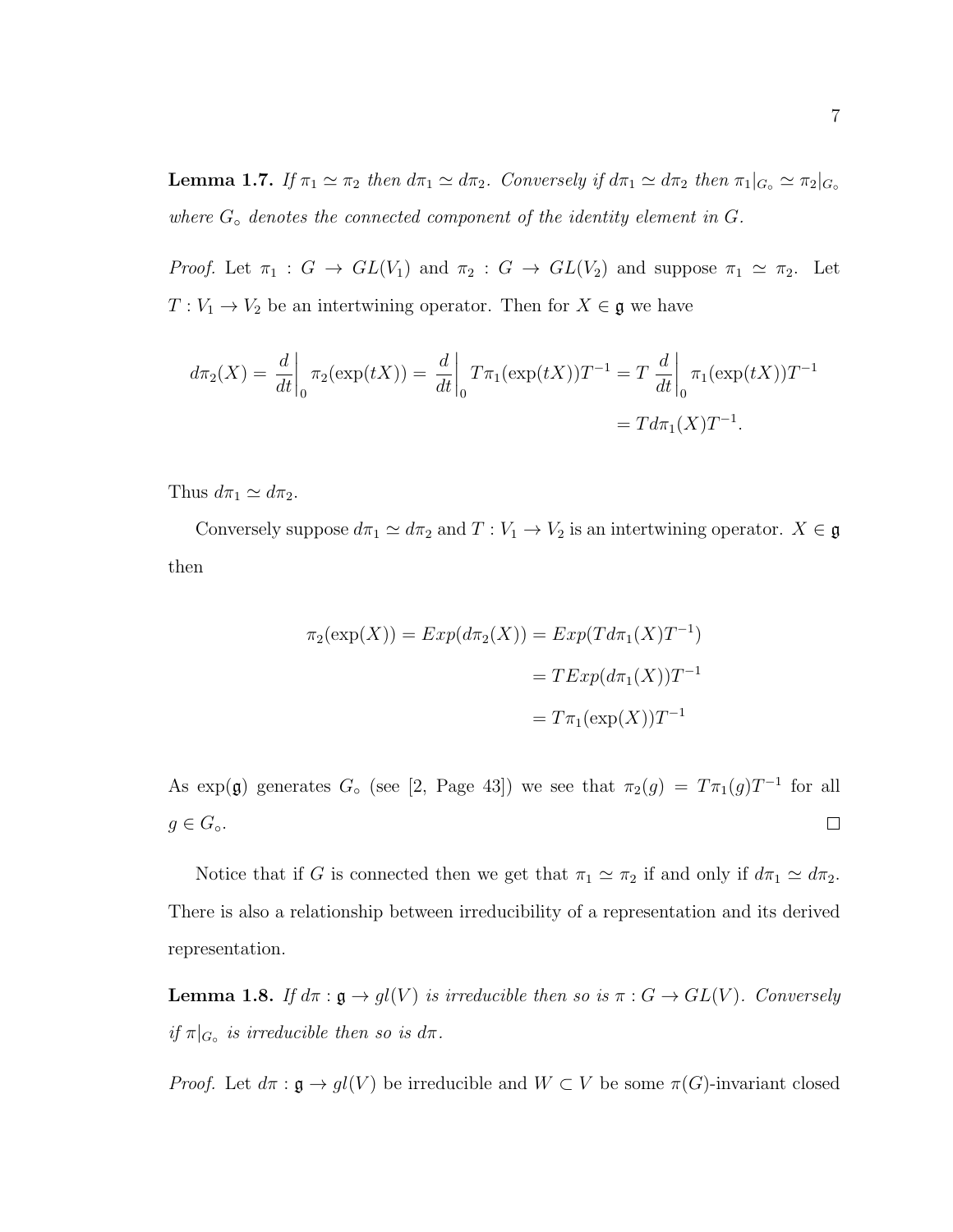subspace. Then for  $X \in \mathfrak{g}$  and  $w \in W$  we have

$$
d\pi(X)(w) = \frac{d}{dt}\bigg|_0 \pi(\exp(tX))(w)
$$

also belongs to W. So W is  $d\pi(\mathfrak{g})$ -invariant. Hence  $W = V$  or  $W = \{0\}$ , as  $d\pi$  is irreducible.

Conversely, let  $\pi|_{G_{\circ}}$  be irreducible and let  $W \subset V$  be a closed  $d\pi(\mathfrak{g})$ -invariant subspace. Let  $X \in \mathfrak{g}$  and  $w \in W$  then

$$
\pi(\exp(X))(w) = Exp(d\pi(X))(w)
$$

which is in W. As  $\exp(\mathfrak{g})$  generates  $G_{\circ}$ , W is a  $\pi(G_{\circ})$ -invariant subspace. Thus  $W = V$  or  $W = \{0\}$ . Hence  $d\pi$  is irreducible.  $\Box$ 

Again we get that if G is connected then the previous lemma shows  $\pi$  is irreducible if and only if  $d\pi$  is irreducible.

Next suppose that  $V$  is a *hermitian* vector space. That is a complex vector space equipped with a hermitian inner product  $\langle \cdot, \cdot \rangle$ . An operator A on V is unitary if  $\langle Av, Aw \rangle = \langle v, w \rangle$  for all  $v, w \in V$ .

**Definition 1.9.** A representation  $\pi$  of G on V is said to be unitary if for every  $g \in G$ we have that  $\pi(g)$  is a unitary operator.

**Lemma 1.10.** Suppose that  $\pi$  is a representation of a compact linear Lie group G on a finite dimensional vector space V. Then V admits a  $\pi(G)$ -invariant hermitian inner product. Thus we may always suppose that  $\pi$  is unitary.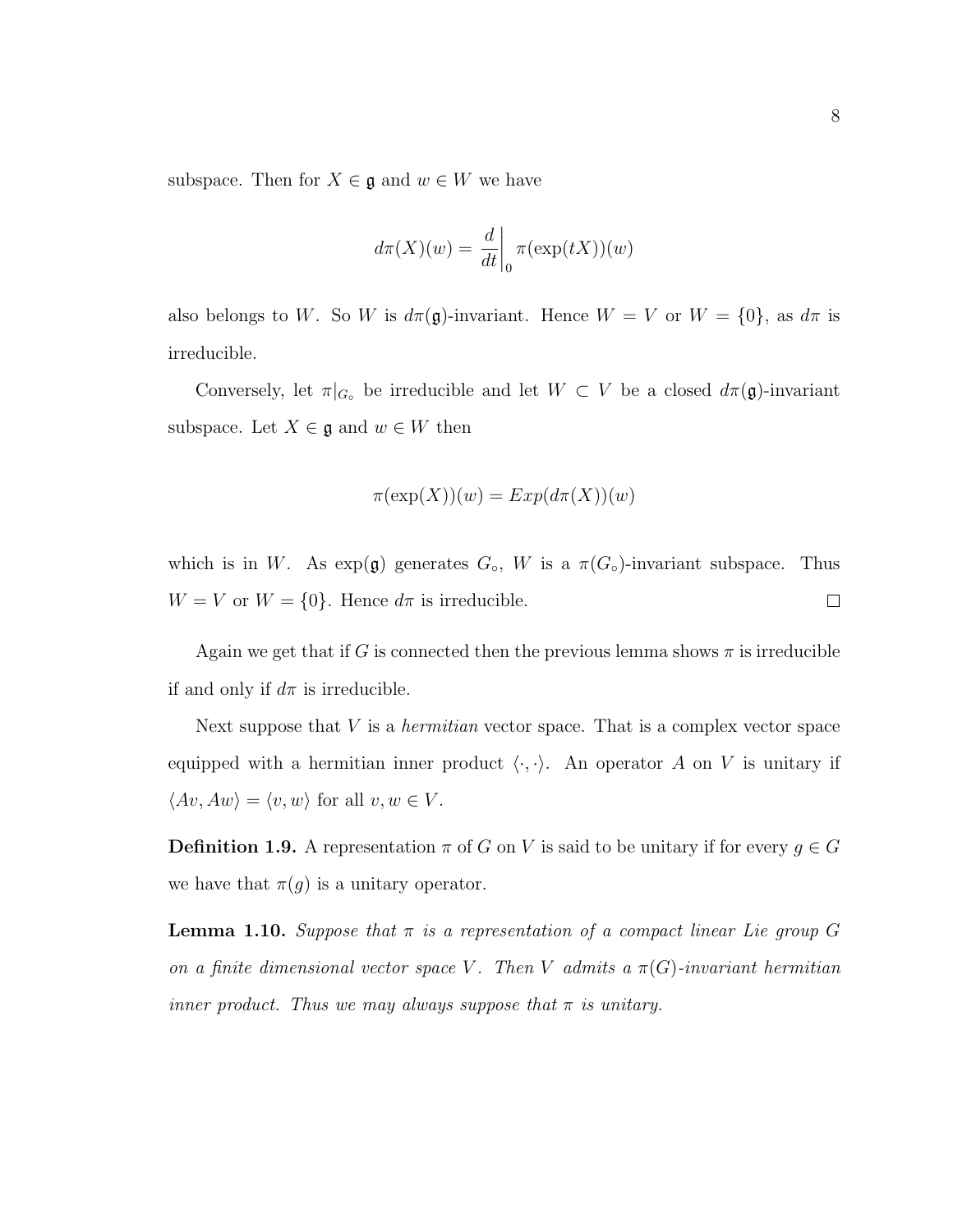A proof will be given below at the end of Section 1.5. An important fact is that every irreducible representation of a compact Lie group is finite dimensional [2, Theorem 6.3.2].

#### 1.4 Adjoint Representation

Let G be a linear Lie group with Lie algebra  $\mathfrak{g}$ . For  $X \in \mathfrak{g}$  and  $g \in G$  we define  $Ad_g(X)$  via

$$
Ad_g(X) = gXg^{-1}.
$$

As  $(gXg^{-1})^k = gX^kg^{-1}$  for each  $k = 0, 1, 2, \ldots$  it follows that for each  $t \in \mathbb{R}$ 

$$
\exp(tAd_g(X)) = \exp(Ad_g(tX)) = g \exp(tX)g^{-1}
$$

by definition of the exponential map. Now as  $\exp(tX) \in G$  we see that  $Ad_g(X) \in \mathfrak{g}$ by definition of the Lie algebra. It is clear that  $Ad_g : \mathfrak{g} \to \mathfrak{g}$  is linear and invertible with  $(Ad<sub>g</sub>)^{-1} = Ad<sub>g^{-1}</sub>$ . Moreover we see

$$
Ad_{gh}(X) = (gh)X(gh)^{-1} = ghXh^{-1}g^{-1} = Ad_g(Ad_h(X)).
$$

So

$$
Ad: G \to GL(\mathfrak{g}), \quad Ad(g) = Ad_g
$$

is a representation of  $G$  in  $\mathfrak{g}$ . This is the *adjoint representation* for the linear Lie group  $G$ . From above we see that this representation carries the important property

$$
\exp(Ad_g(X)) = g \exp(X)g^{-1}.
$$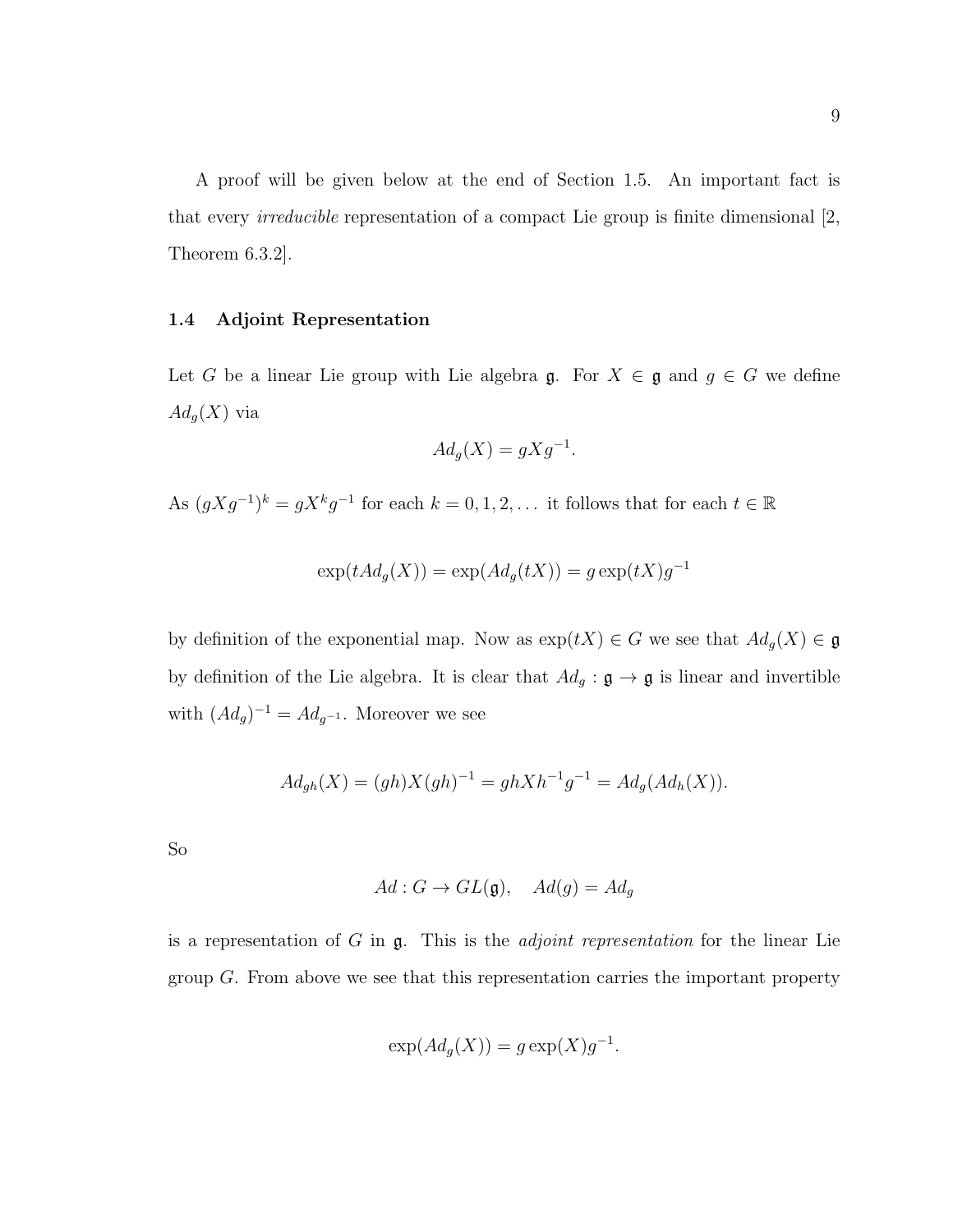$$
dAd(X)(Y) = [X, Y].
$$

*Proof.* Indeed for  $X, Y \in \mathfrak{g}$  we compute

$$
dAd(X)(Y) = \frac{d}{dt}\Big|_{0} Ad(\exp(tX))(Y)
$$
  
= 
$$
\frac{d}{dt}\Big|_{0} (\exp(tX)Y \exp(tX)^{-1})
$$
  
= 
$$
\frac{d}{dt}\Big|_{0} (\exp(tX)Y \exp(-tX))
$$
  
= 
$$
\frac{d}{dt}\Big|_{0} ((I + tX + O(t^2))Y(I - tX + O(t^2))
$$
  
= 
$$
\frac{d}{dt}\Big|_{0} (Y + t(XY - YX) + O(t^2))
$$
  
= 
$$
XY - YX
$$
  
= 
$$
[X, Y].
$$

#### 1.5 Haar Measure

It is well documented that there exists on any linear Lie group  $G$  a measure  $\mu$  which is left invariant, that is which satisfies

$$
\int_{G} f(kx) d\mu(x) = \int_{G} f(x) d\mu(x)
$$

for each  $k \in G$  and measurable function  $f : G \to \mathbb{C}$ . Such a *Haar measure* is unique up to a scalar multiple. If  $G$  is compact, then we can normalize so that

$$
\int\limits_G d\mu(x) = 1.
$$

 $\Box$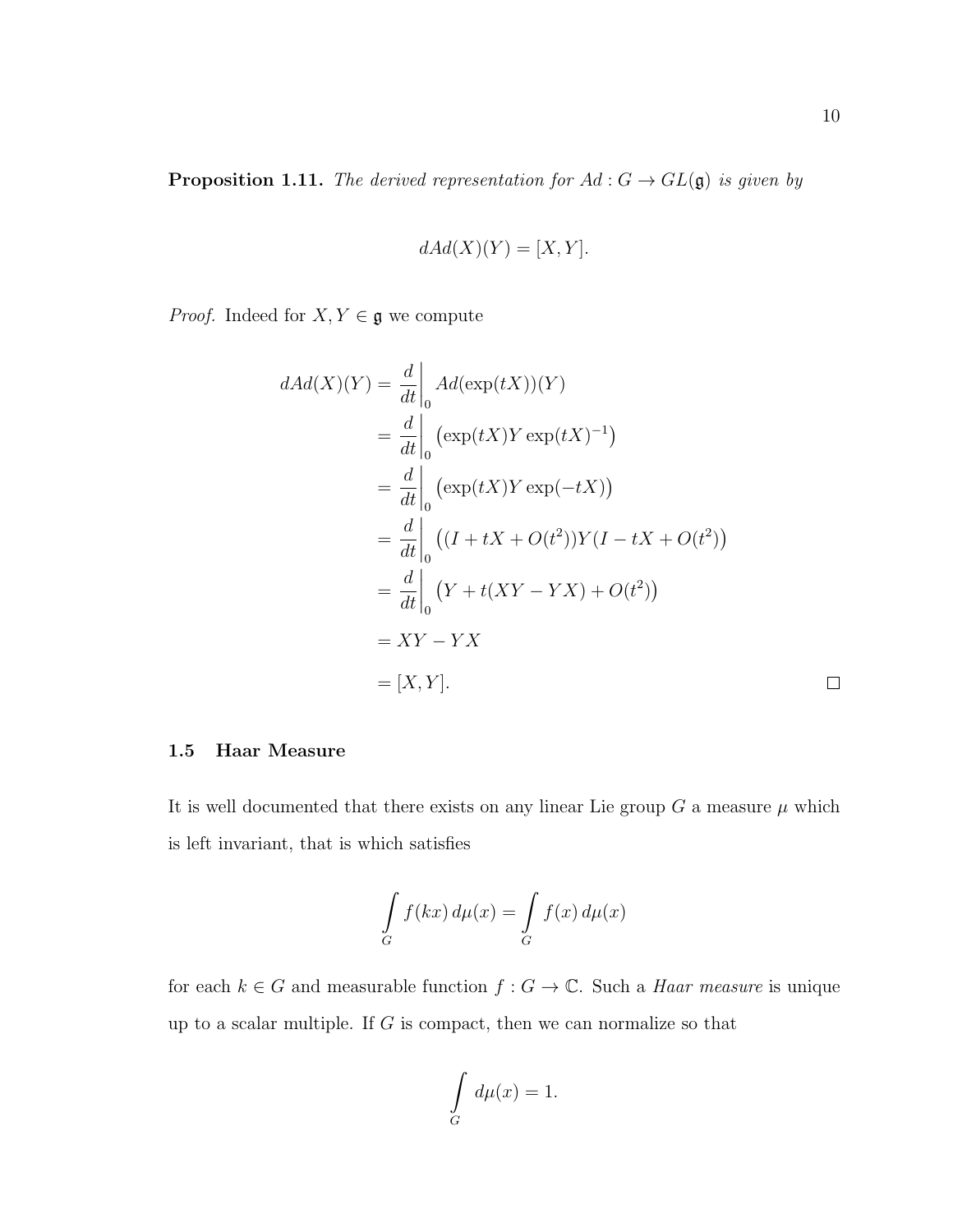$$
\int_{G} f(xk) d\mu(x) = \int_{G} f(x) d\mu(x).
$$

Later we will see this explicitly for the Haar measure of  $SU(2)$ .

*Proof of Lemma 1.10.* Let  $\pi$  be a representation of a compact Lie group G on a finite dimensional complex vector space  $V$  and let  $\langle\cdot,\cdot\rangle$  be any hermitian inner product on  $V$ . Then

$$
\langle u, v \rangle' = \int_G \langle \pi(g)u, \pi(g)v \rangle d\mu(g)
$$

is a new inner product for which  $\pi$  is unitary. Indeed, for any fixed  $g_\circ \in G$  we have

$$
\langle \pi(g_{\circ})u, \pi(g_{\circ})v \rangle' = \int_{G} \langle \pi(g)\pi(g_{\circ})u, \pi(g)\pi(g_{\circ})v \rangle d\mu(g)
$$

$$
= \int_{G} \langle \pi(gg_{\circ})u, \pi(gg_{\circ})v \rangle d\mu(g)
$$

$$
= \int_{G} \langle \pi(g)u, \pi(g)v \rangle d\mu(g) = \langle u, v \rangle'
$$

by right-invariance of the Haar measure on G.

 $\hfill \square$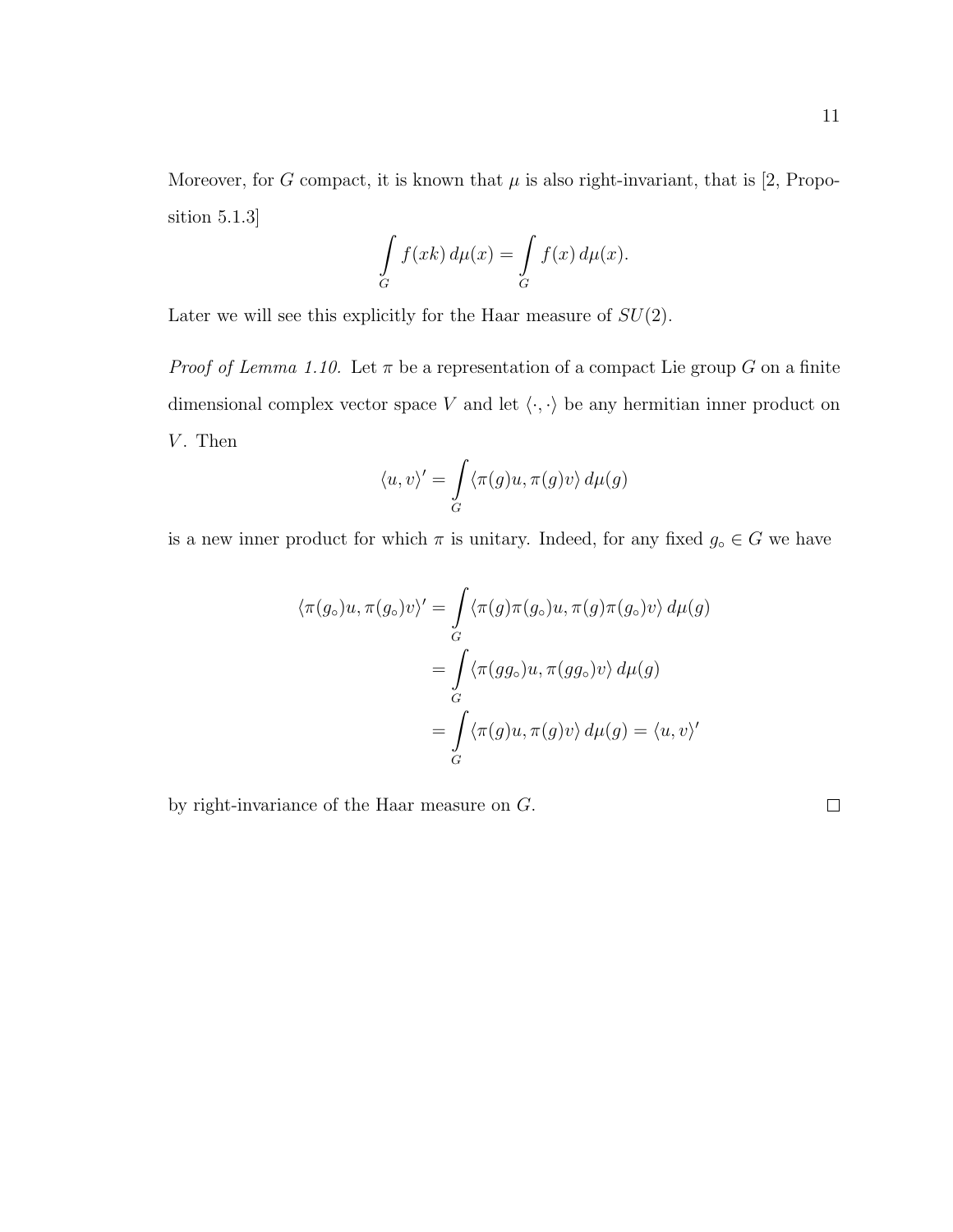#### CHAPTER 2: Compact Lie Groups

Let G be a compact linear Lie group and  $(\pi, V_{\pi})$  be an irreducible, unitary representation in a finite dimensional complex vector space. Now let  $\langle \cdot | \cdot \rangle$  be a  $\pi(G)$ -invariant hermitian inner product on  $V_{\pi}$ . Also, let  $\mu$  be the normalized Haar measure on G.

## 2.1 Schur Orthogonality

**Lemma 2.1** (Schur's Lemma). If an operator  $T: V_{\pi} \to V_{\pi}$  commutes with  $\pi$  then  $T$ is a scalar operator.

*Proof.* As  $V = V_{\pi}$  is complex then T must have at least one eigenvalue, say  $\lambda$ . Now let  $V_{\lambda}$  be the eigenspace  $V_{\lambda} = \{v \in V : T_v = \lambda v\}$ . Since  $V_{\lambda}$  is an eigenspace then  $V_{\lambda} \neq 0$ . We will show that  $V_{\lambda}$  is  $\pi(G)$ -invariant. Indeed for  $v \in V_{\lambda}$  we get

$$
(T\pi(g))(v) = (\pi(g)T)(v)
$$

since T commutes with  $\pi$  and thus

$$
\pi(g)T(v) = \pi(g)\lambda v = \lambda \pi(g)v.
$$

Now since  $\pi$  is irreducible then  $V_{\lambda} = V$ . Thus  $T_{\lambda} = \lambda v$ ,  $\forall v \in V$ . So we get that T is  $\Box$ a scalar operator.

We will now define a special operator that commutes with the representation  $\pi$ that will help us later. Let  $v \in V_{\pi}$  and define the operator  $K_v : V_{\pi} \to V_{\pi}$  by

$$
K_v(w) = \int_G \langle w, \pi(g)v \rangle \pi(g)v \, d\mu(g)
$$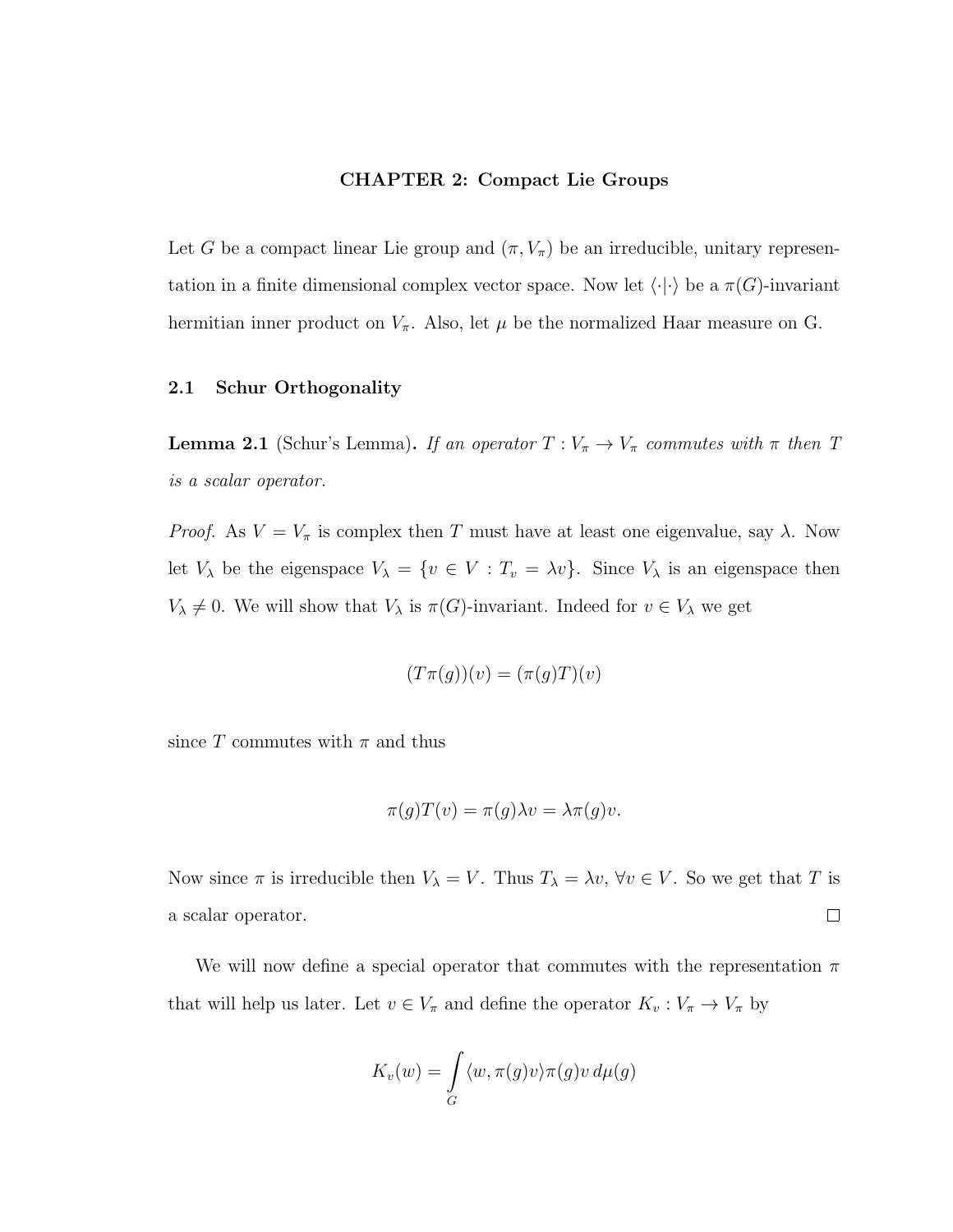So now if we look at the inner product  $\langle K_v(w), w' \rangle$  we see

$$
\langle K_v(w), w' \rangle = \int_G \langle w, \pi(g)v \rangle \langle \pi(g)v, w' \rangle d\mu(g). \tag{2.1}
$$

**Lemma 2.2.**  $K_v$  commutes with  $\pi$ .

Proof. We have

$$
K_v \pi(g_\circ)(w) = \int_G \langle \pi(g_\circ)w, \pi(g)v \rangle \pi(g)v \, d\mu(g)
$$

and now since  $\langle \cdot | \cdot \rangle$  is  $\pi(G)$ -invariant we can apply  $\pi(g_{\circ}^{-1})$  on both sides to write

$$
K_v \pi(g_\circ)(w) = \int_G \langle w, \pi(g_\circ^{-1}) \pi(g)v \rangle \pi(g)v \, d\mu(g) = \int_G \langle w, \pi(g_\circ^{-1}g)v \rangle \pi(g)v \, d\mu(g).
$$

We can now apply change of variables and by taking  $g \to g_{\circ}g$  we get

$$
K_v \pi(g_\circ)(w) = \int_G \langle w, \pi(g)v \rangle \pi(g_\circ g)v \, d\mu(g) = \int_G \langle w, \pi(g)v \rangle \pi(g_\circ) \pi(g)v \, d\mu(g)
$$

and so by taking the constant operator  $\pi(g_0)$  out, we get that the integral is equal to  $\pi(g_\circ)K_v(w).$  $\Box$ 

Thus by using lemma 2.1 we see that the operator  $K_v$  must be a scalar operator, say  $K_v = \lambda(v)I$  where  $\lambda(v) \in \mathbb{C}$ . Using this fact will help us show our next theorem. **Theorem 2.3** (Schur Orthogonality). Let  $\pi$  be an irreducible unitary C-linear representation of G on a complex vector space V with dimension  $d_{\pi}$ . Then for  $v, w \in V$ 

$$
\int_{G} |\langle \pi(g)v, w \rangle|^2 d\mu(g) = \frac{1}{d_{\pi}} ||v||^2 ||w||^2
$$

where  $\langle \cdot | \cdot \rangle$  is the inner product in the space V.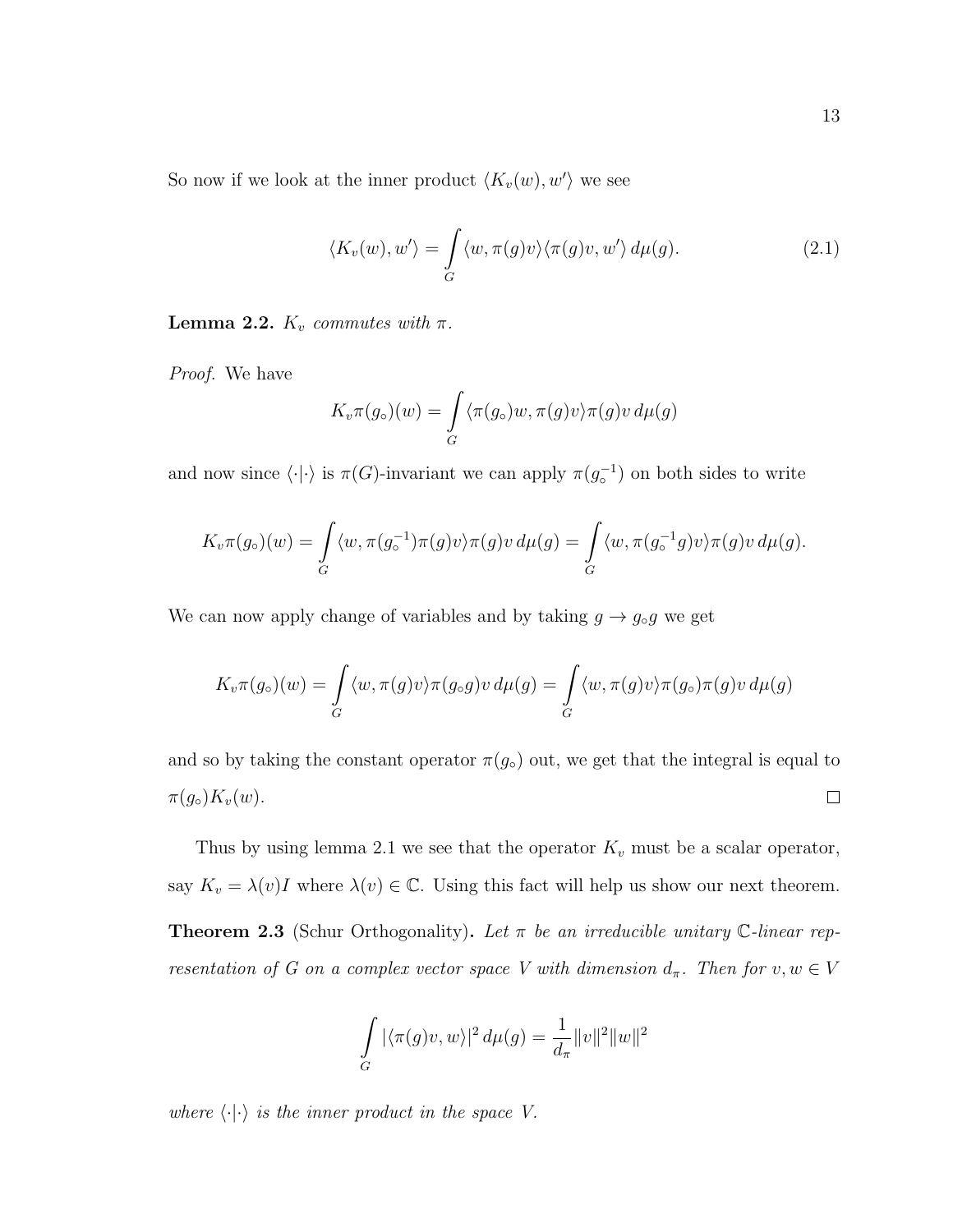*Proof.* Let  $v, w \in V$ . If  $v = 0$  or  $w = 0$  then the proof is clear. Assume  $v, w \neq 0$ . We know that  $K_v = \lambda(v)I$  for some scalar  $\lambda(v) \in \mathbb{C}$  and applying Equation 2.1

$$
\int_{G} |\langle \pi(g)v, w \rangle|^{2} d\mu(g) = \int_{G} \langle \pi(g)v, w \rangle \overline{\langle \pi(g)v, w \rangle} d\mu(g) = \int_{G} \langle w, \pi(g)v \rangle \langle \pi(g)v, w \rangle d\mu(g)
$$

$$
= \langle K_{v}w|w \rangle = \langle \lambda(v)w|w \rangle
$$

$$
= \lambda(v) ||w||^{2}.
$$
(2.2)

But we also have

$$
\int\limits_G |\langle \pi(g)v, w\rangle|^2 d\mu(g) = \int\limits_G |\langle v, \pi(g^{-1})w\rangle|^2 d\mu(g)
$$

and by replacing  $g \to g^{-1}$  and using the fact that  $\mu$  is right invariant as G is compact we get

$$
\int_G |\langle \pi(g)v, w \rangle|^2 d\mu(g) = \int_G |\langle \pi(g)w, v \rangle|^2 d\mu(g) = \lambda(w) ||v||^2.
$$

Now by equation 2.2 we have that  $\lambda(w) \|v\|^2 = \lambda(v) \|w\|^2$ . That is  $\lambda(v) = \frac{\lambda(w)}{\|w\|^2} \|v\|^2$ independent of  $w \neq 0$ . This shows that  $\lambda(v) = \lambda_{\circ} ||v||^2$  for some  $\lambda_{\circ}$  constant.

Now choose an orthonormal basis for  $V_{\pi}$ , say  $\{e_1, ..., e_{d_{\pi}}\}$ . Since  $\pi$  is unitary for any  $g \in G$  we have

$$
||v||^2 = ||\pi(g)v||^2 = \sum_{j=1}^{d_{\pi}} |\langle \pi(g)v, e_j \rangle|^2
$$

and applying (2.2) we obtain

$$
||v||^2 = \sum_{j=1}^{d_{\pi}} \int \left| \langle \pi(g)v, e_j \rangle \right|^2 d\mu(g) = \sum_{j=1}^{d_{\pi}} \lambda_{\circ} ||v||^2 ||e_j||^2 = \sum_{j=1}^{d_{\pi}} \lambda_{\circ} ||v||^2 = \lambda_{\circ} d_{\pi} ||v||^2.
$$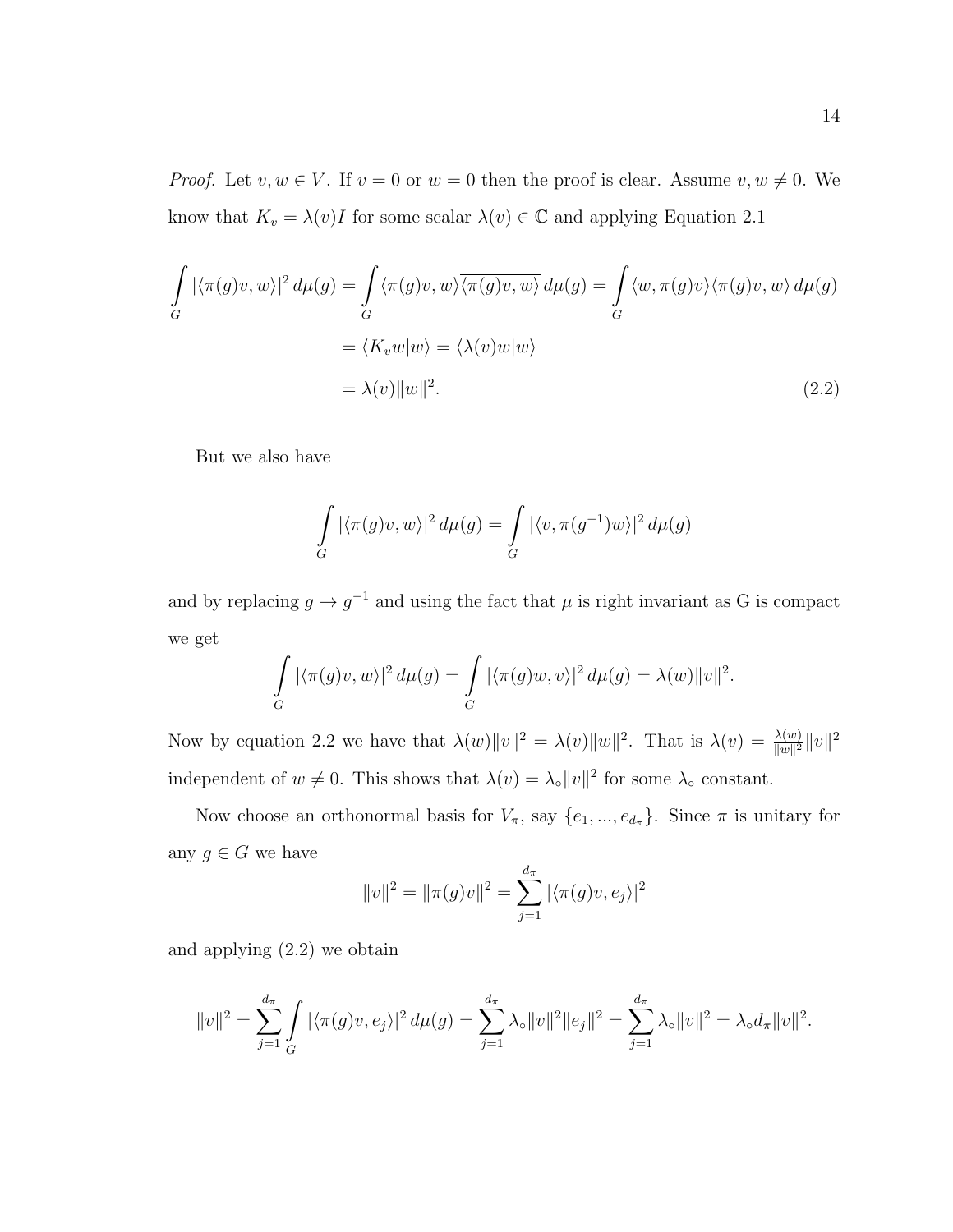This gives  $\lambda_{\circ} = \frac{1}{d_{\circ}}$  $\frac{1}{d_{\pi}}$  and  $\lambda(v) = \frac{1}{d_{\pi}} ||v||^2$ . Substituting  $\lambda(v)$  into equation 2.2 yields

$$
\int_{G} |\langle \pi(g)v, w \rangle|^2 d\mu(g) = \lambda_{\circ} ||v||^2 ||w||^2 = \frac{1}{d_{\pi}} ||v||^2 ||w||^2. \quad \Box
$$

As explained in [2, page 105] Schur Orthogonality together with polarization yields

$$
\int_{G} \langle \pi(g)u|v \rangle \overline{\langle \pi(g)u'|v' \rangle} d\mu(g) = \frac{1}{d_{\pi}} \langle u|u' \rangle \overline{\langle v|v' \rangle}
$$

for  $u, v, u', v' \in V$ . Then for the chosen orthonormal basis in the preceding proof,  $\{e_1, ..., e_{d_{\pi}}\}\$ , we consider the *matrix coefficients*  $\pi_{i,j}(g) = \langle \pi(g)e_j, e_i \rangle$  and look at the inner product of two such matrix coefficients

$$
\langle \pi_{i,j}, \pi_{k,l} \rangle = \int_{G} \pi_{i,j}(g) \overline{\pi_{k,l}(g)} d\mu(g)
$$
  
= 
$$
\int_{G} \langle \pi(g)e_j, e_i \rangle \overline{\langle \pi(g)e_l, e_k \rangle} d\mu(g)
$$
  
= 
$$
\frac{1}{d_{\pi}} \langle e_j, e_l \rangle \langle e_i, e_k \rangle
$$
  
= 
$$
\frac{1}{d_{\pi}} \delta_{j,l} \delta_{i,k}
$$

where  $\delta$  is the Kronecker delta.

**Definition 2.4.** We let  $\mathcal{M}_{\pi}$  denote the subspace of  $L^2(G)$  spanned by the matrix coefficients  $\{\pi_{i,j} : 1 \leq i, j \leq d_{\pi}\}.$ 

It is not hard to see that  $\mathcal{M}_{\pi}$  does not depend on the choice of orthonormal basis in V. We have shown that the  $\pi_{i,j}$ 's are pair-wise orthogonal functions in  $L^2(G)$  with  $\|\pi_{i,j}\|^2 = \frac{1}{d_i}$  $\frac{1}{d_{\pi}}$ . Hence { √  $\overline{d_{\pi}}\pi_{i,j}$ :  $1 \leq i,j \leq d_{\pi}$  is an orthonormal basis for  $\mathcal{M}_{\pi}$ .

**Theorem 2.5.** Suppose  $\pi \nsim \pi'$  are inequivalent irreducible representations of G.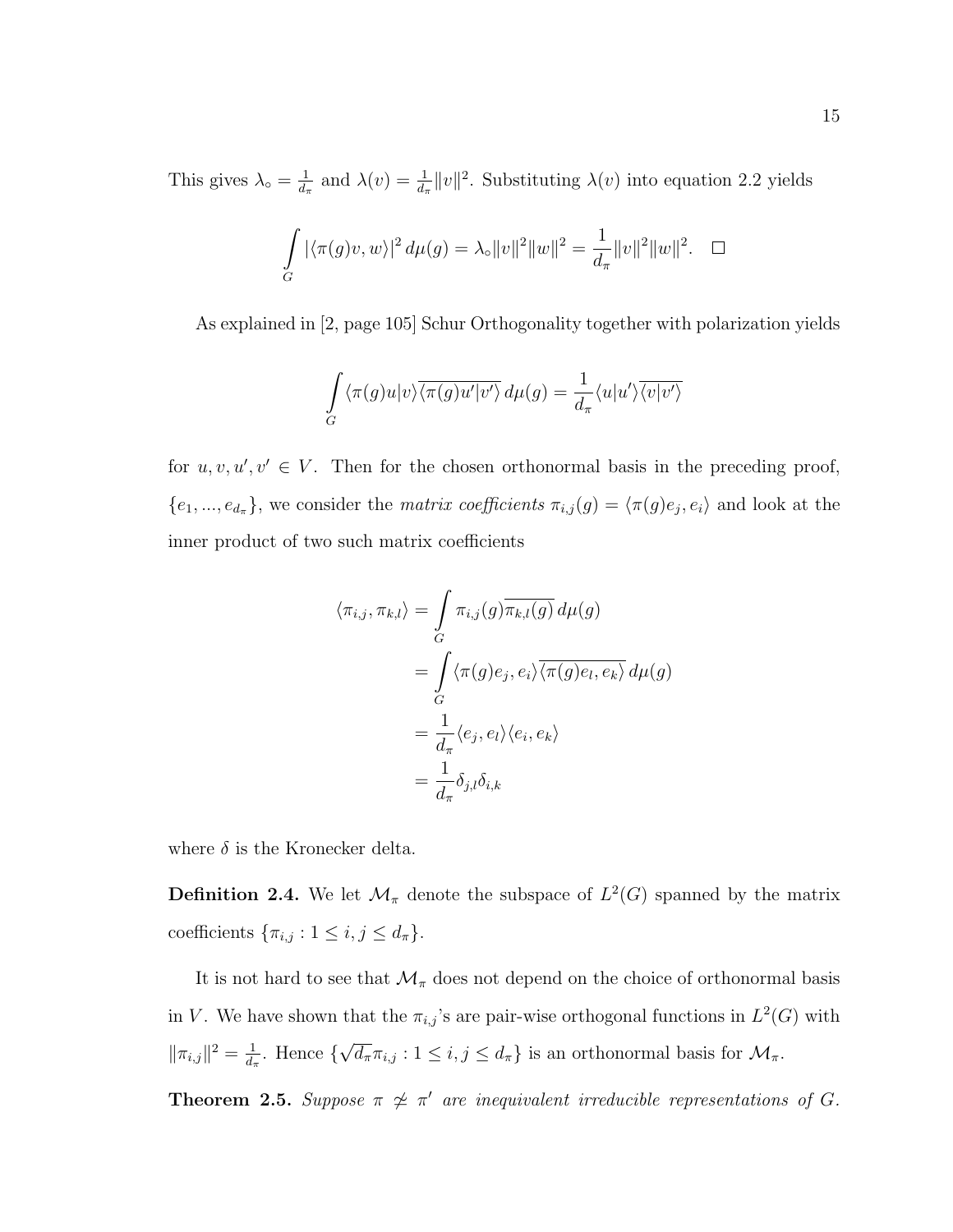Then  $\mathcal{M}_{\pi} \perp \mathcal{M}_{\pi'}$  in  $L^2(G)$ , i.e.,

$$
\int\limits_G \langle \pi(g)u, v \rangle_V \overline{\langle \pi'(g)u', v' \rangle_{V'}} d\mu(g) = 0
$$

where  $\langle \cdot | \cdot \rangle_V$  and  $\langle \cdot | \cdot \rangle_{V'}$  are the respective inner products for V and V'.

*Proof.* Let  $u, v \in V$  and  $u', v' \in V'$  be fixed. Define the operator  $T: V \to V'$  via

$$
T(x) = \langle x, v \rangle_V v'.
$$

We can clearly see that  $T \in \mathcal{L}(V, V')$  and we will also define  $\tilde{T}: V \to V'$  via

$$
\widetilde{T} = \int\limits_G \pi'(g^{-1}) T \pi(g) \, d\mu(g).
$$

We show that  $\tilde{T}$  intertwines the representations  $\pi$  and  $\pi'$ . Then by Schur's Lemma we have that  $\tilde{T} = 0$  since we assumed  $\pi \not\approx \pi'$ . Indeed, for  $g_{\circ} \in G$  we have

$$
\widetilde{T}\pi(g_{\circ}) = \int\limits_{G} \pi'(g^{-1})T\pi(g)\pi(g_{\circ}) d\mu(g) = \int\limits_{G} \pi'(g^{-1})T\pi(gg_{\circ}) d\mu(g).
$$

Take  $g \to gg_{\circ}^{-1}$ , i.e.,  $g^{-1} \to g_{\circ}g^{-1}$ , to obtain

$$
\int_{G} \pi'(g^{-1}) T \pi(gg_{\circ}) d\mu(g) = \int_{G} \pi'(g_{\circ}g^{-1}) T \pi(g) d\mu(g) = \pi(g_{\circ}) \int_{G} \pi'(g^{-1}) T \pi(g) d\mu(g)
$$

$$
= \pi'(g_{\circ}) \widetilde{T}.
$$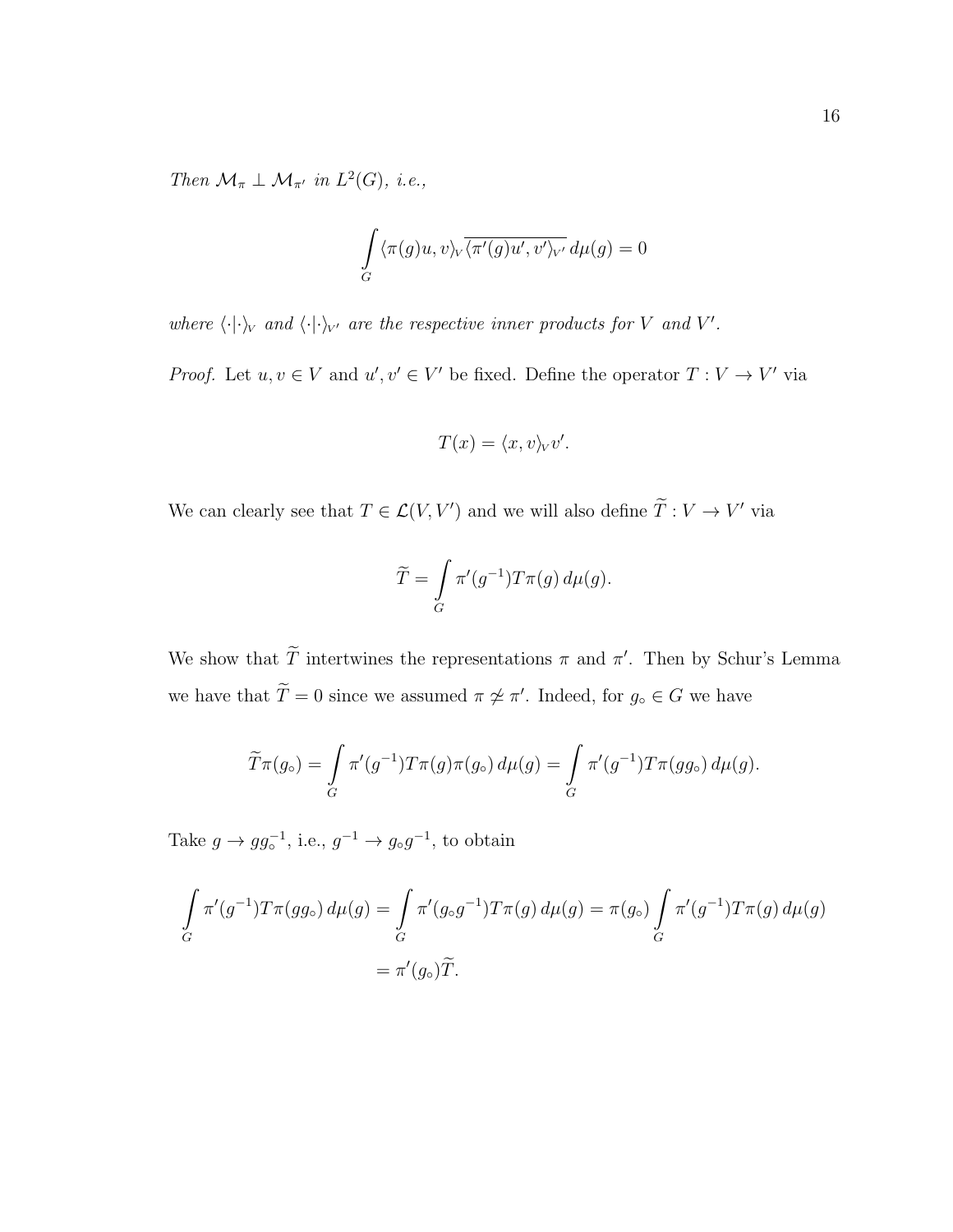Therefore we have that  $\widetilde{T}=0$  so

$$
\widetilde{T}(u) = \int_{G} \pi'(g^{-1}) T \pi(g)(u) d\mu(g)
$$
\n
$$
= \int_{G} \pi'(g^{-1}) \langle \pi(g)u, v \rangle_{V} v' d\mu(g) = \int_{G} \langle \pi(g)u, v \rangle_{V} \pi'(g^{-1}) v' d\mu(g) = 0
$$

and hence also

$$
\int_{G} \langle \pi(g)u, v \rangle_{V} \overline{\langle \pi'(g)u', v' \rangle_{V'}} d\mu(g) = \int_{G} \langle \pi(g)u, v \rangle_{V} \langle v', \pi'(g)u' \rangle_{V'} d\mu(g)
$$
\n
$$
= \int_{G} \langle \pi(g)u, v \rangle_{V} \langle \pi'(g^{-1})v', u' \rangle_{V'} d\mu(g)
$$
\n
$$
= \langle \widetilde{T}(u), u' \rangle_{V'}
$$
\n
$$
= 0.
$$

Here we have the  $\mathcal{L}^2$  inner product of two matrix coefficients always being zero for arbitrary  $u, v \in V$  and  $u', v' \in V'$ .  $\Box$ 

# 2.2 The Peter-Weyl Theorem

Before we can understand the Peter-Weyl Theorem we will first need to understand the right regular representation. For  $f \in L^2(G)$  and  $g \in G$  define  $R(g)f \in L^2(G)$  via

$$
(R(g)f)(x) = f(xg).
$$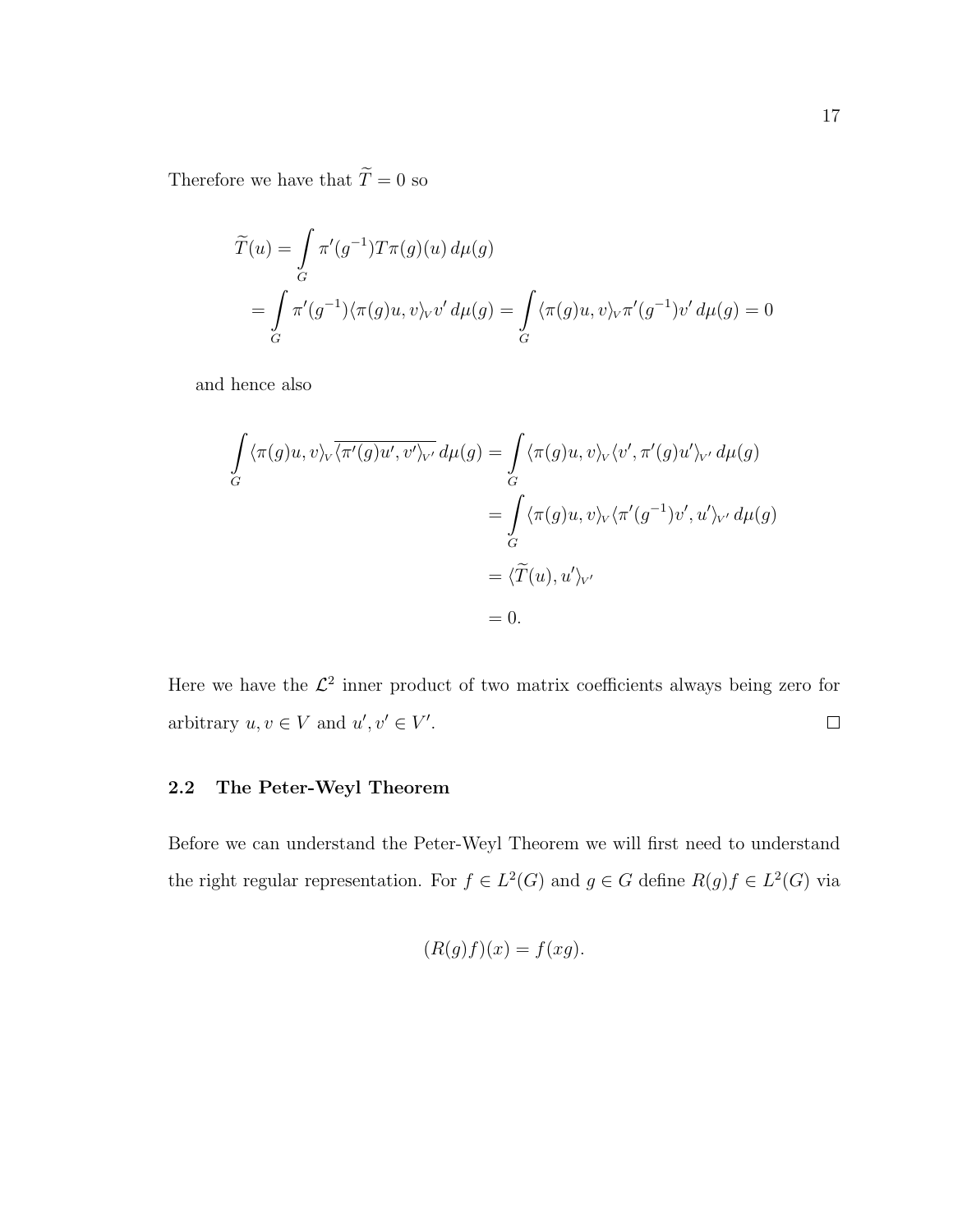Then we have  $R: G \to U(L^2(G))$  where  $U(L^2(G))$  is the group of unitary operators on the space  $L^2(G)$ . Indeed,

$$
||R(g)f||^{2} = \int_{G} |(R(g)f)(x)|^{2} d\mu(x) = \int_{G} |f(xg)|^{2} d\mu(x).
$$

Then by the right invariance of the Haar measure we get

$$
\int_{G} |f(xg)|^2 d\mu(x) = \int_{G} |f(x)|^2 d\mu(x) = ||f||^2.
$$

**Definition 2.6.**  $\widehat{G}$  will denote the set of equivalence classes of irreducible unitary representations of the compact group G.

This means that if  $\pi_1$  and  $\pi_2$  are two equivalent irreducible unitary representations of G then they are considered in the same class in  $\widehat{G}$ .

**Lemma 2.7.** For  $\pi \in \widehat{G}$  the subspace  $\mathcal{M}_{\pi} \subset L^2(G)$  is  $R(G)$ -invariant.

*Proof.* Given  $u, v \in V_\pi$  we have the matrix coefficient

$$
\phi_{u,v}(x) = \langle \pi(x)u, v \rangle_{\pi}
$$

as before. Then

$$
(R(g)\phi_{u,v})(x) = \phi_{u,v}(x) = \langle \pi(x)u, v \rangle_{\pi} = \langle \pi(x)\pi(y)u, v \rangle_{\pi} = \phi_{\pi(y)u,v}(x)
$$

which is another matrix coefficient. As  $R$  is a linear operator the result follows.  $\Box$ 

Let  $\mathcal{M} = \sum_{\pi \in \widehat{G}} \mathcal{M}_{\pi}$ , that is, the subspace of all functions  $f \in L^2(G)$  that can be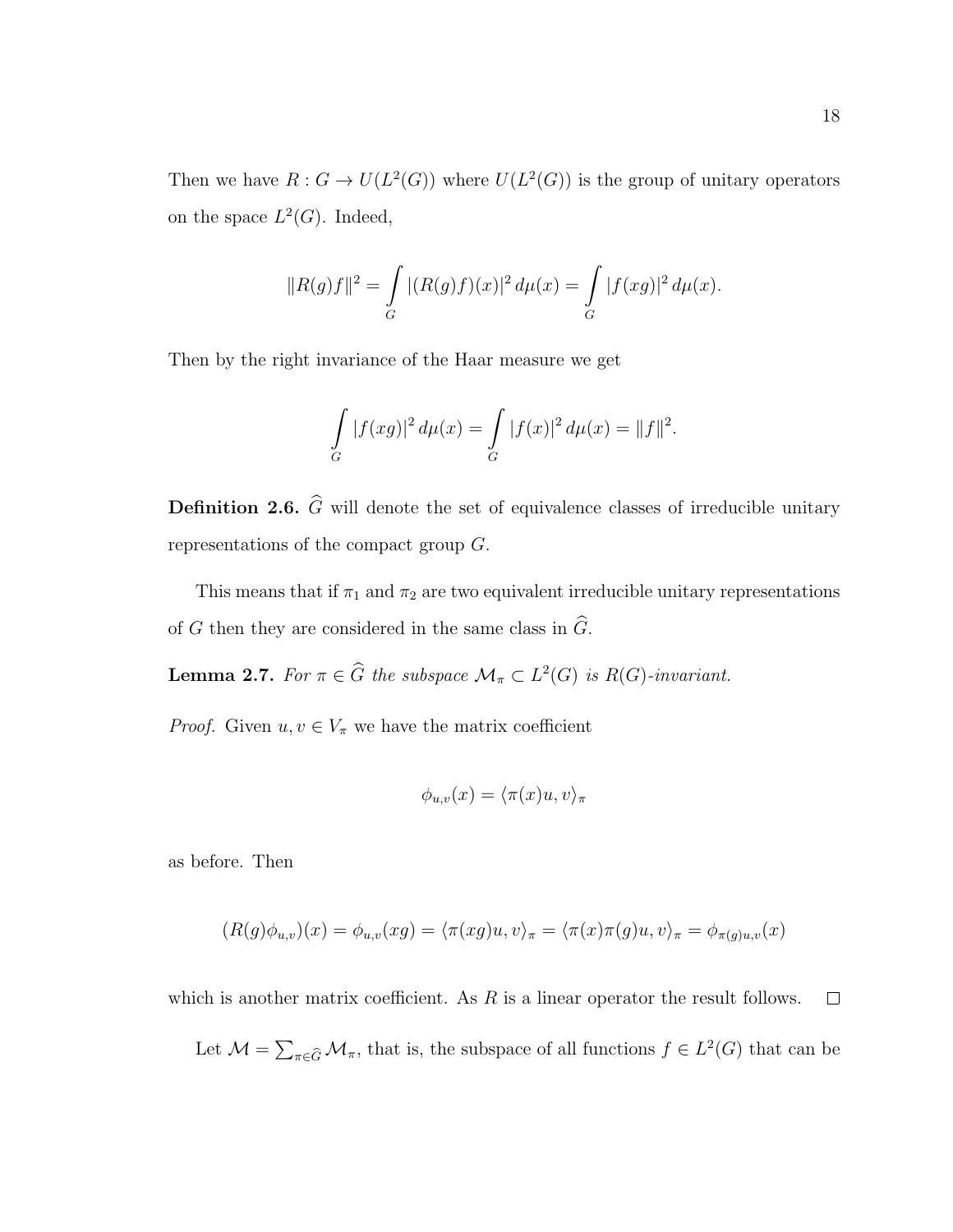written as finite sums, i.e.

$$
f = f_{\pi_1} + f_{\pi_2} + \cdots + f_{\pi_k},
$$

where  $f_{\pi_j} \in \mathcal{M}_{\pi_j}$  and  $\pi_1, ..., \pi_k \in \widehat{G}$ . Note that since  $\mathcal{M}_{\pi} \perp \mathcal{M}_{\pi'}$  for  $\pi \not\approx \pi'$  we have a direct sum

$$
\mathcal{M}=\bigoplus\nolimits_{\pi\in\widehat{G}}\mathcal{M}_\pi.
$$

We let  $\overline{\mathcal{M}} = \overline{\bigoplus}_{\pi \in \widehat{G}} \mathcal{M}_{\pi}$ , the closure of  $\mathcal{M}$  in  $L^2(G)$ . In view of Lemma 2.7 the subspace  $\mathcal{M}$ , and hence also,  $\mathcal{M}$  is  $R(G)$ -invariant

**Lemma 2.8.** The orthogonal complement  $(\overline{\mathcal{M}})^{\perp}$  is  $R(G)$ -invariant.

*Proof.* Let  $\psi \in (\overline{\mathcal{M}})^{\perp}$ ,  $\phi \in \overline{\mathcal{M}}$  and  $g \in G$ . We have

$$
\langle R(g)\psi, \phi \rangle_2 = \langle R(g^{-1})R(g)\psi, R(g^{-1})\phi \rangle_2 = \langle \psi, R(g^{-1})\phi \rangle_2 = 0
$$

since  $R(g)$  preserves  $\overline{\mathcal{M}}$ . Thus  $R(g)$  preserves  $(\overline{\mathcal{M}})^{\perp}$  as claimed.

 $\Box$ 

We now have all the tools we need to prove the Peter-Weyl Theorem.

Theorem 2.9 (Peter-Weyl).

.

$$
L^2(G) = \widehat{\bigoplus}_{\pi \in \widehat{G}} \mathcal{M}_{\pi}.
$$

*Proof.* We must show that  $\mathcal{M} = \bigoplus_{\pi \in \widehat{G}} \mathcal{M}_{\pi}$  is dense in  $L^2(G)$ , i.e.,

$$
\overline{\mathcal{M}} = \widehat{\bigoplus}_{\pi \in \widehat{G}} \mathcal{M}_{\pi} = L^2(G).
$$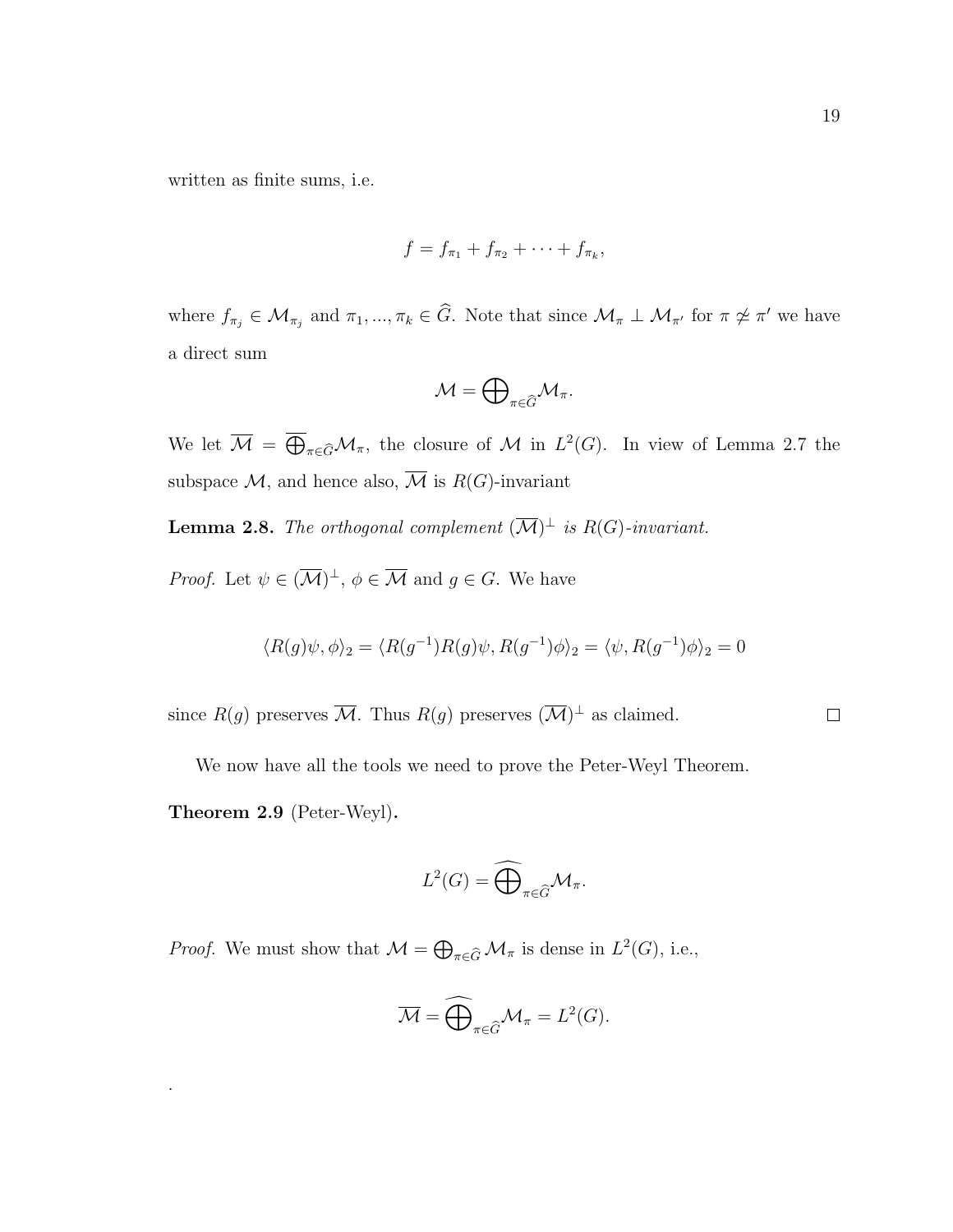Indeed, suppose  $\overline{\mathcal{M}} \neq L^2(G)$ , then  $\overline{\mathcal{M}}^{\perp} \neq \{0\}$ . One can show [2, Theorem 6.3.2] that  $\overline{\mathcal{M}}^{\perp}$  must contain a non-zero  $R(G)$ -irreducible subspace  $Y \subset \overline{\mathcal{M}}^{\perp}$ . Note that, in particular,  $R|_Y$  belongs to one of the classes in  $\widehat{G}$ , i.e.  $R|_Y \simeq \pi$  for some  $\pi \in \widehat{G}$ .

Now, let  $f \in Y$  and  $f \neq 0$ . Also, let  $R_Y = R|_Y$  and define  $F : G \to \mathbb{C}$  by

$$
F(g) = \langle R(g)f, f \rangle_2 = \int_G f(xg) \overline{f(x)} \, d\mu(x).
$$

Note that  $F \in \mathcal{M}_{\pi}$  thus  $F \in \overline{\mathcal{M}}$ , however,  $f \in Y \subset \overline{\mathcal{M}}^{\perp}$ .

Now for  $u, v \in V_{\pi}$  we have

$$
\langle F, \phi_{u,v} \rangle = \int_G F(g) \overline{\langle \pi(g)u, v \rangle_{\pi}} d\mu(g) = \int_G \int_G f(xg) \overline{f(x) \langle \pi(g)u, v \rangle_{\pi}} d\mu(x) d\mu(g)
$$

By change of variables let  $g \to x^{-1}g'$  then

$$
\int_{G} \int_{G} f(xg) \overline{f(x)} \langle \pi(g)u, v \rangle_{\pi} d\mu(x) d\mu(g) = \int_{G} \overline{f(x)} \int_{G} f(g') \overline{\langle \pi(x^{-1}g')u, v \rangle_{\pi}} d\mu(g') d\mu(x)
$$

$$
= \int_{G} \overline{f(x)} \int_{G} f(g') \overline{\langle \pi(g')u, \pi(x)v \rangle_{\pi}} d\mu(g') d\mu(x).
$$

And now we have that

$$
\int_{G} f(g') \overline{\langle \pi(g')u, \pi(x)v \rangle_{\pi}} d\mu(g') = \langle f, \phi_{u, \pi(x)v} \rangle_{2} = 0
$$

since  $f \in Y \subset \overline{\mathcal{M}}^{\perp}$  and  $\phi_{u,\pi(x)v} \in \overline{\mathcal{M}}$ . Now we have that  $\langle F, \phi_{u,v} \rangle = 0$  for every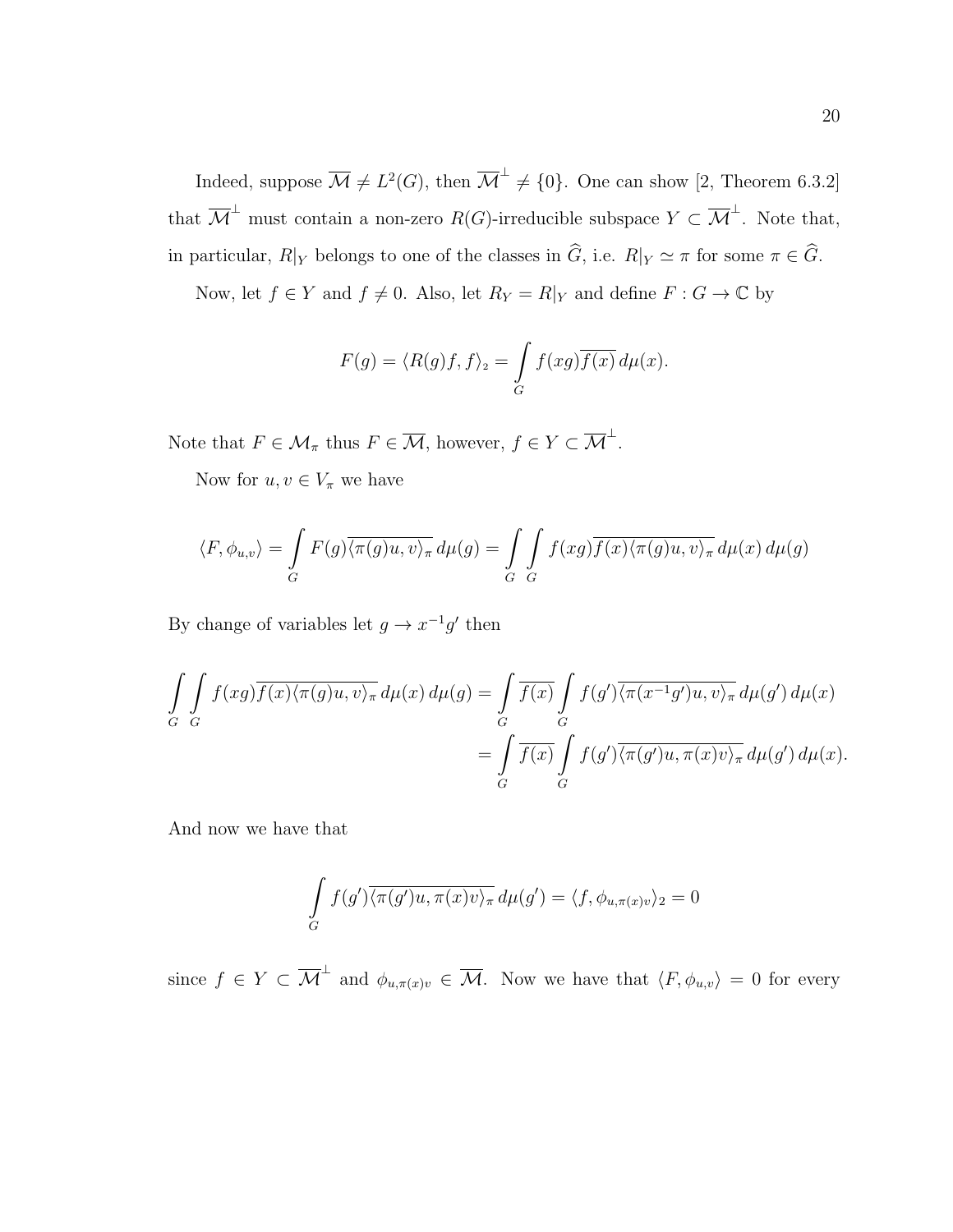$\phi_{u,v} \in \mathcal{M}_{\pi}$  and as  $F \in \mathcal{M}_{\pi}$  this gives  $F = 0$ . In particular

$$
F(e) = \langle R(e)f, f \rangle_2 = \langle f, f \rangle_2 = 0
$$

so  $f \equiv 0 \in L^2(G)$  which is a contradiction. Thus  $\overline{\mathcal{M}} = L^2(G)$ .  $\Box$ 

#### 2.3 The Plancherel Theorem

For each  $\pi \in \widehat{G}$  we let  $V_{\pi}$  denote the representation space for  $\pi$  and  $d_{\pi} = \dim(V_{\pi})$ . It is known that each  $d_{\pi}$  is finite [2, Theorem 6.3.2]. If f is an integrable function on G then its Fourier coefficient  $\widehat{f}(\pi)$  is the operator acting on  $V_{\pi}$  defined by

$$
\widehat{f}(\pi) = \int\limits_G f(g)\pi(g^{-1}) d\mu(g). \tag{2.3}
$$

For each  $\pi \in \widehat{G}$  we choose an orthonormal basis say

$$
\mathcal{B}_{\pi} = \{e_{\pi,1},...e_{\pi,d_{\pi}}\}
$$

for  $V_{\pi}$ . Now define  $\phi_{\pi,i,j} = \phi_{\pi,e_{\pi,i},e_{\pi,j}}$  where  $\phi_{\pi,e_{\pi,i},e_{\pi,j}}(x) = \langle \pi(x)e_{\pi,j}, e_{\pi,i} \rangle_{\pi}$ . Then by Schur orthogonality and the Peter-Weyl theorem, we get that

$$
\mathcal{B} = \{ \sqrt{d_{\pi}} \phi_{\pi, i, j} : \pi \in \widehat{G}, 1 \le i, j \le d_{\pi} \}
$$

is a Hilbert basis for  $L^2(G)$ . By using this Hilbert basis for  $L^2(G)$  we can produce the Plancherel theorem, but first we need to see the relationship between the inner products in  $L^2(G)$  and  $V_{\pi}$ .

**Lemma 2.10.** For  $u, v \in V_{\pi}$  and  $f \in L^2(G)$  we have that  $\langle f, \phi_{\pi,u,v} \rangle_2 = \langle f(\pi)v, u \rangle_{\pi}$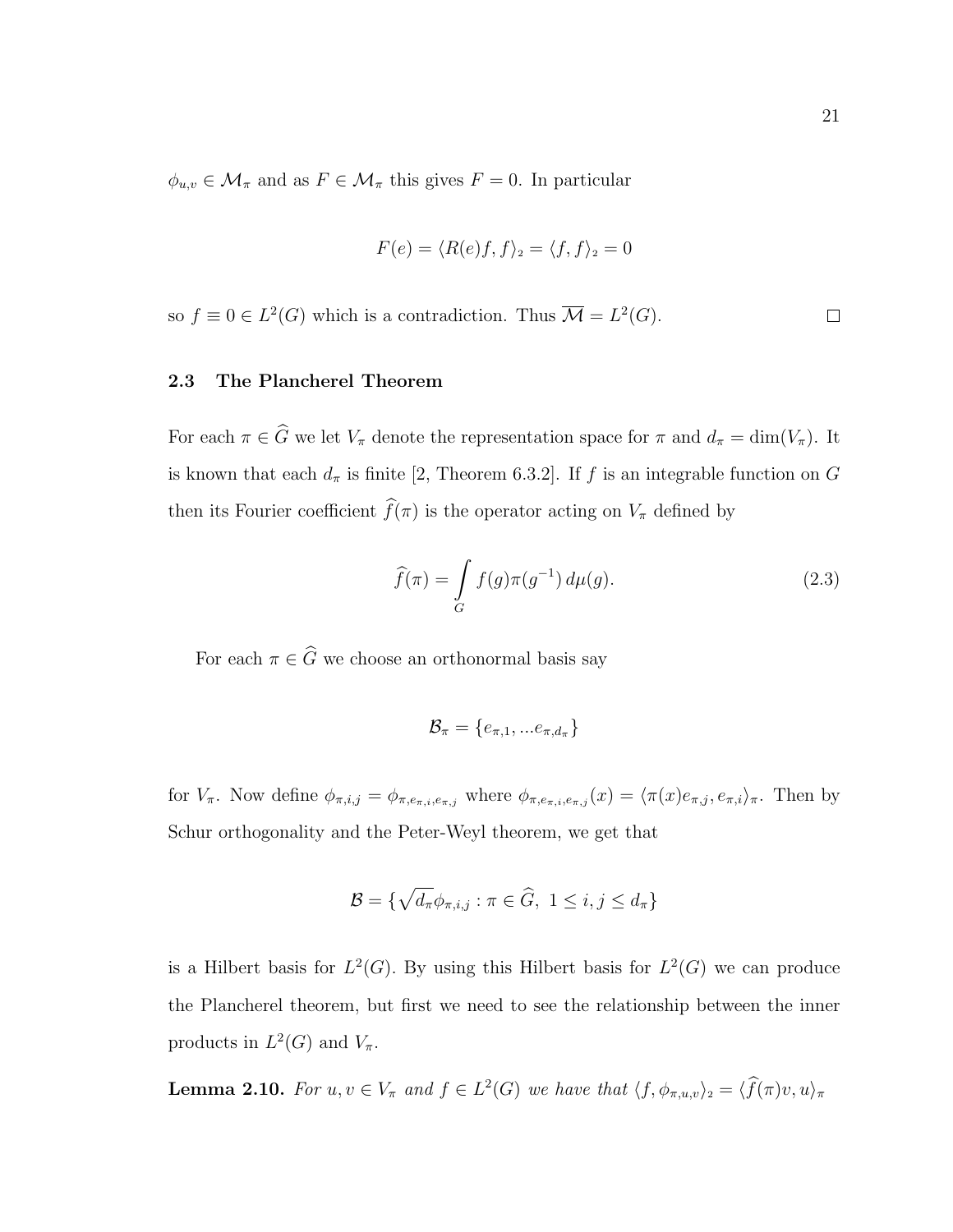Proof. Indeed,

$$
\langle \widehat{f}(\pi)v, u \rangle_{\pi} = \int_{G} \langle f(x)\pi(x^{-1})v, u \rangle_{\pi} d\mu(x)
$$

and since  $\pi$  is unitary

$$
\int_{G} \langle f(x)\pi(x^{-1})v, u\rangle_{\pi} d\mu(x) = \int_{G} f(x)\langle v, \pi(x)u\rangle_{\pi} d\mu(x)
$$
\n
$$
= \int_{G} f(x)\overline{\langle \pi(x)u, v\rangle_{\pi}} d\mu(x)
$$
\n
$$
= \int_{G} f(x)\overline{\phi_{\pi, u, v}(x)} d\mu(x)
$$
\n
$$
= \langle f, \phi_{\pi, u, v}\rangle_{2}.
$$

For  $A, B \in L(V_{\pi})$  the Hilbert-Schmidt inner product is defined by

$$
(A|B) = tr(AB^*)
$$

and

$$
|||A||| = (A|A)^{1/2}
$$

is the associated Hilbert-Schmidt norm.

**Theorem 2.11** (Plancherel Theorem). Let  $f \in L^2(G)$ .

\n- 1. 
$$
f(g) = \sum_{\pi \in \widehat{G}} d_{\pi} tr(\widehat{f}(\pi) \pi(g))
$$
 in the  $L^2$  sense.
\n- 2.  $||f||_2^2 = \sum_{\pi \in \widehat{G}} d_{\pi} |||\widehat{f}(\pi)|||^2$ .
\n

*Proof.* (1) Using the Hilbert basis  $\mathcal{B} = \{$ √  $\overline{d_{\pi}}\phi_{\pi,i,j} : \pi \in G, \ 1 \leq i,j \leq d_{\pi}$  we get

$$
f(g) = \sum_{\pi \in \widehat{G}} d_{\pi} \sum_{i,j=1}^{d_{\pi}} \langle f, \phi_{\pi,i,j} \rangle_2 \phi_{\pi,i,j}(g)
$$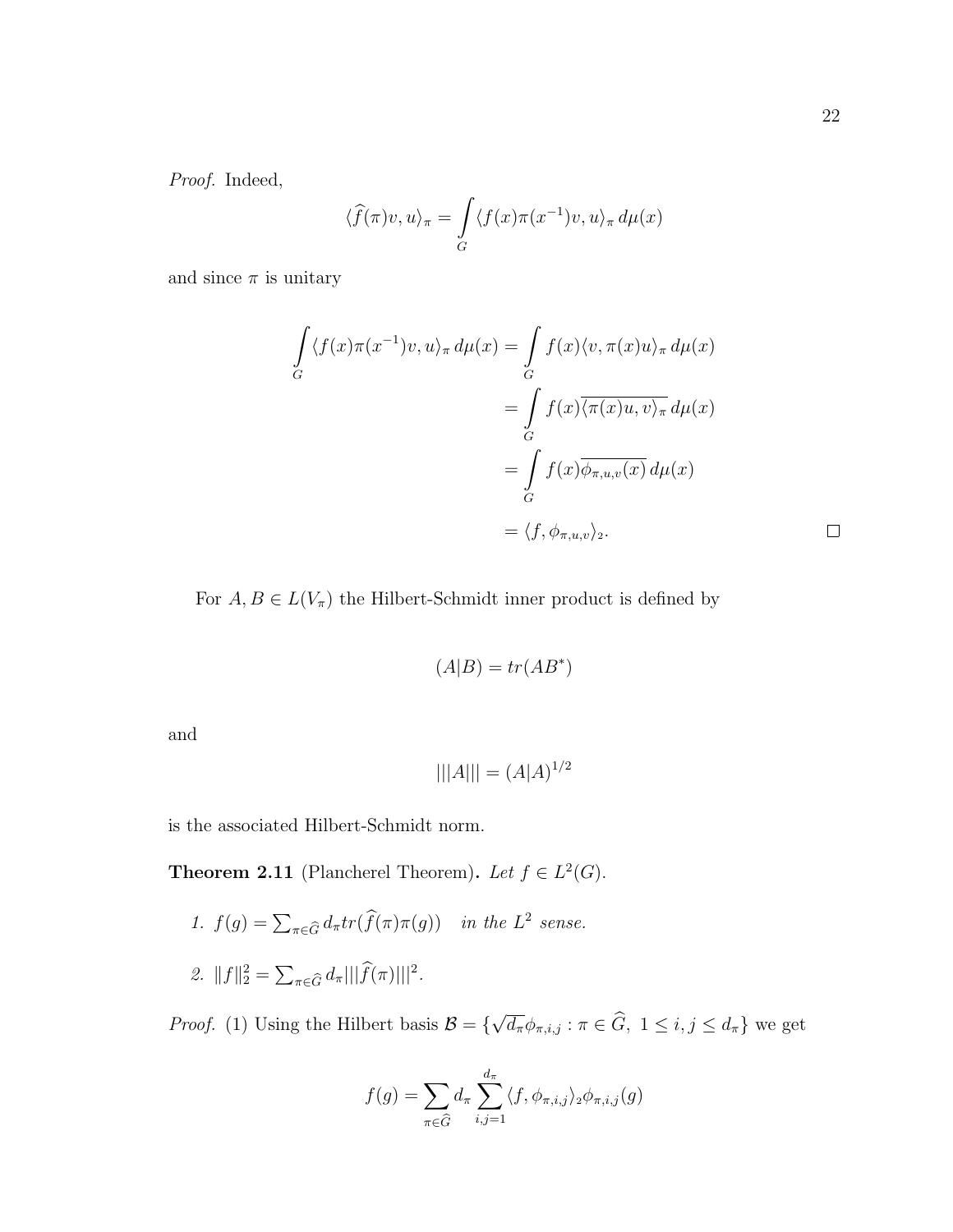(in the  $L^2$ -sense) and by using the previous lemma we get

$$
\sum_{\pi \in \widehat{G}} d_{\pi} \sum_{i,j=1}^{d_{\pi}} \langle f, \phi_{\pi,i,j} \rangle_2 \phi_{\pi,i,j}(g) = \sum_{\pi \in \widehat{G}} d_{\pi} \sum_{i,j=1}^{d_{\pi}} \langle \widehat{f}(\pi) e_{\pi,j}, e_{\pi,i} \rangle_{\pi} \langle \pi(g) e_{\pi,i}, e_{\pi,j} \rangle_{\pi}.
$$

We now consider  $\widehat{f}$  and  $\pi(g)$  as matrices and see

$$
\sum_{\pi \in \widehat{G}} d_{\pi} \sum_{i,j=1}^{d_{\pi}} \langle \widehat{f}(\pi) e_{\pi,j}, e_{\pi,i} \rangle_{\pi} \langle \pi(g) e_{\pi,i}, e_{\pi,j} \rangle_{\pi} = \sum_{\pi \in \widehat{G}} \sum_{i=1}^{d_{\pi}} d_{\pi}([\widehat{f}(\pi)]_{\mathcal{B}_{\pi}}[\pi(g)]_{\mathcal{B}_{\pi}})_{i,i}
$$

$$
= \sum_{\pi \in \widehat{G}} d_{\pi} tr(\widehat{f}(\pi)\pi(g)). \tag{2.4}
$$

(2) Let B be the Hilbert basis for  $L^2(G)$  as before. We have

$$
||f||^2 = \sum_{\pi \in \widehat{G}} \sum_{i,j=1}^{d_{\pi}} |\langle f, \sqrt{d_{\pi}} \phi_{\pi,i,j} \rangle_2|^2 = \sum_{\pi \in \widehat{G}} d_{\pi} \sum_{i,j=1}^{d_{\pi}} |\langle f, \phi_{\pi,i,j} \rangle_2|^2.
$$

Now look at

$$
\sum_{i,j=1}^{d_{\pi}} |\langle f, \phi_{\pi,i,j} \rangle_{2}|^{2} = \sum_{i,j=1}^{d_{\pi}} \langle f, \phi_{\pi,i,j} \rangle_{2} \overline{\langle f, \phi_{\pi,i,j} \rangle_{2}}
$$

$$
= \sum_{i,j=1}^{d_{\pi}} \langle \widehat{f}(\pi) e_{\pi,j}, e_{\pi,i} \rangle_{\pi} \overline{\langle f(\pi) e_{\pi,j}, e_{\pi,i} \rangle_{\pi}}
$$

$$
= \sum_{i,j=1}^{d_{\pi}} \langle \widehat{f}(\pi) e_{\pi,j}, e_{\pi,i} \rangle_{\pi} \langle e_{\pi,i}, \widehat{f}(\pi) e_{\pi,j} \rangle_{\pi}
$$

$$
= \sum_{i,j=1}^{d_{\pi}} \langle \widehat{f}(\pi) e_{\pi,j}, e_{\pi,i} \rangle_{\pi} \langle \widehat{f}(\pi)^{*} e_{\pi,i}, e_{\pi,j} \rangle_{\pi}.
$$

Now considering  $\hat{f}(\pi)$  and  $\hat{f}(\pi)^*$  as matrices as before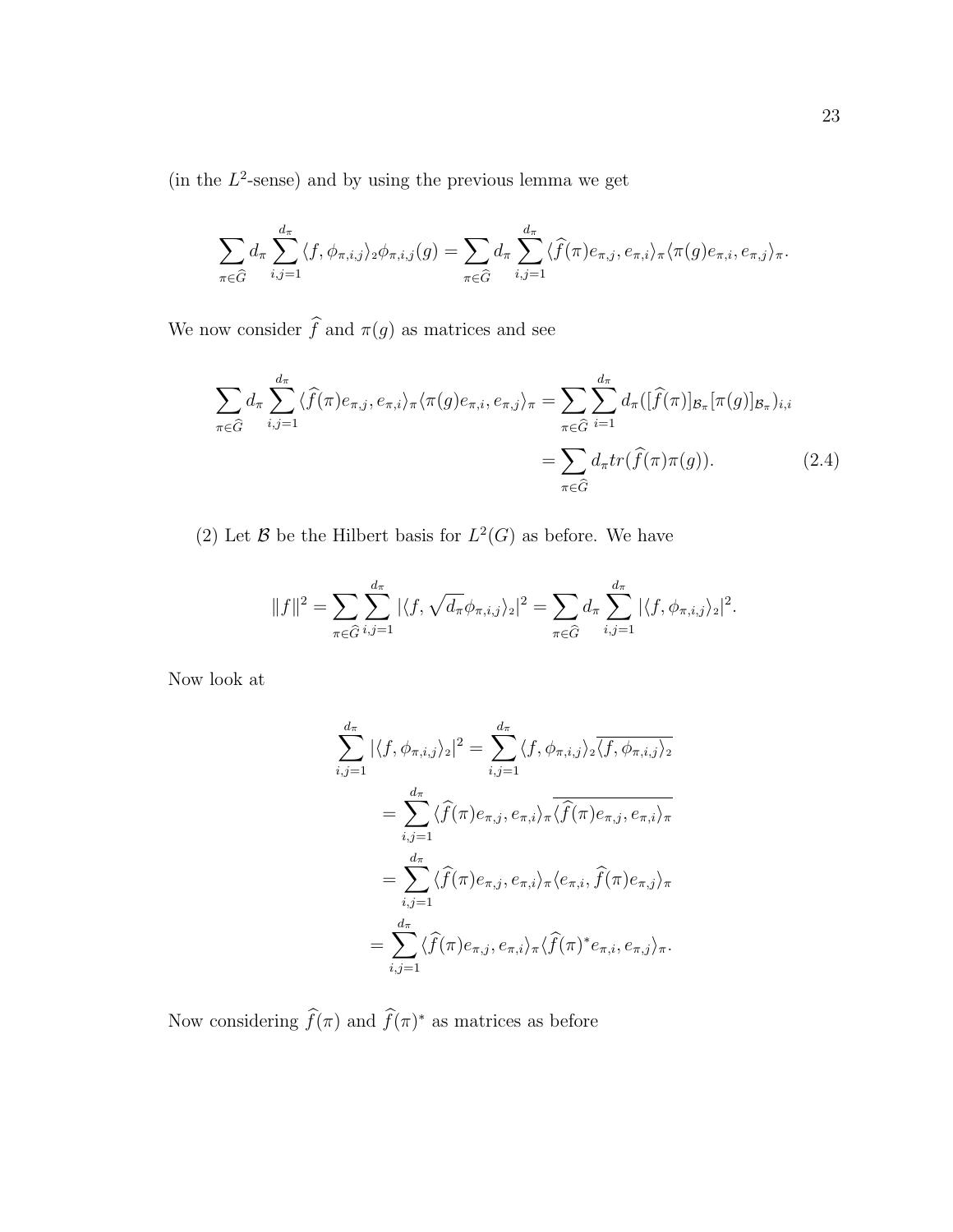$$
\sum_{i,j=1}^{d_{\pi}} \langle \widehat{f}(\pi) e_{\pi,j}, e_{\pi,i} \rangle_{\pi} \langle \widehat{f}(\pi)^{*} e_{\pi,i}, e_{\pi,j} \rangle_{\pi} = \sum_{i,j=1}^{d_{\pi}} ([\widehat{f}(\pi)]_{\mathcal{B}_{\pi}})_{i,j} ([\widehat{f}(\pi)^{*}]_{\mathcal{B}_{\pi}})_{j,i}
$$

$$
= tr(\widehat{f}(\pi)\widehat{f}(\pi)^{*}) = |||\widehat{f}(\pi)|||^{2}.
$$

Thus 
$$
||f||^2 = \sum_{\pi \in \widehat{G}} d_{\pi} |||\widehat{f}(\pi)|||^2
$$
.

### 2.4 Absolute and Uniform Convergence of Fourier Series

Let  $f$  be a continuous function on  $G$ . We have just seen that the Fourier series converges to f in the  $L^2$ -norm. Below is given a sufficient condition for uniform convergence of the Fourier series. But first we need the following relation. As above  $\pi \in \widehat{G}$  acts on  $V_{\pi}$  with dimension  $d_{\pi}.$ 

**Lemma 2.12.** For each  $g \in G$  one has  $|||\pi(g)|||$  = √  $\overline{d_\pi}$ .

*Proof.* As  $\pi(g)$  is a unitary operator on  $V_{\pi}$ , hence normal, the Spectral Theorem [5, Theorem 6.25] ensures that there is an orthonormal basis for  $V_{\pi}$ , say  $\mathcal{B}$ , depending on g, for which  $[\pi(g)]_{\mathcal{B}}$  is a diagonal matrix,

$$
[\pi(g)]_{\mathcal{B}} = \begin{bmatrix} d_1 & & & \\ & d_2 & & \\ & & \ddots & \\ & & & d_{d_{\pi}} \end{bmatrix}
$$

say. Moreover we must have  $|d_j|=1$  since  $\pi(g)$  is unitary. Thus we get

$$
|||\pi(g)|||^2 = tr(\pi(g)\pi(g)^*) = tr\begin{bmatrix} |d_1|^2 & & & \\ & |d_2|^2 & & \\ & & \ddots & \\ & & & |d_{d_\pi}|^2 \end{bmatrix} = d_\pi
$$

and finally  $|||\pi(g)|||$  = √  $\overline{d_{\pi}}$ . 24

 $\Box$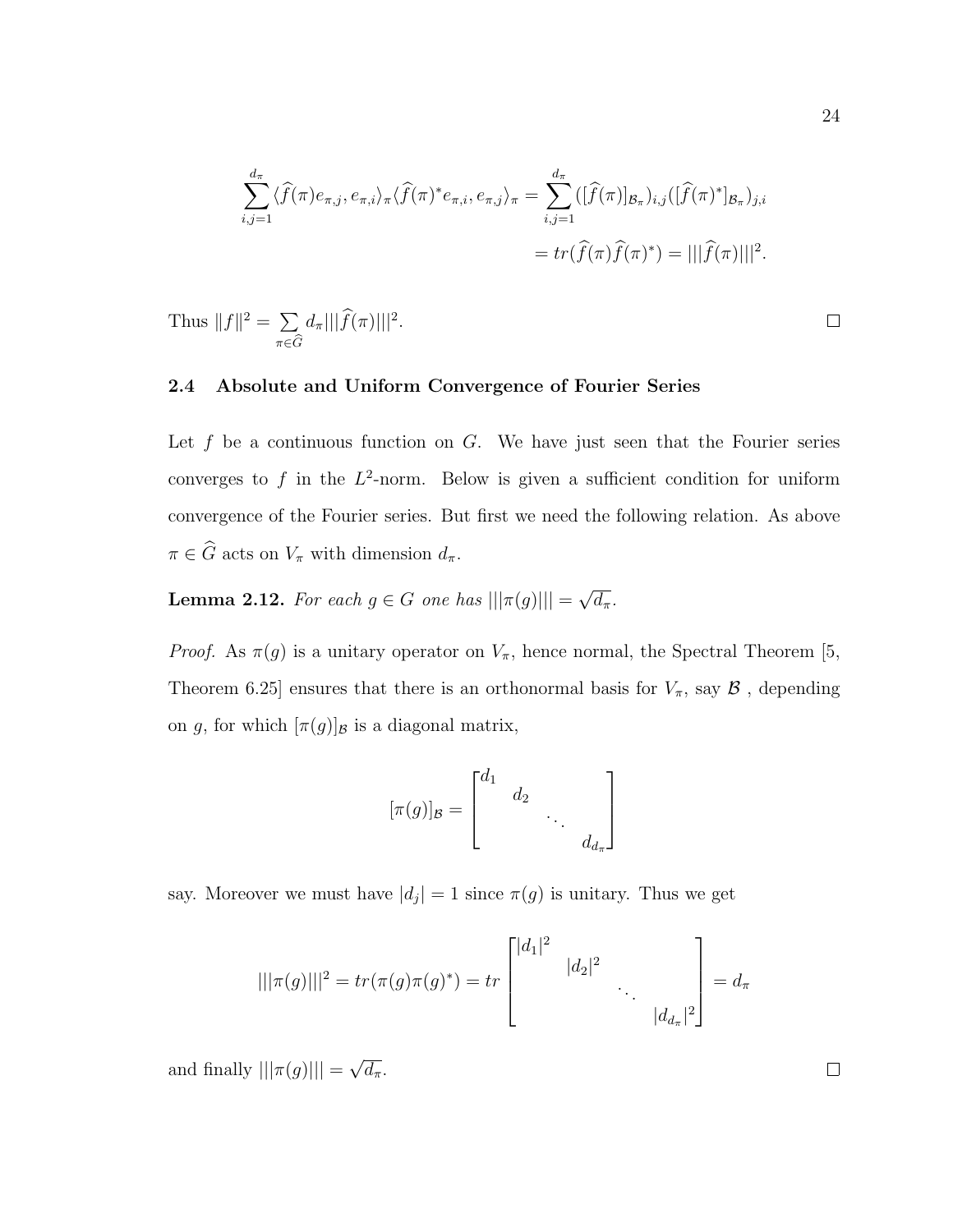$$
\sum_{\pi \in \widehat{G}} d_{\pi}^{3/2} |||\widehat{f}(\pi)||| < \infty.
$$

Then the Fourier series

$$
\sum_{\pi \in \widehat{G}} d_{\pi} tr(\widehat{f}(\pi) \pi(g))
$$

converges absolutely and uniformly to  $f(g)$  on  $G$ .

*Proof.* Recall for  $A, B \in L(V_\pi)$  that  $(A|B) = tr(AB^*)$ . Now note

$$
|tr(\widehat{f}(\pi)\pi(g))| = |(\widehat{f}(\pi)|\pi(g)^*)| \le |||\widehat{f}(\pi)|||| \, |||\pi(g)^*|||
$$

by the Cauchy-Schwartz inequality. As  $\pi(g)$  is unitary we have  $|||\pi(g)^*||| = |||\pi(g^{-1})||| =$ √  $\overline{d_{\pi}}$  by the previous lemma and thus

$$
|d_{\pi}tr(\widehat{f}(\pi)\pi(g))| \leq d_{\pi}^{3/2}|||\widehat{f}(\pi)|||.
$$

As by hypothesis  $\Sigma$  $\pi{\in}G$  $\frac{d^{3/2}_{\pi}|||\widehat{f}(\pi)|||}{\sum_{\pi}$  <  $\infty$ , the *M*-test implies that  $\sum_{\pi}$  $\pi{\in}G$  $d_{\pi}tr(f(\pi)\pi(g))$ converges uniformly and absolutely on G. It remains to show that

$$
\sum_{\pi \in \widehat{G}} d_{\pi} tr(\widehat{f}(\pi) \pi(g)) = f(g).
$$

Let

$$
h(g) = \sum_{\pi \in \widehat{G}} d_{\pi} tr(\widehat{f}(\pi) \pi(g)).
$$

We will show that  $h = f$ . Since the series converges uniformly and each term is continuous, then h must be continuous. In particular we get that  $h \in L(G)$  and will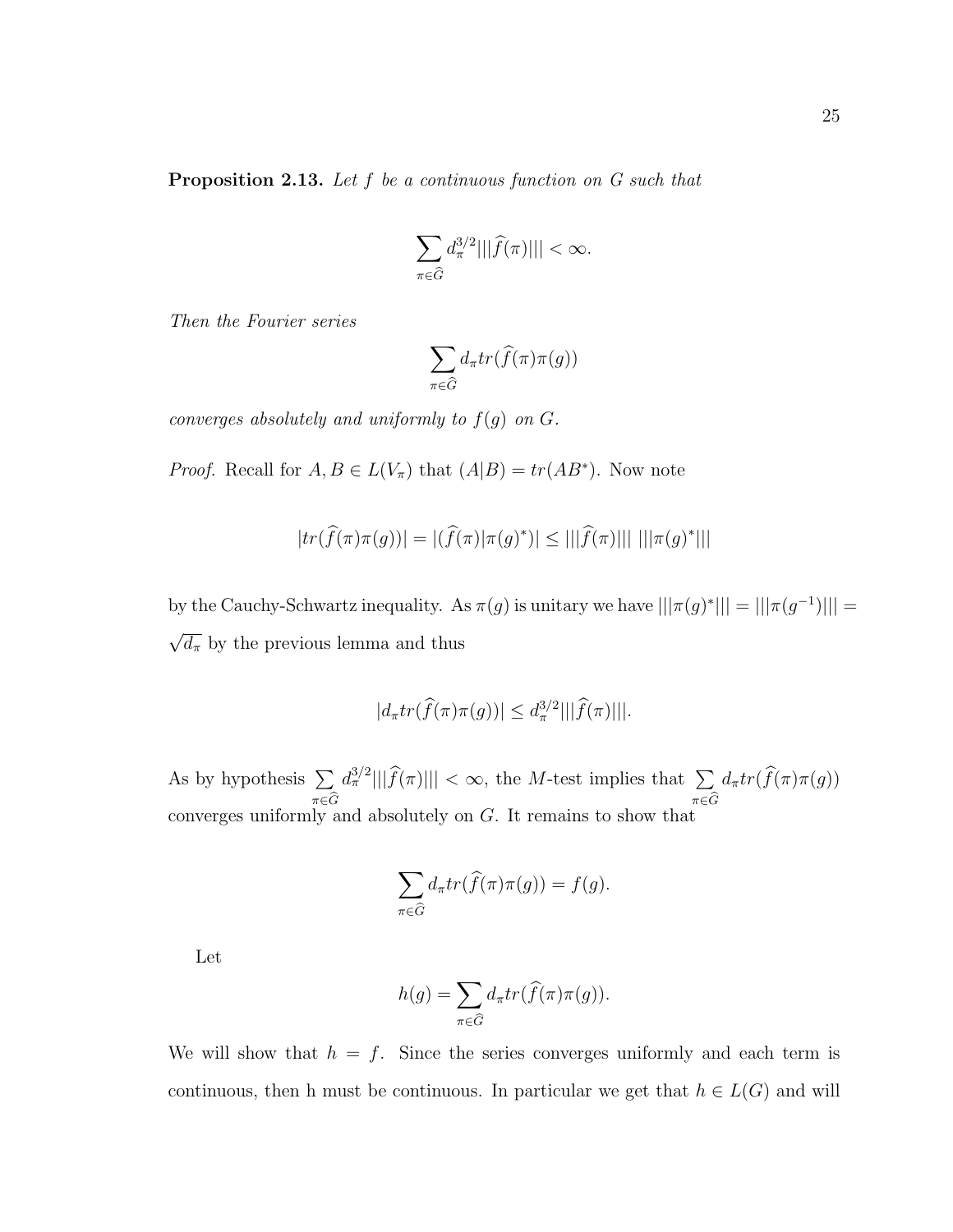show that  $\widehat{h}(\pi) = \widehat{f}(\pi)$  for each  $\pi \in \widehat{G}$ .

Fix  $\pi \in \widehat{G}$  and let  $\mathcal{B} = \{e_1, ..., e_{d_{\pi}}\}$  be an orthonormal basis for  $V_{\pi}$ . Then

$$
\langle \hat{h}(\pi)e_k, e_l \rangle_{\pi} = \int_{G} h(x) \langle \pi(x^{-1})e_k, e_l \rangle_{\pi} d\mu(x)
$$

$$
= \int_{G} \sum_{\pi \in \widehat{G}} d_{\pi'} tr(\hat{f}(\pi')\pi'(x)) \langle \pi(x^{-1})e_k, e_l \rangle_{\pi} d\mu(x).
$$

Note that  $\langle \pi(x^{-1})e_k, e_l \rangle_{\pi} = \overline{\langle \pi(x)e_l, e_k \rangle_{\pi}} = \overline{\phi_{\pi,k,l}(x)}$  and that  $tr(\widehat{f}(\pi')\pi'(x)) \in \mathcal{M}_{\pi'}$ . Indeed, let  $T(x) = tr(\hat{f}(\pi')\pi'(x))$  and  $A = [\hat{f}(\pi')]_B$  and  $B(x) = [\pi'(x)]_B$ . Then

$$
T(x) = tr(AB(x)) = \sum_{i,j=1}^{d_{\pi}} a_{i,j} b_{j,i}(x)
$$

is a linear combination of matrix coefficients for  $\pi'$  and thus  $T(x) \in \mathcal{M}_{\pi'}$ .

Now, since  $\phi_{\pi,l,k} \in \mathcal{M}_{\pi}$ , Schur orthogonality yields

$$
\langle \widehat{h}(\pi)e_k, e_l \rangle_{\pi} = \int_{G} \sum_{\pi' \in \widehat{G}} d_{\pi'} tr(\widehat{f}(\pi')\pi'(x)) \overline{\phi_{\pi,l,k}} d\mu(x) = \int_{G} d_{\pi} tr(\widehat{f}(\pi)\pi(x)) \overline{\phi_{\pi,l,k}} d\mu(x).
$$

But we have shown that  $tr(\widehat{f}(\pi)\pi(x)) = \sum_{i,j=1}^{d_{\pi}}$  $_{i,j=1}$  $\langle f, \phi_{\pi,i,j} \rangle_2 \phi_{\pi,i,j}(x)$  by Equation 2.4, so we get

$$
\langle \widehat{h}(\pi) e_k, e_l \rangle_{\pi} = d_{\pi} \sum_{i,j=1}^{d_{\pi}} \langle f, \phi_{\pi,i,j} \rangle_2 \langle \phi_{\pi,i,j}, \phi_{\pi,l,k} \rangle_2.
$$

By Theorem 2.3 we have  $\langle \phi_{\pi,i,j}, \phi_{\pi,l,k} \rangle_2 = \frac{1}{d}$  $\frac{1}{d_{\pi}}\delta_{i,l}\delta_{j,k}$  so,

$$
d_{\pi} \sum_{i,j=1}^{d_{\pi}} \langle f, \phi_{\pi,i,j} \rangle_2 \langle \phi_{\pi,i,j}, \phi_{\pi,l,k} \rangle_2 = \langle f, \phi_{\pi,l,k} \rangle_2 = \langle \widehat{f}(\pi) e_k, e_l \rangle_2.
$$

Thus we have  $\langle \hat{h}(\pi)e_k, e_l \rangle_{\pi} = \langle \hat{f}(\pi)e_k, e_l \rangle_{\pi}$  for all  $\pi \in \widehat{G}$  so  $\widehat{h} = \widehat{f}$ . Finally,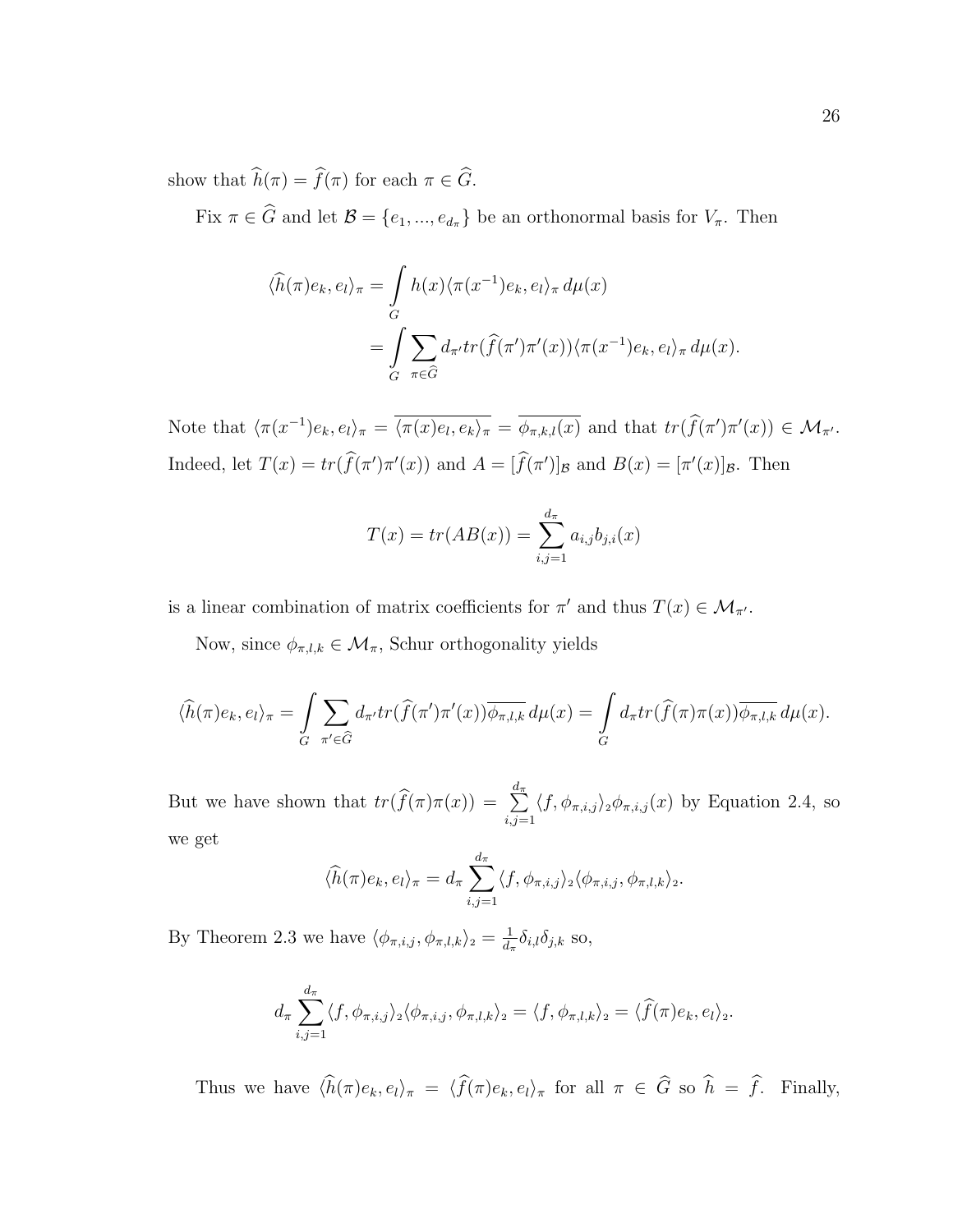applying Theorem 2.11 part  $(2)$  to the norm of the difference between f and h, we see,

$$
||f - h||^2 = \sum_{\pi \in \widehat{G}} d_{\pi} |||\widehat{f}(\pi) - \widehat{h}(\pi)||^2 = 0,
$$

i.e.  $\int$  $|f(x) - h(x)|^2 d\mu(x) = 0$ . Now as f and h are continuous then  $f = h$ .  $\Box$ G

## 2.5 Fourier Series for Central Functions

Let G be a linear Lie group and  $\pi$  a representation of G.

**Definition 2.14.** A function  $f : G \to \mathbb{C}$  is central if and only if

$$
f(gxg^{-1}) = f(x), \quad \text{for all} \quad g, x \in G.
$$

We denote the space of integrable central functions as  $L^1(G)^{Ad}$ .

**Lemma 2.15.** If  $f \in L^1(G)^{Ad}$  then for each irreducible unitary representation  $\pi \in \widehat{G}$ ,  $\widehat{f}(\pi)$  is a scalar operator.

*Proof.* By Schur's Lemma (2.1) we just need to show  $\widehat{f}(\pi)$  commutes with  $\pi$ , i.e.  $\widehat{f}(\pi)\pi(g) = \pi(g)\widehat{f}(\pi)$  for all  $g \in G$ . By definition we have

$$
\widehat{f}(\pi)\pi(g) = \int\limits_G f(x)\pi(x^{-1})\pi(g) d\mu(x).
$$

If we now substitute  $x \to gxg^{-1}$  then  $x^{-1} \to gx^{-1}g^{-1}$  so the integral becomes

$$
\int_{G} f(gxg^{-1})\pi(gx^{-1}g^{-1})\pi(g) d\mu(x) = \int_{G} f(x)\pi(gx^{-1}g^{-1})\pi(g) d\mu(x)
$$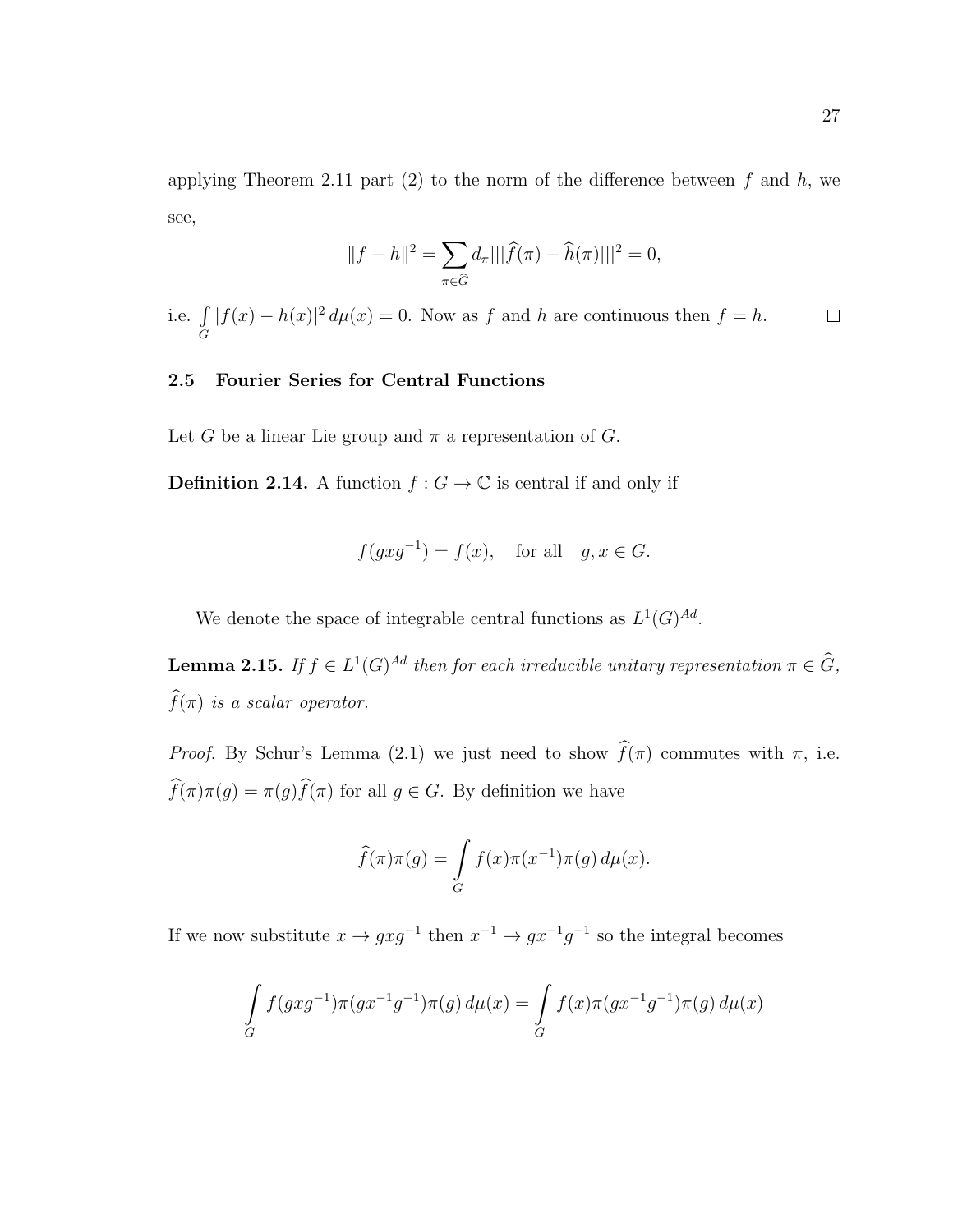as f is central. Also as  $\pi$  is a homomorphism

$$
\int_{G} f(x)\pi(gx^{-1}g^{-1})\pi(g) d\mu(x) = \int_{G} f(x)\pi(g)\pi(x^{-1})\pi(g^{-1})\pi(g) d\mu(x)
$$

$$
= \int_{G} f(x)\pi(g)\pi(x^{-1}) d\mu(x)
$$

$$
= \pi(g)\widehat{f}(\pi).
$$

**Definition 2.16.** The *character* of  $\pi \in \widehat{G}$  is  $\chi_{\pi} : G \to \mathbb{C}$  where

$$
\chi_{\pi}(x) = tr(\pi(x)).
$$

Lemma 2.17.  $\overline{\chi_{\pi}(x)} = \chi_{\pi}(x^{-1}).$ 

*Proof.* For  $x \in G$  we calculate

$$
\overline{\chi_{\pi}(x)} = tr(\overline{\pi(x)}) = tr((\pi(x)^*)^{\mathsf{T}}) = tr(\pi(x^{-1})^{\mathsf{T}}) = tr(\pi(x^{-1})) = \chi_{\pi}(x^{-1}). \quad \Box
$$

Theorem 2.18. For  $f \in L^2(G)^{Ad}$ ,

$$
f(g) = \sum_{\pi \in \widehat{G}} \langle f, \chi_{\pi} \rangle \chi_{\pi}(g)
$$

converges in the  $L^2$ -sense. Moreover if f is continuous, central, and

$$
\sum_{\pi \in \widehat{G}} d_{\pi} |\langle f, \chi_{\pi} \rangle_2| < \infty
$$

then the series converges absolutely and uniformly to f on G.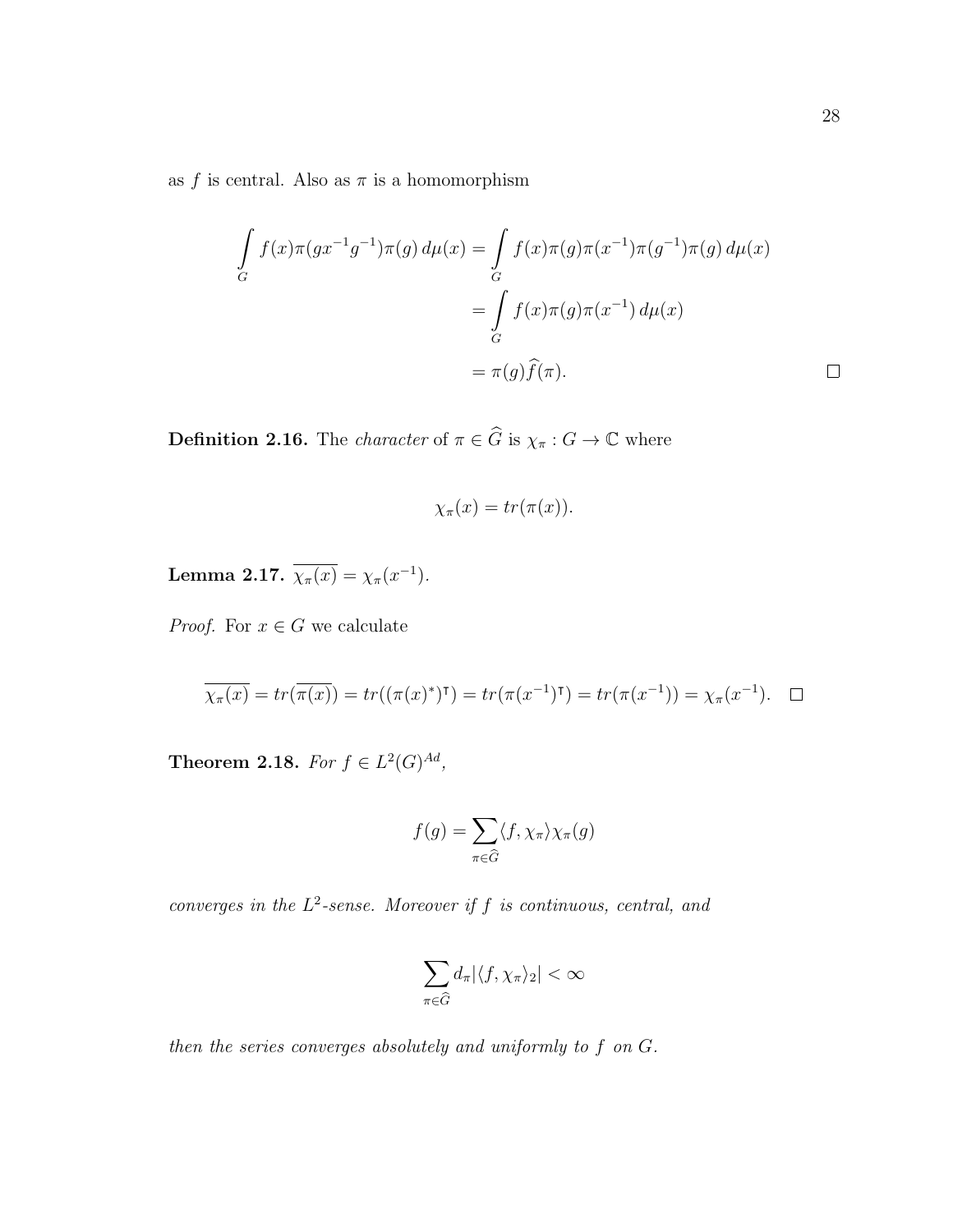*Proof.* Let  $f \in L^2(G)^{Ad}$ . We know the Fourier series

$$
\sum_{\pi \in \widehat{G}} d_{\pi} tr(\widehat{f}(\pi) \pi(g))
$$

converges to f in the  $L^2$ -sense. But since f is central the previous lemma shows  $\hat{f}(\pi)$ is a scalar operator,  $f(\pi) = C_{\pi}(f)I_{V_{\pi}}$  say. Thus

$$
\sum_{\pi \in \widehat{G}} d_{\pi} tr(\widehat{f}(\pi) \pi(g)) = \sum_{\pi \in \widehat{G}} d_{\pi} C_{\pi}(f) tr(\pi(g)) = \sum_{\pi \in \widehat{G}} d_{\pi} C_{\pi}(f) \chi_{\pi}(g).
$$

We now calculate

$$
\langle f, \chi_{\pi} \rangle_{2} = \int_{G} f(g) \overline{\chi_{\pi}(g)} d\mu(g) = \int_{G} f(g) \chi_{\pi}(g^{-1}) d\mu(g) = \int_{G} f(g) tr(\pi(g^{-1})) d\mu(g)
$$
  
=  $tr \left( \int_{G} f(g) \pi(g^{-1}) d\mu(g) \right)$   
=  $tr(\widehat{f}(\pi))$   
=  $d_{\pi} C_{\pi}(f).$ 

So  $C_{\pi}(f) = \langle f, \chi_{\pi} \rangle_2 / d_{\pi}$  and  $\sum$  $\pi \in G$  $\langle f, \chi_{\pi} \rangle \chi_{\pi}(g)$  converges to f in  $L^2(G)$  as stated. Next assume that  $f$  is a continuous central function satisfying  $\sum$  $m \in G$  $d_{\pi}|\langle f, \chi_{\pi} \rangle_2| < \infty$ . As

$$
d_{\pi}^{\frac{3}{2}}|||\widehat{f}(\pi)||| = d_{\pi}^{\frac{3}{2}}\left|\left|\left|\frac{\langle f, \chi_{\pi}\rangle_2}{d_{\pi}}I_{V_{\pi}}\right|\right|\right| = d_{\pi}^{\frac{3}{2}}\frac{|\langle f, \chi_{\pi}\rangle_2|}{d_{\pi}}|||I_{V_{\pi}}||| = d_{\pi}^{\frac{3}{2}}\frac{|\langle f, \chi_{\pi}\rangle_2|}{d_{\pi}}d_{\pi}^{1/2}
$$

$$
= d_{\pi}|\langle f, \chi_{\pi}\rangle|,
$$

we have that  $\Sigma$  $\pi \in G$  $\frac{d^{\frac{3}{2}}}{\|\hat{f}(\pi)\|} < \infty$ . Proposition 2.13 now ensures that the Fourier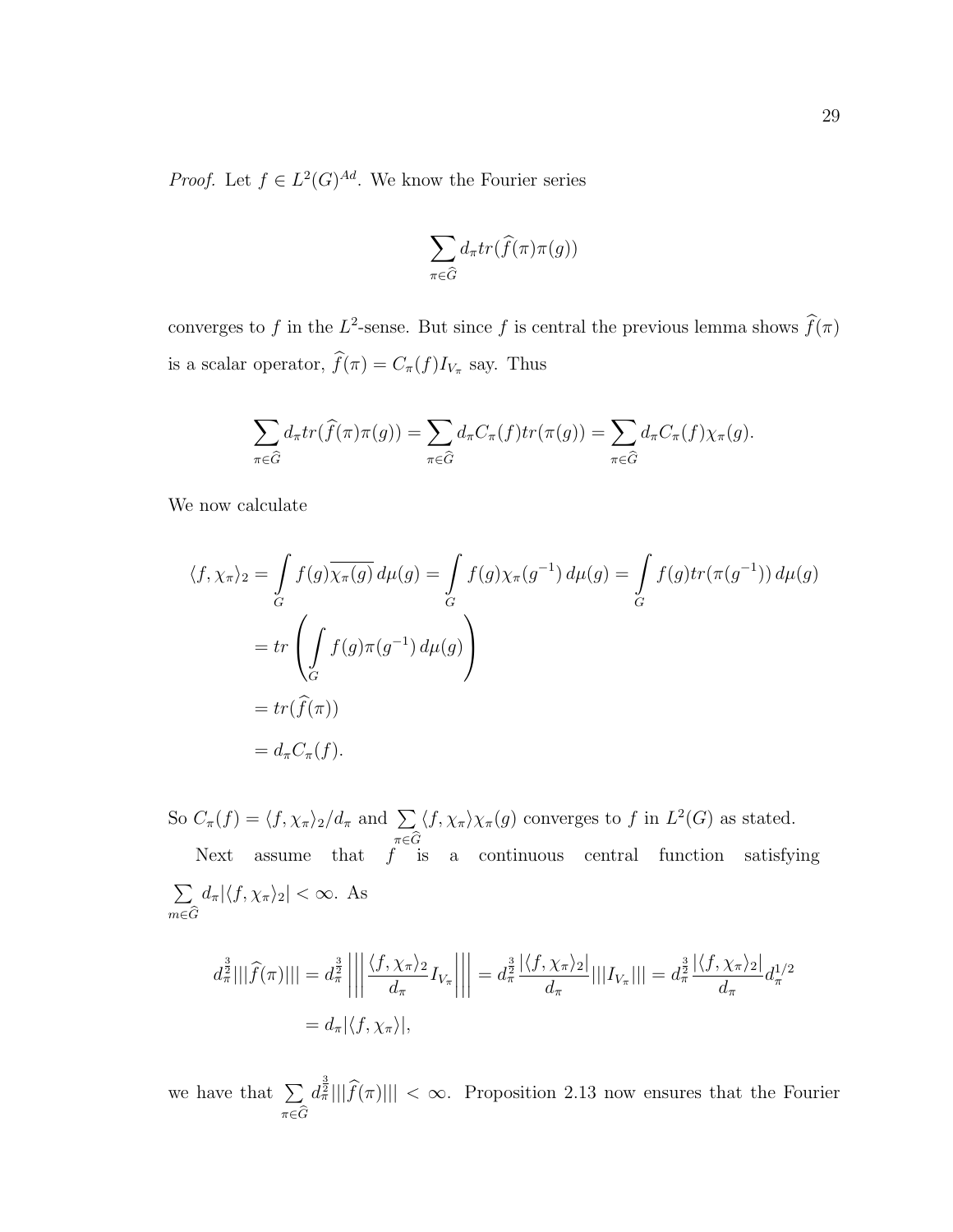series converges absolutely and uniformly to  $f$  on  $G$ .

## 2.6 Laplace Operator

As before let G denote a compact linear Lie group. Let  $\langle \cdot, \cdot \rangle$  be the Hilbert-Schimdt inner product on  $\mathfrak{g}$ , that is  $\langle X, Y \rangle = tr(XY^*)$ , and  $\{X_1, ..., X_n\}$  an orthonormal basis for  $(\mathfrak{g}, \langle \cdot, \cdot \rangle)$ . Define  $\Delta : C^{\infty}(G) \to C^{\infty}(G)$  via

$$
\Delta = \sum_{j=1}^{n} \rho(X_j)^2
$$

where  $(\rho(X)f)(g) = \frac{d}{dt}\big|_0 f(g \exp(tX))$  for  $f \in C^{\infty}(G)$  and  $g \in G$ .  $\Delta$  is known as the Laplace Operator.

Notice that

$$
(\rho(X)^2 f)(g) = \rho(X)\rho(X)f(g) = \frac{d}{dt}\Big|_{0} \rho(X)f(g \exp(tX))
$$
  

$$
= \frac{d}{dt}\Big|_{0} \frac{d}{ds}\Big|_{0} f(g \exp(tX)\exp(sX))
$$
  

$$
= \frac{d}{dt}\Big|_{0} \frac{d}{ds}\Big|_{0} f(g \exp((t+s)X))
$$
  

$$
= \frac{d^2}{dt^2}\Big|_{0} f(g \exp(tX)).
$$

Therefore we can write

$$
(\Delta f)(g) = \sum_{j=1}^{n} \frac{d^2}{dt^2} \bigg|_0 f(g \exp(tX_j)).
$$

**Proposition 2.19.** The Laplace operator  $\Delta$  does not depend on the choice of orthonormal basis.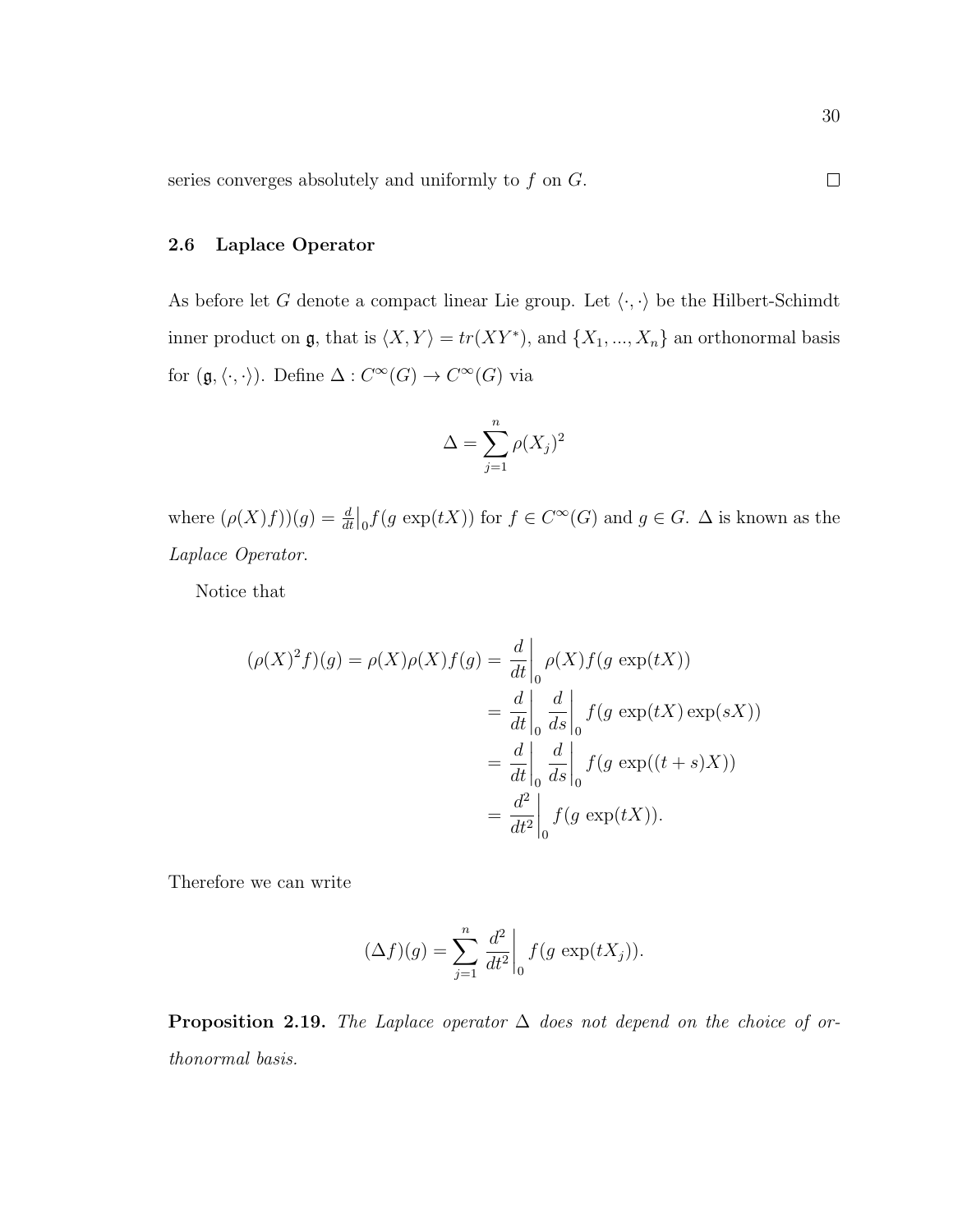*Proof.* Let  $\{Y_1, ..., Y_n\}$  be another orthonormal basis for  $(\mathfrak{g}, \langle \cdot, \cdot \rangle)$  then

$$
Y_j = \sum_{i=1}^n a_{ij} X_i
$$

for some matrix  $A = [a_{ij}] \in O(n)$ . Now we observe

$$
\sum_{j=1}^{n} \rho(Y_j)^2 = \sum_{j=1}^{n} \left( \sum_{i=1}^{n} a_{ij} \rho(X_i) \right)^2 = \sum_{j=1}^{n} \left( \sum_{i=1}^{n} a_{ij} \rho(X_i) \right) \left( \sum_{k=1}^{n} a_{kj} \rho(X_k) \right)
$$
  

$$
= \sum_{i=1}^{n} \sum_{k=1}^{n} \left( \sum_{j=1}^{n} a_{ij} a_{kj} \right) \rho(X_i) \rho(X_k)
$$
  

$$
= \sum_{i=1}^{n} \sum_{k=1}^{n} \left( \sum_{j=1}^{n} A_{ij} A_{jk}^{\mathsf{T}} \rho(X_i) \rho(X_k) \right)
$$
  

$$
= \sum_{i=1}^{n} \sum_{k=1}^{n} (A A^{\mathsf{T}})_{ik} \rho(X_i) \rho(X_k)
$$
  

$$
= \sum_{i=1}^{n} \sum_{k=1}^{n} \delta_{ik} \rho(X_i) \rho(X_k)
$$
  

$$
= \sum_{i=1}^{n} \rho(X_i)^2.
$$

Proposition 2.20.  $\Delta$  is left G-invariant, i.e.

$$
\Delta(f \circ L(g)) = (\Delta f) \circ L(g)
$$

where  $L(g) : G \to G$  is left multiplication by g, i.e.  $L(g)(x) = gx$ .

Proof. First observe that

$$
((\rho(X))(f \circ L(g))(x) = \frac{d}{dt}\Big|_{0} (f \circ L(g))(x \exp(tX)) = \frac{d}{dt}\Big|_{0} f(gx \exp(tX))
$$

$$
= (\rho(X)f)(gx)
$$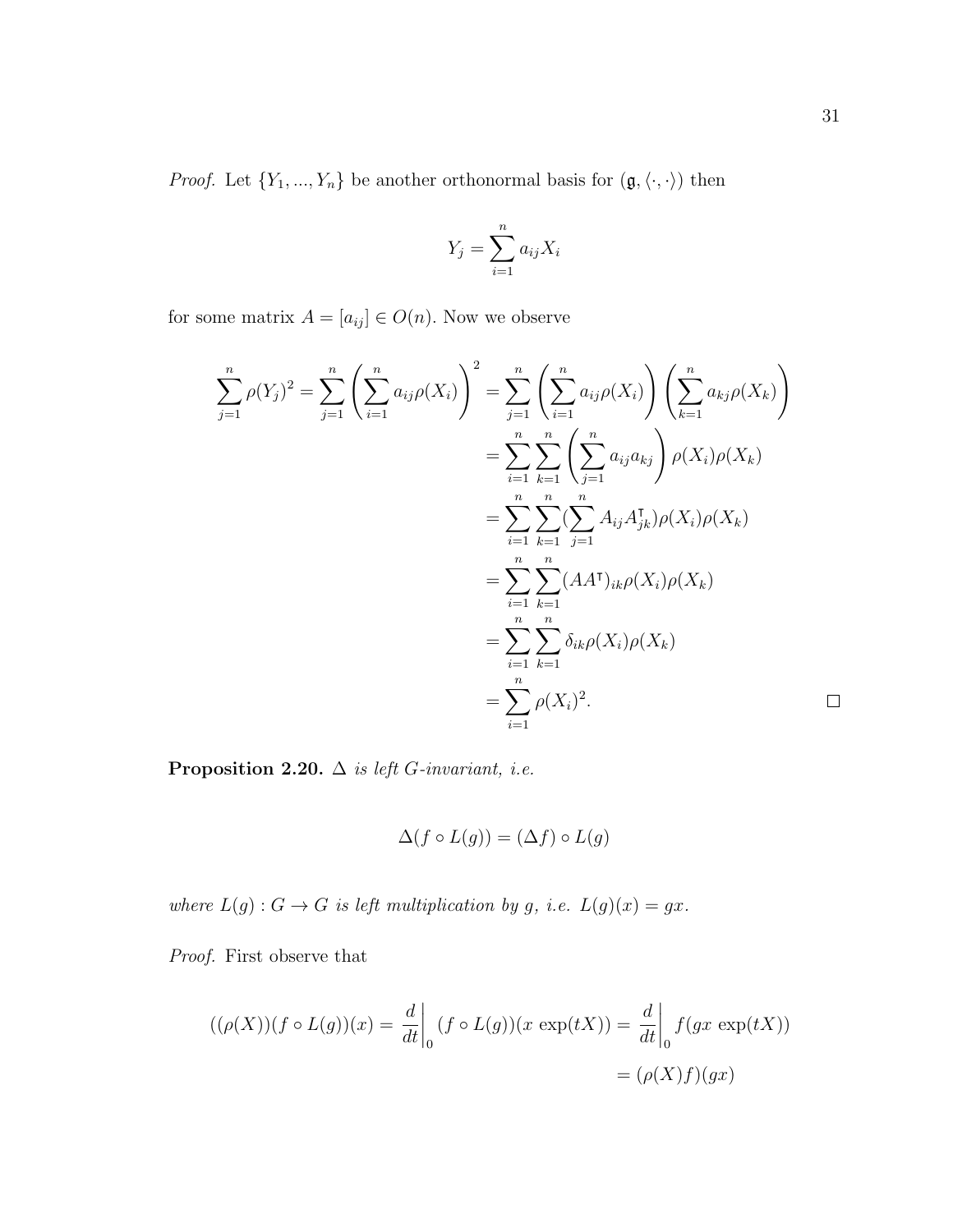$$
= ((\rho(X)f) \circ L(g))(x).
$$

Thus we have

$$
\rho(X)^2(f \circ L(g)) = \rho(X)(\rho(X)(f \circ L(g))) = \rho(X)((\rho(X) \circ f) \circ L(g))
$$

$$
= (\rho(X)\rho(X)f) \circ L(g)
$$

$$
= (\rho(X)^2 f) \circ L(g).
$$

Finally, observe that

$$
\Delta(f \circ L(g)) = \sum_{j=1}^{n} \rho(X_j)^2 (f \circ L(g)) = \sum_{j=1}^{n} (\rho(X_j)^2 f) \circ L(g) = (\Delta f) \circ L(g). \quad \Box
$$

We will show that  $\Delta$  is right G-invariant under certain conditions but first we will need the following lemma.

Lemma 2.21.  $\rho(X)(f \circ R(g)) = (\rho(Ad(g^{-1})X)f) \circ R(g)$ 

*Proof.* For  $x \in G$  we calculate

$$
(\rho(X)(f \circ R(g))(x) = \frac{d}{dt}\Big|_{0} (f \circ R(g))(x \exp(tX)) = \frac{d}{dt}\Big|_{0} f(x \exp(tX)g)
$$
  

$$
= \frac{d}{dt}\Big|_{0} f(xg(g^{-1}\exp(tX)g))
$$
  

$$
= \frac{d}{dt}\Big|_{0} f(xg \exp(tAd(g^{-1})X))
$$
  

$$
= (\rho(Ad(g^{-1})X)f)(xg)
$$
  

$$
= ((\rho(Ad(g^{-1})X)f) \circ R(g))(x) . \Box
$$

**Proposition 2.22.** As  $\langle \cdot, \cdot \rangle$  is Ad(G)-invariant then  $\Delta$  is right G-invariant.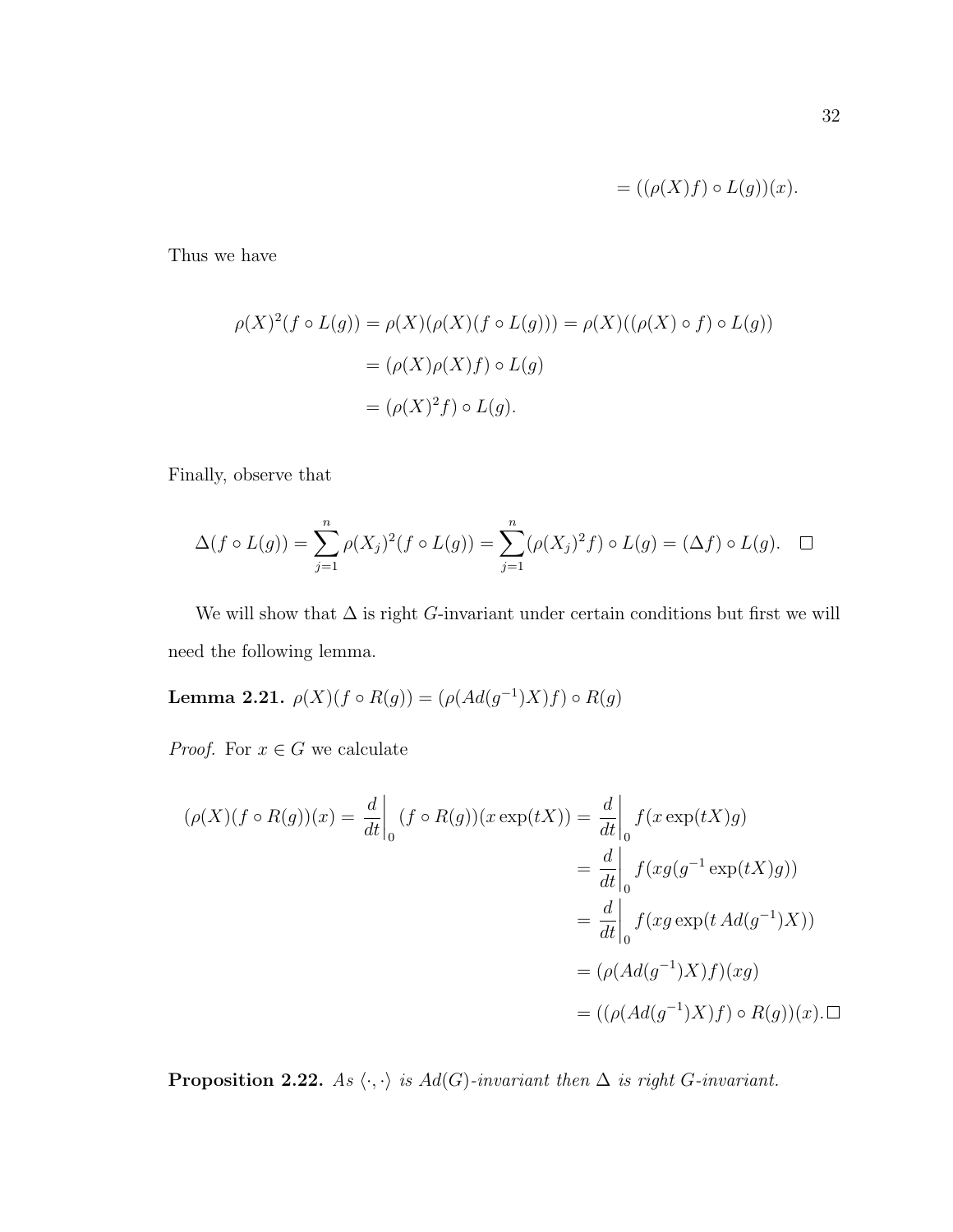*Proof.* Since the Hilbert-Schmidt inner product  $\langle \cdot, \cdot \rangle$  is  $Ad(G)$ -invariant then

$$
\Delta(f \circ R(g)) = \sum_{j=1}^{n} \rho(X_j)^2 (f \circ R(g)) = \sum_{j=1}^{n} \rho(X_j) ((\rho(Ad(g^{-1})X_j) f) \circ R(g))
$$
  
= 
$$
\sum_{j=1}^{n} (\rho(Ad(g^{-1})X_j)^2 f) \circ R(g).
$$

Now if we let  $Y_j = Ad(g^{-1})X_j$  then as  $\langle \cdot, \cdot \rangle$  is  $Ad(G)$ -invariant we get that  $\{Y_j\}$  is another orthonormal basis for g. Now by the previous proposition we have

$$
\sum_{j=1}^{n} \rho(Y_j)^2 = \sum_{j=1}^{n} \rho(Ad(g^{-1})X_j)^2 = \Delta.
$$

Thus we have

$$
\Delta(f \circ R(g)) = \Delta f \circ R(g)
$$

as desired.

Corollary 2.23. Let  $f, g \in C^{\infty}(G)$  then

$$
\langle \Delta f, g \rangle_2 = \langle f, \Delta g \rangle_2
$$

where  $\langle \cdot, \cdot \rangle_2 = \int$ G  $f(x) \overline{g(x)} d\mu(x)$ , the inner product for the space  $L^2(G)$ . In other words we have that  $\Delta$  is self-adjoint.

*Proof.* Let  $X \in \mathfrak{g}$  then

$$
\langle \rho(X)f, g \rangle_2 = \int_G \rho(X)f(x)\overline{g(x)} d\mu(x) = \frac{d}{dt}\bigg|_0 \int_G f(x \exp(tX))\overline{g(x)} d\mu(x).
$$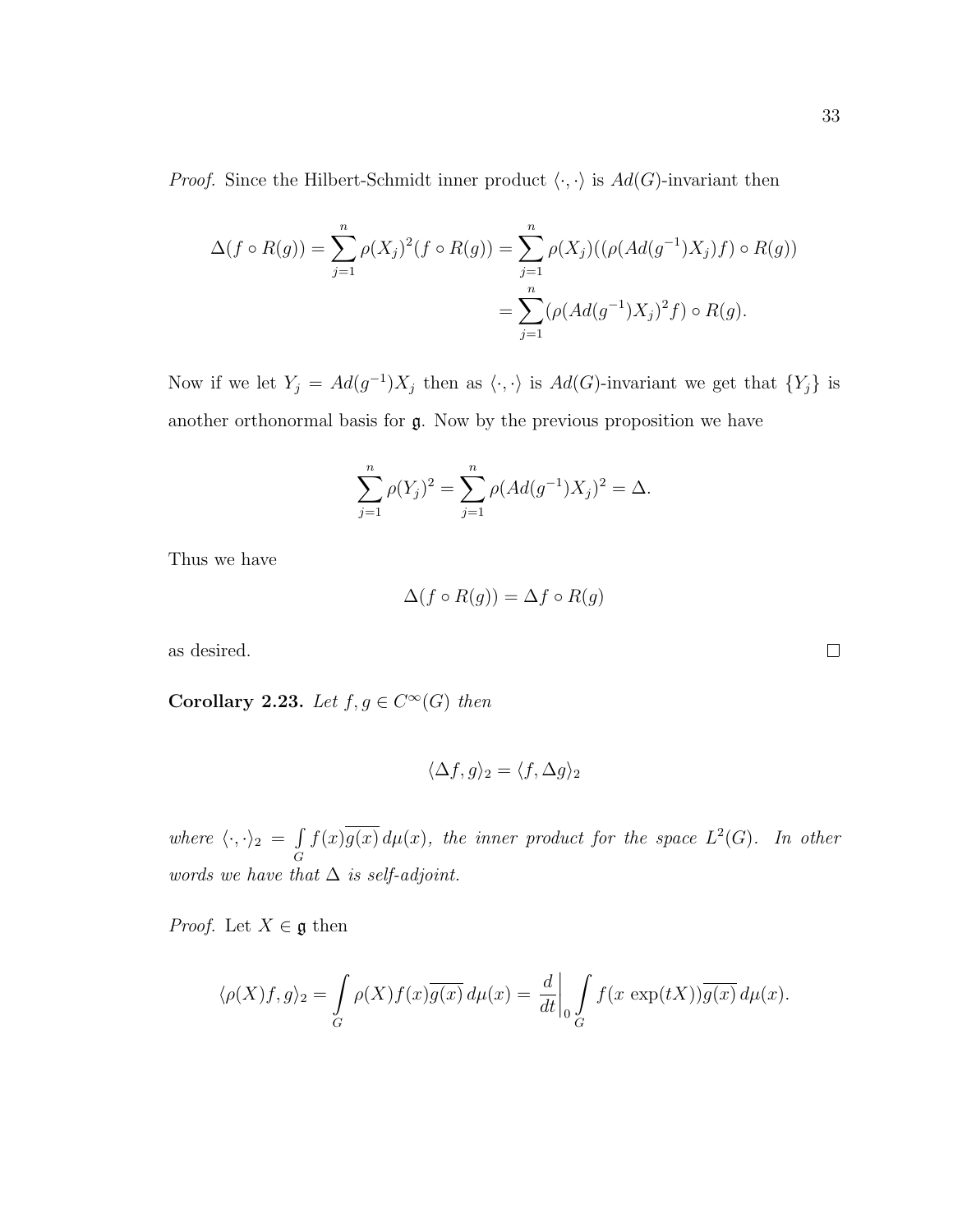We now perform a change of variable with  $x \mapsto x \exp(-tX)$  then the integral becomes

$$
\frac{d}{dt} \Big|_0 \int_G f(x) \overline{g(x \exp(-tX))} \, d\mu(x) = \int_G f(x) \overline{(\rho(-X)g)(x)} \, d\mu(x)
$$
\n
$$
= \langle f, \rho(-X)g \rangle_2
$$
\n
$$
= -\langle f, \rho(X)g \rangle_2.
$$

Thus we have shown that  $\rho(X)^* = -\rho(X)$ . Now we get that

$$
\Delta^* = \sum_{j=1}^n (\rho(X_j)^2)^* = \sum_{j=1}^n (\rho(X_j)^*)^2 = \sum_{j=1}^n (-\rho(X_j))^2 = \Delta. \quad \Box
$$

**Lemma 2.24.**  $\langle \Delta f, f \rangle_2 \leq 0$  for all  $f \in L^2(G)$ .

Proof. We have

$$
\langle \Delta f, f \rangle_2 = \sum_{j=1}^n \langle \rho(X_j)\rho(X_j)f, f \rangle_2 = -\sum_{j=1}^n \langle \rho(X_j)f, \rho(X_j)f \rangle_2
$$
  
= 
$$
-\sum_{j=1}^n \|\rho(X_j)f\|_2^2 \leq 0.
$$

Thus  $\Delta$  is a negative self-adjoint operator and any eigenvalue for  $\Delta$  is a nonpositive real number.

Let  $\pi : G \to GL(V)$  be a representation of G on a finite dimensional complex vector space V. Then we also have  $d\pi : \mathfrak{g} \to gl(V)$  where

$$
d\pi(X)(v) = \frac{d}{dt}\Big|_0 \pi(v \exp(tX)).
$$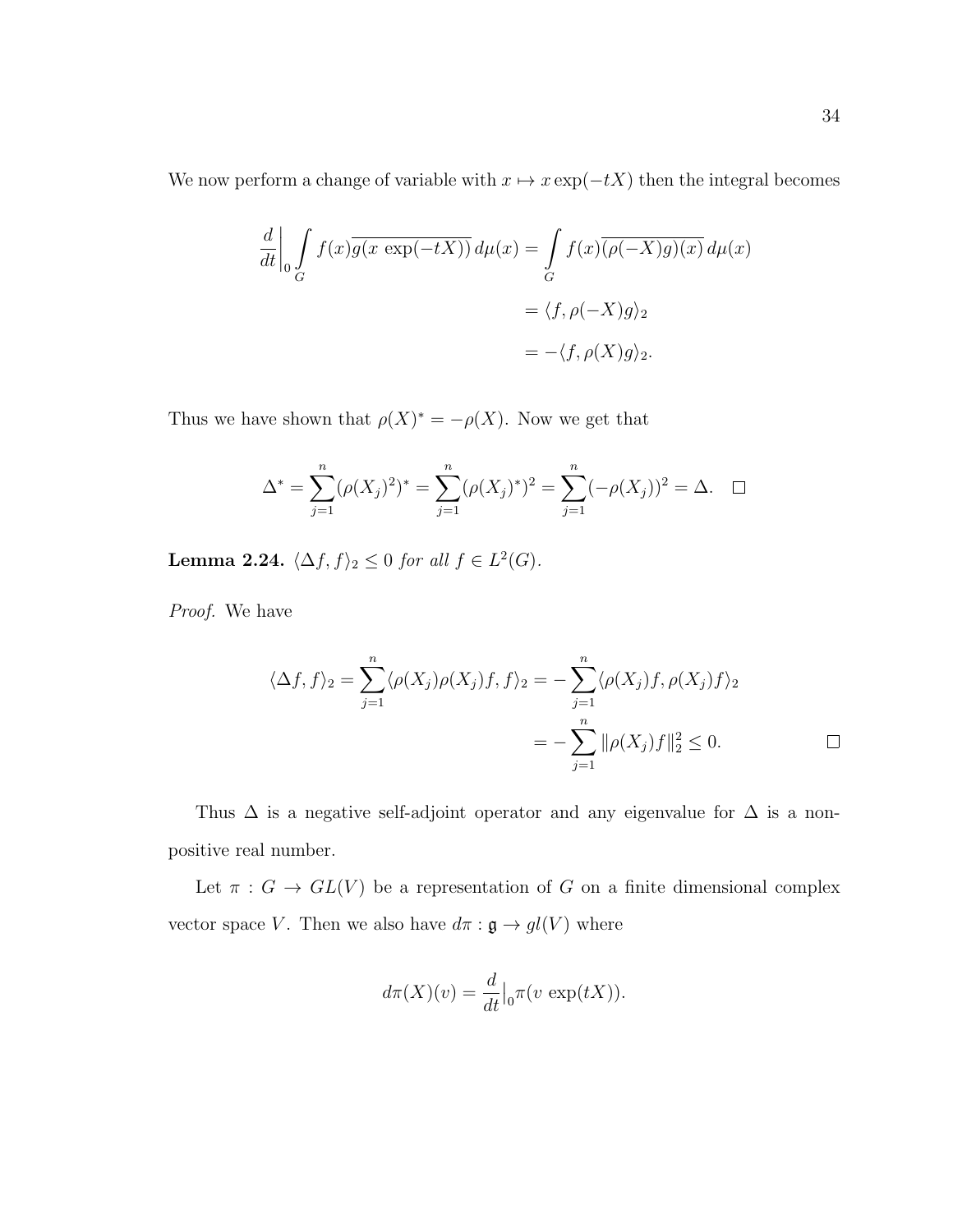We now define the *Casimir Operator* as  $\Omega_{\pi}: V \to V$  as

$$
\Omega_{\pi} = \sum_{j=1}^{n} d\pi (X_j)^2
$$

where  $\{X_1, ..., X_n\}$  is, as before, an orthonormal basis for  $(\mathfrak{g}, \langle \cdot, \cdot \rangle)$  and  $\langle \cdot, \cdot \rangle$  is  $Ad(G)$ invariant.

**Proposition 2.25.** The Casimir Operator  $\Omega_{\pi}$  does not depend on the choice of orthonormal basis.

Proof. As the Casimir operator is a sum of derived representations similar to the Laplace operator. The proof follows directly from Proposition 2.22.  $\Box$ 

**Proposition 2.26.**  $\Omega_{\pi}$  commutes with  $\pi$ , i.e.,

$$
\Omega_{\pi} \circ \pi(g) = \pi(g) \circ \Omega_{\pi}
$$

for all  $g \in G$ .

*Proof.* First notice that for  $g \in G$  we have  $\pi(g)\pi(g^{-1}) = id$ . Thus we can do the following,

$$
d\pi(X)\pi(g) = \pi(g)\pi(g^{-1})d\pi(X)\pi(g) = \pi(g)d\pi(Ad(g^{-1})X).
$$

From this we get

$$
d\pi(X)^2 \pi(g) = \pi(g) d\pi (Ad(g^{-1})X)^2.
$$

Now observe that

$$
\Omega_{\pi} \circ \pi(g) = (\sum_{j=1}^{n} d\pi(X_j)^2) \circ \pi(g) = \pi(g) \circ \sum_{j=1}^{n} d\pi (Ad(g^{-1})X_j)^2.
$$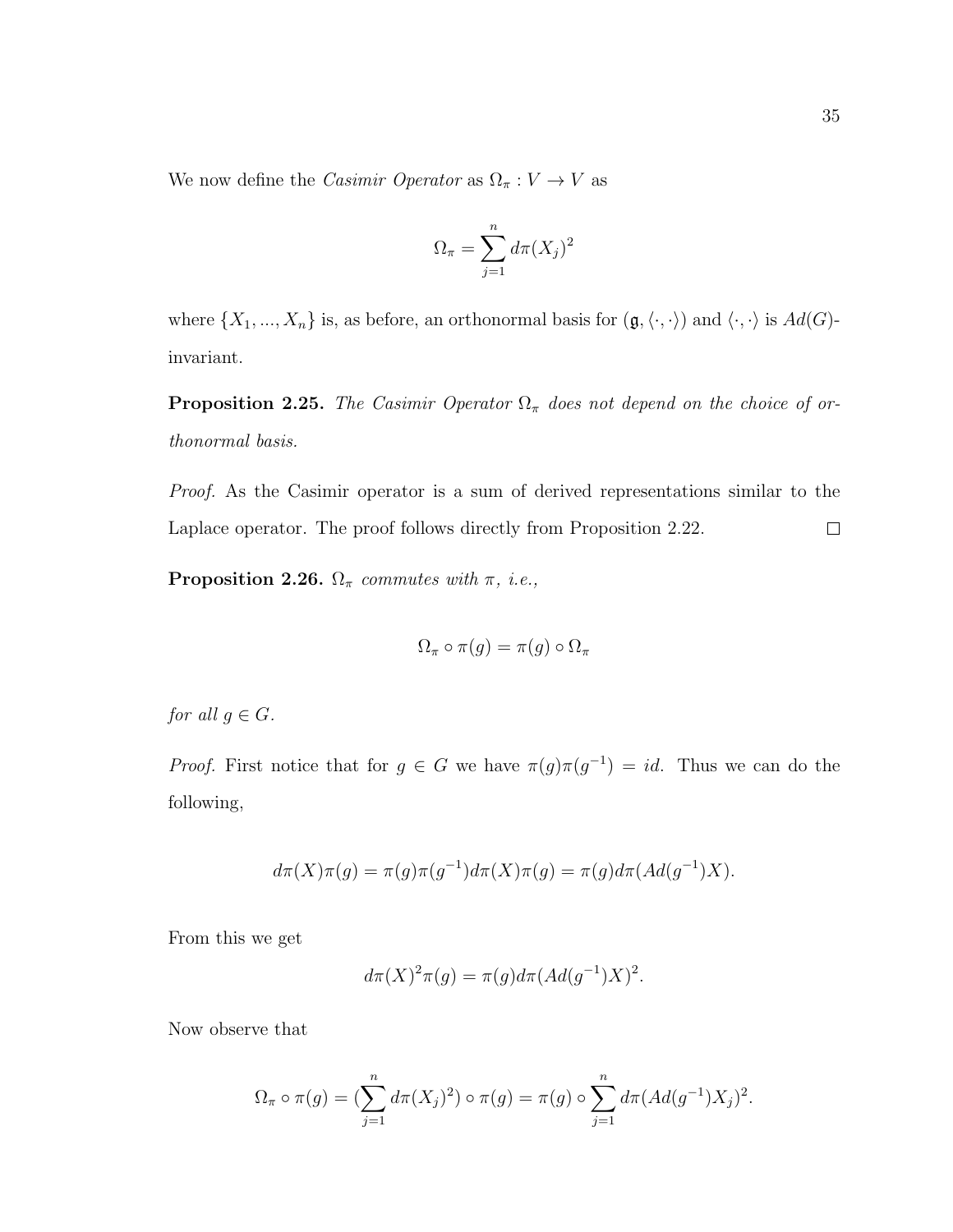Since  $\langle \cdot, \cdot \rangle$  is  $Ad(G)$ -invariant then  $\{Ad(g^{-1})X_j\}$  is an orthonormal basis for g. Thus we get

$$
\Omega_{\pi} \circ \pi(g) = \pi(g) \circ \Omega_{\pi}
$$

as desired.

Now we will suppose that  $\pi$  is an *irreducible* representation of G. Recall that  $V_{\pi}$ is necessarily finite dimensional as  $G$  is compact. By Lemma 2.1 and the previous proposition it follows that  $\Omega_{\pi} = \lambda id$  for some  $\lambda \in \mathbb{C}$ .

Lemma 2.27.  $\Omega_{\pi} = -k_{\pi} id$  where  $k_{\pi} \in \mathbb{R}^+$ .

*Proof.* We already have that  $\Omega_{\pi} = \lambda id$  where  $\lambda \in \mathbb{C}$ . First we calculate

$$
\langle d\pi(X)v, w \rangle = \frac{d}{dt} \bigg|_0 \langle \pi(\exp(tX))v, w \rangle = \frac{d}{dt} \bigg|_0 \langle v, \pi(\exp(tX))^{-1}w \rangle
$$
  

$$
= \frac{d}{dt} \bigg|_0 \langle v, \pi(\exp(-tX))w \rangle
$$
  

$$
= \langle v, d\pi(-X)w \rangle
$$
  

$$
= -\langle v, d\pi(X)w \rangle.
$$

Thus

$$
\langle \Omega_{\pi} v, w \rangle = \left\langle \sum_{j=1}^{n} d\pi (X_j)^2 v, w \right\rangle = \sum_{j=1}^{n} \langle d\pi (X_j)^2 v, w \rangle = \sum_{j=1}^{n} -\langle d\pi (X_j) v, d\pi (X_j) w \rangle
$$
  
= 
$$
\sum_{j=1}^{n} \langle v, d\pi (X_j)^2 w \rangle
$$
  
= 
$$
\langle v, \Omega_{\pi} w \rangle.
$$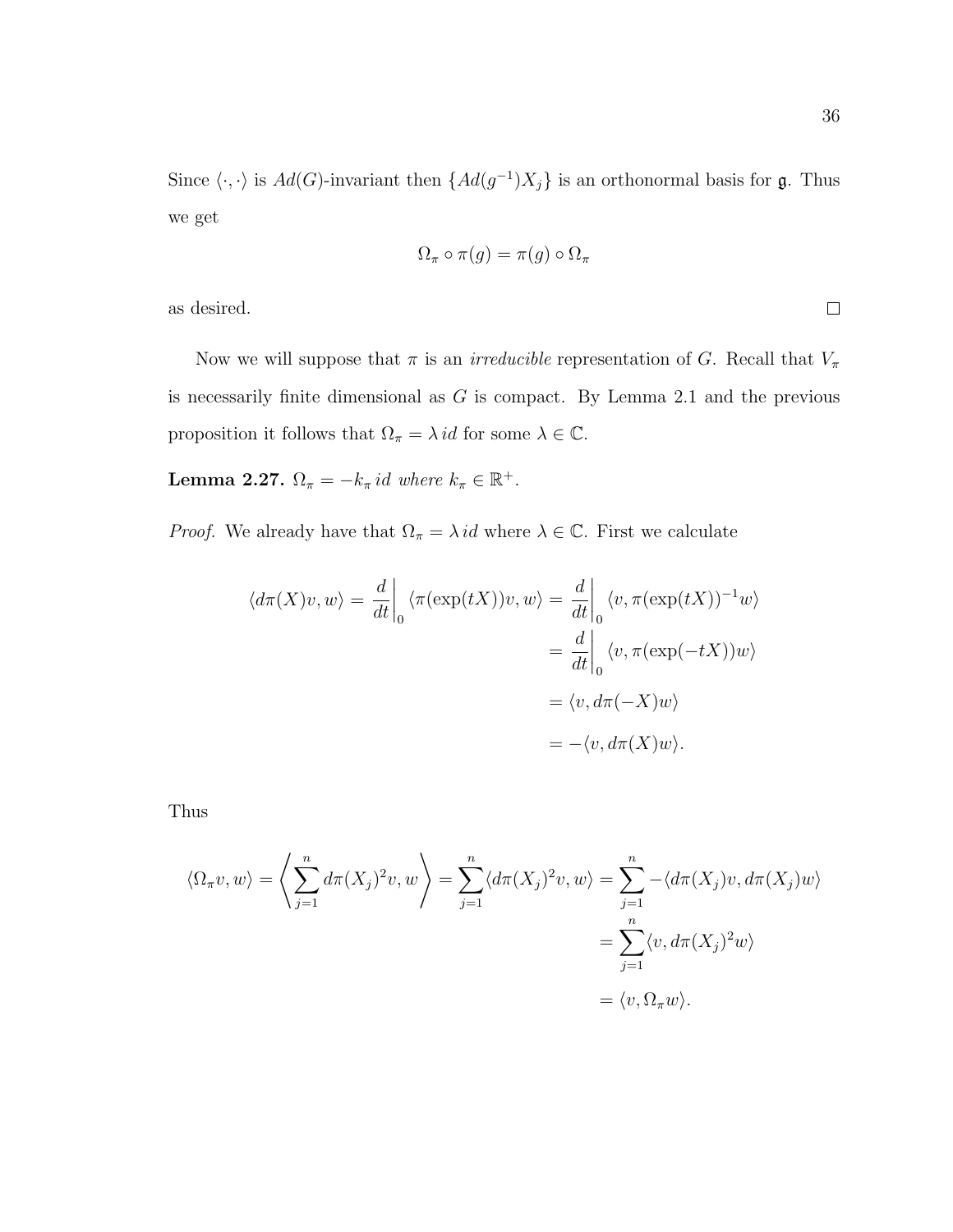Hence  $\Omega_{\pi}$  is a self-adjoint operator and its eigenvalues lie in R. Now observe that

$$
\langle \Omega_{\pi} v, v \rangle = \sum_{j=1}^{n} \langle d\pi(X_j)^2 v, v \rangle = -\sum_{j=1}^{n} \langle d\pi(X_j) v, d\pi(X_j) v \rangle = -\sum_{j=1}^{n} ||d\pi(X_j) v||^2 \le 0.
$$

Finally

$$
\langle \Omega_{\pi} v, v \rangle = \lambda \langle v, v \rangle \le 0, \quad \text{ for all } \quad v \in V.
$$

So  $\lambda = -k_{\pi}$  for some  $k_{\pi} \geq 0$ .

**Proposition 2.28.** Let  $\pi$  be an irreducible representation of G on  $V_{\pi}$  and  $k_{\pi} \in \mathbb{R}^+$ be as in Lemma 2.27. Then

$$
\Delta(f) = -k_{\pi}f
$$

for every function  $f \in \mathcal{M}_{\pi}$ . In particular each matrix coefficient  $\pi_{ij}$  is an eigenfunction for  $\Delta$  with eigenvalue  $-k_{\pi}$ .

*Proof.* By definition of  $\mathcal{M}_{\pi}$  and linearity of  $\Delta$  it suffices to verify that  $\Delta \pi_{ij} = -k_{\pi} \pi_{ij}$ for each  $i, j \in \{1, \ldots, n\}$ .

Observe

$$
\Delta \pi_{ij}(g) = \sum_{k=0}^{m} \frac{d^2}{dt^2} \Big|_0^{\pi_{ij}} (g \exp(tX_k)) = \sum_{k=0}^{m} \frac{d^2}{dt^2} \Big|_0^{\pi_{ij}} (g \exp(tX_k))e_j, e_i \rangle
$$
  
\n
$$
= \sum_{k=0}^{m} \frac{d^2}{dt^2} \Big|_0^{\pi_{ij}} (\pi(g)\pi(\exp(tX_k))e_j, e_i \rangle
$$
  
\n
$$
= \sum_{k=0}^{m} \langle \pi(g) \frac{d^2}{dt^2} \Big|_0^{\pi_{ij}} (\exp(tX_k))e_j, e_i \rangle
$$
  
\n
$$
= \langle \pi(g)\Omega_{\pi}e_j, e_i \rangle
$$
  
\n
$$
= -k_{\pi} \langle \pi(g)e_j, e_i \rangle
$$
  
\n
$$
= -k_{\pi} \pi_{ij}(g).
$$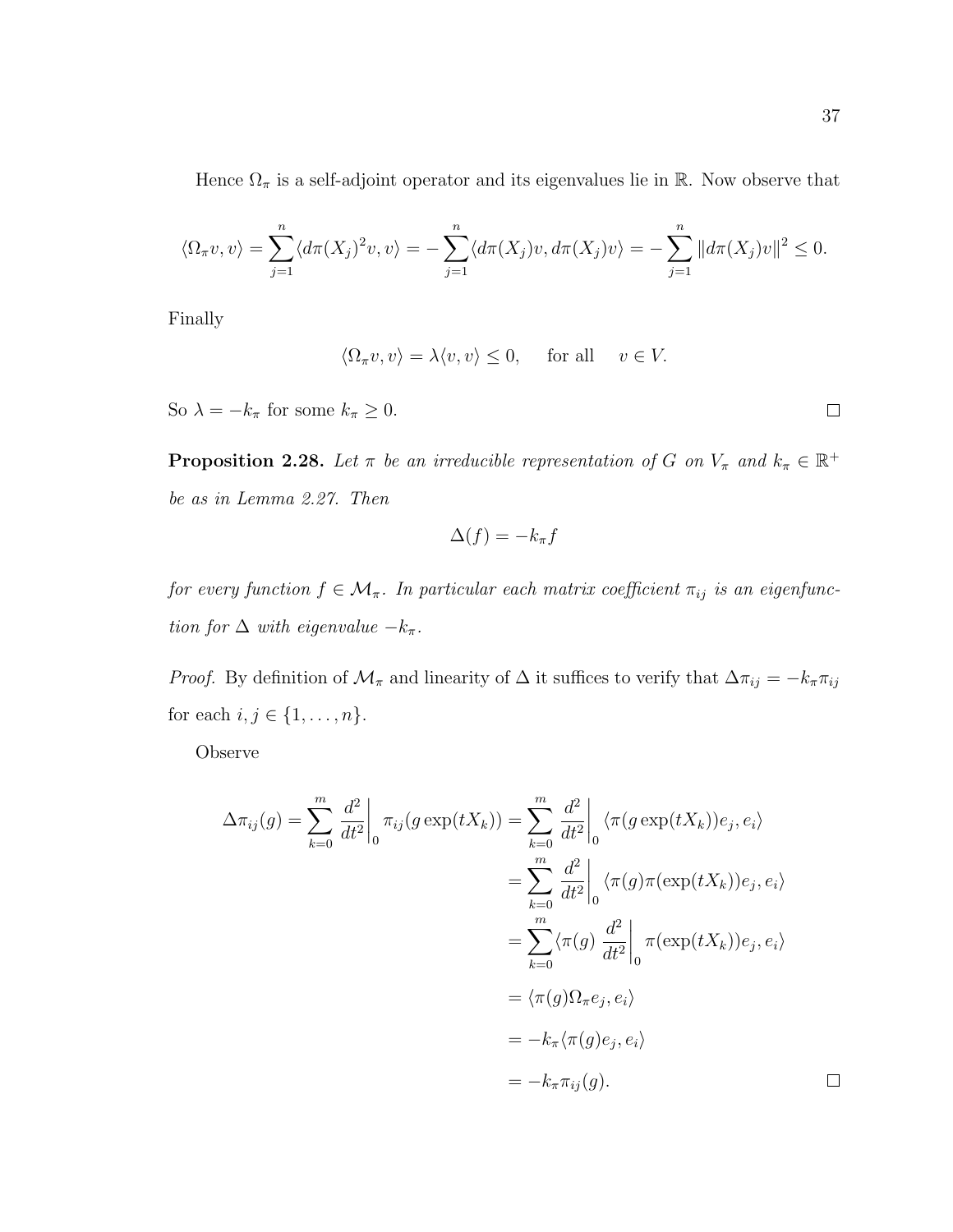#### 2.7 Uniform Continuity on Compact Groups

Recall that a continuous function on a compact metric space is *uniformly* continuous. Later we require a version of uniform continuity for functions on  $SU(2)$ . In general a continuous function on a compact topological group is uniformly continuous in the sense of the following proposition.

**Proposition 2.29.** Let G be a compact topological group and  $f : G \to \mathbb{C}$  a continuous function. Then for any  $\varepsilon > 0$  there exists an open neighborhood V of the identity  $e \in G$ such that

$$
\left|f(yx) - f(x)\right| < \varepsilon
$$

for all  $x \in G$ ,  $y \in V$ . Likewise one can find a neighborhood  $V' \ni e$  with  $|f(xy) - f(x)|$  $|f(x)| < \varepsilon$  for all  $x \in G$ ,  $y \in V'$ . One says that f is left and right uniformly continuous.

*Proof.* Let  $f : G \to \mathbb{C}$  be continuous and  $\varepsilon > 0$  given. For each fixed  $x_{\circ} \in G$  the mapping

$$
F: G \times G \to \mathbb{C}, \qquad F(x, y) := f(yx_{\circ}) - f(yx)
$$

is continuous with  $F(x<sub>o</sub>, e) = f(x<sub>o</sub>) - f(x<sub>o</sub>) = 0$ . Thus there exist open neighborhoods  $U_{x_0}^1 \ni x_0$  and  $V_{x_0}^1 \ni e$  with  $|F(x,y)| < \varepsilon/3$  for all  $(x,y) \in U_{x_0}^1 \times V_{x_0}^1$ . That is  $|f(yx<sub>o</sub>) - f(yx)| < \varepsilon/3$  for all  $x \in U_{x<sub>o</sub>}^1$  and  $y \in V_{x<sub>o</sub>}^1$ . Also, by continuity of f at  $x<sub>o</sub>$ , there is a neighborhood  $U_{x_0}^2 \ni x_{\circ}$  with

$$
\left|f(z) - f(x_\circ)\right| < \frac{\varepsilon}{3} \quad \text{for all } z \in U_{x_\circ}^2. \tag{2.5}
$$

Let

$$
U_{x_{\circ}} := U_{x_{\circ}}^1 \cap U_{x_{\circ}}^2, \qquad V_{x_{\circ}} := V_{x_{\circ}}^1 \cap (U_{x_{\circ}}^2 x_{\circ}^{-1}).
$$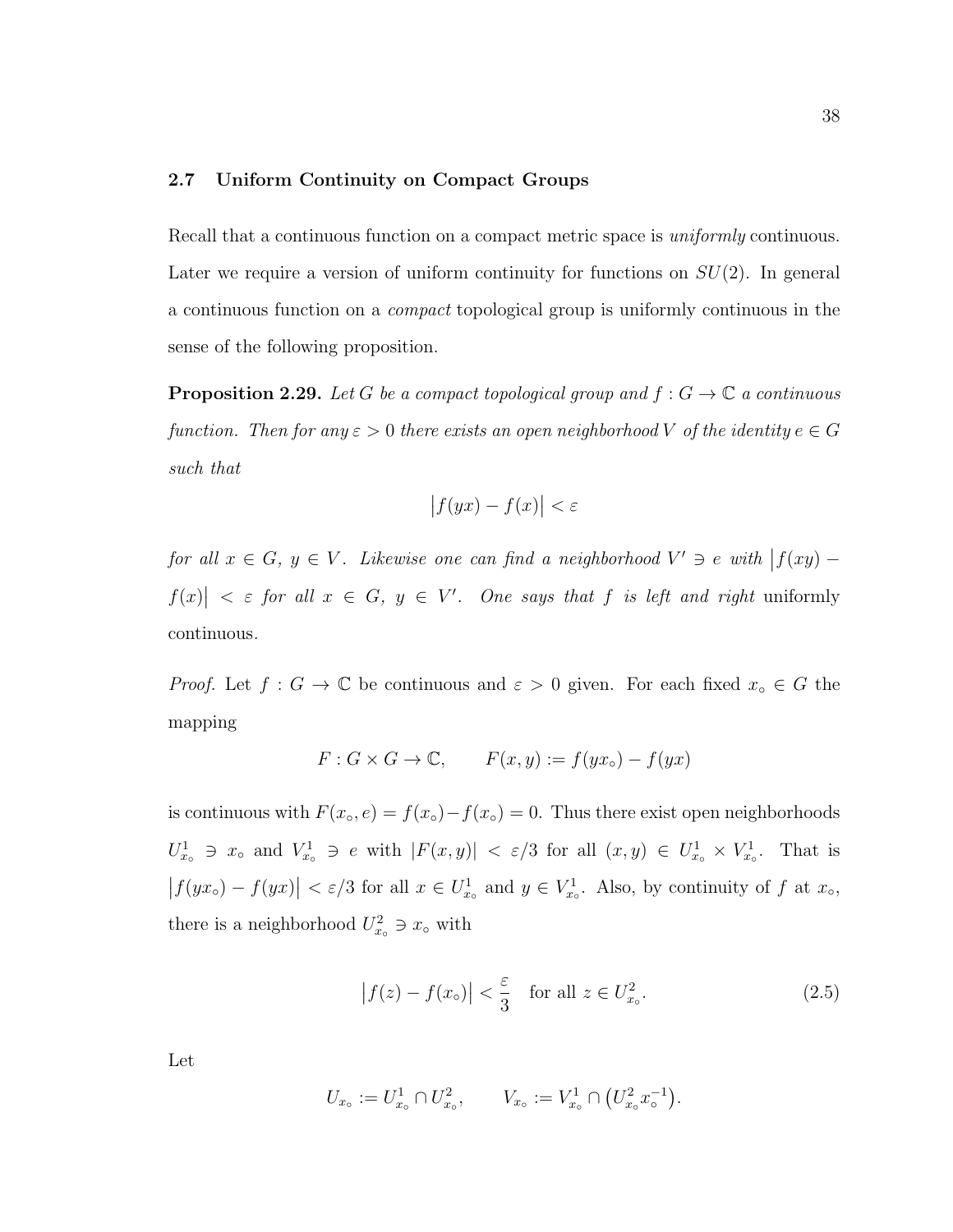These are neighborhoods of  $x<sub>∘</sub>$  and  $e$  respectively for which both

$$
\left|f(yx_{\circ}) - f(yx)\right| < \frac{\varepsilon}{3} \quad \text{for all } x \in U_{x_{\circ}}, \ y \in V_{x_{\circ}} \text{ and} \tag{2.6}
$$

$$
\left|f(yx_{\circ}) - f(x_{\circ})\right| < \frac{\varepsilon}{3} \quad \text{for all } y \in V_{x_{\circ}}.\tag{2.7}
$$

As G is compact the open cover  $\{U_{x} : x \in G\}$  has a finite subcover,

$$
G = U_{x_1} \cup U_{x_2} \cup \cdots \cup U_{x_n}
$$

say. Let V be the neighborhood of e defined via

$$
V := V_{x_1} \cap V_{x_2} \cap \cdots \cap V_{x_n}.
$$

For any given  $x \in G$  we have  $x \in U_{x_k}$  for some k. So now for all  $y \in V$  one has

$$
\left|f(yx) - f(x)\right| \le \left|f(yx) - f(yx_k)\right| + \left|f(yx_k) - f(x_k)\right| + \left|f(x_k) - f(x)\right| < \frac{\varepsilon}{3} + \frac{\varepsilon}{3} + \frac{\varepsilon}{3} = \varepsilon
$$

as desired. Indeed

- $|f(yx) f(yx_k)| < \varepsilon/3$  by (2.6) since  $x \in U_{x_k}$  and  $y \in V \subset V_{x_k}$ .
- $|f(yx_k) f(x_k)| < \varepsilon/3$  by (2.7) since  $y \in V \subset V_{x_k}$ .
- $|f(x_k) f(x)| < \varepsilon/3$  by (2.5) since  $x \in U_{x_k} \subset U_{x_k}^2$ .

This completes the proof.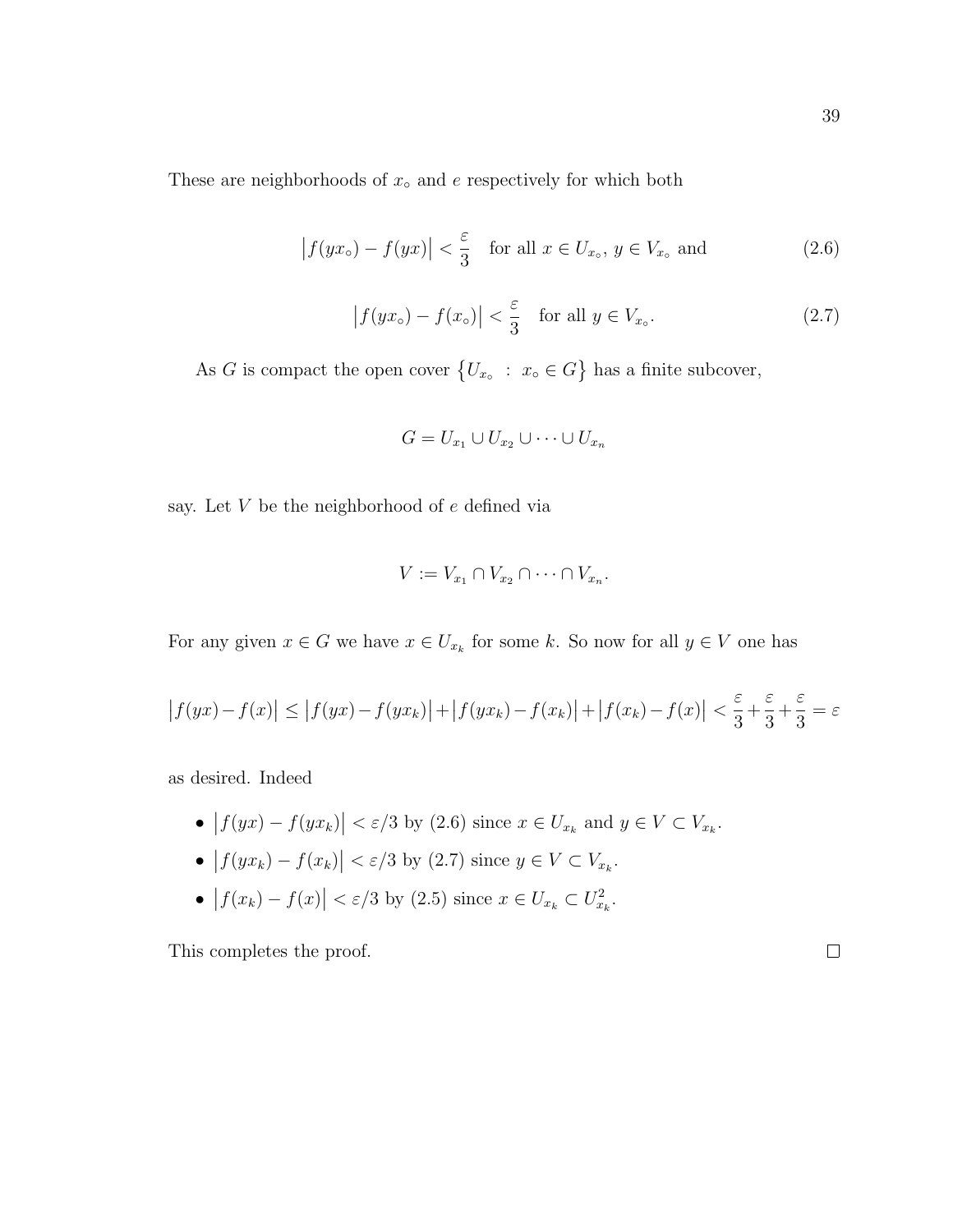### CHAPTER 3: Analysis on  $U(1)$

Recall that  $U(n) = \{ g \in M(n, \mathbb{C}) : g^*g = I \}.$  For  $n = 1$  this reduces to  $U(1) =$  $\{z \in \mathbb{C} : |z|^2 = 1\} = \{e^{i\theta} : \theta \in \mathbb{R}\}.$  Thus we have that the Lie group  $U(1)$  is the unit circle in the complex plane. We first see how the Plancherel Theorem for this group specializes to the classical  $L^2$ -theory of Fourier series for  $2π$ -periodic functions on the real line. Then we see under what conditions we have absolute and uniform convergence on  $U(1)$ .

Given a function  $f: U(1) \to \mathbb{C}$  we define  $\tilde{f}: \mathbb{R} \to \mathbb{C}$  as the  $2\pi$ -periodic function

$$
\widetilde{f}(\theta) = f(e^{i\theta}).
$$

Using this convention the Haar measure on  $U(1)$  is

$$
\int\limits_{U(1)} f(x) \, d\mu(x) = \frac{1}{2\pi} \int\limits_{-\pi}^{\pi} \widetilde{f}(\theta) dt.
$$

It is easy to see that this is normalized.

# **3.1** Determination of  $\widehat{U(1)}$

We now need to find the set of irreducible unitary representations of  $U(1)$ , up to equivalence, known as  $\widehat{U(1)}$ . First note that as  $U(1)$  is abelian each irreducible representation  $(\pi, V)$  is necessarily one dimensional. Indeed each operator  $\pi(z)$  commutes with  $\pi(U(1))$  and Schur's Lemma (2.1) implies that each  $\pi(z)$  is a scalar operator, say  $\pi(z) = \chi(z)$  id. This means that any one dimensional subspace of V is  $\pi(U(1))$ invariant, but as  $\pi$  is irreducible we must have  $\dim(V) = 1$ .

If we identify an irreducible representation  $(\pi, V)$ , as above, with the mapping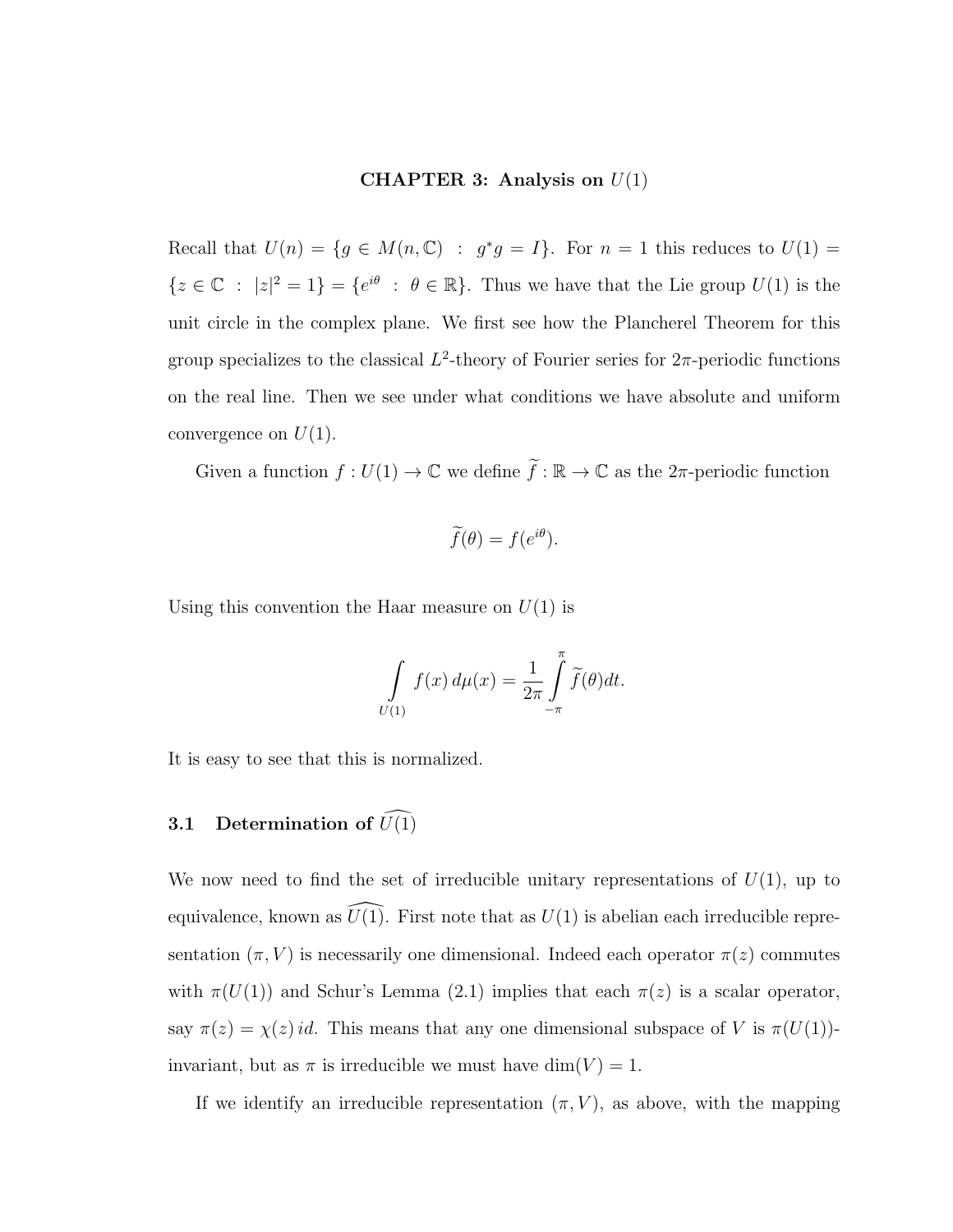$\chi: U(1) \to \mathbb{C}$  such that  $\pi(z) = \chi(z)$  *id* then, in fact, as  $\pi$  is a unitary representation we must have  $|\chi(z)| = 1$  for each z. That is

$$
\chi: U(1) \to U(1).
$$

Moreover as  $\pi(z_1z_2) = \pi(z_1)\pi(z_2)$  we have  $\chi(z_1z_2) = \chi(z_1)\chi(z_2)$ . That is,  $\chi$  is a continuous group homomorphism  $U(1) \rightarrow U(1)$ . Let

$$
\chi_m(z) = z^m
$$

where  $m \in \mathbb{Z}$ .

**Lemma 3.1.** The mapping  $\chi_m$  is a representation of  $U(1)$ .

*Proof.* It is clear to see that  $\chi_m$  is a continuous mapping. Also we have

$$
\chi_m(z_1 z_2) = (z_1 z_2)^m = z_1^m z_2^m = \chi_m(z_1) \chi_m(z_2),
$$

which shows  $\chi_m$  is a homomorphism and therefore a representation of  $U(1)$ .  $\Box$ 

**Theorem 3.2.**  $\widehat{U(1)} = \{ \chi_m : m \in \mathbb{Z} \}.$ 

*Proof.* We follow the proof in Folland [4, Page 90]. The previous lemma shows that  $\chi_m$  is a representation of  $U(1)$  and thus  $\{\chi_m : m \in \mathbb{Z}\}\subset \widehat{U(1)}$ . It remains to show the converse. First note that

$$
\widetilde{\chi} : \mathbb{R} \to U(1), \quad \widetilde{\chi}(t) = \chi(e^{i\theta})
$$

is a continuous group homomorphism from  $(\mathbb{R}, +)$  to  $U(1)$ . As  $\widetilde{\chi}$  is continuous and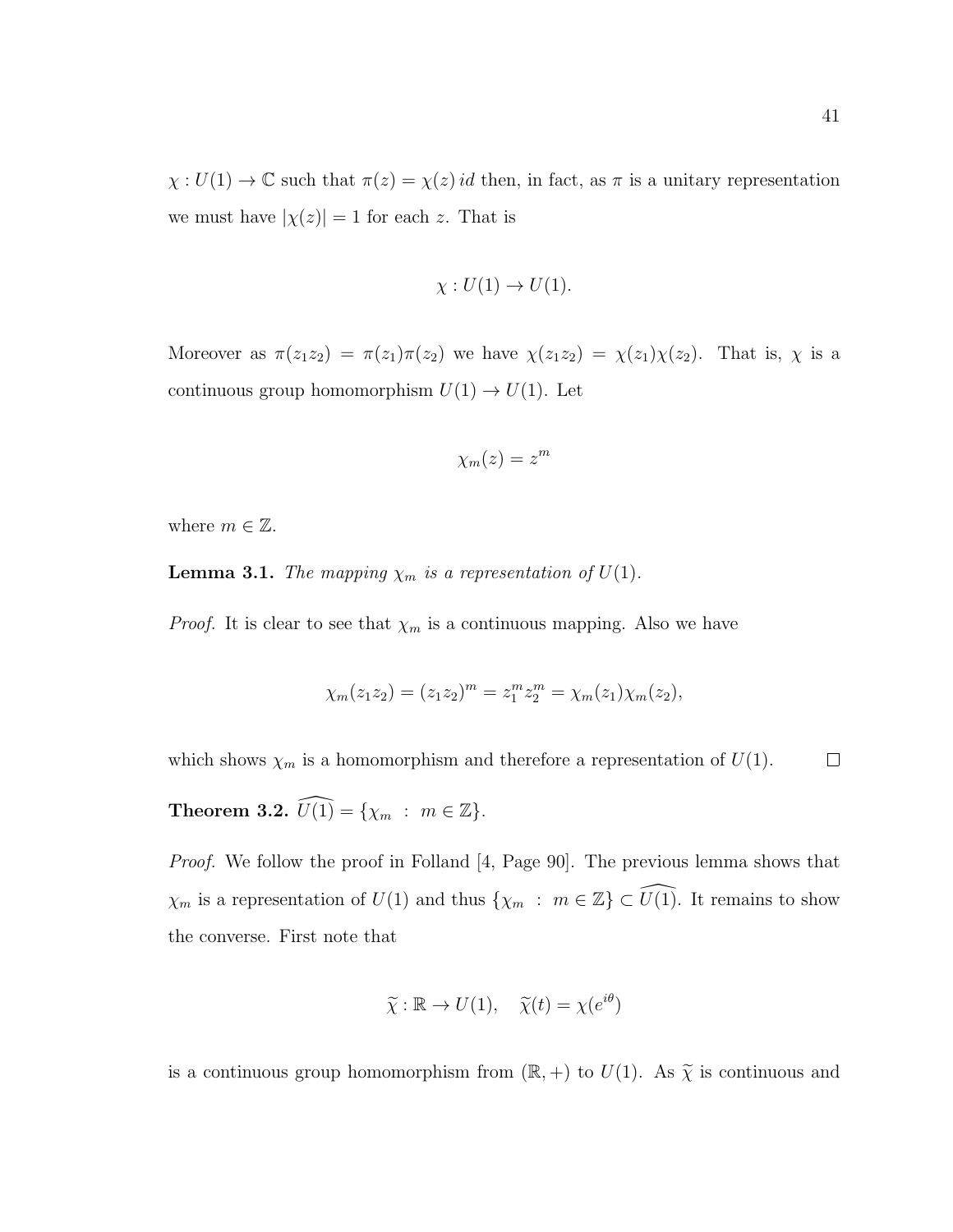$\widetilde{\chi}(0)=1$  we must have that

$$
A := \int_{0}^{\varepsilon} \widetilde{\chi}(s) \, ds \neq 0
$$

provided  $\varepsilon > 0$  is sufficiently small. Now observe

$$
A\widetilde{\chi}(\theta) = \int\limits_0^{\varepsilon} \widetilde{\chi}(\theta)\widetilde{\chi}(\phi) d\phi = \int\limits_0^{\varepsilon} \widetilde{\chi}(\theta + \phi) d\phi = \int\limits_{\theta}^{\theta + \varepsilon} \widetilde{\chi}(\phi) d\phi.
$$

The Fundamental Theorem of Calculus ensures us that  $\widetilde{\chi}$  is differentiable with

$$
A\widetilde{\chi}'(\theta) = \widetilde{\chi}(\theta + \varepsilon) - \widetilde{\chi}(\theta) = (\widetilde{\chi}(\varepsilon) - 1)\widetilde{\chi}(\theta).
$$

Letting

$$
\lambda:=\frac{\widetilde{\chi}(\varepsilon)-1}{A}
$$

we see that  $\widetilde{\chi}$  satisfies the first order differential equation

$$
\widetilde{\chi}' = \lambda \widetilde{\chi}
$$

with initial condition  $\tilde{\chi}(0) = 1$ . Thus  $\tilde{\chi}(\theta) = e^{\lambda \theta}$  and as  $|\tilde{\chi}(t)| = 1$  for each  $\theta$  then we must have that  $\lambda \in i\mathbb{R}$ , say  $\lambda = im$ . Thus now

$$
\widetilde{\chi}(\theta) = e^{im\theta}
$$
 and  $\chi(z) = z^m$ .

Finally as  $1 = \chi(e^{2\pi i}) = e^{2\pi i m}$  we must have that  $m \in \mathbb{Z}$ . Hence  $\chi = \chi_m$  as desired. $\Box$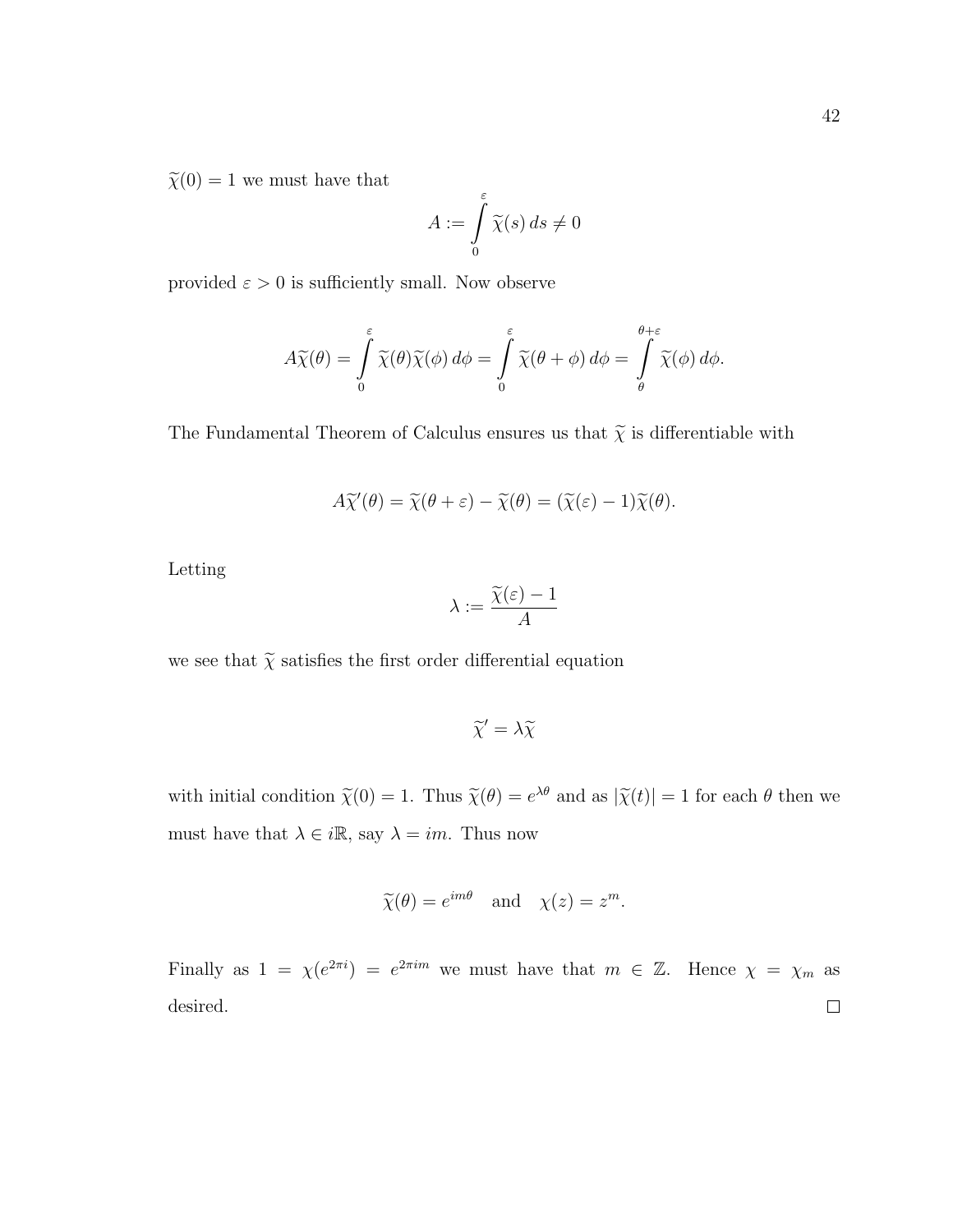## 3.2 Classical Fourier Series:  $L^2$ -theory

Let  $f: U(1) \to \mathbb{C}$  be an integrable function. Using Equation 2.3 for  $\widehat{f}$  gives

$$
\widehat{f}(m) := \widehat{f}(\chi_m) = \int\limits_{U(1)} f(z) \chi_m(z^{-1}) d\mu(z) = \frac{1}{2\pi} \int\limits_{-\pi}^{\pi} \widetilde{f}(\theta) e^{-im\theta} d\theta.
$$

Here notice that the numbers  $\widehat{f}(m)$  are the classical Fourier coefficients for the  $2\pi$ periodic function  $\tilde{f} : \mathbb{R} \to \mathbb{C}$ . Now if we apply the Plancherel Theorem 2.11 we see that for  $f \in L^2(U(1))$  that

$$
f(z) = \sum_{m = -\infty}^{\infty} \widehat{f}(m) \chi_m(z)
$$

converges in the  $L^2$ -sense. Equivalently

$$
\widetilde{f}(\theta) = \sum_{m = -\infty}^{\infty} \widehat{f}(m)e^{im\theta}
$$
\n(3.1)

with convergence in  $L^2([-\pi,\pi])$ . This is the formula for the classical Plancherel Theorem. Theorem 2.11 part (2) implies

$$
\|\widetilde{f}\|_2^2 = \int\limits_{-\pi}^{\pi} |\widetilde{f}(\theta)|^2 d\theta = 2\pi \sum\limits_{m=-\infty}^{\infty} |\widehat{f}(m)|^2
$$
\n(3.2)

which is sometimes referred to as *Parseval's Equation* [3, Section 3.3]. This shows that Theorem 2.11 can be thought of as a generalization of the classical  $L^2$ -theory of Fourier series.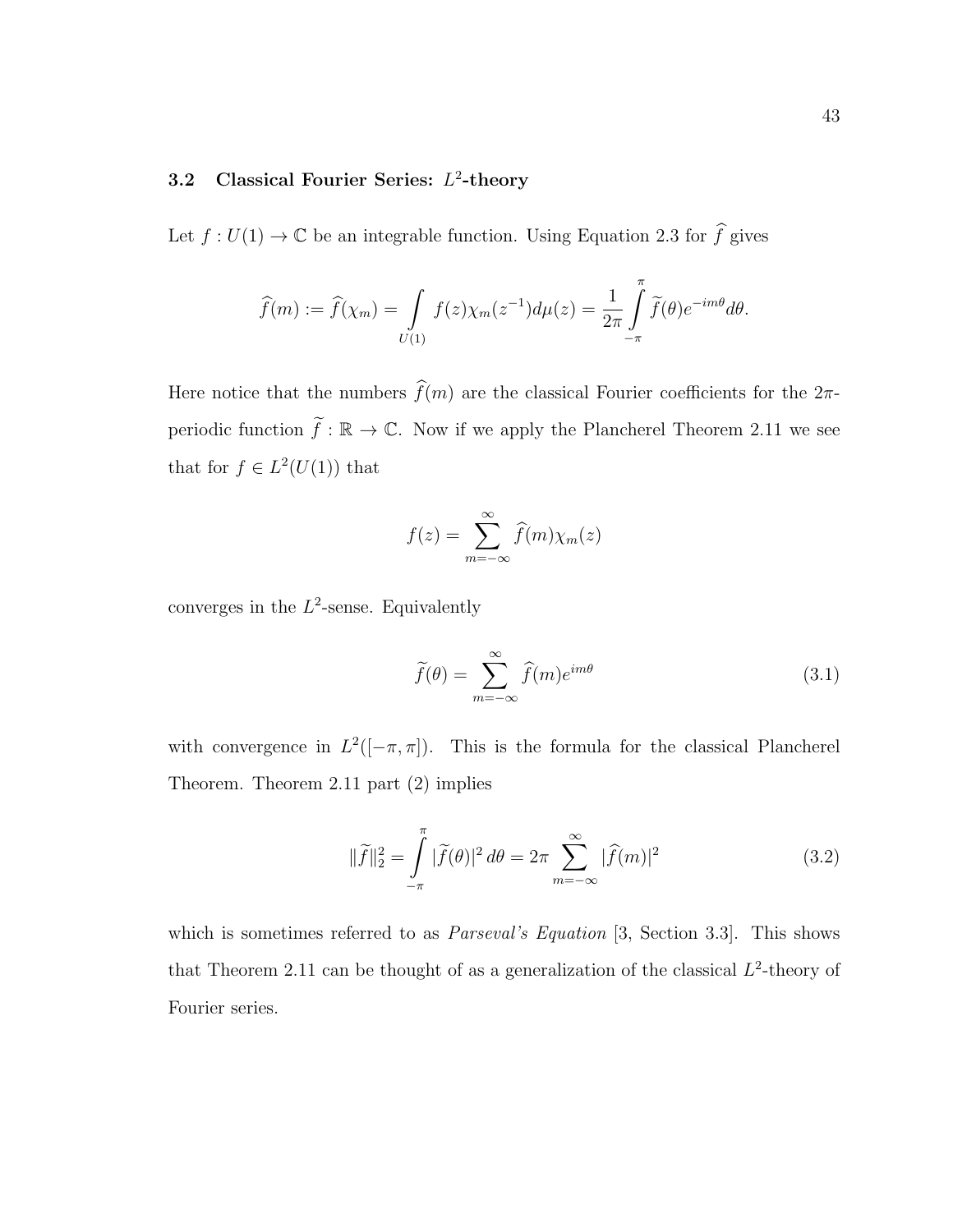### 3.3 Classical Fourier Series: Point-wise Convergence

**Theorem 3.3.** If  $f \in C^1(U(1))$  then

$$
\sum_{m=-\infty}^{\infty} \widehat{f}(m) e^{im\theta}
$$

converges absolutely and uniformly to  $\widetilde{f}(\theta)$ .

*Proof.* Let  $f \in C^1(U(1))$ . Thus  $\widetilde{f}$  is a  $2\pi$ -periodic  $C^1$ -function  $\mathbb{R} \to \mathbb{C}$ . We compute

$$
\widehat{f}'(m) = \frac{1}{2\pi} \int_{-\pi}^{\pi} \widetilde{f}'(z) e^{-im\theta} d\theta
$$

via integration by parts using  $u = e^{-im\theta}$  and  $dv = f'(\theta) d\theta$ . Now  $du = -im e^{-im\theta} d\theta$ and  $v = \widetilde{f}(\theta)$  and

$$
\widehat{f}'(m) = \frac{1}{2\pi} \left[ e^{-im\theta} \widetilde{f}(\theta) \right]_{-\pi}^{\pi} + \frac{im}{2\pi} \int_{-\pi}^{\pi} \widetilde{f}(\theta) e^{-im\theta} d\theta.
$$

Observe that  $e^{-im\theta} f(\theta)$  is the multiplication of two 2 $\pi$ -periodic functions and therefore we must have that

$$
\left[e^{-imt}\widetilde{f}(\theta)\right]_{-\pi}^{\pi} = 0.
$$

Thus

$$
\widehat{f}'(m) = \frac{im}{2\pi} \int_{-\pi}^{\pi} \widetilde{f}(\theta) e^{-imt} dt = im\widehat{f}(m).
$$

Now by using Proposition 2.13 we only need to see that

$$
\sum_{m=-\infty}^{\infty}|\widehat{f}(m)|<\infty
$$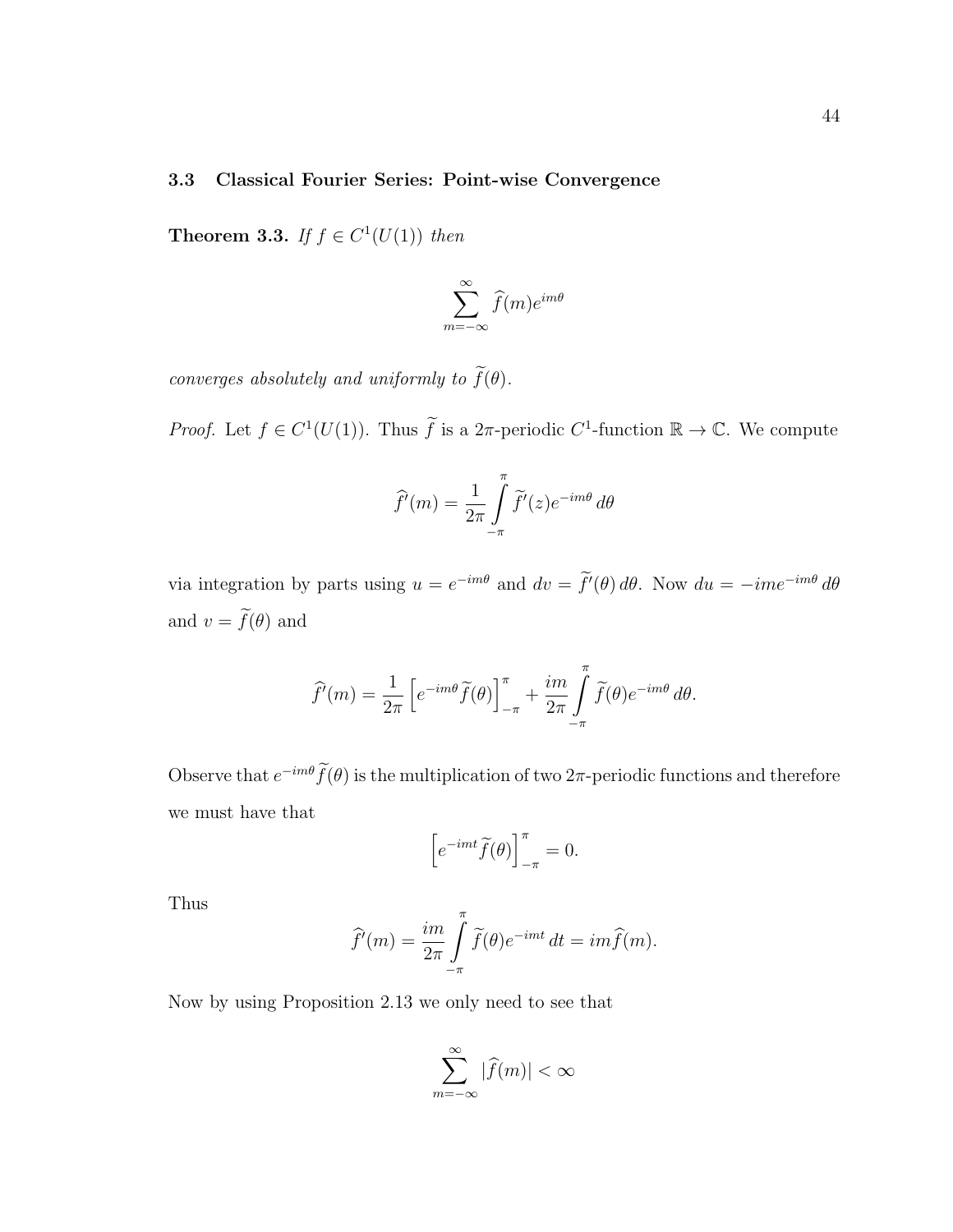and the rest follows. We calculate

$$
\sum_{m=-\infty,m\neq 0}^{\infty} |\widehat{f}(m)| = \sum_{m=-\infty,m\neq 0}^{\infty} \frac{1}{|m|} |\widehat{f}'(m)|.
$$

Let  $\ell^2$  be the space of square summable sequences indexed by  $\mathbb{Z} - \{0\}$ . Notice that

$$
\left(\frac{1}{|m|}\right)_{m=-\infty, m\neq 0}^{\infty} \in \ell^2
$$

and

$$
\left( |\widehat{f}'(m)| \right)_{m = -\infty, m \neq 0}^{\infty} \in \ell^2
$$

since

$$
\sum_{m=-\infty}^{\infty} |\widehat{f}'(m)|^2 = \frac{1}{2\pi} \int_{-\pi}^{\pi} |\widetilde{f}'(x)|^2 dx < \infty
$$

by (3.2) for the function  $f' \in C(U(1)) \subset L^2(U(1))$ . Now by using the Cauchy-Schwarz inequality we have

$$
\sum_{m=-\infty, m\neq 0}^{\infty} \frac{1}{|m|} |\widehat{f}'(m)| \le \left(\sum_{m=-\infty, m\neq 0}^{\infty} \frac{1}{m^2}\right)^{\frac{1}{2}} \left(\sum_{m=-\infty, m\neq 0}^{\infty} |\widehat{f}'(m)|^2\right)^{\frac{1}{2}} < \infty. \quad \Box
$$

# 3.4 Abel Summability on  $U(1)$

Theorem 3.3 states that the series

$$
\sum_{m=-\infty}^{\infty} \widehat{f}(m)\chi_m(z)
$$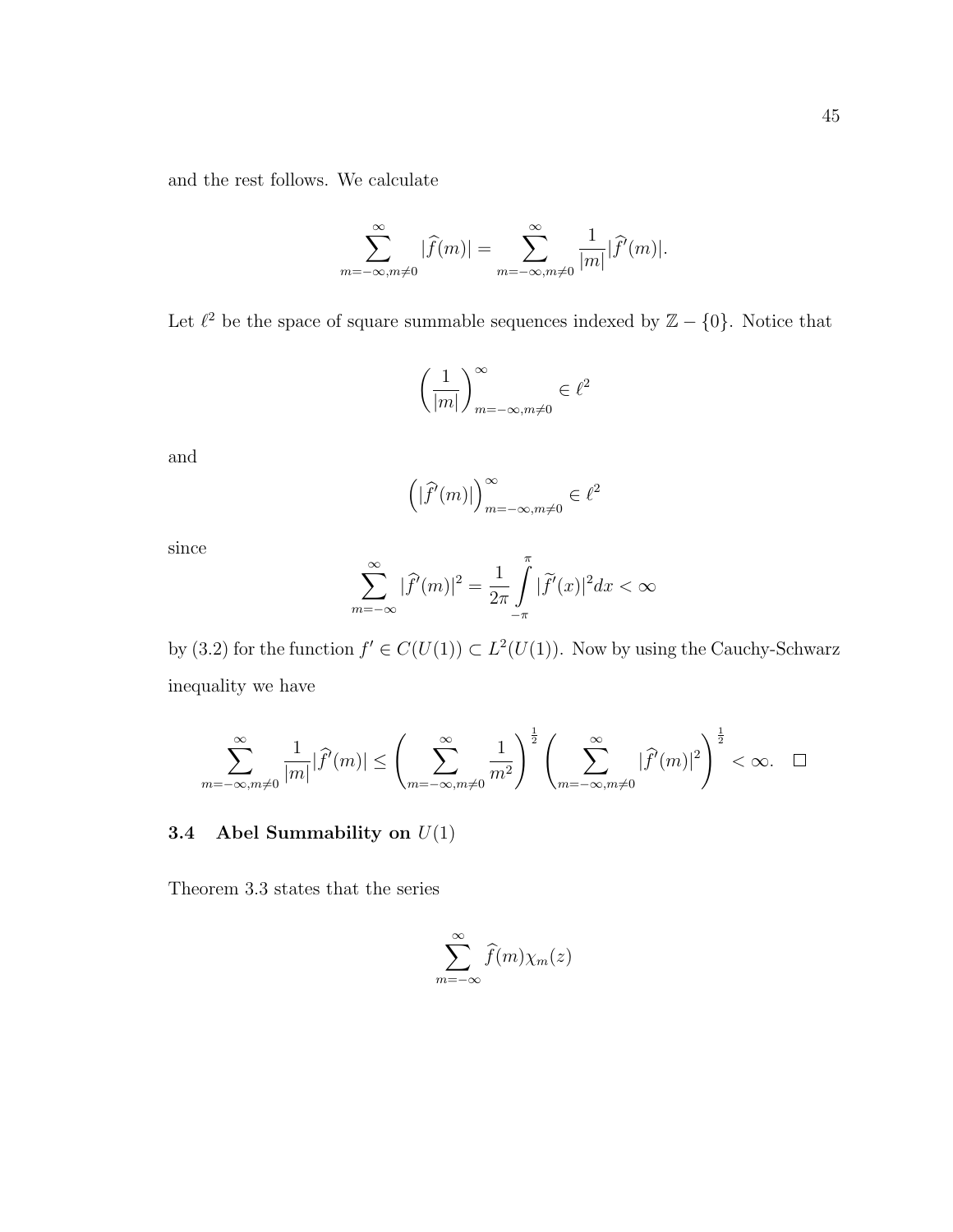converges absolutely and uniformly to  $f(z)$  when  $f \in C^1(U(1))$ . For  $f \in C(U(1))$  we will look at the series

$$
\sum_{m=-\infty}^{\infty} r^{|m|} \widehat{f}(m) \chi_m(z)
$$

where  $0 < r < 1$ .

**Lemma 3.4.** For fixed  $0 < r < 1$  the series

$$
\sum_{m=-\infty}^{\infty} r^{|m|} \widehat{f}(m) \chi_m(z)
$$

converges absolutely and uniformly on  $U(1)$ .

Proof. Observe

$$
|r^{|m|}\widehat{f}(m)\chi_m(z)| = |\widehat{f}(m)|r^{|m|}.
$$

Notice  $\sum_{n=1}^{\infty}$  $\sum_{m=-\infty} |\widehat{f}(m)|r^{|m|} < \infty$  since  $0 < r < 1$  and  $\widehat{f}(m)$  is bounded. Indeed as  $C(U(1)) \subset L^2(U(1))$  Parseval's Equation (3.2) ensures that  $\sum_{m=-\infty}^{\infty} |\widehat{f}(m)|^2$  con- $\Box$ verges.

Therefore formally we have that

$$
\lim_{r \to 1^{-}} \sum_{m=-\infty}^{\infty} r^{|m|} \widehat{f}(m) \chi_m(z) = f(z)
$$

which is indeed the case according to the following theorem.

**Theorem 3.5.** ([8, Chapter 4 Theorem 6-3].) For  $f \in C(U(1)),$ 

$$
\lim_{r \to 1^{-}} \sum_{m=-\infty}^{\infty} r^{|m|} \widehat{f}(m) e^{im\theta} = \widetilde{f}(\theta)
$$

for all  $\theta \in \mathbb{R}$ . Moreover convergence is uniform in  $\theta$  as  $r \to 1^-$ .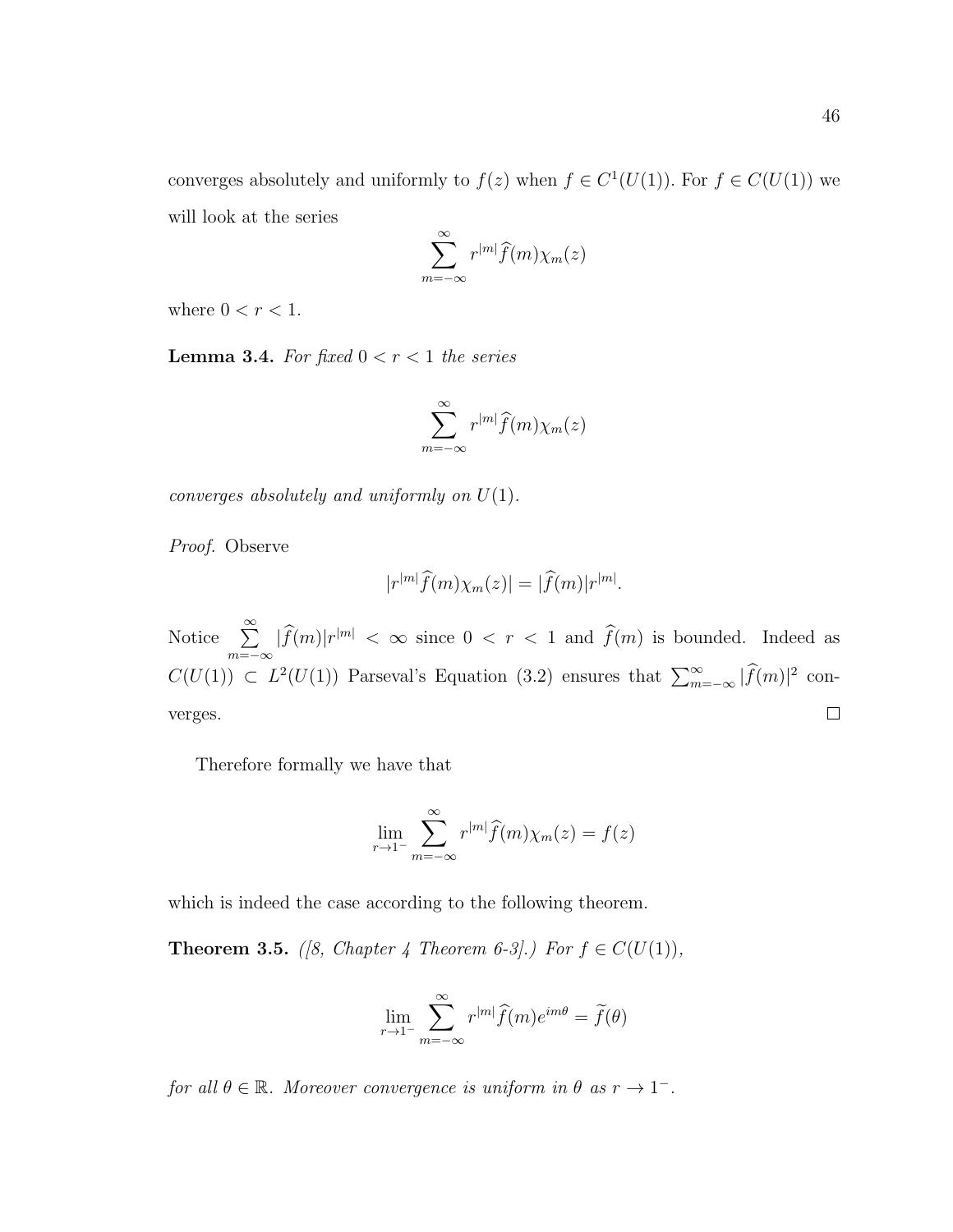$$
P_r(\theta) = \sum_{m=-\infty}^{\infty} r^{|m|} e^{im\theta}
$$

for  $\theta \in \mathbb{R}$  and  $0 < r < 1$ .

Observe that the above series converges uniformly in  $\theta$  for fixed  $0 < r < 1$ . Using the Poisson kernel we can rewrite the series

$$
\sum_{m=-\infty}^{\infty} r^{|m|} \widehat{f}(m) \chi_m(z)
$$

as a convolution integral. We write

$$
(g * f)(\theta) = \frac{1}{2\pi} \int_{-\pi}^{\pi} g(\theta - \phi) h(\phi) \, ds
$$

for  $2\pi$ -periodic functions g, h integrable on  $[-\pi, \pi]$ . Thus for given  $f \in C^1(U(1))$  we have

$$
(P_r \star \tilde{f})(\theta) = \sum_{m=-\infty}^{\infty} \frac{r^{|m|}}{2\pi} \int_{-\pi}^{\pi} e^{im(\theta-\phi)} \tilde{f}(\phi) d\phi
$$
  

$$
= \sum_{m=-\infty}^{\infty} r^{|m|} \left( \frac{1}{2\pi} \int_{-\pi}^{\pi} \tilde{f}(\phi) e^{-im\phi} d\phi \right) e^{im\theta}
$$
  

$$
= \sum_{m=-\infty}^{\infty} r^{|m|} \hat{f}(m) e^{im\theta}.
$$

We can now restate Theorem 3.5.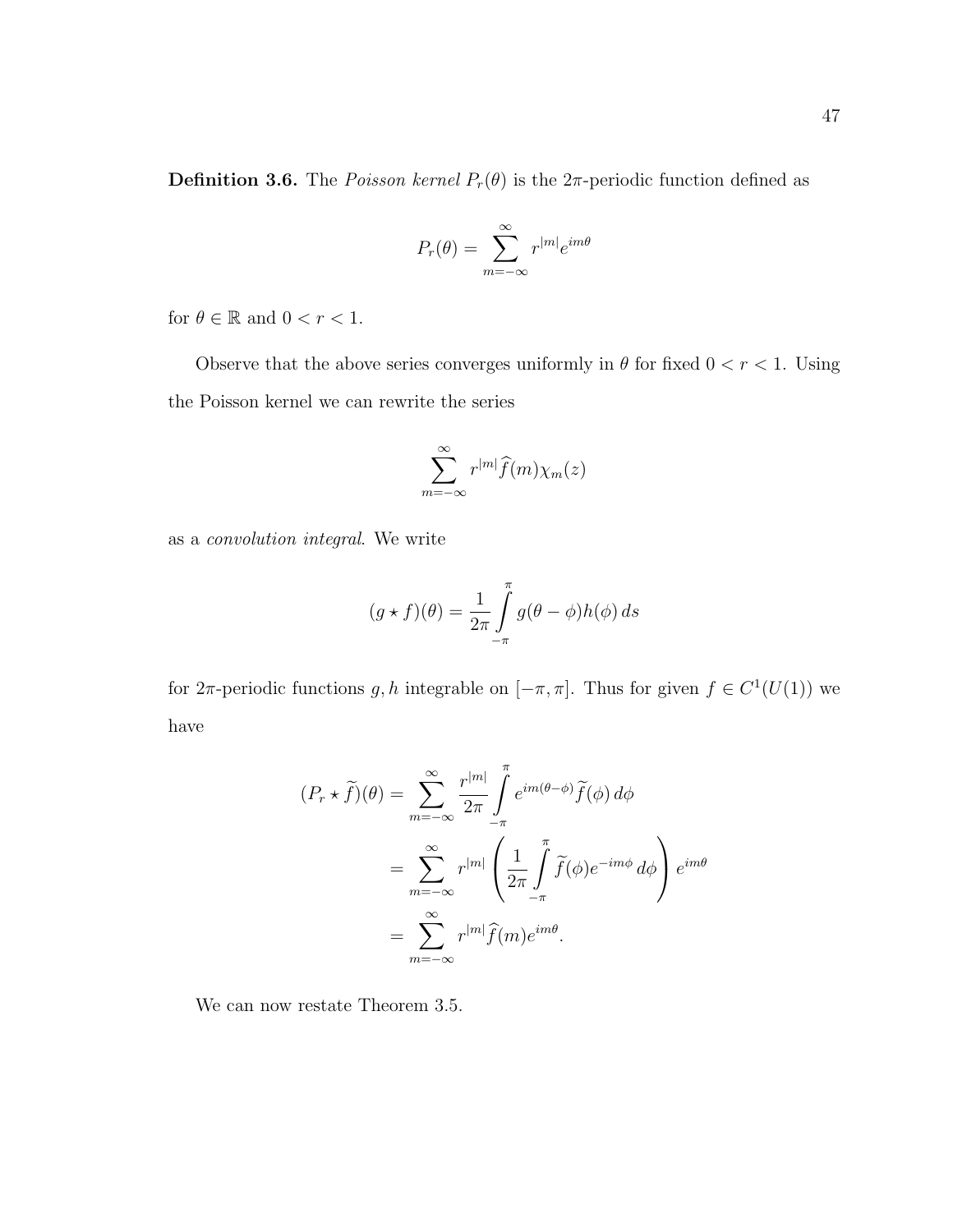Theorem 3.7. For  $f \in C(U(1)),$ 

$$
\lim_{r \to 1^-} (P_r \star \tilde{f})(\theta) = \tilde{f}(\theta)
$$

converges uniformly in  $\theta$  as  $r \to 1^-$ .

We conclude this chapter with an explicit formula for the Poisson kernel.

## Proposition 3.8.

$$
P_r(\theta) = \frac{1 - r^2}{1 - 2r\cos(\theta) + r^2} = 1 + 2\sum_{n=1}^{\infty} r^n \cos(n\theta).
$$

Proof. We have

$$
P_r(\theta) = \sum_{n=-\infty}^{\infty} r^{|n|} e^{in\theta} = \sum_{n=0}^{\infty} r^n e^{in\theta} + \sum_{n=1}^{\infty} r^n e^{-in\theta}.
$$

These are geometric series that converge for  $r < 1$ , therefore we observe

$$
P_r(\theta) = \frac{1}{1 - re^{i\theta}} + \frac{re^{-i\theta}}{1 - re^{-i\theta}} = \frac{1 - r^2}{(1 - re^{i\theta})(1 - re^{-i\theta})} = \frac{1 - r^2}{1 - 2r\cos(\theta) + r^2}.
$$

If we now go back to the two series and combine them we obtain

$$
P_r(\theta) = \sum_{n=0}^{\infty} r^n e^{in\theta} + \sum_{n=1}^{\infty} r^n e^{-in\theta} = 1 + \sum_{n=1}^{\infty} r^n (e^{in\theta} + e^{-in\theta}) = 1 + 2 \sum_{n=1}^{\infty} r^n \cos(n\theta). \quad \Box
$$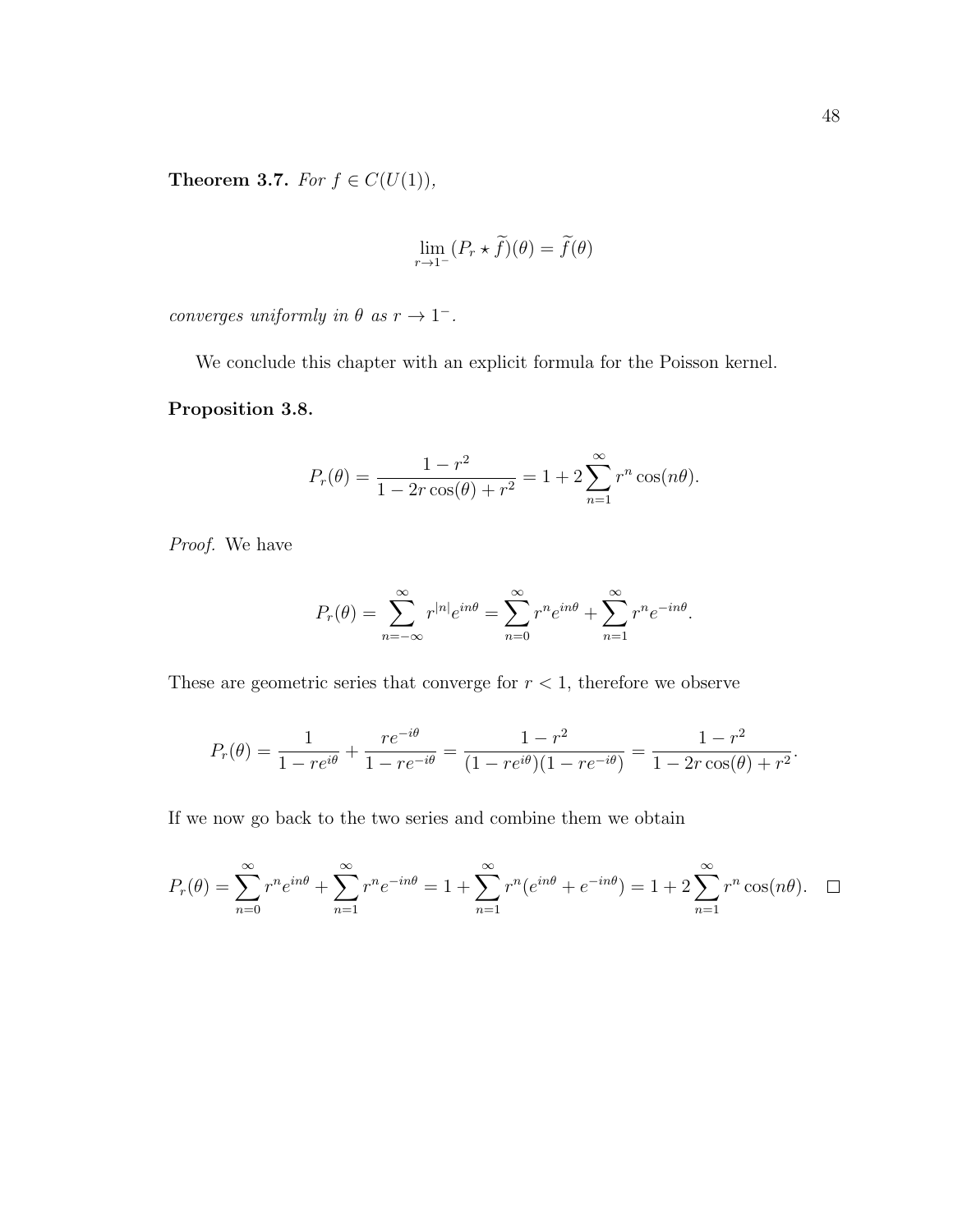### CHAPTER 4: Analysis on  $SU(2)$

Recall that  $SU(n) = \{g \in GL(n, \mathbb{C}) : gg^* = I, det(g) = 1\}$ . Thus it is easy to see that  $SU(2)$  consists of the following matrices,

$$
g = \begin{bmatrix} \alpha & \beta \\ -\overline{\beta} & \overline{\alpha} \end{bmatrix}, \ \alpha, \beta \in \mathbb{C}, \ |\alpha|^2 + |\beta|^2 = 1.
$$

Here we see that  $SU(2)$  is homeomorphic to the unit sphere in  $\mathbb{C}^2 = \mathbb{R}^4$ , therefore it is compact and connected. From Section 1.2 we know that the Lie algebra of  $SU(2)$ is

$$
su(2) = \{ X \in M(2, \mathbb{C}) : X^* = -X, \text{ tr}(X) = 0 \}
$$
  
= 
$$
\left\{ \begin{bmatrix} ix_1 & x_2 + ix_3 \\ -x_2 + ix_3 & -ix_1 \end{bmatrix} : x_1, x_2, x_3 \in \mathbb{R} \right\}.
$$

## 4.1 Haar Measure on  $SU(2)$

As  $SU(2)$  is a compact Lie group we know that it supports a unique normalized (left) Haar measure  $\mu$  which is also right invariant. In this section we will give an explicit formula for this Haar measure. Let

$$
\mathbb{H} = \left\{ \begin{bmatrix} \alpha & \beta \\ -\overline{\beta} & \overline{\alpha} \end{bmatrix} : \alpha, \beta \in \mathbb{C} \right\}
$$
  
= 
$$
\left\{ M_x = \begin{bmatrix} x_1 + ix_2 & x_3 + ix_4 \\ -x_3 + ix_4 & x_1 - ix_2 \end{bmatrix} : x = (x_1, x_2, x_3, x_4) \in \mathbb{R} \right\},
$$

then it is clear that  $\mathbb{H} \simeq \mathbb{R}^4$  via the isomorphism of real vector spaces

$$
M: \mathbb{R}^4 \to \mathbb{H}, \quad M(x) = M_x. \tag{4.1}
$$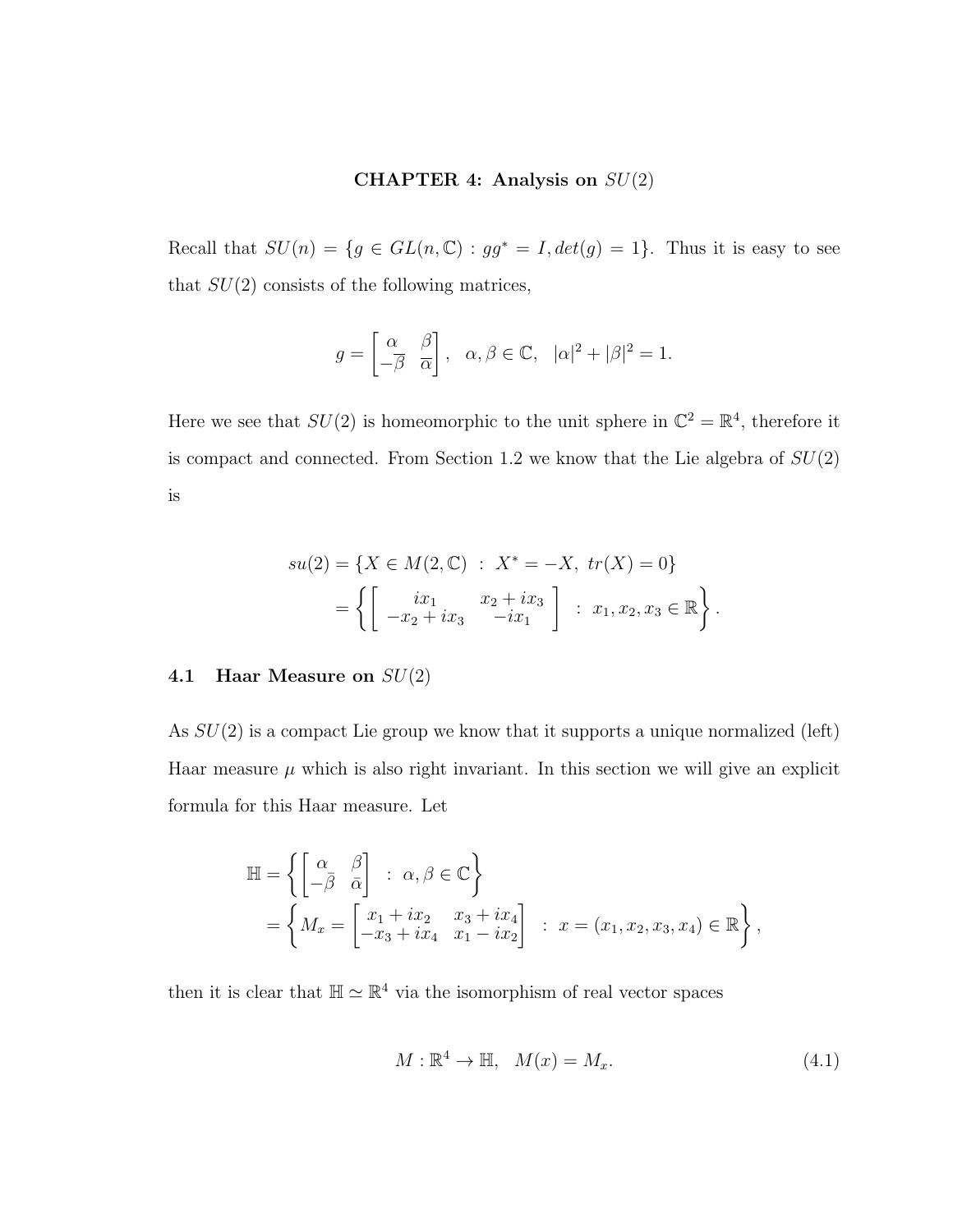Observe that for  $(q = M_x) \in \mathbb{H}$  we have  $\det(q) = x_1^2 + x_2^2 + x_3^2 + x_4^2 = ||x||^2$ , the square of the Euclidean norm of  $x \in \mathbb{R}^4$ . Also  $\det(q) = 1$  if and only if  $q \in SU(2)$ , thus  $SU(2) \subset \mathbb{H}$  corresponds to the unit sphere  $S^3 \subset \mathbb{R}^4$  via the mapping M. We will obtain a Haar measure on  $SU(2)$  via a suitable measure on  $S^3$  using this identification.

Since  $S^3$  is a sub-manifold of  $\mathbb{R}^4$ , using [6] we can do calculus with differential forms on manifolds. First we define the tangent space to  $S^3$  at  $x \in S^3$  to be

$$
S_x = \{v_x : v \in \mathbb{R}^4, v \cdot x = 0\}.
$$

The standard volume element  $\omega$  on  $S^3$  is the 3-form defined via

$$
\omega_x(u_x, v_x, w_x) = \det(x, u, v, w)
$$

for  $x \in S^3$  and  $u_x, v_x, w_x \in S_x$ . A basis  $\{u_x, v_x, w_x\}$  for  $S_x^3$  is said to be *positively* oriented if  $\omega_x(u_x, v_x, w_x) = \det(x, u, v, w) > 0$ . A diffeomorphism  $f : S^3 \to S^3$  is orientation preserving if  $\{(Df)_x(u_x), (Df)_x(v_x), (Df)_x(w_x)\}\)$  is a positively oriented basis for  $S^3_{f(x)}$  whenever  $\{u_x, v_x, w_x\}$  is positively oriented.

We can think of the group  $SO(4)$  as being the set of orthogonal linear transformations  $L : \mathbb{R}^4 \to \mathbb{R}^4$  with  $\det(L) = 1$ , that is,

$$
SO(4) = \{ L \in GL(\mathbb{R}^4) : (Lu) \cdot (Lv) = u \cdot v, \text{ for all } u, v \in \mathbb{R}^4 \text{ and } \det(L) = 1 \}.
$$

In particular if  $x \in S^3$  then  $||Lx|| = ||x|| = 1$ , so  $Lx \in S^3$ . That is, each  $L \in SO(4)$ preserves  $S^3$ .

**Proposition 4.1.** Each  $L \in SO(4)$  is an orientation preserving diffeomorphism of the sphere  $S^3 \subset \mathbb{R}^4$ .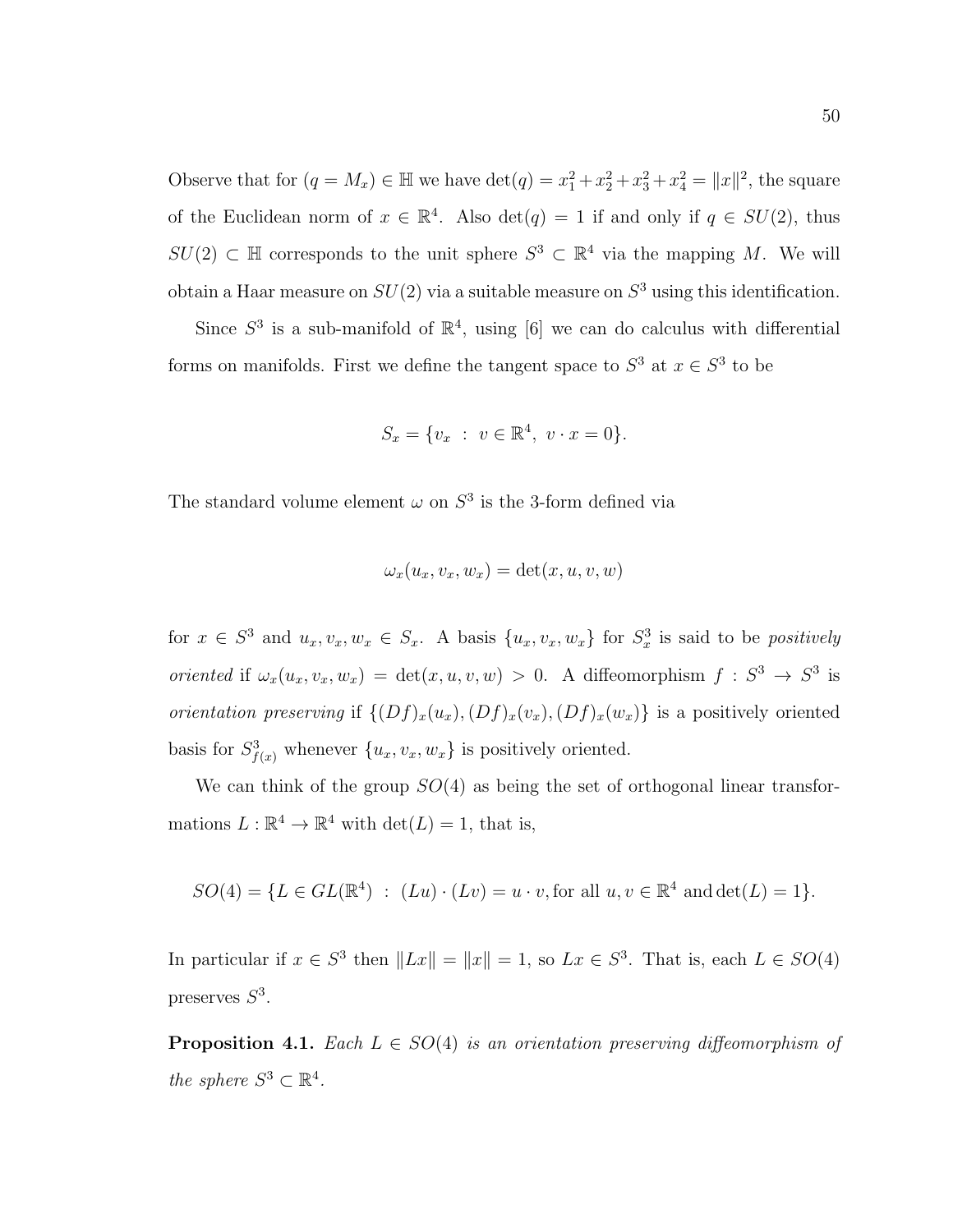*Proof.* Since  $L : \mathbb{R}^4 \to \mathbb{R}^4$  is in  $SO(4)$ , it is linear and its derivative  $(DL)_x : \mathbb{R}^4_x \to \mathbb{R}^4_{Lx}$ at a point  $x \in S^3$  is  $(DL)_x(u_x) = (Lu)_{Lx}$ . Now notice that

$$
(Lu) \cdot (Lx) = u \cdot x = 0
$$

since  $u_x \in S_x$ . Thus the derivative  $(DL|_{S^3})_x : S_x \to S_{Lx}$  of  $L|_{S^3} : S^3 \to S^3$  is also given by

$$
(DL|_{S^3})_x(u_x)=(Lu)_{Lx}.
$$

Now suppose that  $\{u_x, v_x, w_x\}$  is a positively oriented basis for  $S_x$ . Then the corresponding basis for  $S_{Lx}$ 

$$
\{(DL|_{S^3})_x(u_x), (DL|_{S^3})_x(v_x), (DL|_{S^3})_x(w_x)\} = \{(Lu)_{Lx}, (Lv)_{Lx}, (Lw)_{Lx}\},\
$$

has

$$
\det(Lx, Lu, Lv, Lw) = \det(L) \det(x, u, v, w) = \det(x, u, v, w) > 0. \quad \Box
$$

Now that we have shown each  $L \in SO(4)$  is orientation preserving we get that

$$
\int_{S^3} L^*(\eta) = \int_{S^3} \eta \tag{4.2}
$$

for any 3-form on  $S^3$ . [6, Page 123].

**Lemma 4.2.**  $\omega$  is  $SO(4)$ -invariant. That is  $L^*(\omega) = \omega$  for each  $L \in SO(4)$ .

*Proof.* Let  $L \in SO(4)$ ,  $x \in S^3$  and  $u_x, v_x, w_x \in S_x$ . Then

$$
(L^*\omega)_x(u_x,v_x,w_x)=\omega_{Lx}((DL)_x(u_x),(DL)_x(v_x),(DL)_x(w_x))
$$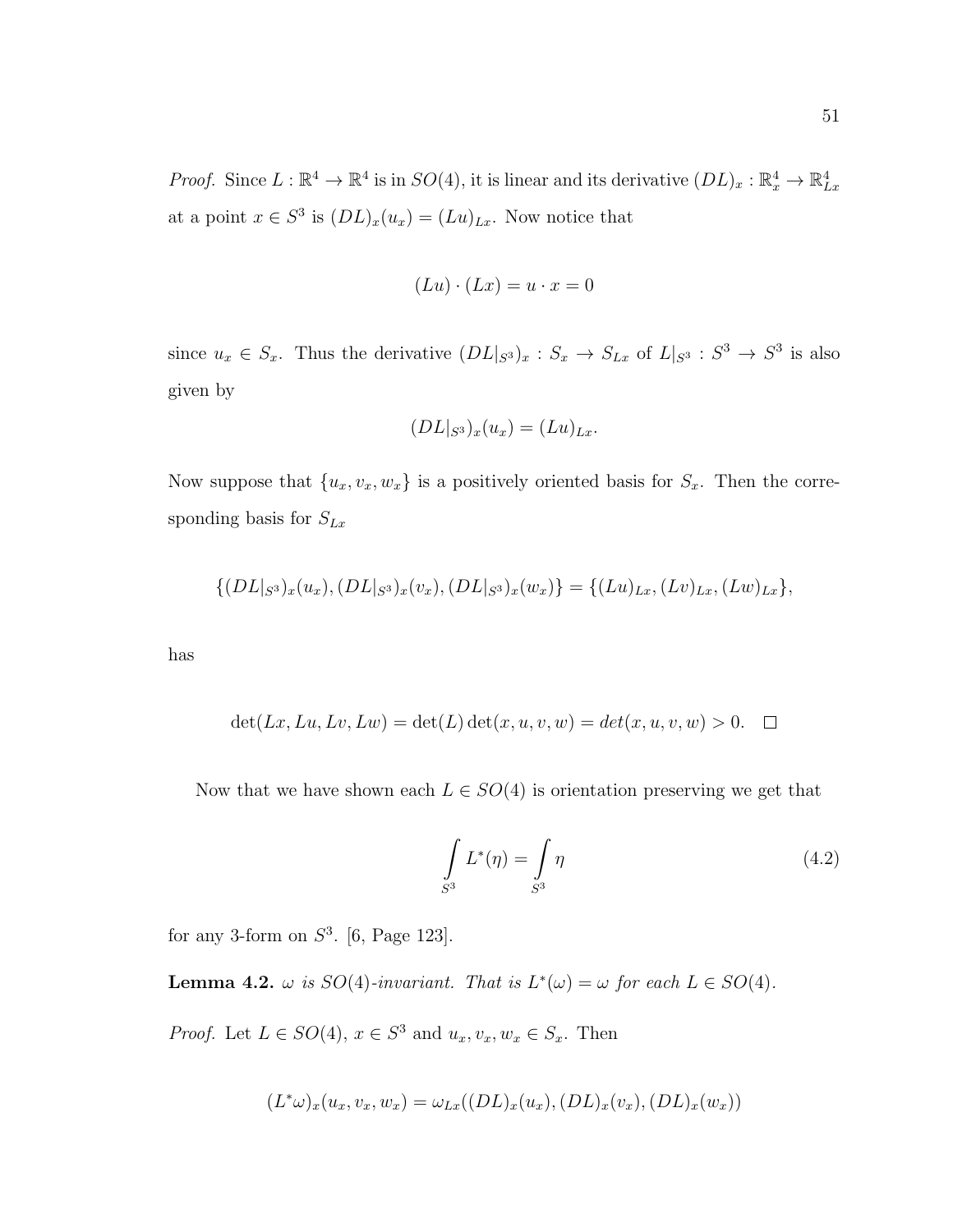$$
= \omega_{Lx}((Lu)_{Lx}, (Lv)_{Lx}, (Lw)_{Lx})
$$
  
=  $det(Lx, Lu, Lv, Lw)$   
=  $det(L)\omega_x(u_x, v_x, w_x)$   
=  $\omega_x(u_x, v_x, w_x)$ .

Let

$$
v_3:=\int\limits_{S^3}\omega
$$

be the volume of  $S^3$ . Now we can define a measure  $\mu$  on  $S^3$  via

$$
\int_{S^3} f(x) d\mu(x) = \frac{1}{v_3} \int_{S^3} f\omega, \quad \text{for } f \in C(S^3).
$$

It is clear to see that  $\mu$  is normalized, that is  $\int$  $S^3$  $d\mu(x) = 1.$ 

Lemma 4.3.

$$
\int_{S^3} f(Lx) d\mu(x) = \int_{S^3} f(x) d\mu(x) \text{ for } L \in SO(4).
$$

*Proof.* By the previous lemma, as  $L^*(\omega) = \omega$  we obtain

$$
\int_{S^3} f(Lx) d\mu(x) = \frac{1}{v_3} \int_{S^3} (f \circ L) \omega = \frac{1}{v_3} \int_{S^3} (f \circ L|_{S^3}) (L|_{S^3})^*(\omega)
$$

$$
= \frac{1}{v_3} \int_{S^3} (L|_{S^3})^*(f\omega).
$$

Now by Equation 4.2 we get

$$
\frac{1}{v_3} \int_{S^3} (L|_{S^3})^* (f\omega) = \frac{1}{v_3} \int_{S^3} f\omega = \int_{S^3} f(x) d\mu(x). \quad \Box
$$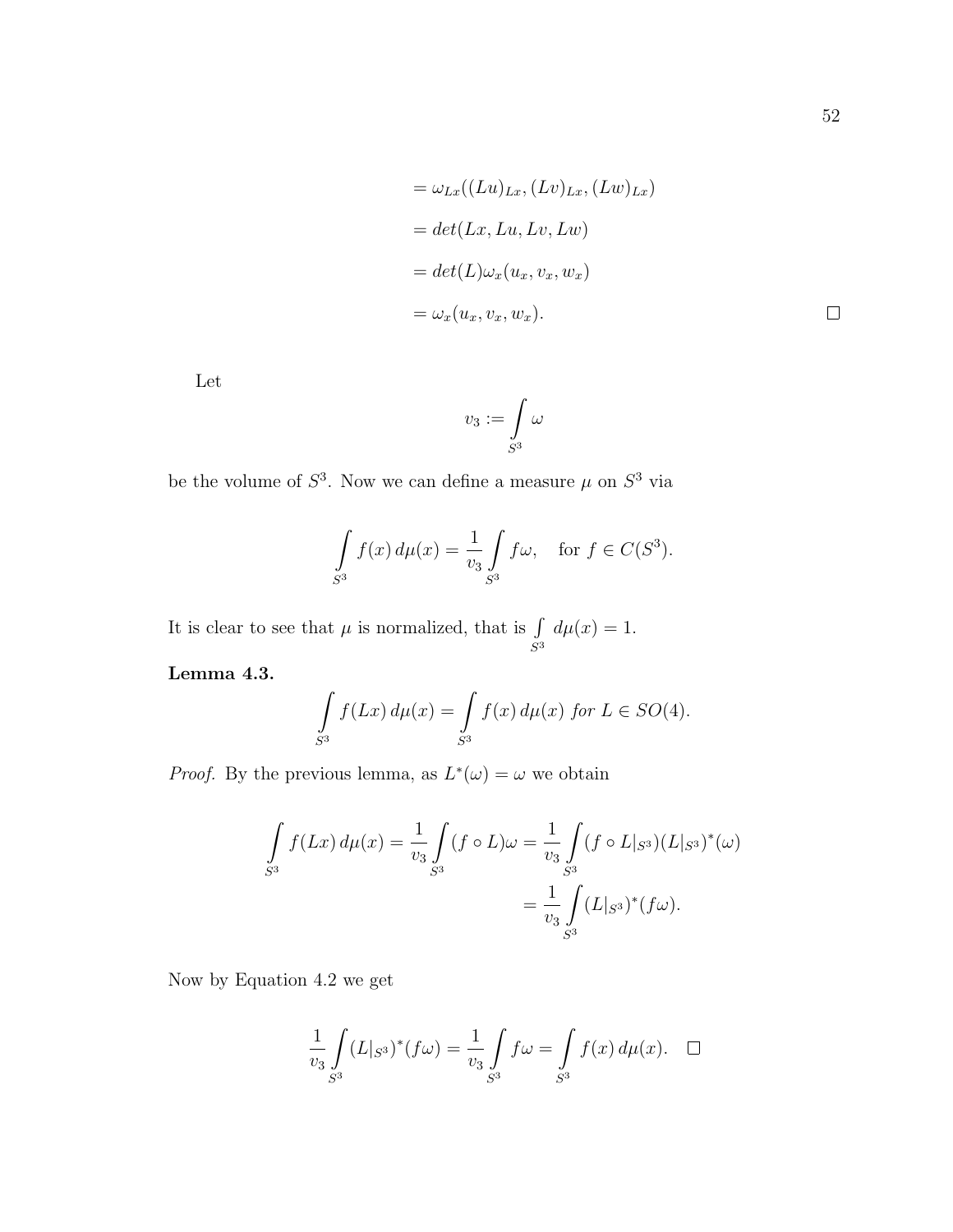Identifying  $SU(2)$  with  $S^3$  via the mapping  $M : \mathbb{R}^4 \to \mathbb{H}$  we can regard the measure  $\mu$  as living on  $SU(2)$ , explicitly

$$
\int_{SU(2)} f(g) d\mu(g) := \int_{S^3} f(M_x) d\mu(x), \quad \text{for } f \in C(SU(2)).
$$
\n(4.3)

**Lemma 4.4.**  $\mu$  is a Haar measure for  $SU(2)$ .

*Proof.* We already have that  $\mu$  is normalized and we simply need to check that it is left invariant on  $SU(2)$ . Let  $k \in SU(2)$  and define a map

$$
L_k: SU(2) \to SU(2), L_k(g) = kg.
$$

Notice that this map corresponds to the restriction of a transformation, say  $\widehat{L}_k$  ∈  $SO(4)$ , to  $S^3$ . Indeed, let

$$
T_k: \mathbb{H} \to \mathbb{H}, \quad T_k(q) = kq,
$$

then  $L_k$  is the restriction to  $SU(2)$  of  $T_k$ . Now, under the isomorphism from Equation 4.1 we have that  $T_k$  corresponds to the linear map

$$
\widehat{L}_k : \mathbb{R}^4 \to \mathbb{R}^4, \quad \widehat{L}_k = M^{-1} \circ T_k \circ M.
$$

We just need to verify that  $\widehat{L}_k$  belongs to  $SO(4)$ .

Let  $x, y \in \mathbb{R}^4$  and suppose  $\widehat{L}_k(x) = y$ . Then we have

$$
kM_x = M_y \implies \det(kM_x) = \det(M_y)
$$

$$
\implies \det(k)\det(M_x) = \det(M_y)
$$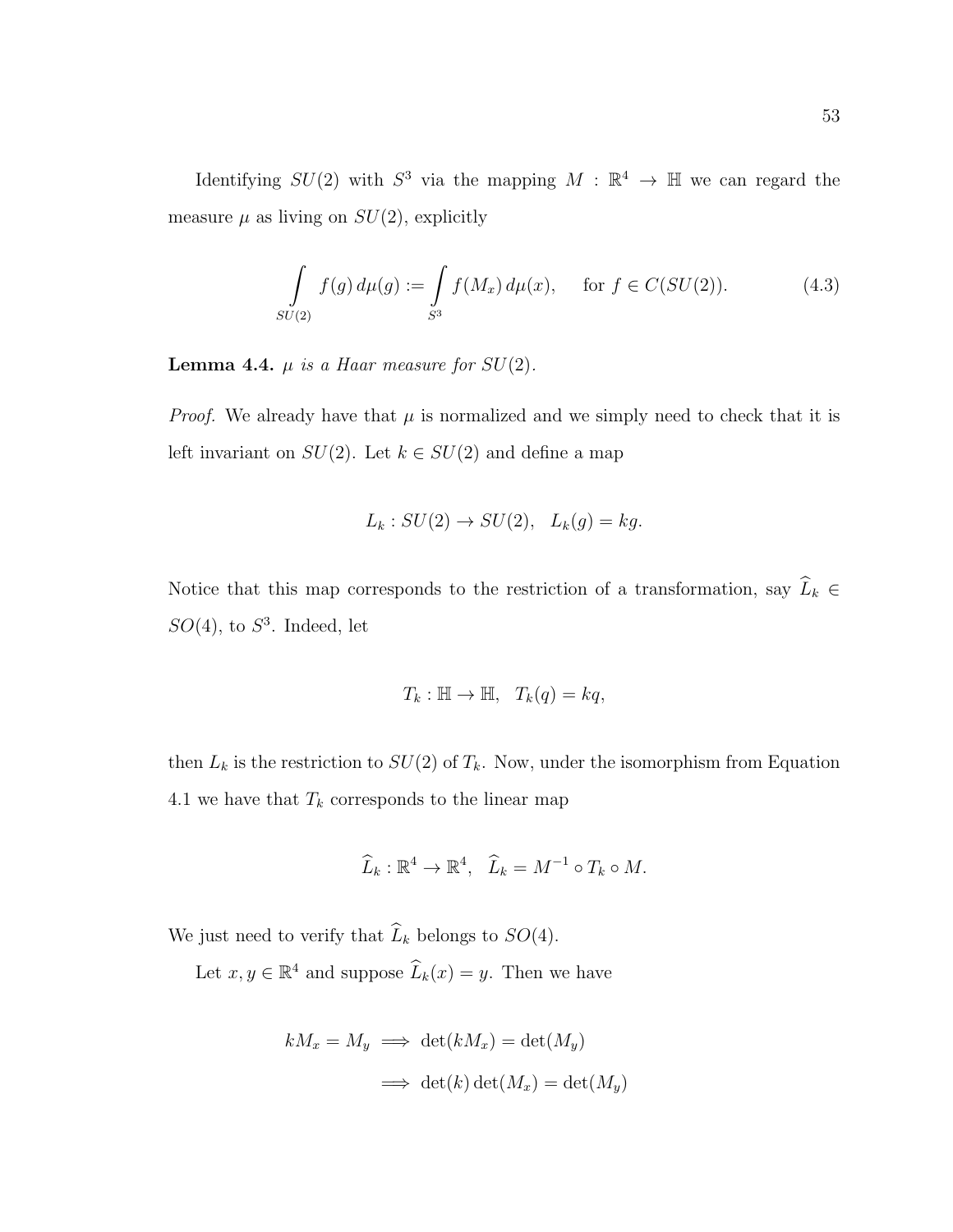$$
\implies \det(M_x) = \det(M_y) \n\implies x_1^2 + x_2^2 + x_3^2 + x_4^2 = y_1^2 + y_2^2 + y_3^2 + y_4^2.
$$

Thus  $\widehat{L}_k$  is an orthogonal transformation and just need to check that the determinant is one. Since  $k \to \det(\widehat{L}_k) = \pm 1$  is continuous on  $SU(2)$  and  $\det(I = \widehat{L}_I) = 1$  then by the connectivity of  $SU(2)$  we must have  $\det(\widehat{L}_k) = 1$  for each  $k \in SU(2)$ .  $\Box$ 

One can replace the map  $L_k$  in the preceding proof by a right multiplication,

$$
R_k: SU(2) \to SU(2), R_k(g) = gk.
$$

Just as above this corresponds to the restriction to  $S<sup>3</sup>$  of a transformation in  $SO(4)$ . So the proof argument also establishes the right invariance property of the Haar measure mentioned earlier.

**Lemma 4.5.** Every matrix  $x \in SU(2)$  decomposes as

$$
x = \begin{bmatrix} e^{i\psi} & 0 \\ 0 & e^{-i\psi} \end{bmatrix} \begin{bmatrix} \cos\theta & \sin\theta \\ -\sin\theta & \cos\theta \end{bmatrix} \begin{bmatrix} e^{i\phi} & 0 \\ 0 & e^{-i\phi} \end{bmatrix}
$$

where  $0 \leq \theta \leq \frac{\pi}{2}$  $\frac{\pi}{2}, \quad 0 \leq \phi \leq \pi, \quad -\pi \leq \psi \leq \pi.$ 

*Proof.* Let  $x \in SU(2)$ ,

$$
x = \begin{bmatrix} \alpha & \beta \\ -\bar{\beta} & \bar{\alpha} \end{bmatrix}
$$

say where  $\alpha, \beta \in \mathbb{C}$ . Let  $\alpha = re^{ia}$  and  $\beta = se^{ib}$  where  $r, s, a, b \in \mathbb{R}$ ,  $r, s \ge 0$ . Since  $x \in SU(2)$  then  $r^2 + s^2 = 1$ . There is a unique  $\theta \in [0, \frac{\pi}{2}]$  $\frac{\pi}{2}$  with  $r = \cos \theta$  and  $s = \sin \theta$ . Also letting  $\psi = (a + b)/2$  and  $\phi = (a - b)/2$  we can write  $a = \psi + \phi$  and  $b = \psi - \phi$ .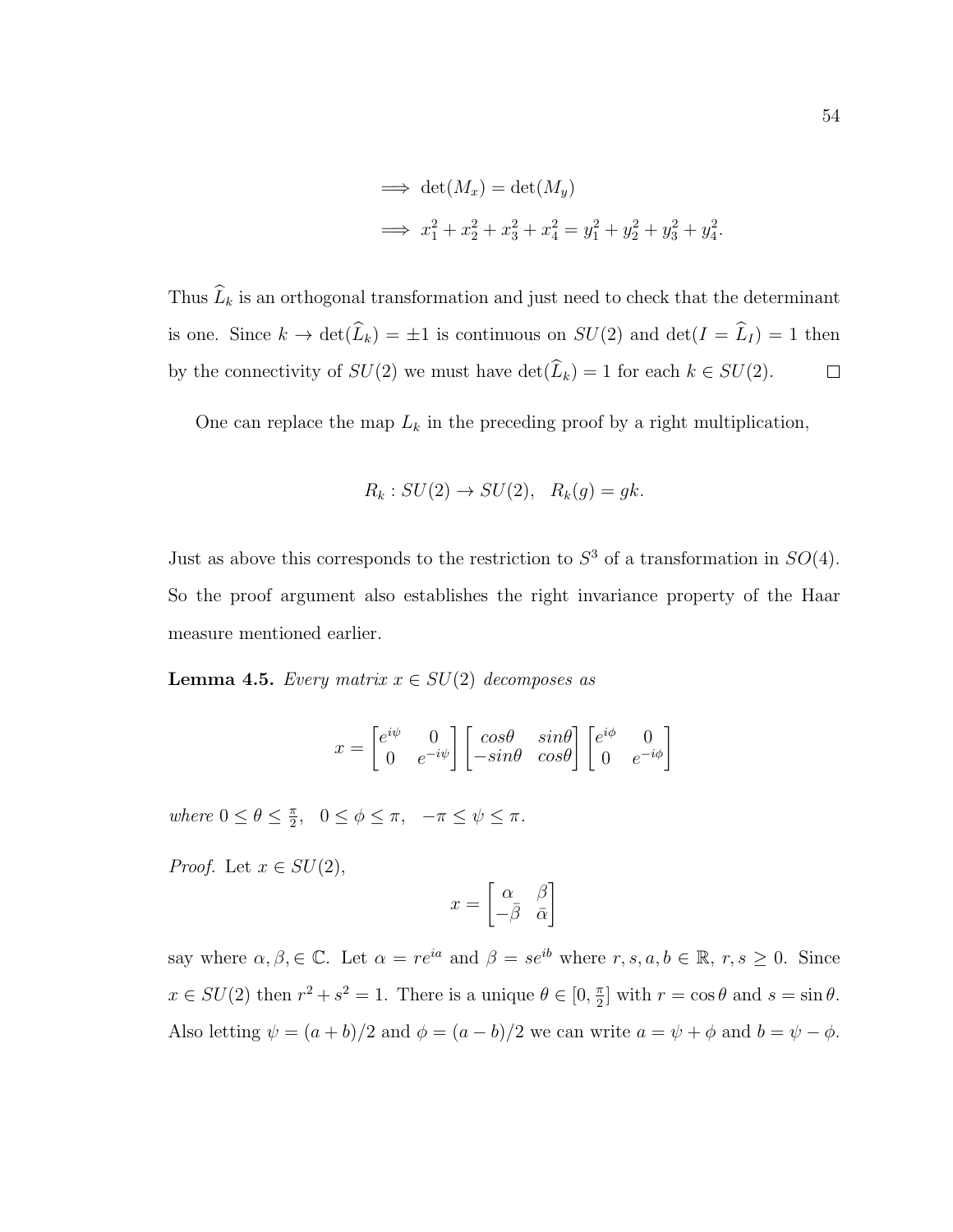

Figure 4.1:  $(a, b)$ 

So we have

$$
x = \begin{bmatrix} re^{i(\psi + \phi)} & se^{i(\psi - \phi)} \ -se^{-i(\psi - \phi)} & re^{-i(\psi + \phi)} \end{bmatrix} = \begin{bmatrix} e^{i\psi} & 0 \ 0 & e^{-i\psi} \end{bmatrix} \begin{bmatrix} re^{i\phi} & se^{-i\phi} \ -se^{i\phi} & re^{-i\phi} \end{bmatrix}
$$

$$
= \begin{bmatrix} e^{i\psi} & 0 \ 0 & e^{-i\psi} \end{bmatrix} \begin{bmatrix} r & s \ -s & r \end{bmatrix} \begin{bmatrix} e^{i\phi} & 0 \ 0 & e^{-i\phi} \end{bmatrix}
$$

$$
= \begin{bmatrix} e^{i\psi} & 0 \ 0 & e^{-i\psi} \end{bmatrix} \begin{bmatrix} \cos(\theta) & \sin\theta \ -\sin(\theta) & \cos\theta \end{bmatrix} \begin{bmatrix} e^{i\phi} & 0 \ 0 & e^{-i\phi} \end{bmatrix}
$$

as desired. To complete the proof it remains to shows that we obtain all of  $SU(2)$ when angles  $\phi, \psi$  range over the intervals  $[0, \pi]$  and  $[-\pi, \pi]$  respectively. In Figure 4.1 the shaded rectangle is the image of  $[-\pi,\pi]\times[0,\pi]$  under the mapping

$$
(\psi, \phi) \mapsto (\psi + \phi, \psi - \phi) = (a, b).
$$

As indicated in the figure, for any point  $(a, b) \in \mathbb{R}^2$  one has that  $(a + 2k\pi, b + 2l\pi)$ lies in the image of  $[-\pi, \pi] \times [0, \pi]$  for some integers  $k, l$ .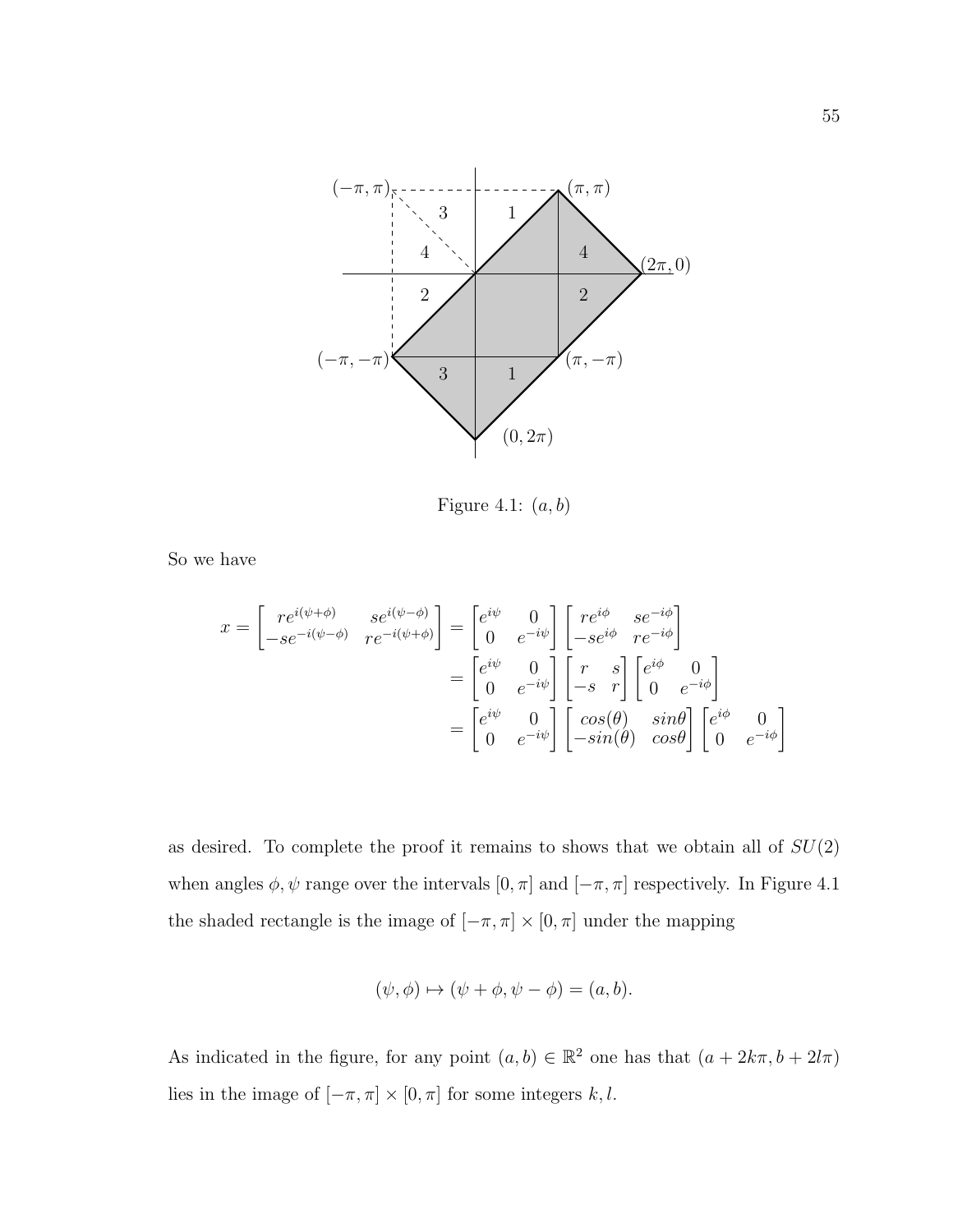The numbers  $\theta$ ,  $\phi$ ,  $\psi$  are called the *Euler angles* of the matrix x. Using this decomposition we can find an integration formula as follows.

**Proposition 4.6.** Let  $\mu$  be the normalized Haar measure of  $SU(2)$  and f an integrable function on  $SU(2)$ . Then

$$
\int_{SU(2)} f(x) d\mu(x) = \frac{1}{2\pi^2} \int_{0}^{\frac{\pi}{2}} \sin 2\theta \, d\theta \int_{0}^{\pi} d\phi \int_{-\pi}^{\pi} f \circ \Phi(\theta, \phi, \psi) d\psi
$$

where  $\Phi : [0, \pi/2] \times [0, \pi] \times [-\pi, \pi] \rightarrow SU(2)$  is the map

$$
\Phi(\theta,\phi,\psi) = \begin{bmatrix} e^{i\psi} & 0 \\ 0 & e^{-i\psi} \end{bmatrix} \begin{bmatrix} \cos\theta & \sin\theta \\ -\sin\theta & \cos\theta \end{bmatrix} \begin{bmatrix} e^{i\phi} & 0 \\ 0 & e^{-i\phi} \end{bmatrix}.
$$

*Proof.* Let  $x \in SU(2)$  where

$$
x = \begin{bmatrix} x_1 + ix_2 & x_3 + ix_4 \\ -x_3 + ix_4 & x_1 - ix_2 \end{bmatrix}
$$

then using the decomposition above we can write

$$
\begin{array}{l} x_1=\cos\theta\,\cos\,s\\ x_2=\cos\theta\,\sin\,s\\ x_3=\sin\theta\,\cos\,t\\ x_4=\sin\theta\,\sin\,t \end{array}
$$

where  $s = \psi + \phi$  and  $t = \psi - \phi$ . Now by differentiating

 $dx_1 = -\cos\theta \, \sin s \, ds - \sin\theta \, \cos s \, d\theta$  $dx_2 = \cos\theta \, \cos s \, ds - \sin\theta \, \sin s \, d\theta$  $dx_3 = -\sin\theta \, \sin t \, dt + \cos\theta \, \cos t \, d\theta$  $dx_4 = \sin \theta \, \cos t \, dt + \cos \theta \, \sin t \, d\theta$ ,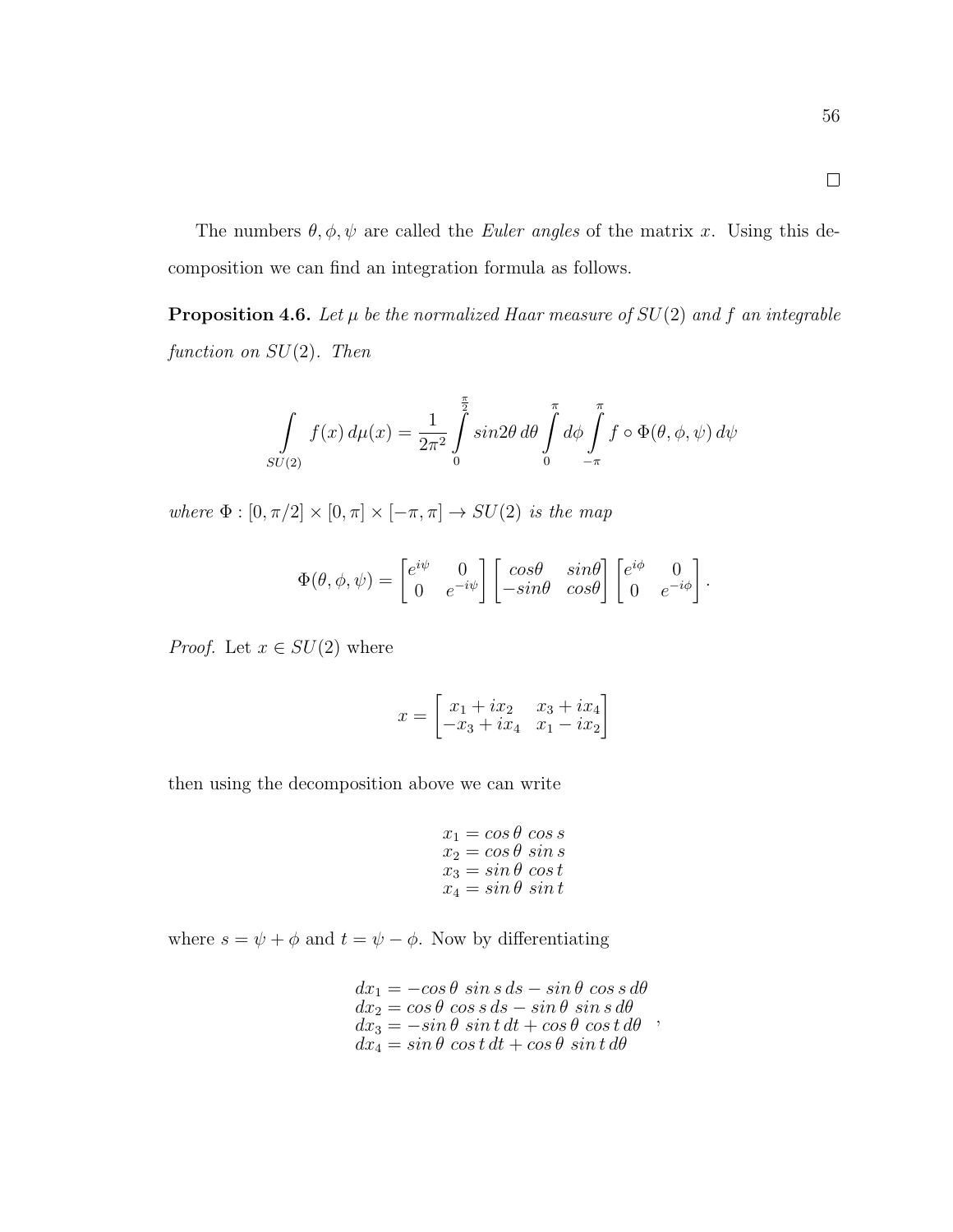also  $ds = d\psi + d\phi$  and  $dt = d\psi - d\phi$  so we have

$$
dx_1 = -\sin\theta \cos s \, d\theta - \cos\theta \, \sin s \, (d\psi + d\phi)
$$
  
\n
$$
dx_2 = -\sin\theta \, \sin s \, d\theta + \cos\theta \, \cos s \, (d\psi + d\phi)
$$
  
\n
$$
dx_3 = \cos\theta \, \cos t \, d\theta - \sin\theta \, \sin t \, (d\psi - d\phi)
$$
  
\n
$$
dx_4 = \cos\theta \, \sin t \, d\theta + \sin\theta \, \cos t \, (d\psi - d\phi)
$$

and we calculate

$$
\det \begin{bmatrix} x_1 & -\sin\theta\cos(\phi + \psi) & -\cos\theta\sin(\psi + \phi) & -\cos\theta\sin(\psi + \phi) \\ x_2 & -\sin\theta\sin(\psi + \phi) & \cos\theta\cos(\psi + \phi) & \cos\theta\cos(\psi + \phi) \\ x_3 & \cos\theta\cos(\psi - \phi) & -\sin\theta\sin(\psi - \phi) & \sin\theta\sin(\psi - \phi) \\ x_4 & \cos\theta\sin(\psi - \phi) & \sin\theta\cos(\psi - \phi) & -\sin\theta\cos(\psi - \phi) \end{bmatrix} = -2\cos\theta\sin\theta.
$$

Thus we have that  $|\Phi^*\omega| = 2\cos\theta \sin\theta \, d\theta \wedge d\phi \wedge d\psi = \sin 2\theta \, d\theta \wedge d\phi \wedge d\psi$ . It remains to find  $v_3$  where

$$
v_3=\int_{S^3}\omega
$$

. We calculate

$$
\int_{S^3} \omega = \int_0^{\frac{\pi}{2}} \sin 2\theta \, d\theta \int_0^{\pi} d\phi \int_{-\pi}^{\pi} d\psi d\phi \, d\theta = 2\pi^2 \int_0^{\frac{\pi}{2}} \sin(2\theta) \, d\theta
$$
\n
$$
= 2\pi^2 \left[ -\frac{1}{2} \cos(2\theta) \right]_0^{\frac{\pi}{2}}
$$
\n
$$
= 2\pi^2
$$

as desired.

# **4.2** Central Functions on  $SU(2)$

Recall that a function f on a group G is central if and only if for all  $g, x \in G$ ,  $f(gxg^{-1}) = f(x)$  from Definition 2.14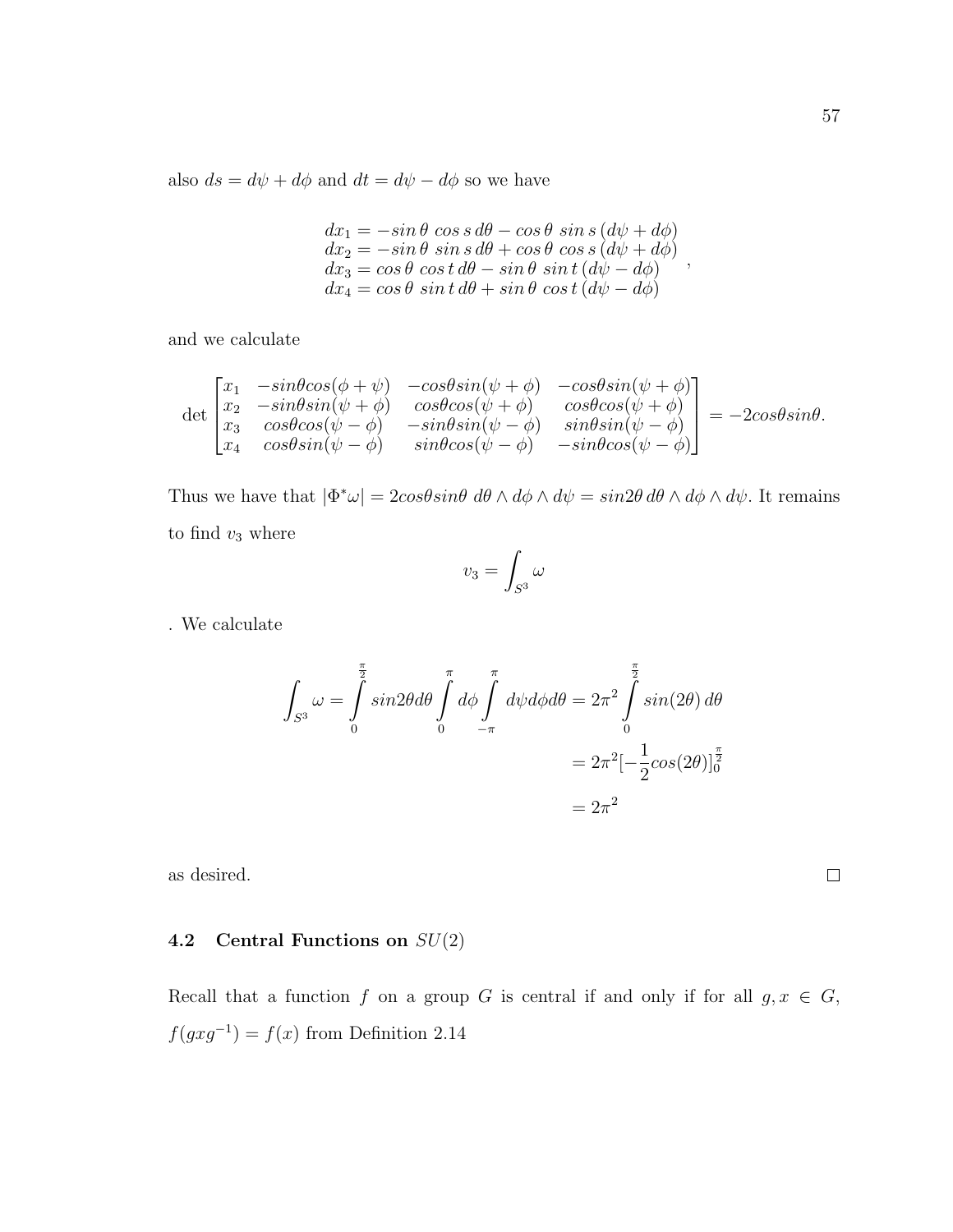$$
kxk^{-1} = \begin{bmatrix} e^{i\theta} & 0\\ 0 & e^{-i\theta} \end{bmatrix}
$$

where  $0 \le \theta \le \pi$ .

*Proof.* Let  $x \in SU(2)$  be given. By the spectral theorem for normal operators [5] there exists  $g \in U(2)$  such that

$$
g^{-1}xg = \begin{bmatrix} e^{i\theta_1} & 0 \\ 0 & e^{i\theta_2} \end{bmatrix}
$$

for some  $\theta_1, \theta_2 \in \mathbb{R}$ . Suppose  $det(g) = e^{ia}$  where  $a \in \mathbb{R}$ . Now define  $k = e^{-i\frac{a}{2}}g$ . Then

$$
det(k) = det(e^{-i\frac{a}{2}}g) = (e^{-i\frac{a}{2}})^2 det(g) = e^{-ia}e^{ia} = 1
$$

and thus  $k \in SU(2)$ . Also  $k^{-1} = (e^{-i\frac{a}{2}}g)^{-1} = e^{i\frac{a}{2}}g^{-1}$  then we see

$$
k^{-1}k = e^{i\frac{a}{2}}e^{-i\frac{a}{2}}gg^{-1} = I.
$$

Now

$$
kxk^{-1} = e^{-i\frac{a}{2}}e^{i\frac{a}{2}}gxg^{-1} = \begin{bmatrix} e^{i\theta_1} & 0\\ 0 & e^{i\theta_2} \end{bmatrix}.
$$

Now since  $k, x \in SU(2)$  we get  $kxk^{-1} \in SU(2)$  and hence  $e^{i(\theta_1 + \theta_2)} = \det(kxk^{-1}) = 1$ . We conclude that for  $x \in SU(2)$  there exists  $k \in SU(2)$  and  $\theta \in (-\pi, \pi]$  with

$$
kxk^{-1} = \begin{bmatrix} e^{i\theta} & 0\\ 0 & e^{-i\theta} \end{bmatrix}.
$$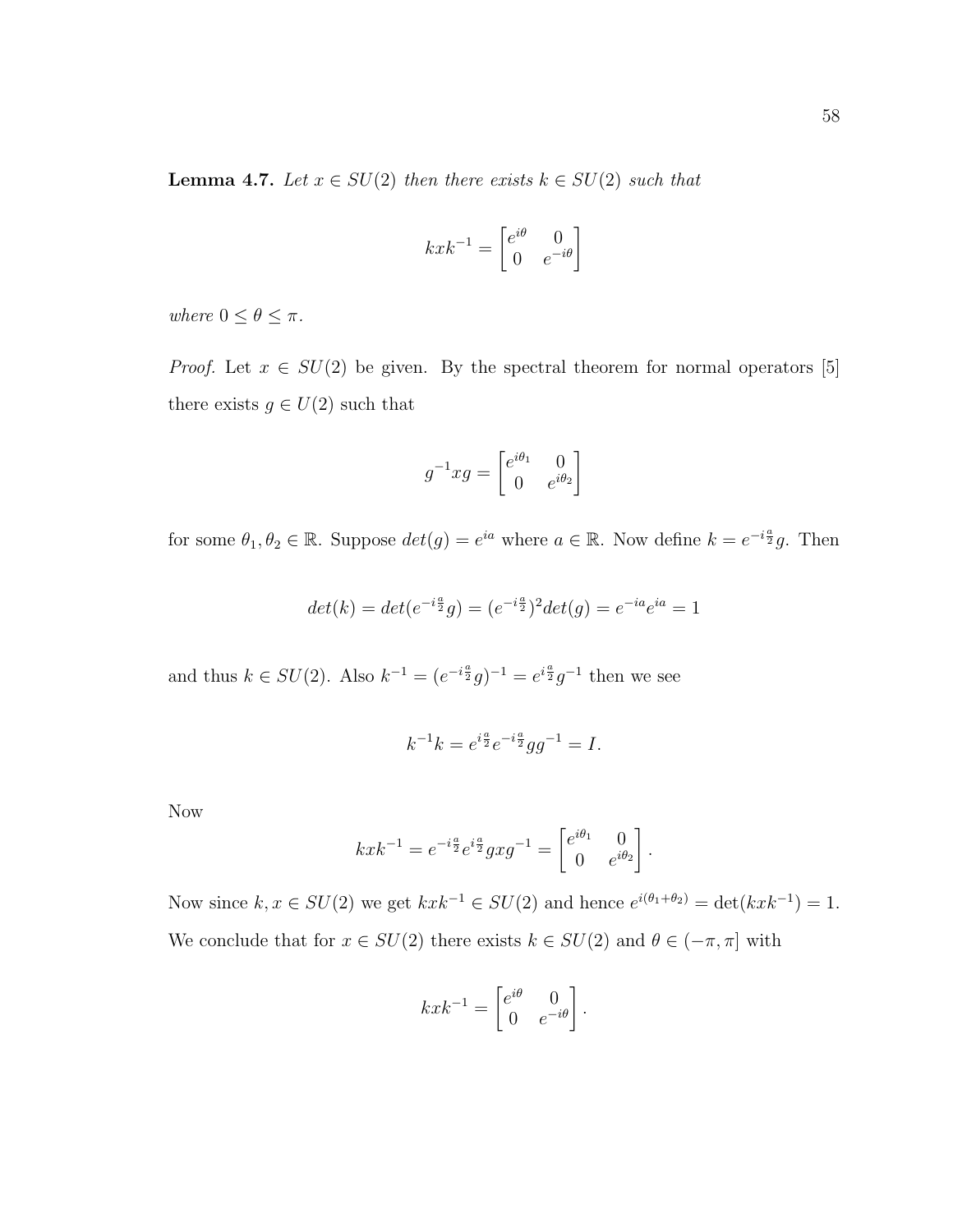Also note that for

$$
k = \begin{bmatrix} 0 & i \\ i & 0 \end{bmatrix} \in SU(2)
$$

we have

$$
k \begin{bmatrix} e^{i\theta} & 0 \\ 0 & e^{-i\theta} \end{bmatrix} k^{-1} = \begin{bmatrix} e^{-i\theta} & 0 \\ 0 & e^{i\theta} \end{bmatrix}.
$$

Thus we can ensure that  $\theta \in [0, \pi]$ .

**Lemma 4.8.** If f and g are two central functions on the group  $SU(2)$  then  $f = g$  if and only if

$$
f\left(\begin{bmatrix} e^{i\theta} & 0\\ 0 & e^{-i\theta} \end{bmatrix}\right) = g\left(\begin{bmatrix} e^{i\theta} & 0\\ 0 & e^{-i\theta} \end{bmatrix}\right), \quad \text{for all} \quad \theta \in [0, \pi].
$$

Proof. Suppose

$$
f\left(\begin{bmatrix} e^{i\theta} & 0\\ 0 & e^{-i\theta} \end{bmatrix}\right) = g\left(\begin{bmatrix} e^{i\theta} & 0\\ 0 & e^{-i\theta} \end{bmatrix}\right) \text{ for all } \theta \in [0, \pi]
$$

and let  $x \in SU(2)$  be given. Then by the previous Lemma there exists  $k \in SU(2)$ such that

$$
kxk^{-1} = \begin{bmatrix} e^{i\theta} & 0\\ 0 & e^{-i\theta} \end{bmatrix} \quad \text{with} \quad 0 \le \theta \le \pi.
$$

Then we get

$$
g(x) = g(kxk^{-1}) = g\left(\begin{bmatrix} e^{i\theta} & 0\\ 0 & e^{-i\theta} \end{bmatrix}\right) = f\left(\begin{bmatrix} e^{i\theta} & 0\\ 0 & e^{-i\theta} \end{bmatrix}\right) = f(kxk^{-1}) = f(x). \quad \Box
$$

This Lemma allows us to prove the following important Proposition.

**Proposition 4.9.** Given  $F : [-1, 1] \to \mathbb{C}$  then  $f : SU(2) \to \mathbb{C}$  defined as

$$
f(x) = F\left(\frac{1}{2}tr(x)\right)
$$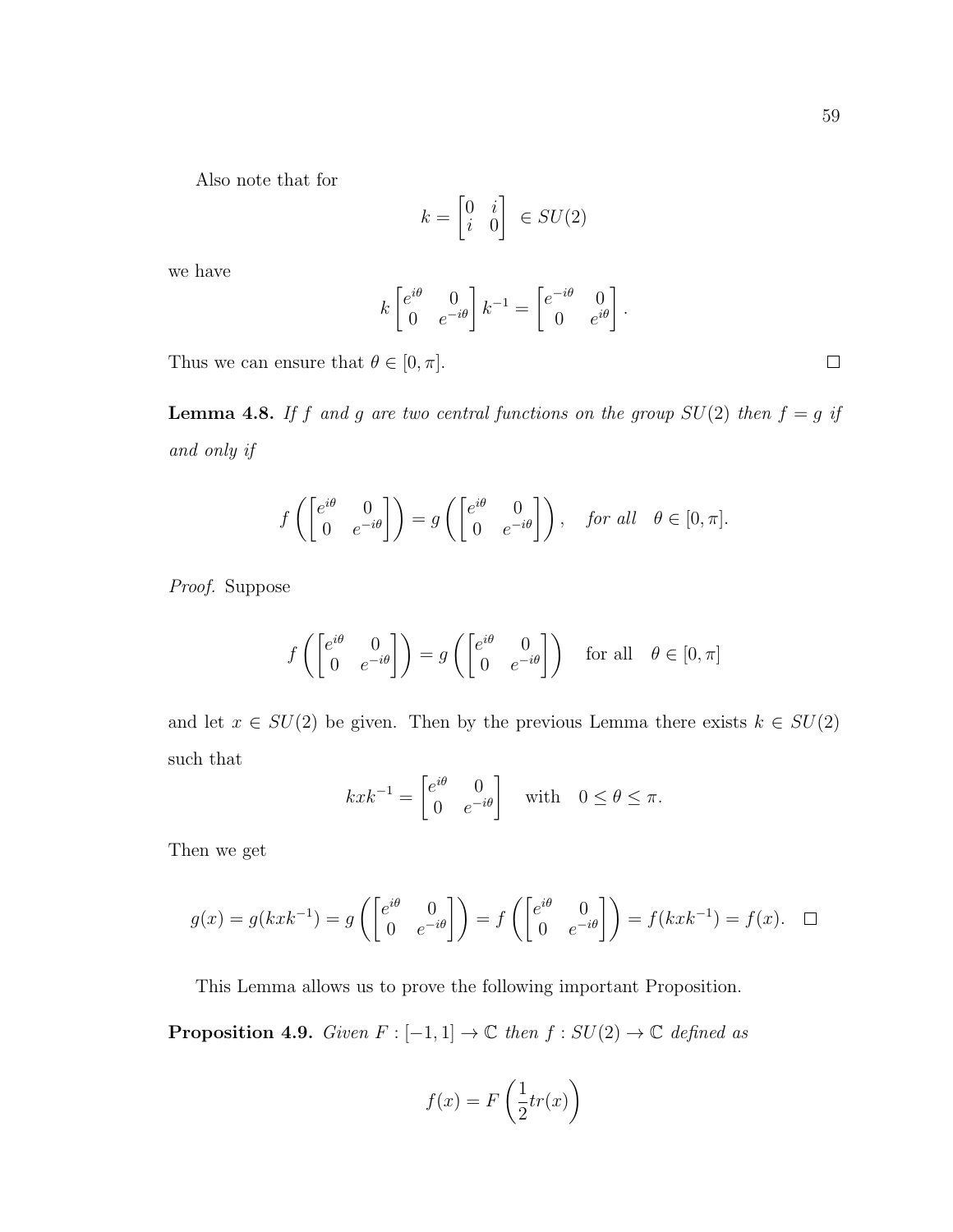is a central function on  $SU(2)$ . Moreover, every central function  $f: SU(2) \to \mathbb{C}$  is obtained in this way for some F.

*Proof.* Let  $F: [-1, 1] \to \mathbb{C}$  be given then define  $f(x) = F(\frac{1}{2})$  $\frac{1}{2}tr(x)$  for  $x \in SU(2)$ . Let  $k \in SU(2)$  then

$$
f(kxk^{-1}) = F\left(\frac{1}{2}tr(kxk^{-1})\right) = F\left(\frac{1}{2}tr(x)\right) = f(x)
$$

and thus  $f$  is central in  $SU(2)$ .

Now, let  $f : SU(2) \to \mathbb{C}$  be a central function and define  $F : [-1,1] \to \mathbb{C}$  via

$$
F(t) = f\left(\begin{bmatrix} e^{icos^{-1}t} & 0\\ 0 & e^{-icos^{-1}t} \end{bmatrix}\right).
$$

Then claim that  $f(x) = F(\frac{1}{2})$  $\frac{1}{2}tr(x)$  for all  $x \in SU(2)$ . Indeed for any  $\theta \in [0, \pi]$  we have that for  $x =$  $\int e^{i\theta} = 0$  $\left. \begin{matrix} e^{i\theta} & 0\ 0 & e^{-i\theta} \end{matrix} \right|,$ 

$$
F\left(\frac{1}{2}tr(x)\right) = F(\cos\theta) = f\left(\begin{bmatrix} e^{i\theta} & 0\\ 0 & e^{-i\theta} \end{bmatrix}\right) = f(x).
$$

As both f and  $x \mapsto F(tr(x)/2)$  are central the previous lemma implies that  $f(x) =$  $F(tr(x)/2)$  for every  $x \in SU(2)$ .  $\Box$ 

### 4.3 Irreducible Representations of  $SU(2)$

First we will study the irreducible representations of  $sl(2,\mathbb{C})$ , which will help us study su(2). Recall from Chapter 1 that  $sl(2, \mathbb{C}) = \{M(2, \mathbb{C}) : tr(X) = 0\}$ . The following proposition shows that  $sl(2,\mathbb{C})$  is the complexification of  $su(2)$ .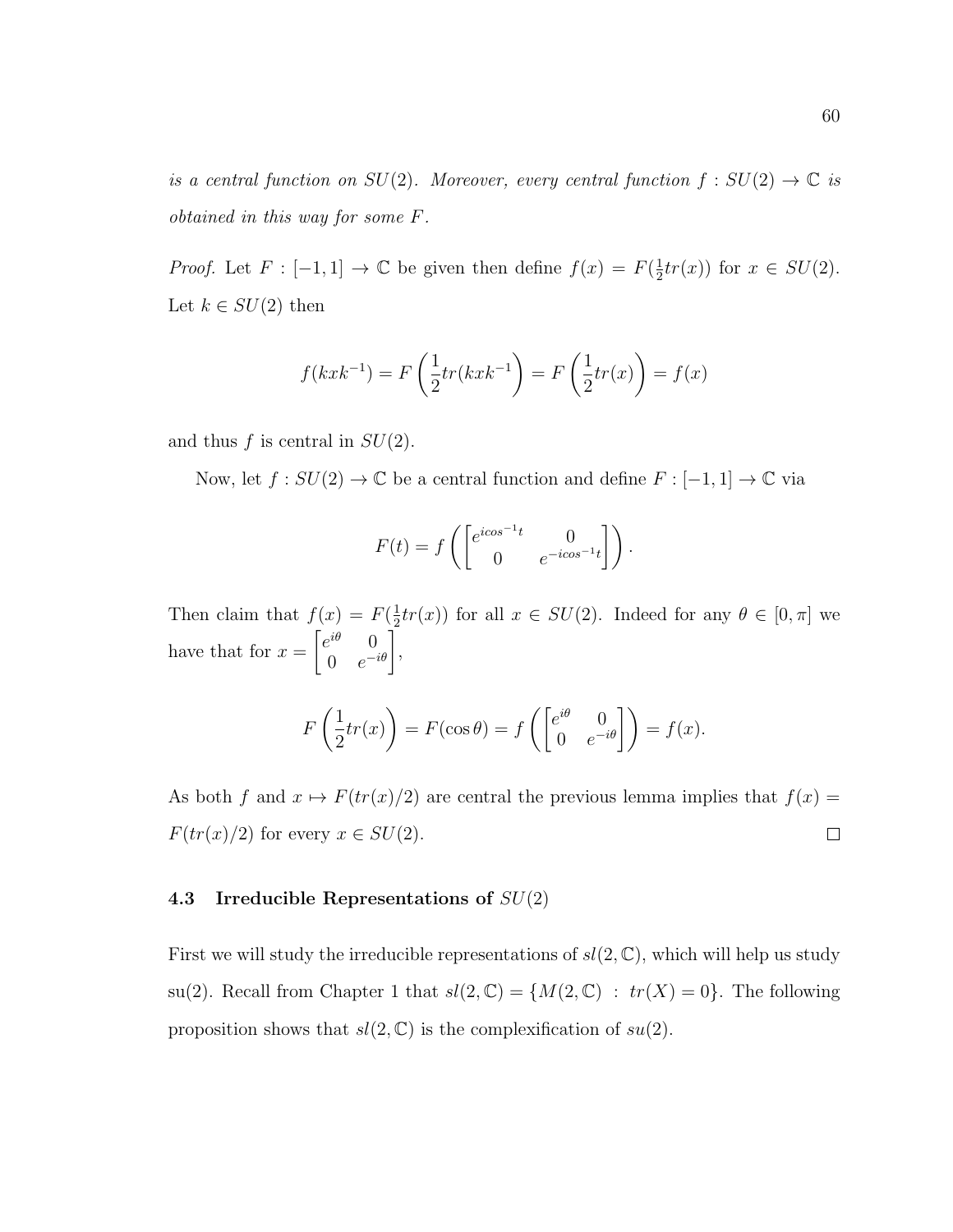**Proposition 4.10.** If  $Z \in sl(2, \mathbb{C})$  then there exists unique  $X, Y \in su(2)$  such that

$$
Z = X + iY.
$$

*Proof.* Let  $Z \in sl(2, \mathbb{C})$  and set

$$
X = \frac{1}{2}(Z - Z^*), \quad Y = -\frac{i}{2}(Z + Z^*).
$$

Then we will see that  $X, Y \in su(2)$ . Indeed,

$$
X^* = \frac{1}{2}(Z - Z^*)^* = \frac{1}{2}(Z^* - Z) = -\frac{1}{2}(Z - Z^*) = -X
$$

and also

$$
tr(X) = \frac{1}{2}(tr(Z) - tr(Z^*)) = \frac{1}{2}(0 - 0) = 0
$$

therefore  $X \in su(2)$ . Likewise

$$
Y^* = (-\frac{i}{2}(Z + Z^*))^* = \frac{i}{2}(Z^* + Z) = \frac{i}{2}(Z + Z^*) = -Y
$$

and

$$
tr(Y) = -\frac{i}{2}(tr(Z) + tr(Z^*)) = -\frac{i}{2}(0+0) = 0
$$

and thus  $Y \in su(2)$ . Next see that

$$
X + iY = \frac{1}{2}(Z - Z^*) + i(-\frac{i}{2}(Z + Z^*)) = \frac{1}{2}Z - \frac{1}{2}Z^* + \frac{1}{2}Z + \frac{1}{2}Z^*
$$
  
= Z.

It remains to show that this decomposition is unique. Suppose  $X, X', Y, Y' \in su(2)$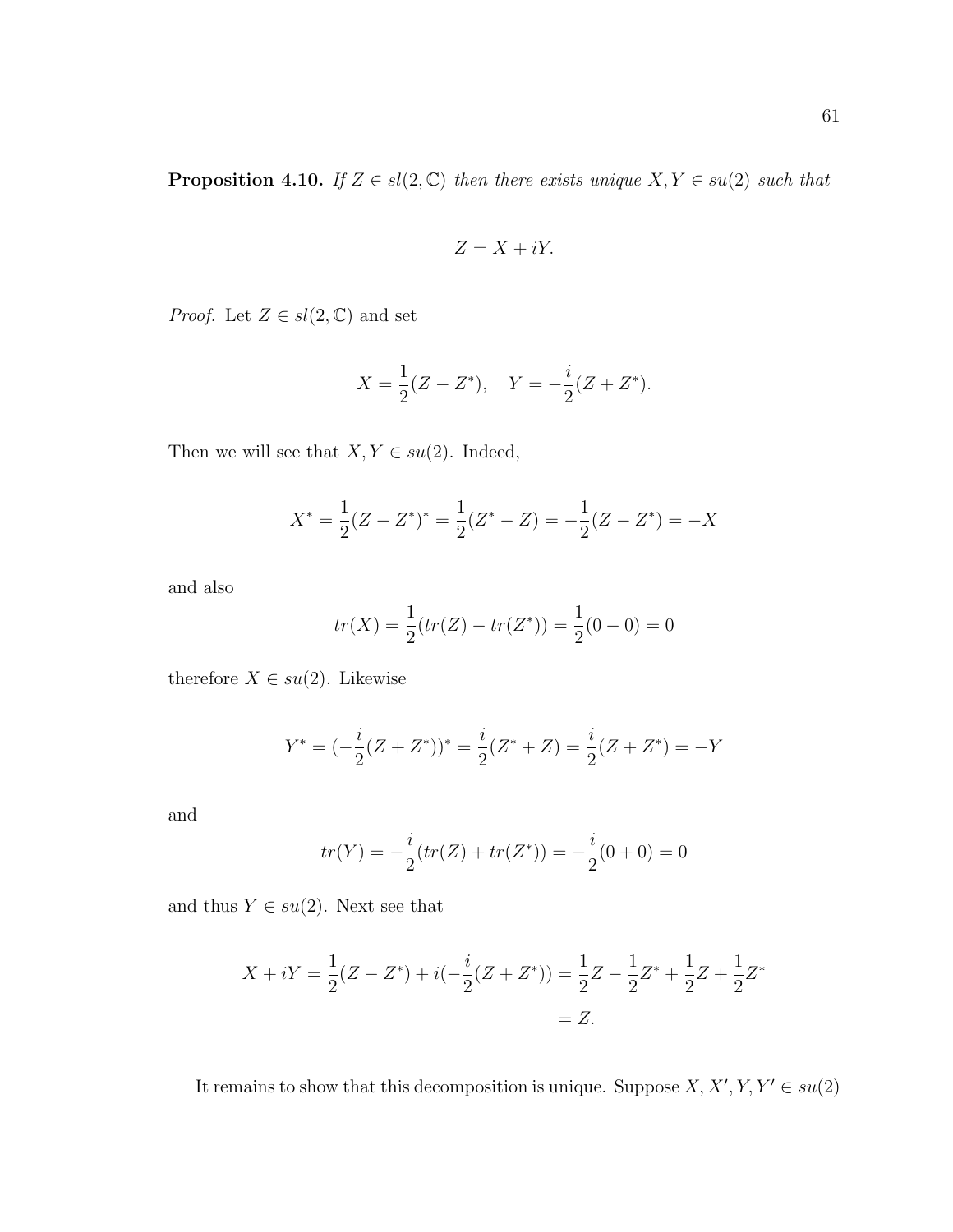and  $X + iY = X' + iY' = Z$ . Then we have  $X - X' = i(Y' - Y)$  by rearranging. Here see  $X - X' \in su(2)$  hence skew-hermitian but  $Y' - Y \in su(2)$  so  $i(Y' - Y)$  is hermitian. The only matrix which is both skew-hermitian and hermitian is the zero matrix. Thus  $X = X'$  and  $Y = Y'$  completing the proof of uniqueness.  $\Box$ 

**Definition 4.11.** Let  $\mathcal{P}_m$  be the the space of two variable polynomials with complex coefficients that are homogeneous of degree  $m$ , namely

$$
\mathcal{P}_m := \text{Span}\big(\{f_j(u, v) = u^j v^{m-j} \; : \; 0 \le j \le m\}\big).
$$

As  $\{f_j(u,v)=u^jv^{m-j} : 0 \le j \le m\}$  is a basis for  $\mathcal{P}_m$  we have  $\dim(\mathcal{P}_m)=m+1$ . Now define a map

$$
\pi_m: SL(2, \mathbb{C}) \to GL(\mathcal{P}_m)
$$

via the rule

$$
(\pi_m(g)f)(u,v) = f(au + cv, bu + dv)
$$

where

$$
g = \begin{bmatrix} a & b \\ c & d \end{bmatrix}.
$$

Another way to view this is  $(\pi_m(g)f)(u, v) = f((u, v)g)$ .

**Proposition 4.12.**  $\pi_m : SL(2, \mathbb{C}) \to GL(\mathcal{P}_m)$  is a continuous group homomorphism, i.e.  $\pi_m$  is a representation of the group  $SL(2,\mathbb{C})$  on the vector space  $\mathcal{P}_m$ .

Proof. First note that one has

$$
\pi_m(g)(f_1 + f_2) = \pi_m(g)f_1 + \pi_m(g)f_2, \quad \pi_m(g)(cf) = c\pi_m(g)f
$$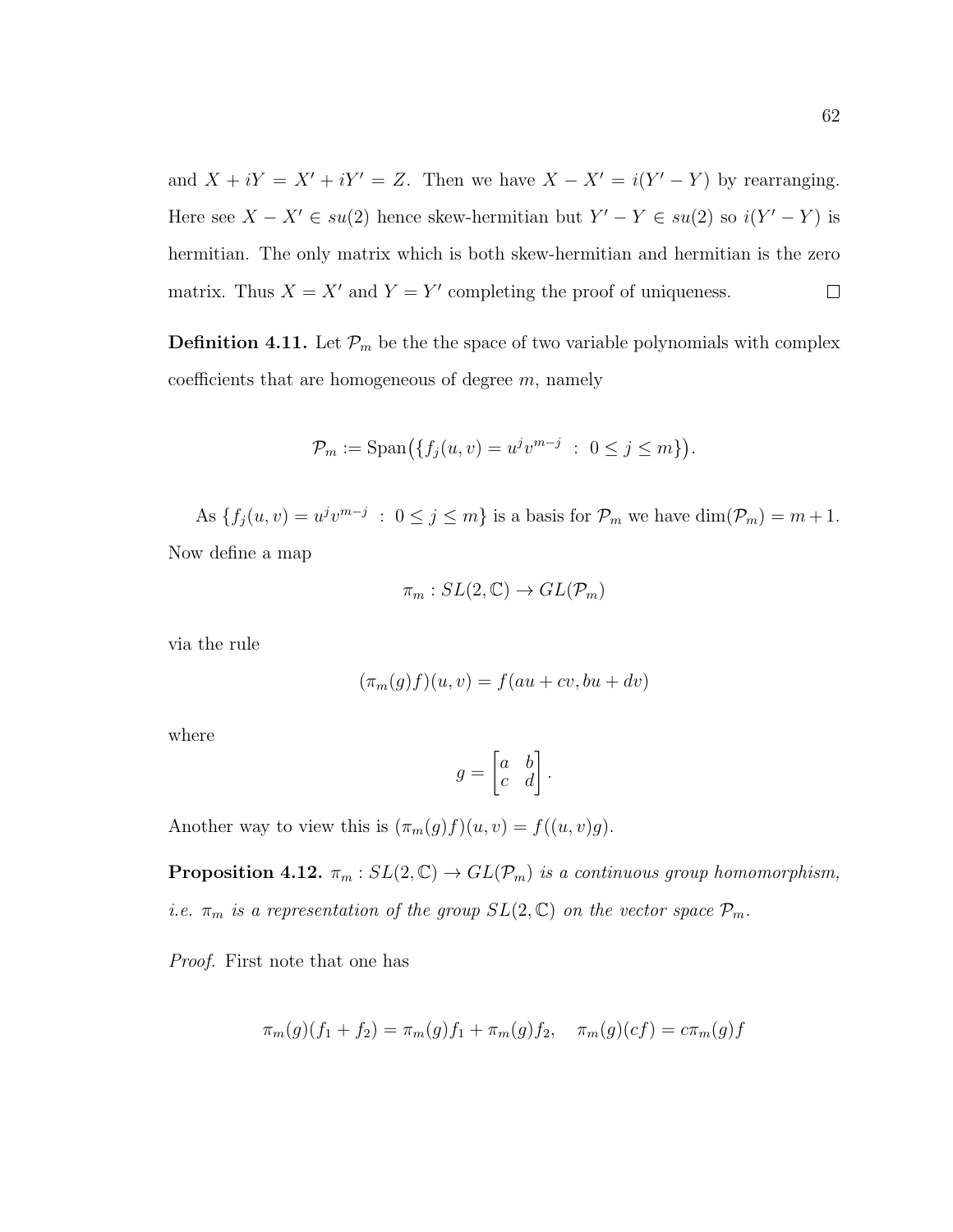63

for  $g \in SL(2, \mathbb{C})$ ,  $f, f_1, f_2 \in \mathcal{P}_m$  and  $c \in \mathbb{C}$ . Thus indeed  $\pi_m(g) \in GL(\mathcal{P}_m)$ . We have

$$
\pi_m(g_1g_2)f(u, v) = f((u, v)g_1g_2) = f(((u, v)g_1)g_2)
$$
  

$$
= (\pi_m(g_2)f)((u, v)g_1)
$$
  

$$
= (\pi_m(g_1)(\pi_m(g_2)f))(u, v)
$$
  

$$
= ((\pi_m(g_1) \circ \pi_m(g_2))f)(u, v).
$$

Thus  $\pi_m$  is a group homomorphism.

To study the derived representation  $d\pi_m : sl(2,\mathbb{C}) \to gl(\mathcal{P}_m)$  we need the following basis for  $sl(2,\mathbb{C}),$ 

$$
H = \begin{bmatrix} 1 & 0 \\ 0 & -1 \end{bmatrix}, \ E = \begin{bmatrix} 0 & 1 \\ 0 & 0 \end{bmatrix}, \ F = \begin{bmatrix} 0 & 0 \\ 1 & 0 \end{bmatrix}.
$$

We will also need to know the commutator relations of these basis matrices. It is easy to calculate,

$$
[H, E] = 2E, [H, F] = -2F, [E, F] = H.
$$

Recall that for  $X \in sl(2, \mathbb{C})$  one has

$$
d\pi_m(X) = \frac{d}{dt}\pi_m(\exp(tX))\big|_{t=0}.
$$

Understanding the derived representation will require knowing  $\exp(tH)$ ,  $\exp(tE)$ ,  $\exp(tF)$ .

$$
\exp(tH) = I + tH + \frac{t^2}{2!}H^2 + \frac{t^3}{3!}H^3 + \dots = \begin{bmatrix} 1 & 0 \\ 0 & 1 \end{bmatrix} + \begin{bmatrix} t & 0 \\ 0 & -t \end{bmatrix} + \begin{bmatrix} \frac{t^2}{2} & 0 \\ 0 & \frac{t^2}{2} \end{bmatrix} + \dots
$$

$$
= \begin{bmatrix} e^t & 0 \\ 0 & e^{-t} \end{bmatrix}
$$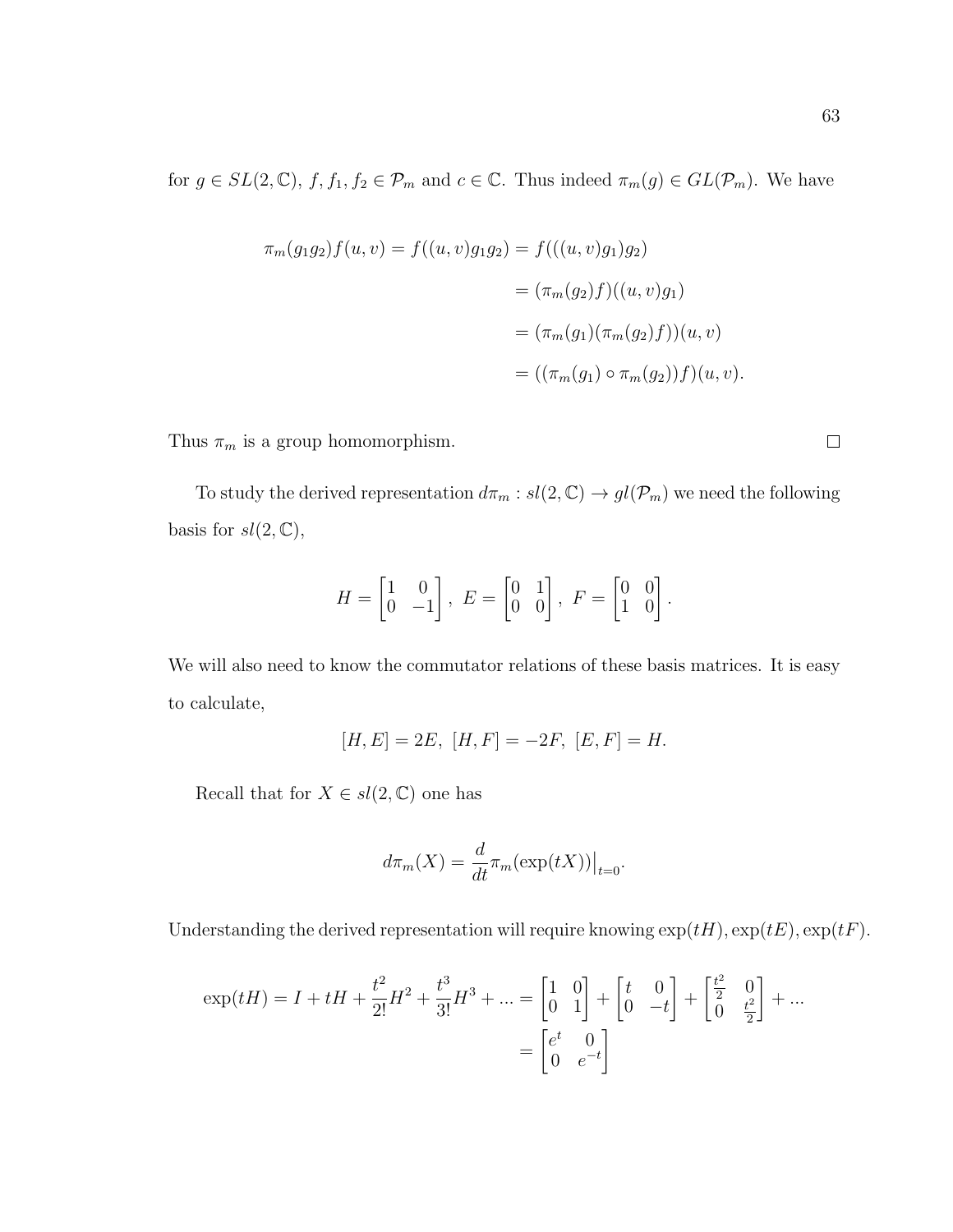$$
\exp(tE) = I + tE + \frac{t^2}{2!}E^2 + \frac{t^3}{3!}E^3 + \dots = \begin{bmatrix} 1 & 0 \\ 0 & 1 \end{bmatrix} + \begin{bmatrix} 0 & t \\ 0 & 0 \end{bmatrix} + \begin{bmatrix} 0 & 0 \\ 0 & 0 \end{bmatrix} + \dots
$$

$$
= \begin{bmatrix} 1 & t \\ 0 & 1 \end{bmatrix}
$$

$$
\exp(tF) = I + tF + \frac{t^2}{2!}F^2 + \frac{t^3}{3!}F^3 + \dots = \begin{bmatrix} 1 & 0 \\ 0 & 1 \end{bmatrix} + \begin{bmatrix} 0 & 0 \\ t & 0 \end{bmatrix} + \begin{bmatrix} 0 & 0 \\ 0 & 0 \end{bmatrix} + \dots
$$

$$
= \begin{bmatrix} 1 & 0 \\ t & 1 \end{bmatrix}.
$$

The derived representations are now obtained as follows

$$
d\pi_m(H)f(u,v) = \frac{d}{dt}\Big|_0 \pi_m(\exp(tH))f(u,v) = \frac{d}{dt}\Big|_0 f\left((u,v)\begin{bmatrix} e^t & 0\\ 0 & e^{-t} \end{bmatrix}\right)
$$

$$
= \frac{d}{dt}\Big|_0 f(e^t u, e^{-t}v)
$$

$$
= \left(e^t u \frac{\partial f}{\partial u} - e^{-t} v \frac{\partial f}{\partial v}\right)\Big|_0
$$

$$
= u \frac{\partial f}{\partial u} - v \frac{\partial f}{\partial v}
$$

$$
d\pi_m(E)f(u,v) = \frac{d}{dt}\bigg|_0 \pi_m(\exp(tE))f(u,v) = \frac{d}{dt}\bigg|_0 f\left((u,v)\begin{bmatrix} 1 & t \\ 0 & 1 \end{bmatrix}\right)
$$

$$
= \frac{d}{dt}\bigg|_0 f(u,ut+v)
$$

$$
= u\frac{\partial f}{\partial v}
$$

$$
d\pi_m(F)f(u,v) = \frac{d}{dt}\bigg|_0 \pi_m(\exp(tF)f(u,v)) = \frac{d}{dt}\bigg|_0 f\left((u,v)\begin{bmatrix} 1 & 0\\ t & 1 \end{bmatrix}\right)
$$

$$
= \frac{d}{dt}\bigg|_0 f(u+tv,v)
$$

$$
= v\frac{\partial f}{\partial u}.
$$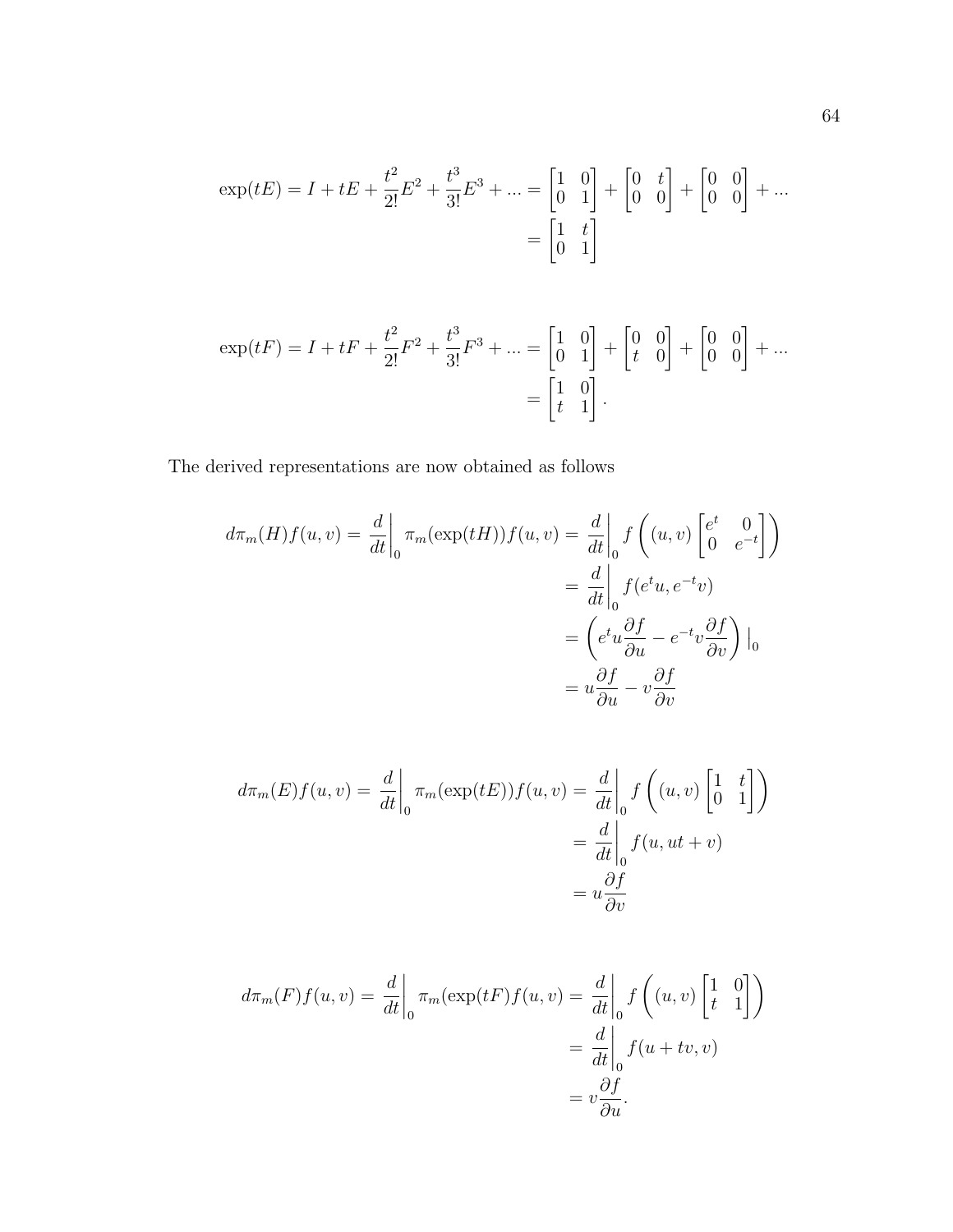Applying these operators to the basis  $\mathcal{B} = \{f_j = u^j v^{m-j} : 0 \le j \le m\}$  for  $\mathcal{P}_m$  gives

$$
d\pi_m(H)f_j = (u\frac{\partial f_j}{\partial u} - v\frac{\partial f_j}{\partial v}) = ju^j v^{m-j} - (m-j)u^j v^{m-j} = (2j - m)f_j, \n d\pi_m(E)f_j = u\frac{\partial f_j}{\partial v} = (m-j)u^{j+1}v^{m-(j+1)} = (m-j)f_{j+1}, \n d\pi_m(F)f_j = v\frac{\partial f_j}{\partial u} = ju^{j-1}v^{m-j+1} = jf_{j-1}.
$$
\n(4.4)

It follows that the matrices for  $d\pi_m(H)$ ,  $d\pi_m(E)$ , and  $d\pi_m(F)$  with respect to  $\mathcal B$  are

$$
[d\pi_m(H)]_B = \begin{bmatrix} -m & 0 & \cdots & 0 & 0 \\ 0 & -m+2 & \cdots & 0 & 0 \\ 0 & 0 & \ddots & 0 & 0 \\ 0 & 0 & \cdots & m-2 & 0 \\ 0 & 0 & \cdots & 0 & m \end{bmatrix},
$$

$$
[d\pi_m(E)]_B = \begin{bmatrix} 0 & 0 & \cdots & 0 & 0 \\ m & 0 & \cdots & 0 & 0 \\ 0 & m-1 & \ddots & 0 & 0 \\ 0 & 0 & \cdots & 0 & 0 \\ 0 & 0 & \cdots & 1 & 0 \end{bmatrix},
$$

$$
[d\pi_m(F)]_B = \begin{bmatrix} 0 & 1 & 0 & \cdots & 0 \\ 0 & 1 & 0 & \cdots & 0 \\ 0 & 0 & 2 & \cdots & 0 \\ 0 & 0 & 0 & \cdots & 0 \\ 0 & 0 & 0 & \cdots & m \\ 0 & 0 & 0 & \cdots & 0 \end{bmatrix}.
$$

**Proposition 4.13.** The representation  $d\pi_m$  is irreducible for each m.

*Proof.* Let  $W \subseteq \mathcal{P}_m$  be a non-zero invariant subspace. We will show that  $W = \mathcal{P}_m$ . Indeed, since W is a complex vector space its characteristic polynomial for  $d\pi_m(H)$ :  $W \to W$  must have at least one root. So  $d\pi_m(H) : W \to W$  has an eigenvector. As  $d\pi_m(H)$  has one dimensional eigenspaces, spanned by the  $f_j$ 's, we conclude that W contains  $f_j$  for some  $j = 1, ..., m$ . Now by acting on  $f_j$  with  $d\pi_m(E)$  and  $d\pi_m(F)$  it is clear we can conclude  $f_j \in W$  for all  $j = 1, ..., m$ . Now since  $\mathcal{B} = \{f_j\} \subset W$  then  $W = \mathcal{P}_m$ .  $\Box$ 

**Theorem 4.14.** Every irreducible finite dimensional  $\mathbb{C}$ -linear representation of  $sl(2,\mathbb{C})$ is equivalent to one of the representations  $d\pi_m$ .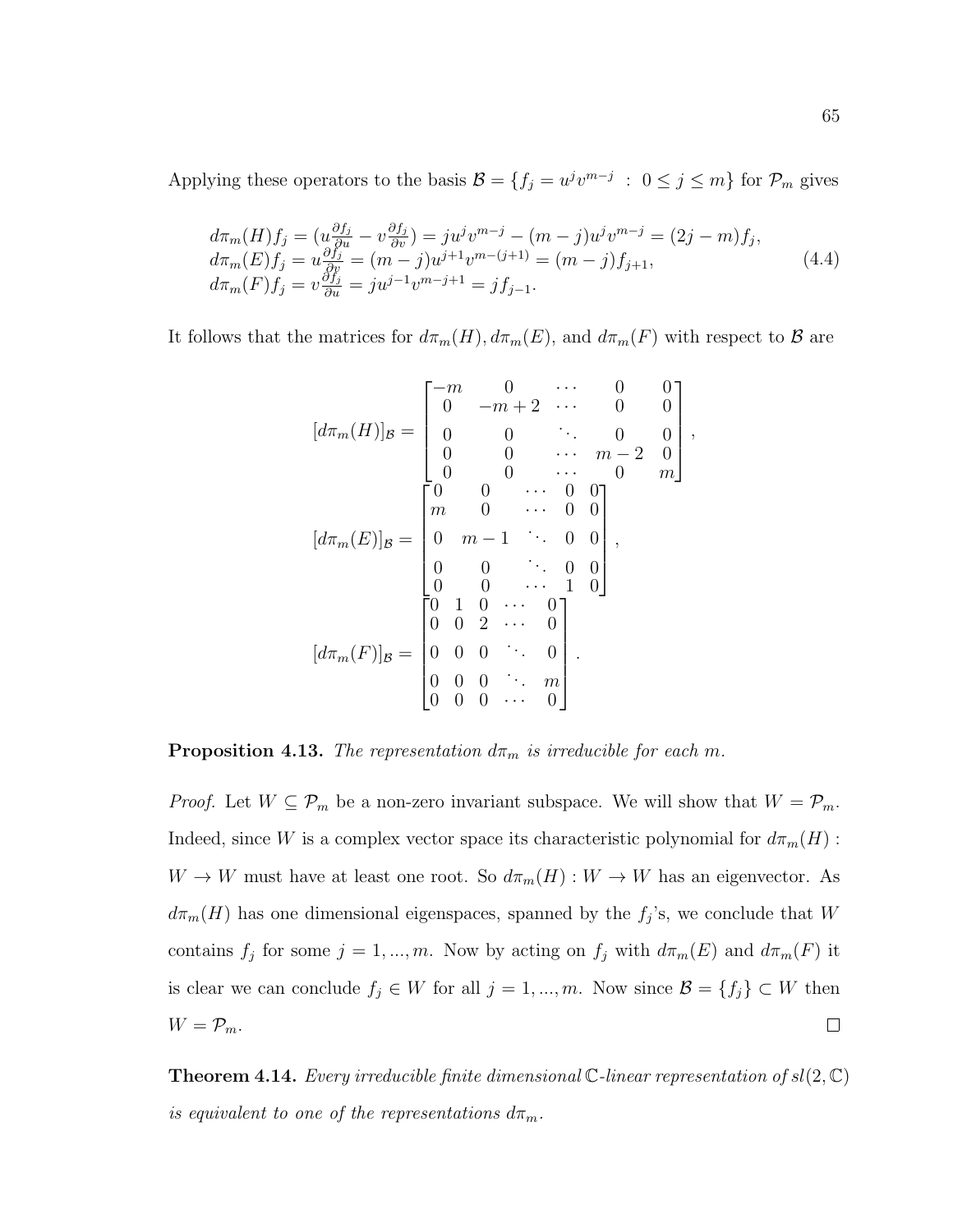*Proof.* We follow the proof given in [2, Section 7.5]. Let  $\rho$  be an irreducible representation of  $sl(2,\mathbb{C})$  on a finite dimensional complex vector space V. Since V is a complex vector space,  $\rho(H)$  admits at least one eigenvalue of minimum real part, say  $\lambda$ <sup>o</sup>. Let  $\phi$ <sup>o</sup> be an associated eigenvector. So

$$
\rho(H)\phi_{\circ} = \lambda_{\circ}\phi_{\circ}.
$$

First we will show  $\phi_1 \equiv \rho(E)\phi_0$ , if non-zero, is an eigenvector of  $\rho(H)$ . Indeed,

$$
\rho(H)\phi_1 = \rho(H)\rho(E)\phi_0 = \rho(E)\rho(H)\phi_0 + \rho(H)\rho(E)\phi_0 - \rho(E)\rho(H)\phi_0
$$
  

$$
= \rho(E)\rho(H)\phi_0 + \rho([H, E])\phi_0
$$
  

$$
= \lambda_{\circ}\rho(E)\phi_0 + 2\rho(E)\phi_0
$$
  

$$
= (\lambda_{\circ} + 2)\phi_1.
$$
 (4.5)

Letting  $\phi_k = \rho(E)^k \phi_0$  for  $k = 1, 2, ...$  we have

$$
\rho(H)\phi_k = (\lambda_\circ + 2k)\phi_k.
$$

by Equation 4.5 and induction. If these vectors are non-zero, then since each one is an eigenvector of  $\rho(H)$  with distinct eigenvalues they are linearly independent.

Since  $\phi_0$  is non-zero then there exists  $m \in \mathbb{N}$  with  $\phi_k \neq 0$  for all  $k \leq m$  and  $\phi_{m+1} = 0$ . This is true since V is finite dimensional. Now let W be the subspace of V spanned by the set  $\{\phi_0, \ldots, \phi_k\}$ . So far we have

$$
\rho(H)\phi_k = (\lambda_{\circ} + 2k)\phi_k
$$

$$
\rho(E)\phi_k = \phi_{k+1}
$$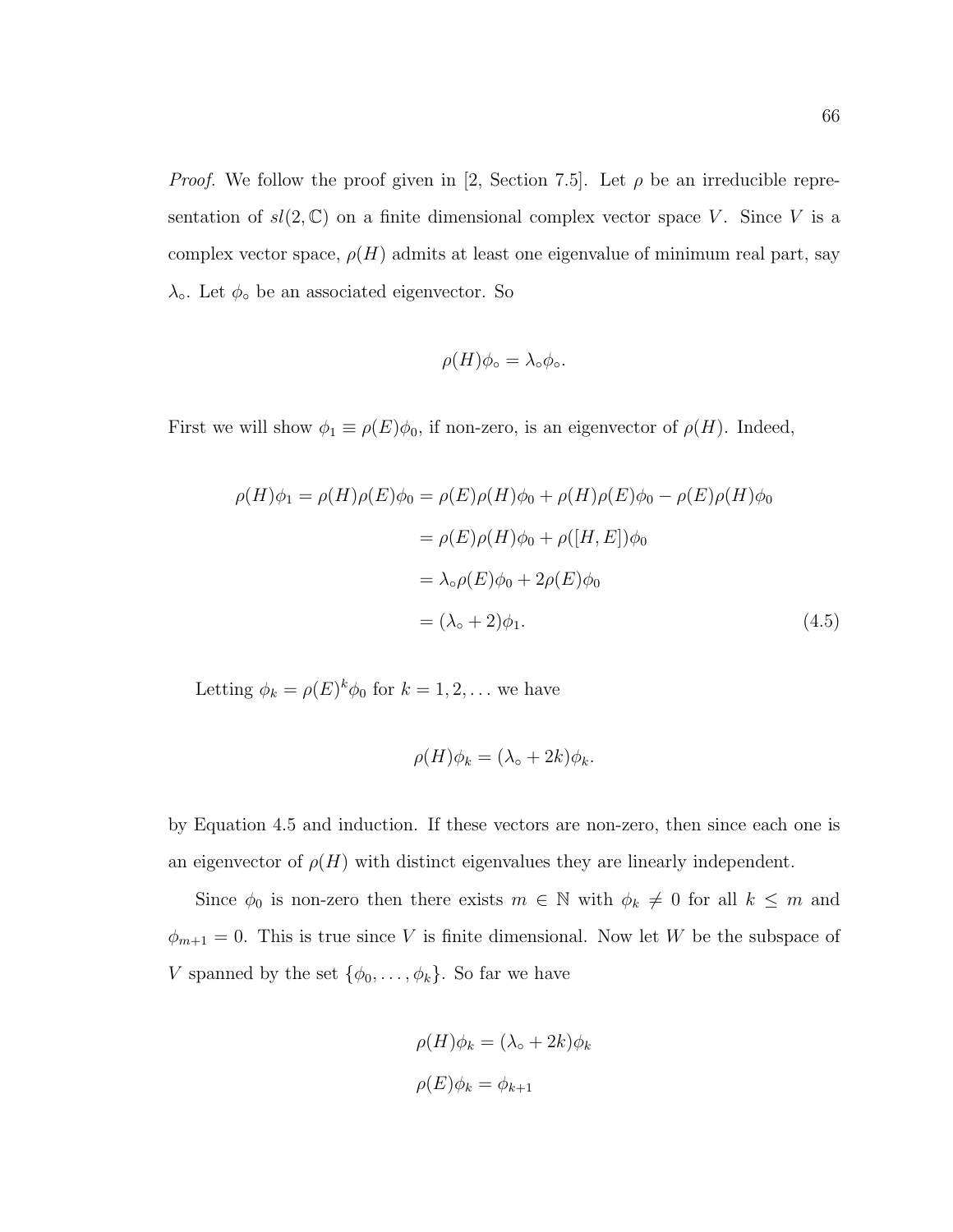Therefore W is invariant under  $\rho(H)$  and  $\rho(E)$ .

We will show that W is also invariant under  $\rho(F)$ . As E, F and H span  $sl(2,\mathbb{C})$ it follows that W is invariant under  $\rho(sl(2,\mathbb{C}))$ . As  $(\rho, V)$  is irreducible this shows that  $W = V$ .

First we need to see that  $\rho(F)\phi_0 = 0$ . Indeed

$$
\rho(H)\rho(F)\phi_0 = \rho(F)\rho(H)\phi_0 + \rho(H)\rho(F)\phi_0 - \rho(F)\rho(H)\phi_0
$$
  
= 
$$
\rho(F)\rho(H)\phi_0 + \rho([H, F])\phi_0
$$
  
= 
$$
\lambda \circ \rho(F)\phi_0 - 2\rho(F)\phi_0
$$
  
= 
$$
(\lambda \circ -2)\rho(F)\phi_0.
$$

Thus if  $\rho(F)\phi_{\circ} \neq 0$  then it is an eigenvector for  $\rho(H)$  with eigenvalue  $\lambda_{\circ} - 2$ . As  $\lambda_{\circ}$ is an eigenvalue with smallest possible real part, this is not possible. So  $\rho(F)\phi_0 = 0$ as claimed.

Now we will prove inductively that  $\rho(F)\phi_k = -k(\lambda_\circ + k - 1)\phi_{k-1}$ . For  $k = 1$  we compute

$$
\rho(F)\phi_1 = \rho(F)\rho(E)\phi_0 = \rho(E)\rho(F)\phi_0 + \rho(F)\rho(E)\phi_0 - \rho(E)\rho(F)\phi_0
$$

$$
= \rho(E)\rho(F)\phi_0 + \rho([F, E])\phi_0
$$

$$
= -\rho(H)\phi_0
$$

$$
= -\lambda_{\circ}\phi_0.
$$

Next assume inductively that  $\rho(F)\phi_k = -k(\lambda_{\circ} + k - 1)\phi_{k-1}$ . We will show that  $\rho(F)\phi_{k+1} = -(k+1)(\lambda_{\circ} + k)\phi_k$ , completing the induction. Indeed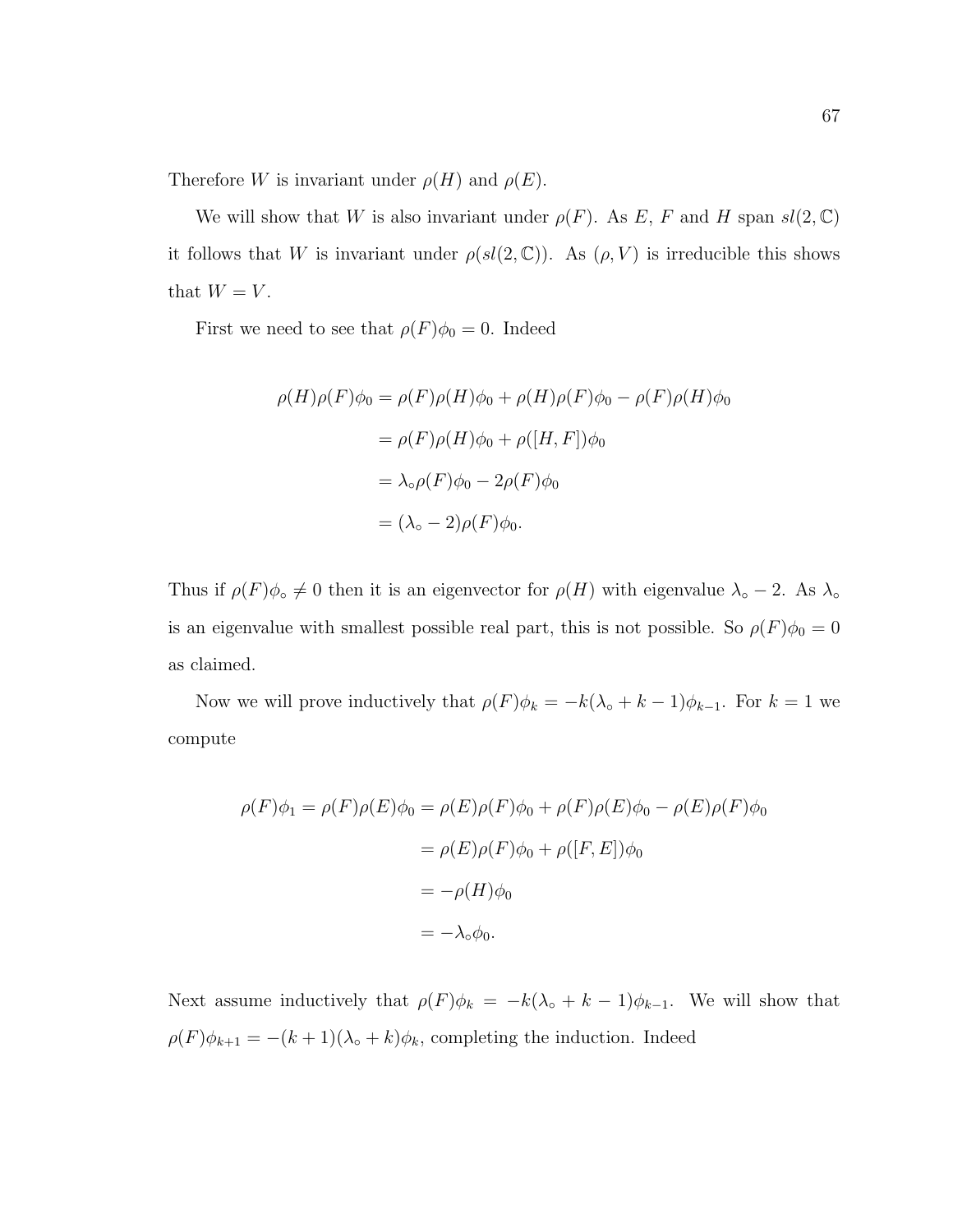$$
\rho(F)\phi_{k+1} = \rho(F)\rho(E)\phi_k = \rho(E)\rho(F)\phi_k + \rho([F, E])\phi_k
$$
  
=  $-k(\lambda_0 + k - 1)\rho(E)\phi_{k-1} - \rho(H)\phi_k$   
=  $(-k(\lambda_0 + k - 1) - (\lambda_0 + 2k))\phi_k$   
=  $-(k\lambda_0 + k^2 + k + \lambda_0)\phi_k$   
=  $-(k+1)(\lambda_0 + k)\phi_k$ .

Thus, in particular, W is invariant under  $\rho(F)$  and  $W = V$  follows as explained above.

Next we will show  $\lambda_{\circ} = -m$ . Notice that

$$
tr(\rho(H)) = tr[\rho(E), \rho(F)] = tr(\rho(E)\rho(F) - \rho(F)\rho(E)) = 0
$$

since  $tr(AB) = tr(BA)$  and trace is linear. But,

$$
tr(\rho(H)) = \lambda_{\circ} + (\lambda_{\circ} + 2) + \dots + (\lambda_{\circ} + 2m) = (m+1)\lambda_{\circ} + 2(1+2+\dots+m)
$$
  
=  $(m+1)\lambda_{\circ} + m(m+1)$   
=  $(m+1)(\lambda_{\circ} + m)$ 

and hence  $\lambda_{\circ} + m = 0$ .

We have established these relations:

$$
\rho(H)\phi_k = (2k - m)\phi_k
$$
  
\n
$$
\rho(E)\phi_k = \phi_{k+1}
$$
  
\n
$$
\rho(F)\phi_k = k(m - k + 1)\phi_{k-1}.
$$

Now we claim that  $\rho$  is equivalent to  $d\pi_m$  via the intertwining operator  $A: V \to \mathcal{P}_m$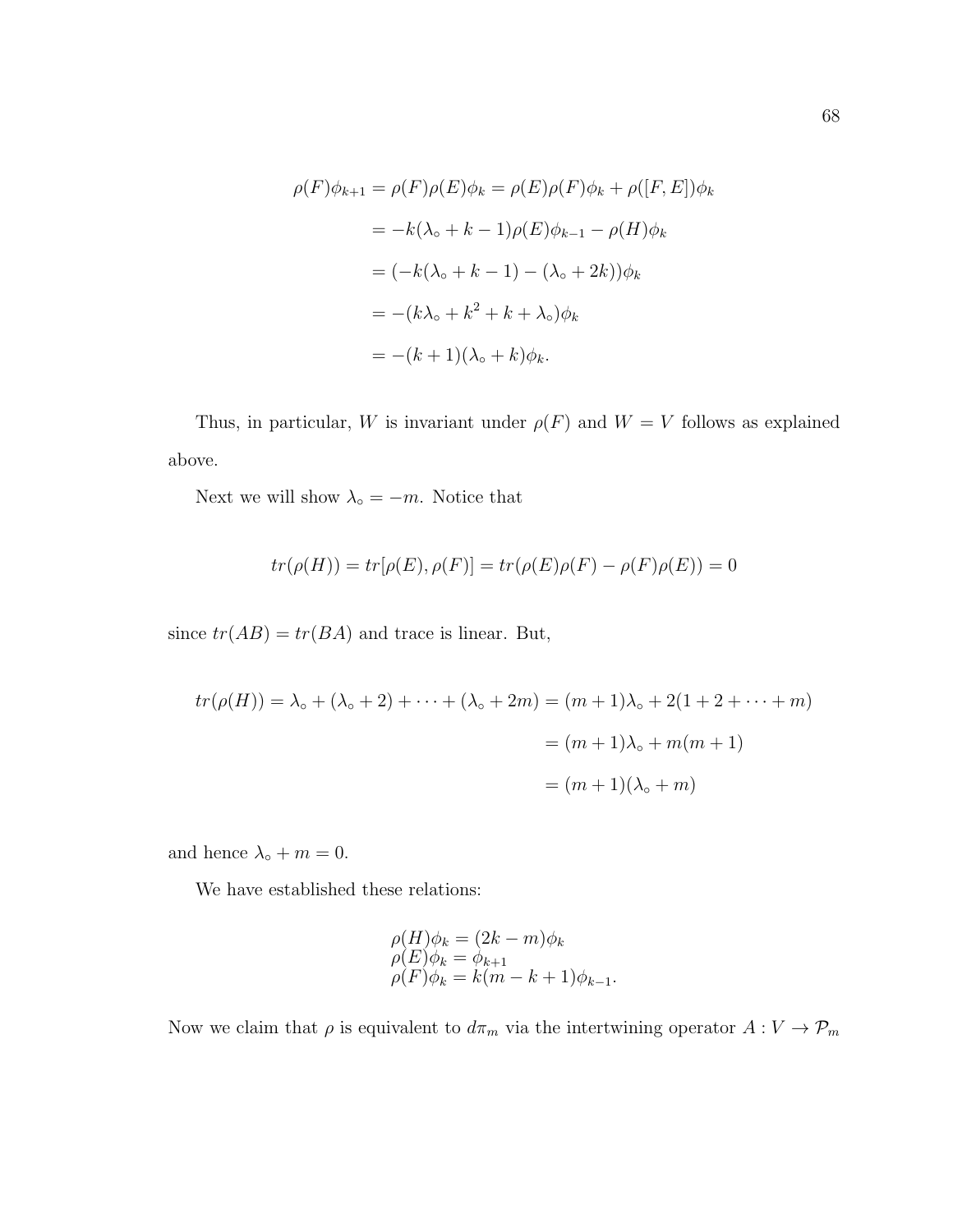given on the basis vectors  $\phi_k$  by

$$
A\phi_k = \frac{m!}{(m-k)!}f_k.
$$

We must verify that

- 1.  $A \circ \rho(H) = d\pi_m(H) \circ A$ ,
- 2.  $A \circ \rho(E) = d\pi_m(E) \circ A$ , and

3. 
$$
A \circ \rho(F) = d\pi_m(F) \circ A
$$
.

Indeed

1. 
$$
A\rho(H)\phi_k = A(2k - m)\phi_k = (2k - m)\frac{m!}{(m-k)!}f_k
$$
 and also  

$$
d\pi_m(H)A\phi_k = \frac{m!}{(m-k)!}d\pi_m(H)f_k = (2k - m)\frac{m!}{(m-k)!}f_k,
$$

2. 
$$
A\rho(E)\phi_k = A\phi_{k+1} = \frac{m!}{(m-(k+1))!} f_{k+1}
$$
 and also  

$$
d\pi_m(E)A\phi_k = \frac{m!}{(m-k)!}d\pi_m(E)f_k = \frac{m!}{(m-k)!}(m-k)f_{k+1} = \frac{m!}{(m-(k+1))!}f_{k+1},
$$

3.  $A\rho(F)\phi_k = k(m-k+1)A\phi_{k-1} = k(m-k+1)\frac{m!}{(m-k+1)!}f_{k-1}$  and also  $d\pi_m(F)A\phi_k = \frac{m!}{(m-k)!}d\pi_m(F)f_k = \frac{m!}{(m-k)!}kf_{k-1} = k(m-k+1)\frac{m!}{(m-k+1)!}f_{k-1}.$ 

Thus we have that  $\rho$  is equivalent to  $d\pi_m$ .

**Theorem 4.15.** Each finite dimensional irreducible representation of  $SU(2)$  on a complex vector space V is equivalent to  $\pi_m|_{SU(2)}$  for some m.

*Proof.* Let  $\pi : SU(2) \rightarrow GL(V)$  be an irreducible finite dimensional complex representation of  $SU(2)$ . Recall that  $Z \in sl(2, \mathbb{C})$  can be written uniquely as  $Z = X + iY$ where  $X, Y \in su(2)$ . Now using Lemma 1.8 the derived representation,

$$
d\pi : su(2) \to gl(V),
$$

 $\Box$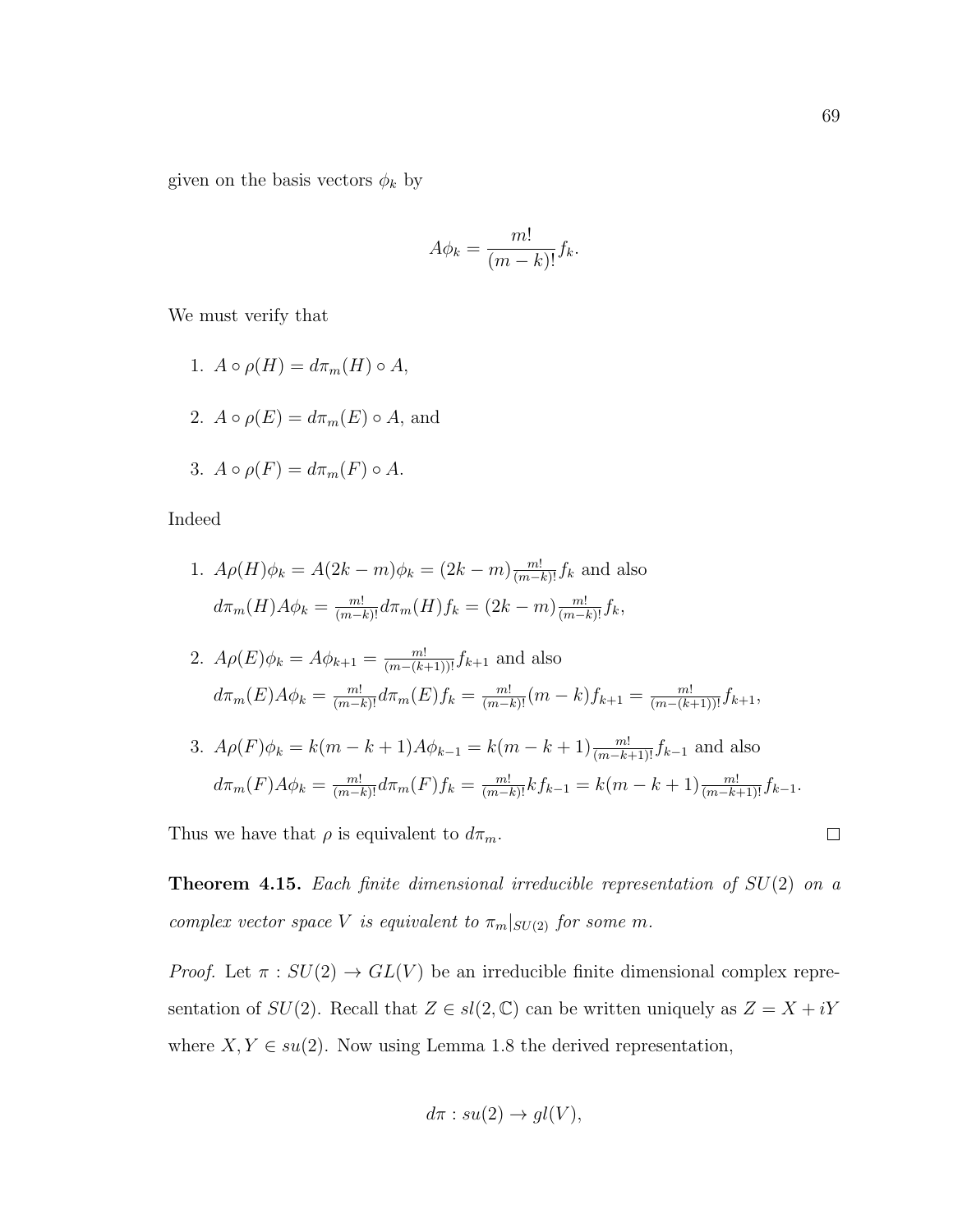is also irreducible as  $SU(2)$  is connected. We define a complex linear mapping  $\widetilde{d\pi}$  :  $sl(2,\mathbb{C})\rightarrow gl(V)$  via

$$
d\pi(X + iY) = d\pi(X) + id\pi(Y).
$$

We will show that this is a Lie algebra representation. Indeed for  $Z_1 = X_1 + iY_1$  and  $Z_2 = X_2 + iY_2$  in  $sl(2, \mathbb{C})$  (where  $X_1, X_2, Y_1, Y_2 \in su(2)$ ) we compute

$$
\widetilde{d\pi}([Z_1, Z_2]) = \widetilde{d}_{\pi}([X_1 + iY_1, X_2 + iX_2])
$$
\n
$$
= \widetilde{d}_{\pi}([X_1, X_2] - [Y_1, Y_2] + i([X_1, Y_2] + [Y_1, X_2]))
$$
\n
$$
= d\pi([X_1, X_2] - [Y_1, Y_2]) + id\pi([X_1, Y_2] + [Y_1, X_2])
$$
\n
$$
= [d\pi(X_1), d\pi(X_2)] - [d\pi(Y_1), d\pi(Y_2)] + i[d\pi(X_1), d\pi(Y_2)] + i[d\pi(Y_1), d\pi(X_2)]
$$
\n
$$
= [d\pi(X_1) + id\pi(Y_1), d\pi(X_2) + id\pi(Y_2)]
$$
\n
$$
= [\widetilde{d\pi}(Z_1), \widetilde{d\pi}(Z_2)].
$$

Also, as  $d\pi(su(2)) \subset \widetilde{d\pi}(sl(2,\mathbb{C}))$  and  $d\pi$  is irreducible it follows that  $\widetilde{d\pi}$  is irreducible. Now we know  $\widetilde{d\pi}$  is equivalent to one of the representations  $d\pi_m : sl(2, \mathbb{C}) \to$  $gl(\mathcal{P}_m)$ . Therefore there exists an intertwining operator  $T: \mathcal{P}_m \to V$  for which

$$
\widetilde{d\pi}(Z) = T d\pi_m(Z) T^{-1}, \quad \text{for all } Z \in sl(2, \mathbb{C}).
$$

In particular for  $X \in su(2)$  we have  $d\pi(X) = T d\pi_m(X) T^{-1}$ . This gives us that  $d\pi \simeq d\pi_m|_{su(2)}$ . Now as  $SU(2)$  is connected it follows from Lemma 1.7 that  $\pi \simeq$  $\Box$  $\pi_m|_{SU(2)}$ .

Recall that the *character* of a finite dimensional representation  $\pi$  is defined as  $\chi_{\pi}(g) = tr(\pi(g))$  from Definition 2.16.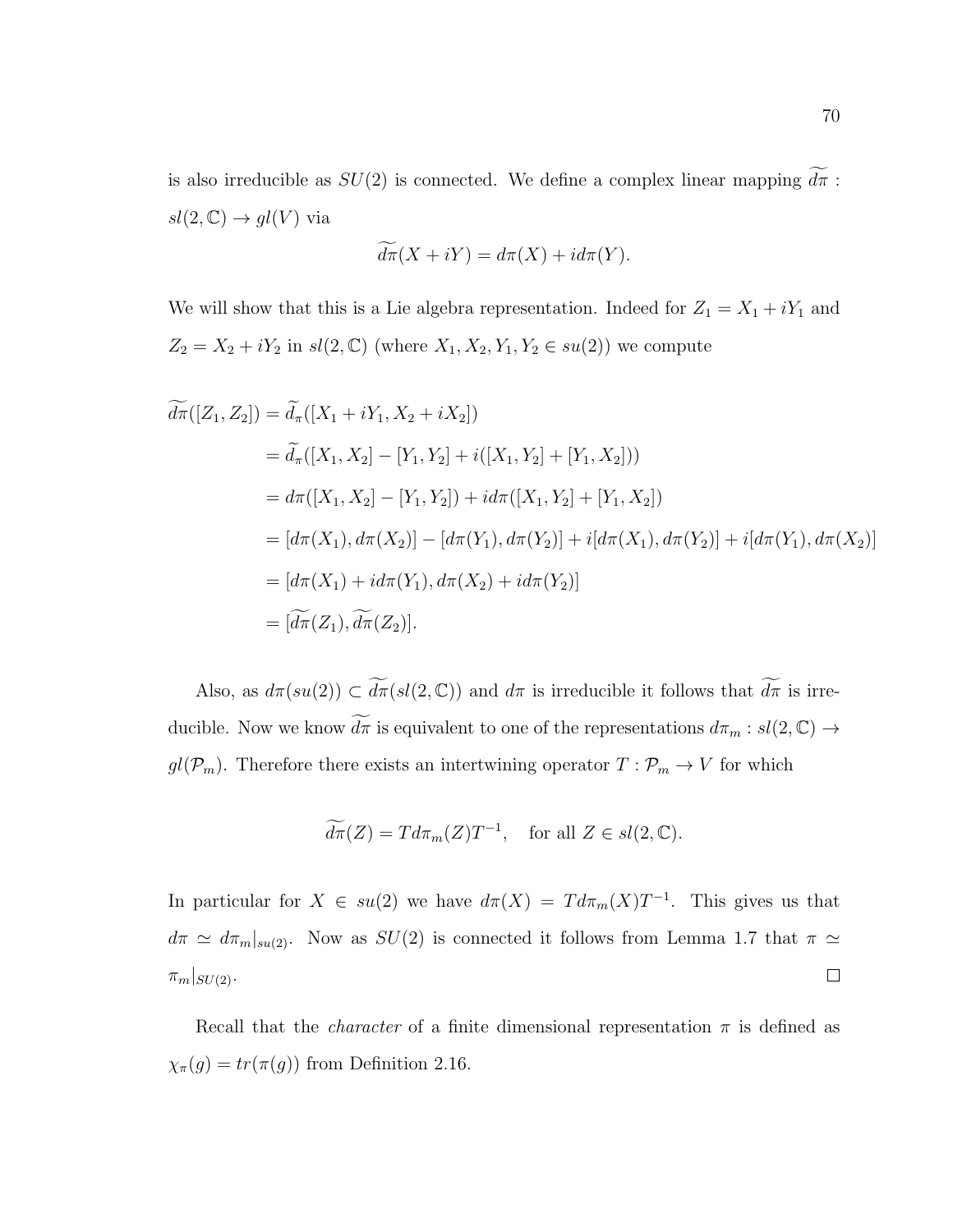### Lemma 4.16. Each character is a central function

*Proof.* Let G be a linear Lie group and  $\pi : G \to GL(V)$  be a representation of G on V. For  $x, g \in G$  we have

$$
\chi_{\pi}(gxg^{-1}) = tr(\pi(gxg^{-1})) = tr(\pi(g)\pi(x)\pi(g^{-1})) = tr(\pi(g^{-1})\pi(g)\pi(x))
$$
  
=  $tr(\pi(x)) = \chi_{\pi}(x)$ .

Recall that every matrix in  $SU(2)$  is conjugate to a matrix of the form  $\begin{bmatrix} e^{i\theta} & 0 \\ 0 & e^{-i\theta} \end{bmatrix}$  $\begin{bmatrix} e^{i\theta} & 0 \\ 0 & e^{-i\theta} \end{bmatrix}$ where  $\theta \in [0, \pi]$ .

## Proposition 4.17.

$$
\chi_{\pi_m}\left(\begin{bmatrix} e^{i\theta} & 0\\ 0 & e^{-i\theta} \end{bmatrix}\right) = \frac{\sin((m+1)\theta)}{\sin(\theta)}.
$$

Proof. First notice that

$$
\pi_m \left( \begin{bmatrix} e^{i\theta} & 0 \\ 0 & e^{-i\theta} \end{bmatrix} \right) f_j(u, v) = f_j \left( (u, v) \left( \begin{bmatrix} e^{i\theta} & 0 \\ 0 & e^{-i\theta} \end{bmatrix} \right) \right)
$$
  

$$
= f_j (e^{i\theta} u, e^{-i\theta} v)
$$
  

$$
= e^{i j \theta} u^j e^{-i\theta(m-j)} v^{m-j}
$$
  

$$
= e^{i \theta(2j-m)} u^j v^{m-j}
$$
  

$$
= e^{i \theta(2j-m)} f_j(u, v).
$$

Thus the matrix for  $\pi_m\left(\begin{bmatrix} e^{i\theta} & 0 \\ 0 & e^{-i\theta} \end{bmatrix}\right)$  $\begin{pmatrix} e^{i\theta} & 0 \\ 0 & e^{-i\theta} \end{pmatrix}$  with respect to the basis  $\mathcal{B} = \{f_j : 0 \le j \le m\}$ for  $\mathcal{P}_m$  is

$$
\left[\pi_m\left(\begin{bmatrix}e^{i\theta}&0\\0&e^{-i\theta}\end{bmatrix}\right)\right]_B=\begin{bmatrix}e^{-im\theta}&0&\cdots&0\\0&e^{-i(2-m)\theta}&\cdots&0\\ \vdots&\vdots&\ddots&\vdots\\0&0&\cdots&e^{im\theta}\end{bmatrix}.
$$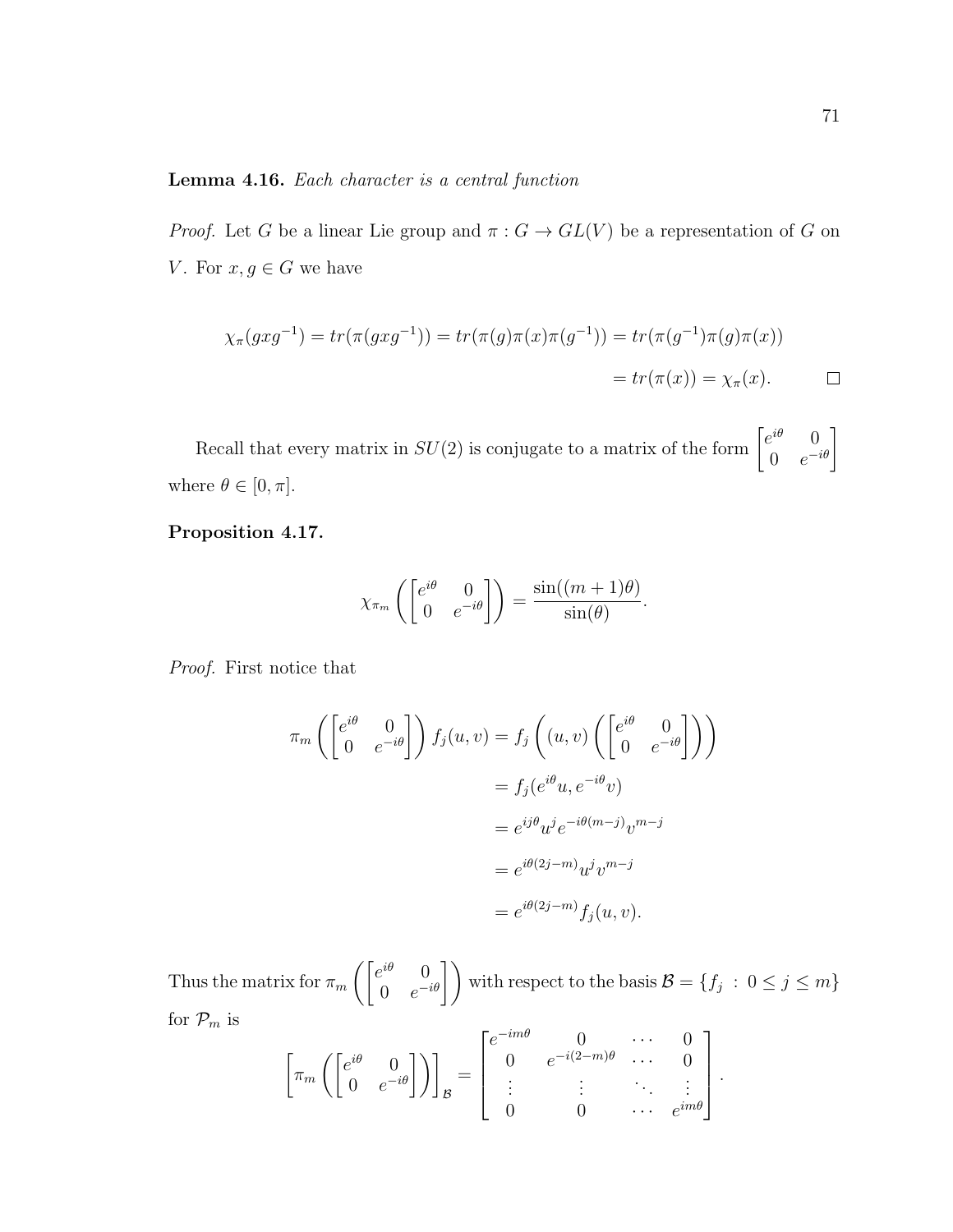In other words, the eigenvalues of  $\pi_m\left(\begin{bmatrix}e^{i\theta}&0\\0&e^{-i\theta}\end{bmatrix}\right)$  $\begin{pmatrix} e^{i\theta} & 0 \\ 0 & e^{-i\theta} \end{pmatrix}$  are  $e^{i(2j-m)\theta}$  where  $j = 0, ..., m$ . Thus we have

$$
\chi_{\pi_m}\left(\begin{bmatrix} e^{i\theta} & 0\\ 0 & e^{-i\theta} \end{bmatrix}\right) = tr\left(\pi_m\left(\begin{bmatrix} e^{i\theta} & 0\\ 0 & e^{-i\theta} \end{bmatrix}\right)\right) = e^{-im\theta}(1 + e^{2i\theta} + \dots + e^{2im\theta})
$$

$$
= e^{-im\theta}\left(\frac{e^{2i(m+1)\theta} - 1}{e^{2i\theta} - 1}\right)
$$

$$
= \frac{e^{i(m+1)\theta} - e^{-i(m+1)\theta}}{e^{i\theta} - e^{-i\theta}}
$$

$$
= \frac{\sin((m+1)\theta)}{\sin(\theta)}.
$$

We will now look at some specific examples of hermitian inner products on  $\mathcal{P}_m$ which make  $\pi_m$  unitary. Recall that  $\mathcal{P}_m$  is the space of homogeneous polynomials in two variables of degree m. Consider the inner product on  $\mathcal{P}_m$  defined via

$$
\langle p, q \rangle = \frac{1}{\pi^2} \int_{\mathbb{C}^2} p(u, v) \overline{q(u, v)} e^{-(|u|^2 + |v|^2)} \lambda(du) \lambda(dv)
$$

where  $\lambda$  is the Lebesque measure on  $\mathbb{C}$ . This is known as the Fock inner product. **Proposition 4.18.**  $\pi_m$  is a unitary representation of  $SU(2)$  on  $(\mathcal{P}_m,\langle\cdot,\cdot\rangle)$ .

*Proof.* Let  $g \in SU(2)$  then

$$
\langle \pi_m(g)p, \pi_m(g)q \rangle = \frac{1}{\pi^2} \int_{\mathbb{C}^2} \pi_m(g)p(u,v)\overline{\pi_m(g)q(u,v)}e^{-(|u|^2+|v|^2)}\lambda(du)\lambda(dv)
$$

$$
= \frac{1}{\pi^2} \int_{\mathbb{C}^2} p((u,v)g)\overline{q((u,v)g)}e^{-|(u,v)|^2}\lambda(du)\lambda(dv).
$$

Here we have that  $|\cdot|^2$  is the square of the usual norm on  $\mathbb{C}^2$ . Also, notice that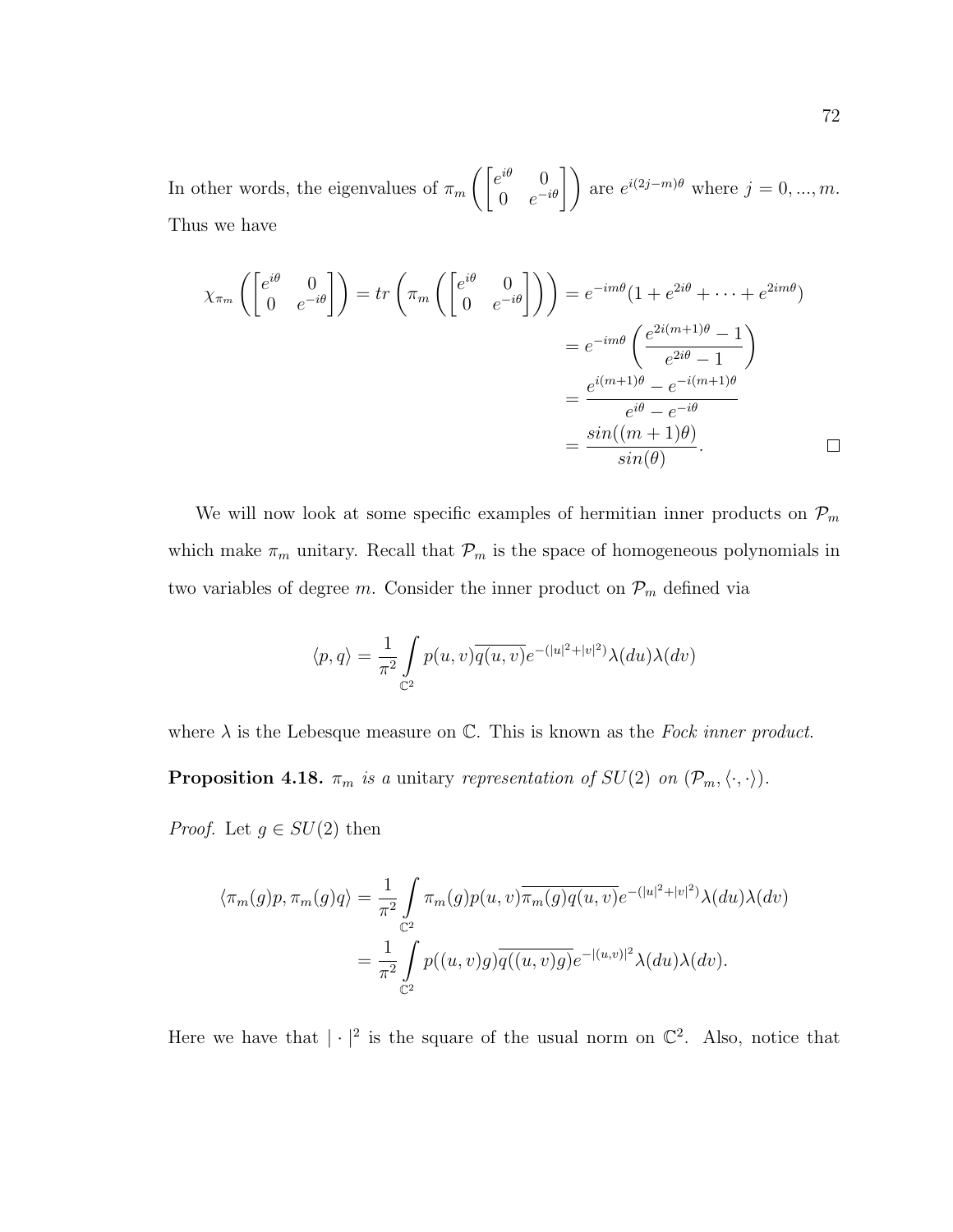$|(u, v)|^2 = |(u, v)g|^2$  since  $g \in SU(2)$ . Indeed,

$$
|(u, v)g|^2 = (u, v)g(\overline{(u, v)g})^{\mathsf{T}}
$$

$$
= (u, v)g\overline{g}^{\mathsf{T}}(u, v)^{\mathsf{T}}
$$

$$
= (u, v)(\overline{u, v})^{\mathsf{T}} = |(u, v)|^2.
$$

Therefore the integral becomes

$$
\frac{1}{\pi^2} \int_{\mathbb{C}^2} p((u,v)g) \overline{q((u,v)g)} e^{-|(u,v)|^2} \lambda(du) \lambda(dv)
$$

$$
= \frac{1}{\pi^2} \int_{\mathbb{C}^2} p((u,v)g) \overline{q((u,v)g)} e^{-|(u,v)g|^2} \lambda(du) \lambda(dv).
$$

Now if we use change of variable:

$$
T_g(u, v) = (u, v)g, \quad T_g: \mathbb{C}^2 \to \mathbb{C}^2
$$

then  $\det(T'_g(u, v)) = \det(g^{\dagger}) = 1$  and the integral becomes

$$
\frac{1}{\pi^2} \int_{\mathbb{C}^2} p(u,v) \overline{q(u,v)} e^{-|(u,v)|^2} \lambda(du) \lambda(dv) = \langle p, q \rangle. \quad \Box
$$

**Proposition 4.19.**  $\{f_j : 0 \le j \le m\}$  is an orthogonal basis for  $(\mathcal{P}_m,\langle\cdot,\cdot\rangle)$  with  $||f_j||^2 = j!(m-j)!$ . Equivalently

$$
\left\{\sqrt{\frac{1}{j!(m-j)!}}f_j \; : \; j=1,...,m\right\}
$$

is an orthonormal basis.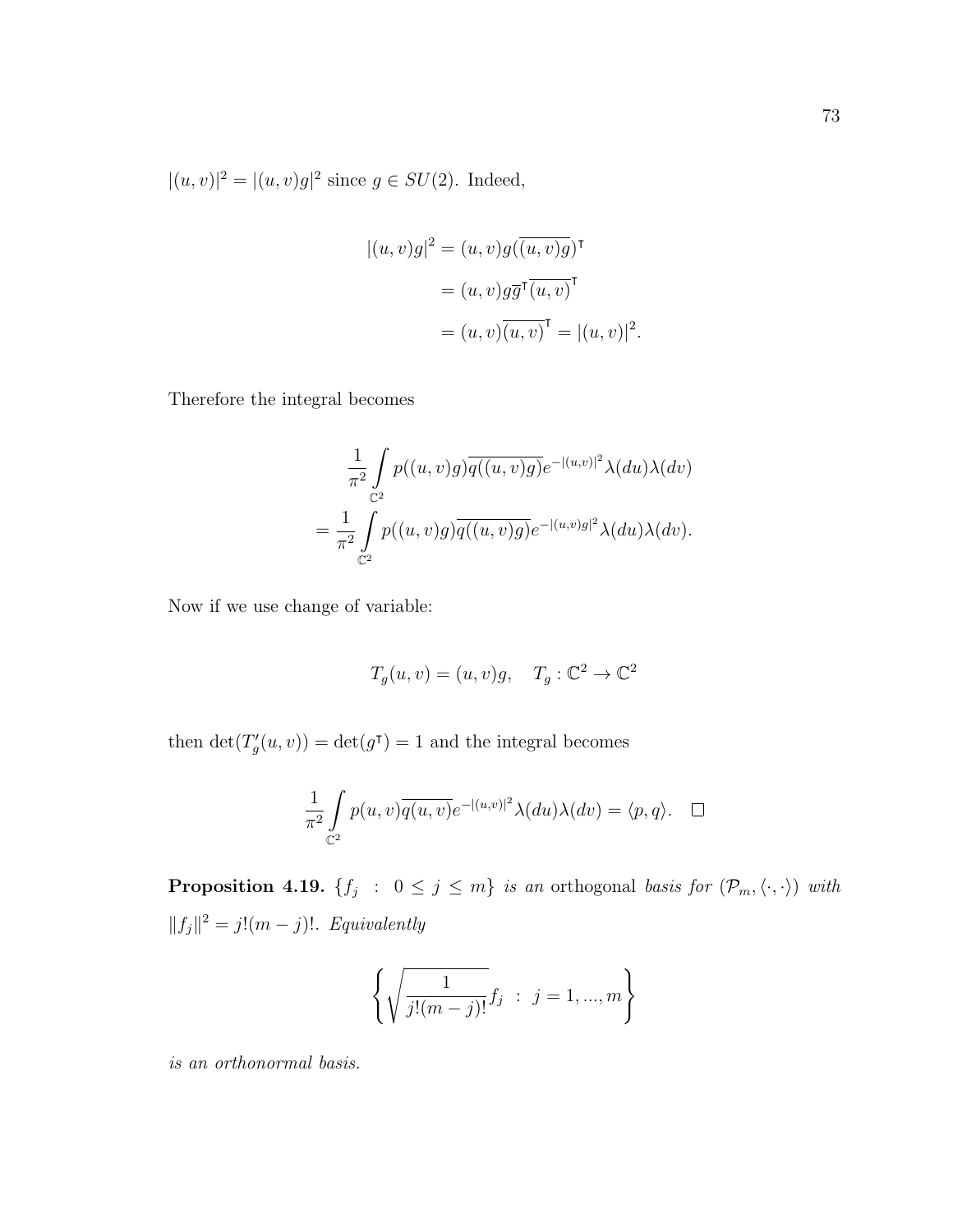Proof. We must compute

$$
\langle f_j, f_k \rangle = \frac{1}{\pi^2} \int_{\mathbb{C}^2} f_j(u, v) \overline{f_k(u, v)} e^{-|(u, v)|^2} \lambda(du) \lambda(dv)
$$
  
\n
$$
= \frac{1}{\pi^2} \int_{\mathbb{C}^2} u^j v^{m-j} \overline{u}^k \overline{v}^{m-k} e^{-|(u, v)|^2} \lambda(du) \lambda(dv)
$$
  
\n
$$
= \frac{1}{\pi^2} \int_{0}^{\infty} \int_{0}^{\infty} \int_{0}^{2\pi} \int_{0}^{2\pi} r^{j+k} e^{i\theta j} e^{-i\theta k} s^{2m-k-j} e^{i\phi(m-j)} e^{-i\phi(m-k)} e^{-r^2 - s^2} r s \, d\theta d\phi dr ds
$$

where we let  $u = re^{i\theta}$  and  $v = se^{i\phi}$  and continue in polar coordinates. Suppose that  $0\leq j < k \leq m$  then the integral above becomes

$$
\frac{1}{\pi^2} \int_{0}^{\infty} \int_{0}^{2\pi} r^{k+j} e^{i\theta(j-k)} e^{-r^2} r \, d\theta dr \int_{0}^{\infty} \int_{0}^{2\pi} s^{2m-k-j} e^{i\phi(k-j)} e^{-s^2} s \, d\phi ds.
$$

If we focus on the integral with respect to theta we see that

$$
\int_{0}^{2\pi} e^{i\theta(j-k)} d\theta = 0.
$$

Therefore we have that  $\langle f_j, f_k \rangle = 0$  if  $j \neq k$ . Suppose that  $j = k$  then

$$
||f_j||^2 = \frac{1}{\pi^2} \int_{0}^{\infty} \int_{0}^{2\pi} r^{2j} e^{-r^2} r dr d\theta \int_{0}^{\infty} \int_{0}^{2\pi} s^{2(m-j)} e^{-s^2} s ds d\phi
$$
  
= 
$$
\int_{0}^{\infty} r^{2j} e^{-r^2} 2r dr \int_{0}^{\infty} s^{2(m-j)} e^{-s^2} 2s ds.
$$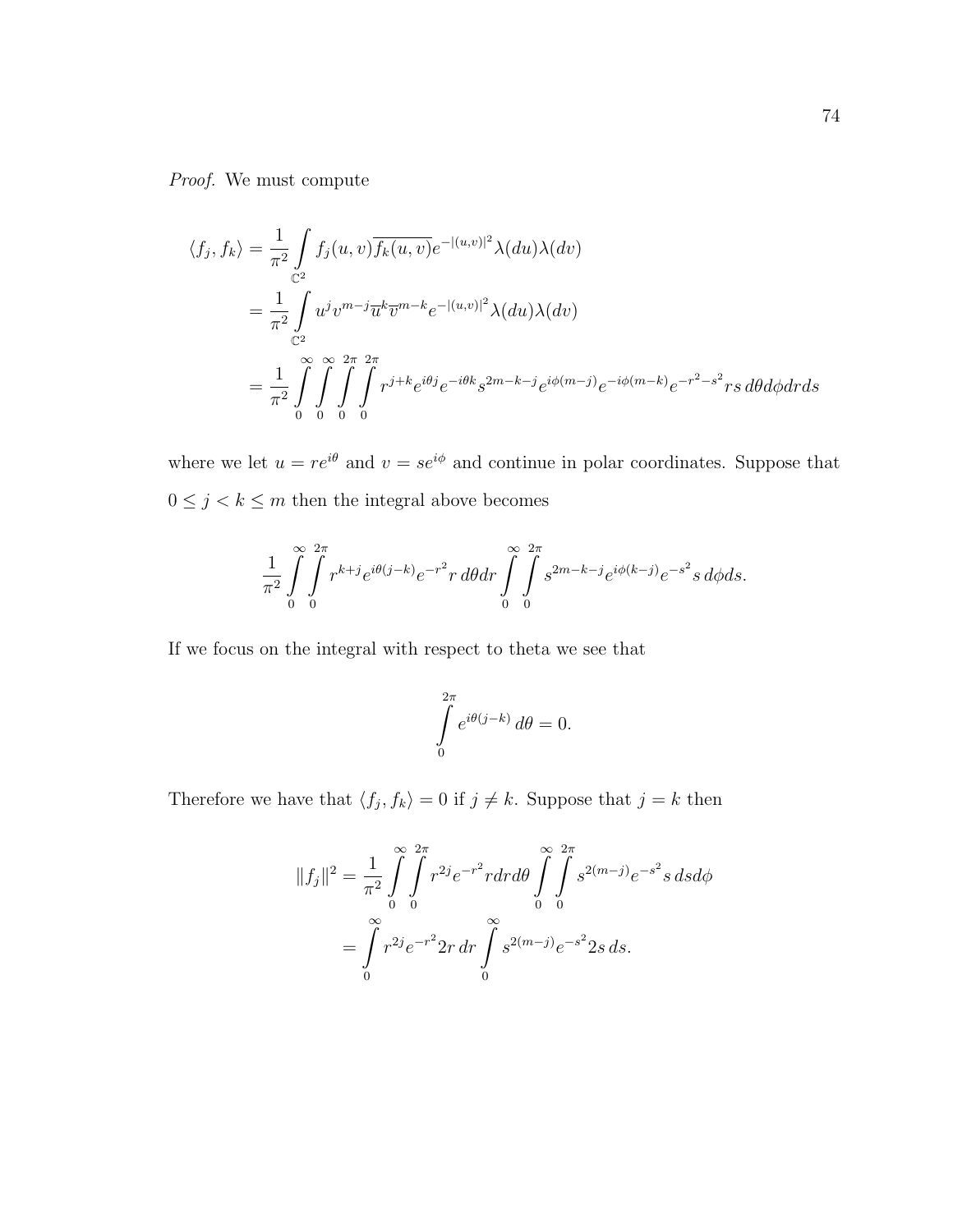Now we do a change of variable and let  $t = r^2$  and  $p = s^2$  and we get

$$
||f_j||^2 = \int_0^\infty r^{2j} e^{-r^2} 2r \, dr \int_0^\infty s^{2(m-j)} e^{-s^2} 2s \, ds
$$
  
= 
$$
\int_0^\infty t^j e^{-t} \, dt \int_0^\infty p^{m-j} e^{-p} \, dp
$$
  
= 
$$
j!(m-j)!
$$

We will now consider another inner product on  $\mathcal{P}_m$ , namely

$$
\langle p, q \rangle' = \int_{SU(2)} p(\alpha, \beta) \overline{q(\alpha, \beta)} d\mu(g)
$$

where

$$
g = \begin{bmatrix} \alpha & \beta \\ -\overline{\beta} & \overline{\alpha} \end{bmatrix}.
$$

**Proposition 4.20.**  $\pi_m$  is a unitary representation of  $SU(2)$  on  $(\mathcal{P}_m,\langle\cdot,\cdot\rangle')$ .

*Proof.* First see that  $(\alpha, \beta) = (1, 0)g_{\alpha, \beta}$ . Now let  $g_{\circ} \in SU(2)$  then

$$
\langle \pi_m(g_\circ)p, \pi_m(g_\circ)q \rangle' = \int_{SU(2)} \pi_m(g_\circ)p(\alpha, \beta) \overline{\pi_m(g_\circ)q(\alpha, \beta)} d\mu(g_{\alpha, \beta})
$$

$$
= \int_{SU(2)} p((1, 0)g_{\alpha, \beta}g_\circ) \overline{q((1, 0)g_{\alpha, \beta}g_\circ)} d\mu(g_{\alpha, \beta}).
$$

Thus by the right invariance of the Haar measure we have that the integral reduces to  $\langle p, q \rangle'$ .  $\Box$ 

 $\Box$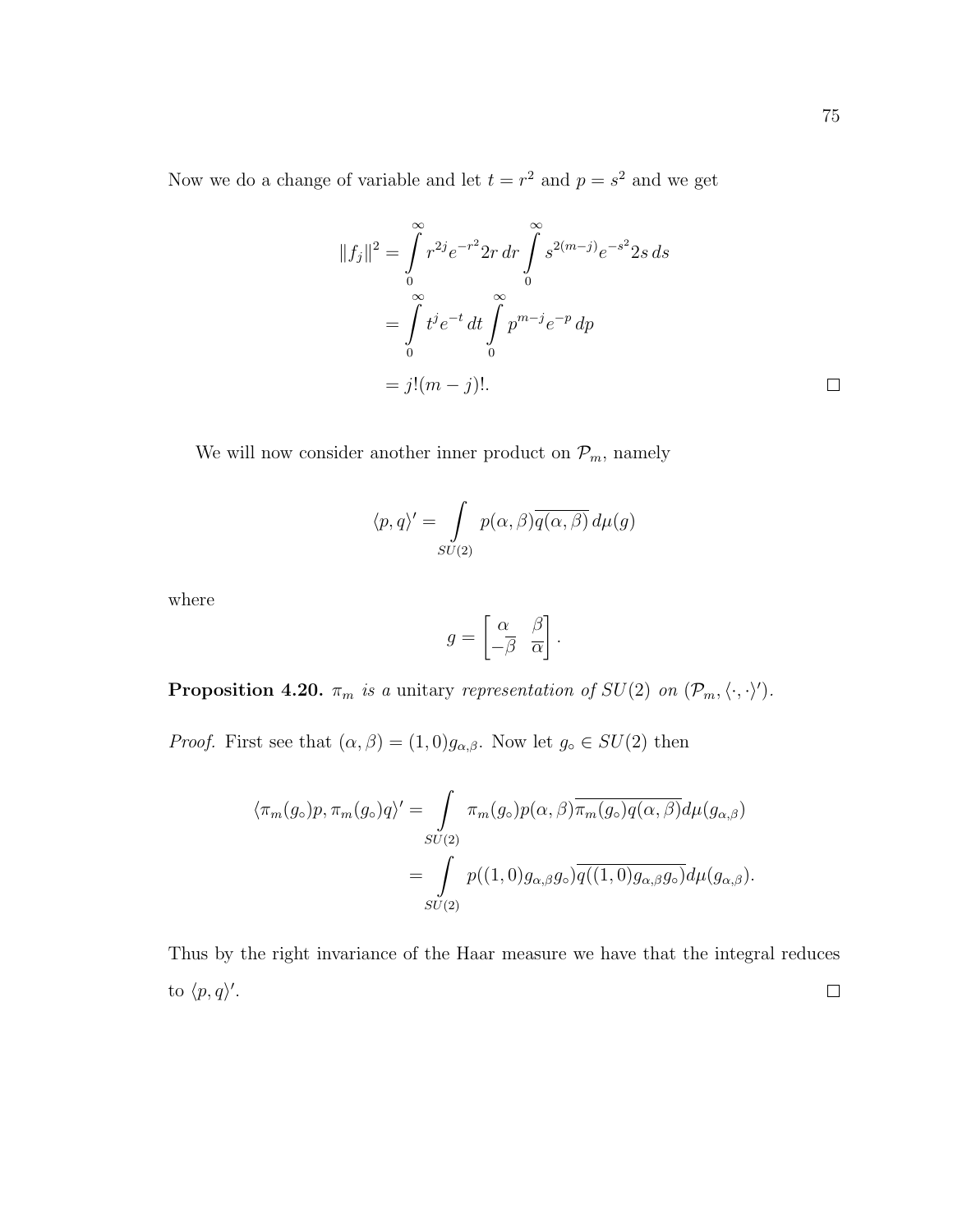**Proposition 4.21.**  $\{f_j : 0 \le j \le m\}$  is an orthogonal basis for  $(\mathcal{P}_m, \langle \cdot, \cdot \rangle)$  with  $||f_j||^2 = \frac{j!(m-j)!}{(m+1)!}$ . Equivalently

$$
\left\{ \sqrt{\frac{(m+1)!}{j!(m-j)!}} f_j \; : \; j = 1, ..., m \right\}
$$

is an orthonormal basis.

Comparing Propositions 4.19 and 4.21 we see that  $\langle\cdot,\cdot\rangle$  and  $\langle\cdot,\cdot\rangle'$  are related via

$$
\langle \cdot, \cdot \rangle' = \frac{1}{(m+1)!} \langle \cdot, \cdot \rangle.
$$

*Proof.* We simply need to find  $\langle f_j, f_k \rangle'$ .

$$
\langle f_j, f_k \rangle' = \int_{SU(2)} f_j(\alpha, \beta) \overline{f_k(\alpha, \beta)} d\mu(g)
$$

$$
= \int_{SU(2)} \alpha^j \beta^{m-j} \overline{\alpha}^k \overline{\beta}^{m-k} d\mu(g).
$$

Now by using the Euler angle formula (Proposition 4.6), where  $\alpha = e^{i(\psi + \phi)} \cos(\theta)$  and  $\beta = e^{i(\psi - \phi)} \sin(\theta)$ , to represent the Haar measure the integral becomes

$$
\int_{SU(2)} \alpha^{j} \beta^{m-j} \overline{\alpha}^{k} \overline{\beta}^{m-k} d\mu(g)
$$
\n
$$
= \int_{SU(2)} e^{i(j-k)(\psi+\phi)} \cos^{j+k}(\theta) e^{-i(j-k)(\psi-\phi)} \sin^{2m-j-k}(\theta) d\mu(g)
$$
\n
$$
= \frac{1}{2\pi^{2}} \int_{0}^{\frac{\pi}{2}} \int_{0}^{\pi} \int_{-\pi}^{\pi} e^{i(j-k)\phi} \cos^{j+k}(\theta) e^{i(j-k)\phi} \sin^{2m-j-k}(\theta) 2 \cos(\theta) \sin(\theta) d\psi d\phi d\theta.
$$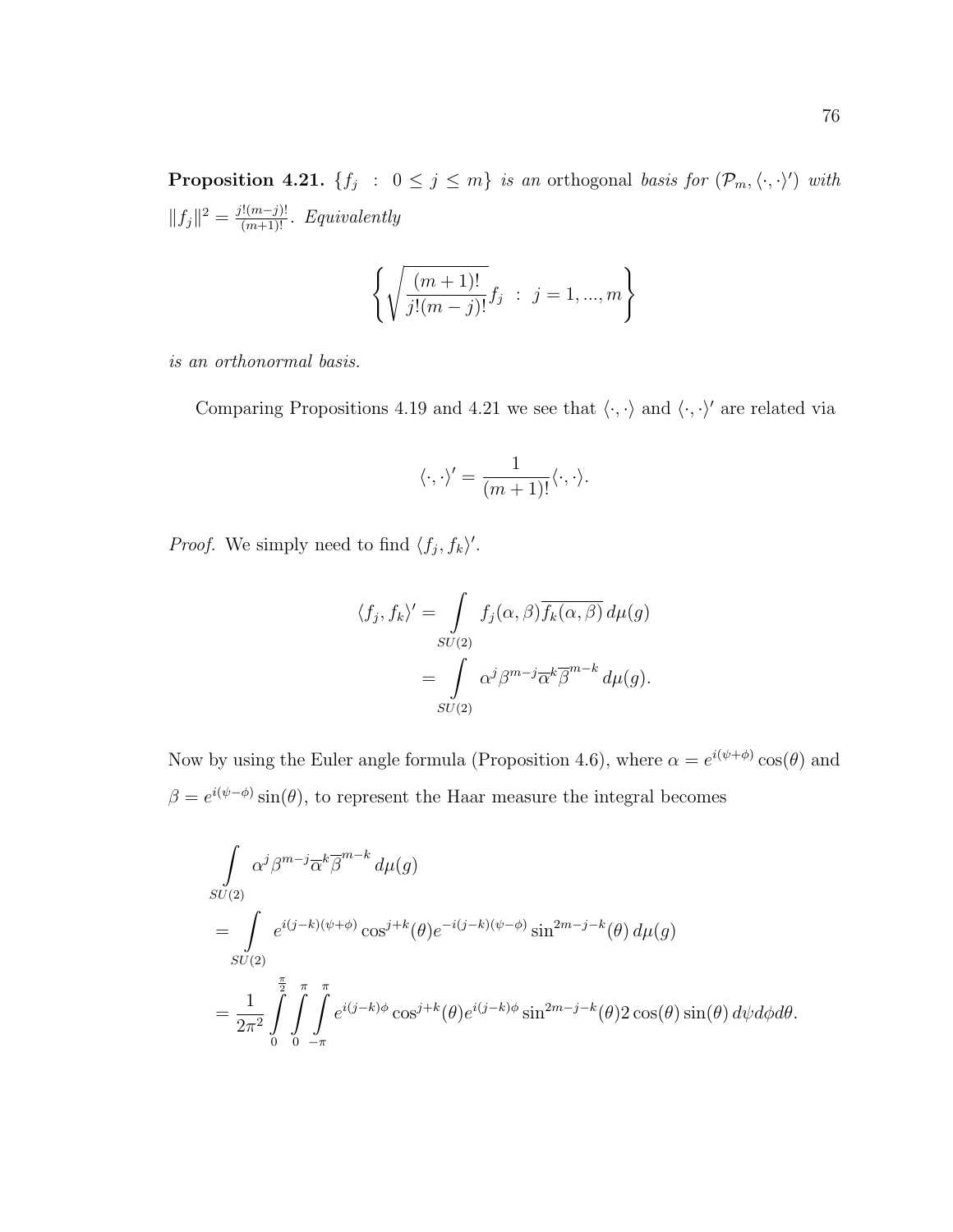Notice if  $j\neq k$  then the integral with respect to  $\phi$  becomes

$$
\int_{0}^{\pi} e^{2i(j-k)\phi} d\phi = 0.
$$

Thus it remains to find  $\langle f_j, f_j \rangle'$ . We have

$$
\langle f_j, f_l \rangle' = \frac{1}{2\pi^2} \int_0^{\frac{\pi}{2}} \int_0^{\pi} \int_0^{\pi} \cos^{2j}(\theta) \sin^{(2m-2j)}(\theta) 2 \cos(\theta) \sin(\theta) d\psi d\phi d\theta
$$
  
\n
$$
= \frac{1}{2\pi^2} \int_0^{\frac{\pi}{2}} \int_0^{\pi} \int_0^{\pi} \cos^{2j}(\theta) \sin^{2(m-j)}(\theta) 2 \cos(\theta) \sin(\theta) d\psi d\phi d\theta
$$
  
\n
$$
= \int_0^{\frac{\pi}{2}} \cos^{2j}(\theta) \sin^{2(m-j)}(\theta) 2 \cos(\theta) \sin(\theta) d\theta
$$
  
\n
$$
= \int_0^{\frac{\pi}{2}} (1 - \sin^2(\theta))^j \sin^{2(m-j)}(\theta) 2 \cos(\theta) \sin(\theta) d\psi d\phi d\theta.
$$

Let  $t = \sin^2(\theta)$  then  $dt = 2\sin(\theta)\cos(\theta)$  then the integral becomes

$$
\int\limits_0^1 (1-t)^j t^{m-j} dt.
$$

Now we let  $u = (1 - t)^j$  and  $dv = t^{m-j} dt$  then we get  $du = -j(1 - t)^{j-1} dt$  and  $v = \frac{1}{m-j+1} t^{m-j+1}$  and perform integration by parts

$$
\left[ (1-t)^j \frac{1}{m-j+1} t^{m-j+1} \right]_0^1 + \int_0^1 \frac{1}{m-j+1} t^{m-j+1} j(1-t)^{j-1} dt.
$$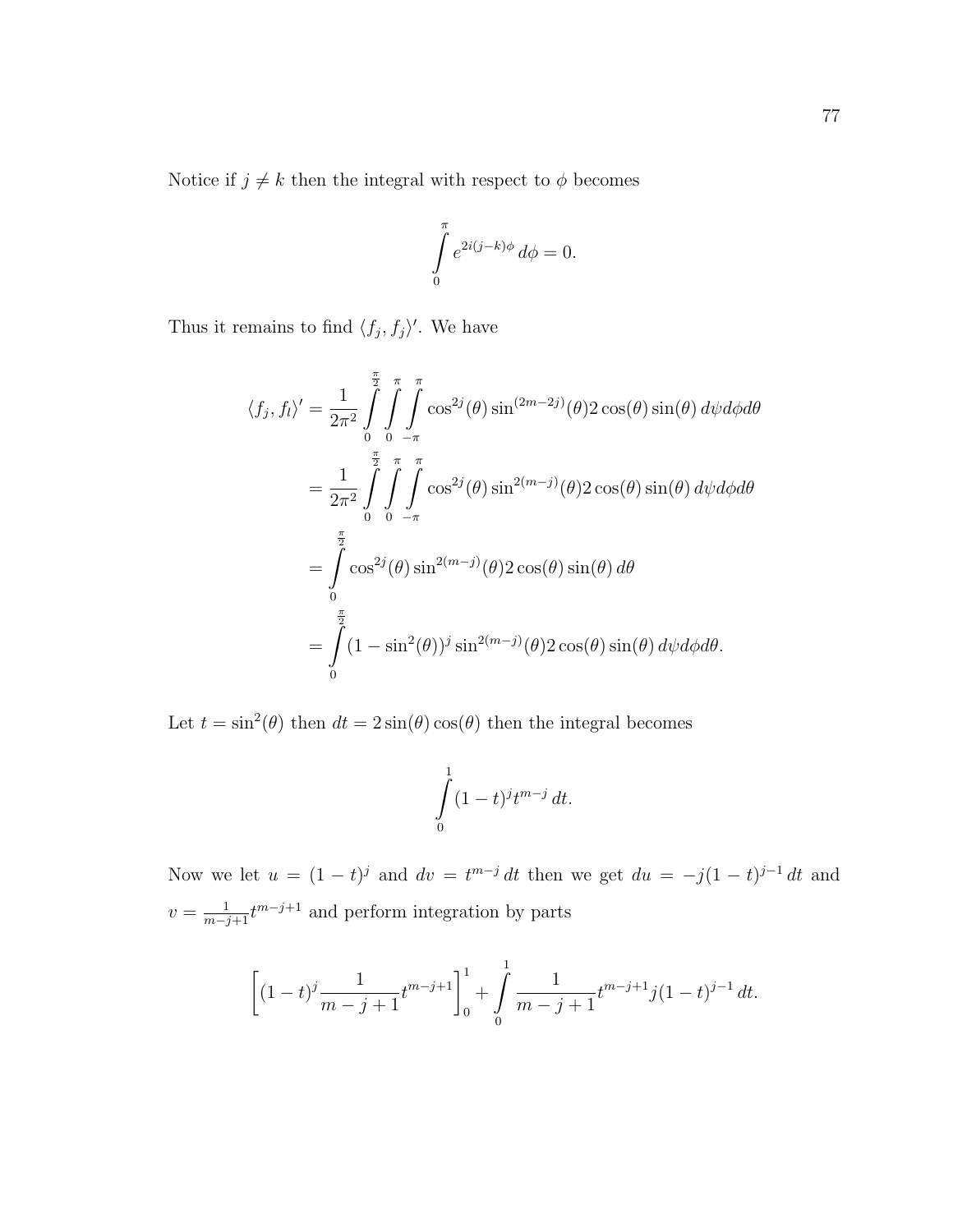Now by performing integration by parts  $j$  times we have

$$
\frac{j(j-1)\cdots 1}{(m-j+1)(m-j+2)\cdots (m)}\int_{0}^{1}t^{m} dt = \frac{j!}{(m-j+1)\cdots (m+1)} = \frac{j!(m-j)!}{(m+1)!}.
$$

Thus we have that

$$
\langle f_j, f_j \rangle' = \frac{j!(m-j)!}{(m+1)!}.\quad \Box
$$

### 4.4 An Alternate Model for  $\pi_m$

Let  $V_m$  denote the vector space of complex polynomials in one variable of degree at most m. For  $g =$  $\begin{bmatrix} a & b \\ c & d \end{bmatrix}$  in  $SL(2, \mathbb{C})$  define  $\sigma_m(g) : V_m \to V_m$  via

$$
(\sigma_m(g)p)(x) = (bx+d)^m p\left(\frac{ax+c}{bx+d}\right)
$$

for  $p \in V_m$ . In particular for  $p(x) = x^j$   $(0 \le j \le m)$  we have  $(\sigma_m(g)p)(x) =$  $(ax + c)^{j}(bx + d)^{m-j}$ . Note that the mapping  $\sigma_m(g)$  does send  $V_m$  to  $V_m$  and is clearly linear in p.

**Proposition 4.22.**  $\sigma_m$  is a representation of  $SL(2,\mathbb{C})$ .

*Proof.* As the mapping  $\sigma_m$  sends  $V_m$  to  $V_m$  then it is just a mapping of polynomials and therefore continuous. Therefore we just need to check that  $\sigma_m$  is a homomorphism. Let  $g, g' \in SL(2, \mathbb{C})$  where  $g = \begin{bmatrix} a & b \\ c & d \end{bmatrix}$  and  $g' = \begin{bmatrix} a' & b' \\ c' & d' \end{bmatrix}$  $c'$  d' 1 . Then

$$
gg' = \begin{bmatrix} aa' + bc' & ab' + bd' \\ ca' + dc' & cb' + dd' \end{bmatrix}.
$$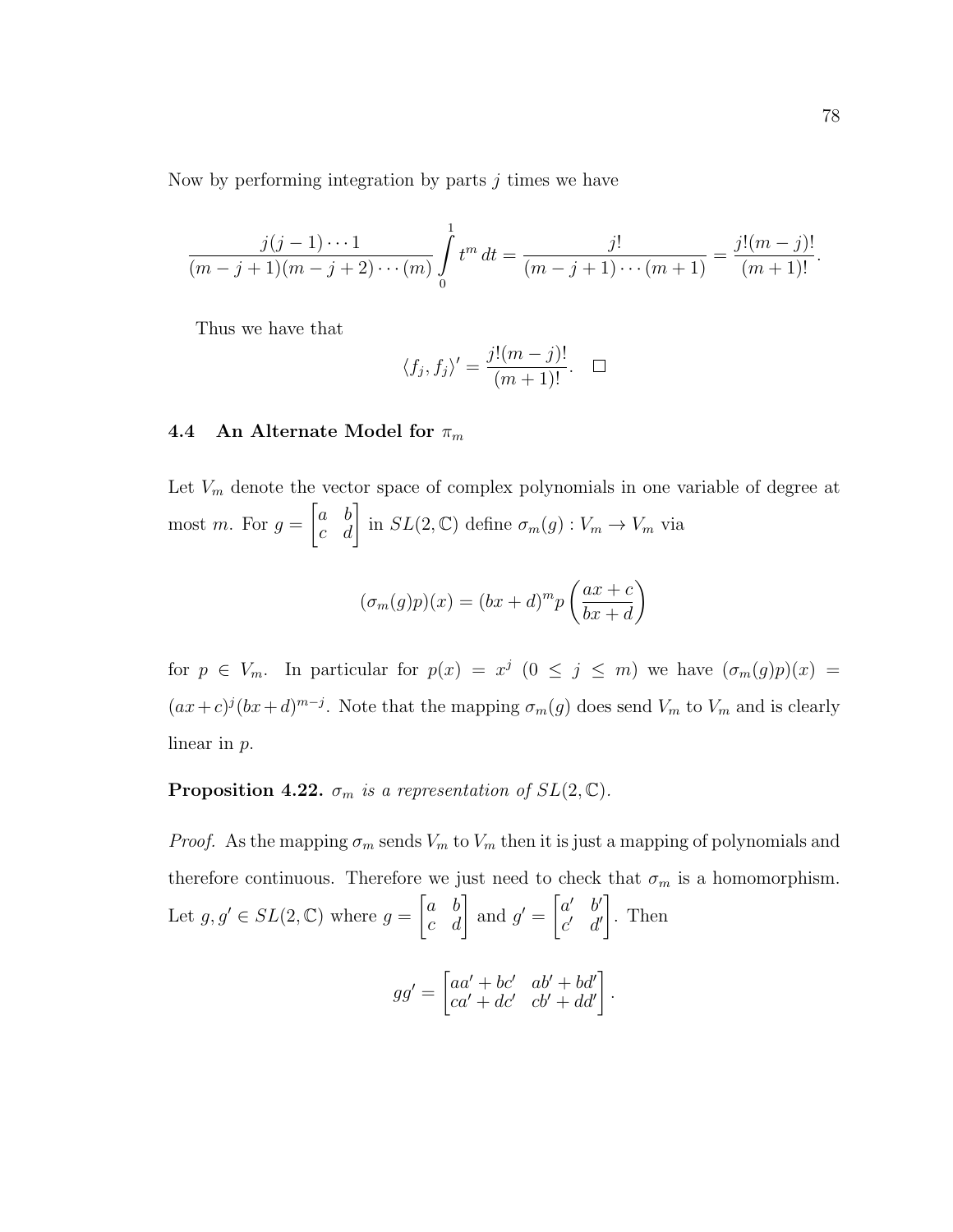Thus we have

$$
(\sigma_m(gg')p)(x) = ((ab' + bd')x + (cb' + dd'))^m p \left( \frac{(aa' + bc')x + (ca' + dc')}{(ab' + bd')x + (cb' + dd')}\right)
$$
  

$$
= ((b'(ax + c) + d'(bx + d))^m p \left( \frac{a'(ax + c) + c'(bx + d)}{b'(ax + c) + d'(bx + d)} \right)
$$
  

$$
= ((bx + d) \left( b' \left( \frac{ax + c}{bx + d} \right) + d' \right) \right)^m p \left( \frac{a' \left( \frac{ax + c}{bx + d} \right) + c'}{b' \left( \frac{ax + c}{bx + d} \right) + d'} \right)
$$
  

$$
= \sigma_m(g)\sigma_m(g')p(x).
$$

Lemma 4.23.  $\sigma_m \simeq \pi_m$ .

*Proof.* Given  $f \in \mathcal{P}_m$  we write

$$
f(u, v) = a_0 v^m + a_1 u v^{m-1} + \dots + a_m u^m = v^m (a_0 + a_1 (u/v) + \dots + a_m (u/v)^m)
$$
  
= 
$$
v^m p(u/v)
$$

where  $a_0, \ldots, a_m \in \mathbb{C}$  and  $p \in V_m$ . We define an isomprohism  $A: V_m \to \mathcal{P}_m$  via

$$
Ap(u, v) = vm p(u/v).
$$

Recall that, for  $f \in \mathcal{P}_m$  we have  $\pi_m(g)f(u, v) = f(au+cv, bu+dv)$  where  $g =$  $\begin{bmatrix} a & b \\ c & d \end{bmatrix}$ . Now as  $Ap(u, v) \in \mathcal{P}_m$  then

$$
\pi_m(g)(Ap)(u, v) = (Ap)(au + cv, bu + dv) = (bu + dv)^m p((au + cv)/(bu + dv)).
$$

On the other hand

$$
A(\sigma_m(g)p)(u,v) = v^m(\sigma_m(g)p)(u/v) = v^m(bu/v+d)^m p((au/v+c)/(bu/v+d))
$$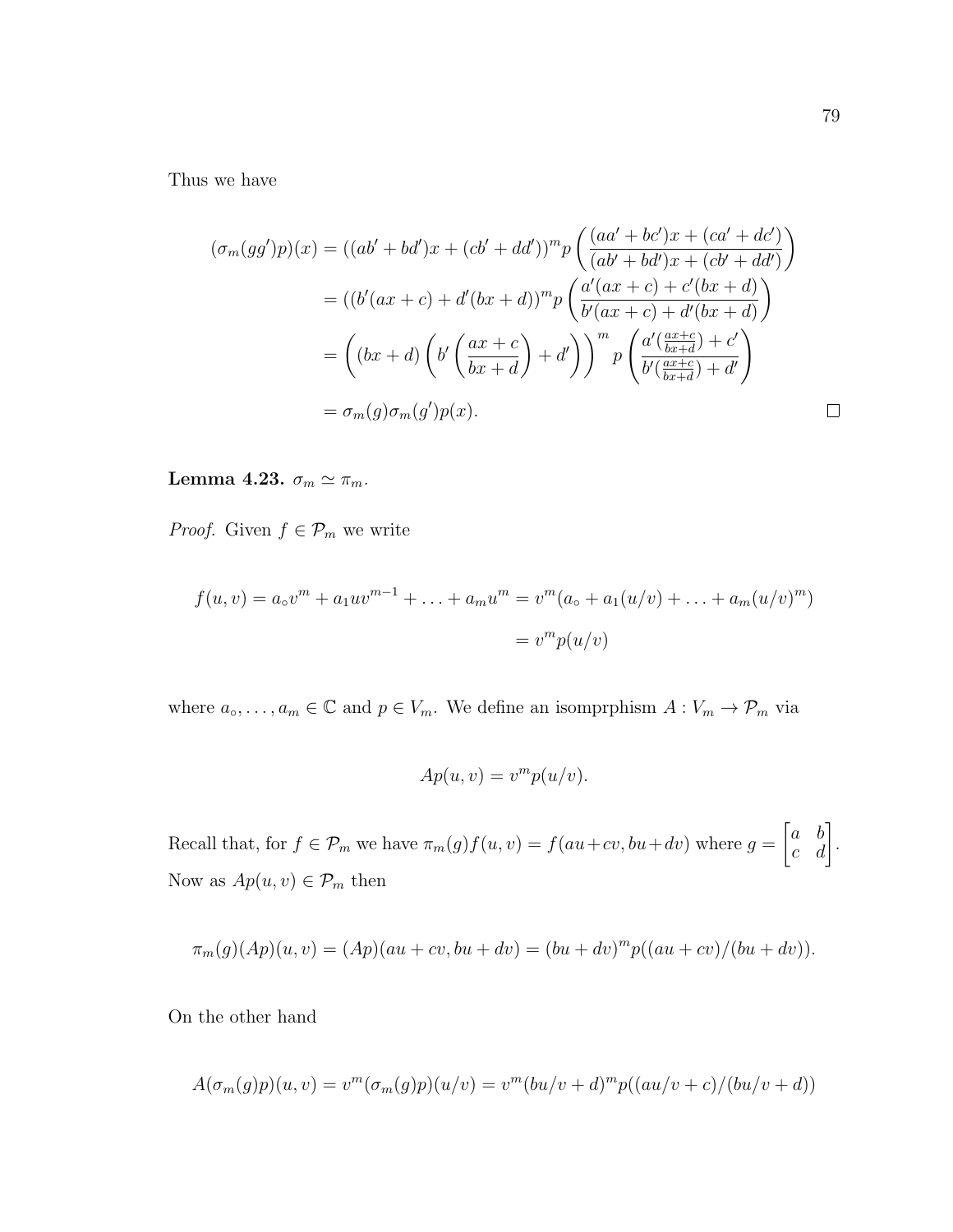$$
= (bu + dv)^m p((au + cv)/(bu + dv)).
$$

Thus we have that  $A\pi_m = \sigma_m A$ , that is A intertwines  $\pi_m$  and  $\sigma_m$ .

Since we have  $\pi_m \simeq \sigma_m$  then we also get that  $\sigma_m|_{SU(2)}$  is a representation of  $SU(2)$ on  $V_m$  equivalent to  $\pi_m|_{SU(2)}$ . Let  $g \in SU(2)$  where

$$
g = \begin{bmatrix} \alpha & \beta \\ -\overline{\beta} & \overline{\alpha} \end{bmatrix}, \quad \alpha, \beta \in \mathbb{C}
$$

we have

$$
(\sigma_m(g)p)(z) = (\beta z + \overline{\alpha})^m p\left(\frac{\alpha z - \overline{\beta}}{\beta z + \overline{\alpha}}\right).
$$

Define an inner product on  ${\mathcal V}_m$  via

$$
(p|q) = \frac{m+1}{\pi} \int_{\mathbb{C}} p(z) \overline{q(z)} (1+|z|^2)^{-m-2} d\lambda(z).
$$

**Proposition 4.24.**  $\{p_j : 0 \le j \le m\}$  is an orthogonal basis for  $(V_m, (\cdot | \cdot))$  with  $||p_j||^2 = \frac{j!(m-j)!}{m!} = {m \choose j}^{-1}.$ 

Proof.

$$
(p_j|p_k) = \frac{m+1}{\pi} \int_{\mathbb{C}} p_j(z) \overline{p_k(z)} (1+|z|^2)^{-m-2} d\lambda(z) = \frac{m+1}{\pi} \int_{\mathbb{C}} z^j \overline{z}^k (1+|z|^2)^{-m-2} d\lambda(z)
$$

Now let  $z = re^{i\theta}$ . Now  $dz = r dr d\theta$  and

$$
(p_j|p_k) = \frac{m+1}{\pi} \int_{0}^{\infty} \int_{0}^{2\pi} r^{j+k} e^{i(j-k)\theta} \frac{r}{(1+r^2)^{m+2}} d\theta dr.
$$

 $\Box$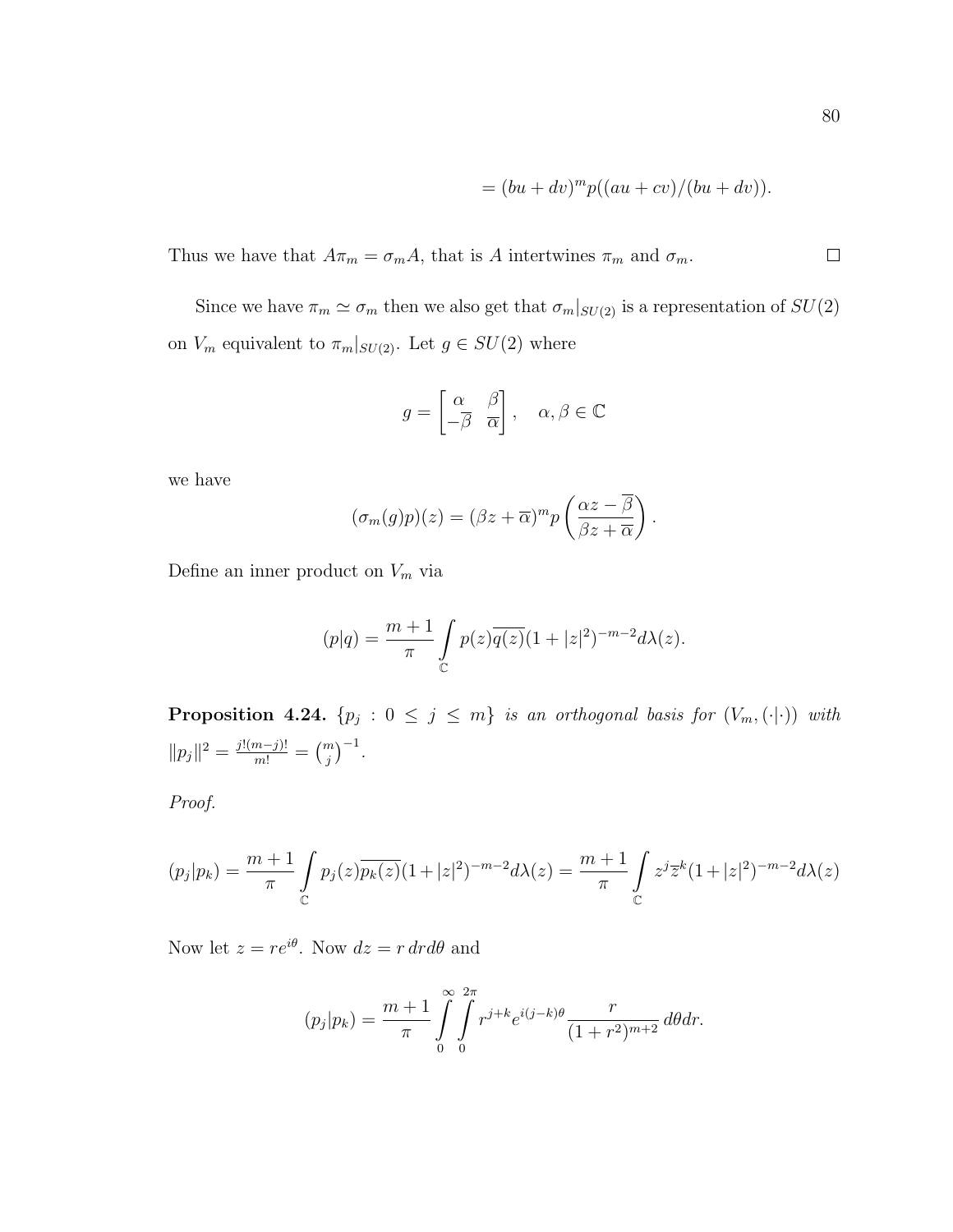If we look at the integral with respect to  $\theta$  we see

$$
\int_{0}^{2\pi} e^{i(j-k)\theta} d\theta = 0
$$

as before when  $j \neq k$ . Moreover for  $j = k$  we have

$$
||p_j||^2 = \frac{m+1}{\pi} \int_{0}^{\infty} \int_{0}^{2\pi} r^{2j} \frac{r}{(1+r^2)^{m+2}} d\theta dr = (m+1) \int_{0}^{\infty} \frac{r^{2j}}{(1+r^2)^{m+2}} 2r dr.
$$

Now if we let  $s = r^2$  then  $ds = 2r dr$  and the integral becomes

$$
(m+1)\int_{0}^{\infty} s^{j}(1+s)^{-m-2} ds.
$$

Now using integration by parts we let  $u = s^j$  and  $dv = (1 + s)^{-m-2} ds$ . We get  $du = js^{j-1} ds$  and  $v = \frac{1}{-m}$  $\frac{1}{-m-1}(1+s)^{-m-1}$  so that the integral becomes

$$
(m+1)\left[\left[s^j \frac{1}{-m-1} (1+s)^{-m-1}\right]_0^\infty - \int_0^\infty \frac{1}{-m-1} (1+s)^{-m-1} j s^{j-1} ds\right]
$$
  
=  $j \int_0^\infty (1+s)^{-m-1} s^{j-1} ds.$ 

If we continue using integration by parts  $j$  times we get

$$
\frac{j(j-1)\cdots 1}{(m)(m-1)\cdots (m+2-j)}\int_{0}^{\infty} (1+s)^{-(m+2-j)} ds = \frac{j!}{(m)(m-1)\cdots (m+1-j)} = \frac{j!(m-j)!}{m!}.
$$

**Proposition 4.25.** The inner product  $(\cdot|\cdot)$  is  $\sigma_m$ -invariant on  $V_m$ .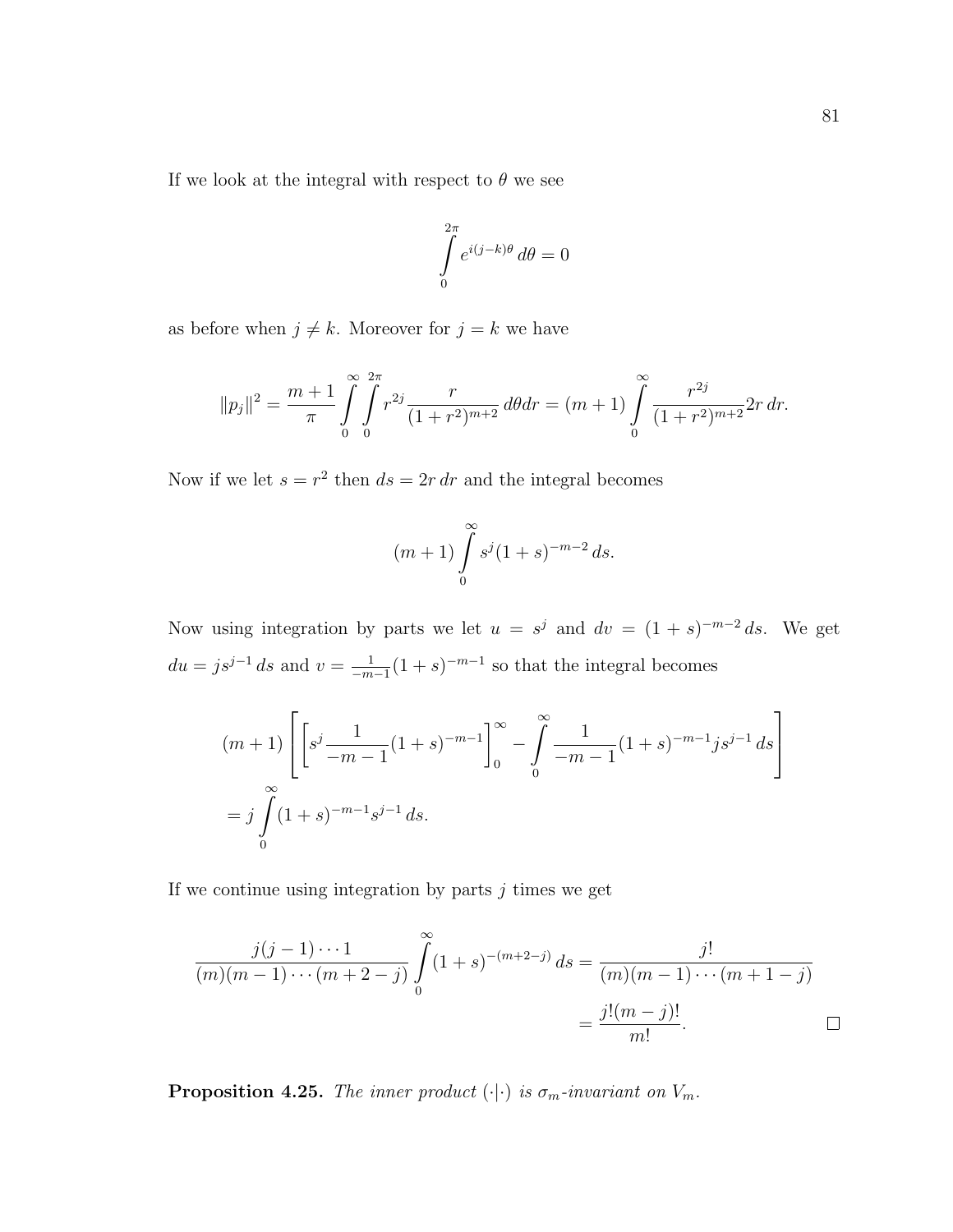*Proof.* We have already shown that the Fock inner product  $\langle \cdot, \cdot \rangle$  on  $\mathcal{P}_m$  is  $\pi_m$ -invariant from Proposition 4.18. We have also seen the isomorphism  $A: V_m \to \mathcal{P}_m$ , which intertwines  $\sigma_m$  with  $\pi_m$ .

Now as  $\langle f_j, f_k \rangle = \delta_{jk} k! (m - k)!$  and  $\{f_j\}$  is a basis for  $\mathcal{P}_m$  we see that

$$
(p|q) = \frac{1}{m!} \langle Ap, Aq \rangle
$$

holds for all  $p, q \in V_m$  in view of Proposition 4.24. Thus for  $g \in SU(2)$  we have

$$
(\sigma_m(g)p|\sigma_m(g)q) = \frac{1}{m!} \langle A\sigma_m(g)p, A\sigma_m(g)q \rangle = \frac{1}{m!} \langle \pi_m(g)Ap, \pi_m(g)Aq \rangle
$$
  
= 
$$
\frac{1}{m!} \langle Ap, Aq \rangle = (p|q).
$$

# 4.5 Reproducing Kernels for  $\mathcal{P}_m$  and  $V_m$

Let V be a finite dimensional space of complex valued functions on a set S and  $(\cdot | \cdot)$ a hermitian inner product on V. Let  $\mathcal{B} = \{\phi_0, \phi_1, ..., \phi_m\}$  be any orthonormal basis for  $(V, (\cdot | \cdot))$  where  $\dim(V) = m + 1$ . We define a function  $K : S \times S \to \mathbb{C}$  via

$$
K(z, w) = \sum_{j=0}^{m} \phi_j(z) \overline{\phi_j(w)} = K_w(z)
$$

for  $z, w \in S$ .

**Proposition 4.26.**  $f(w) = (f|K_w)$  for any  $f \in V$  and  $w \in S$ .

*Proof.* Since  $\{\phi_j\}$  is an orthonormal basis we have for  $f \in V$  that

$$
f = \sum_{j=0}^{m} (f|\phi_j)\phi_j.
$$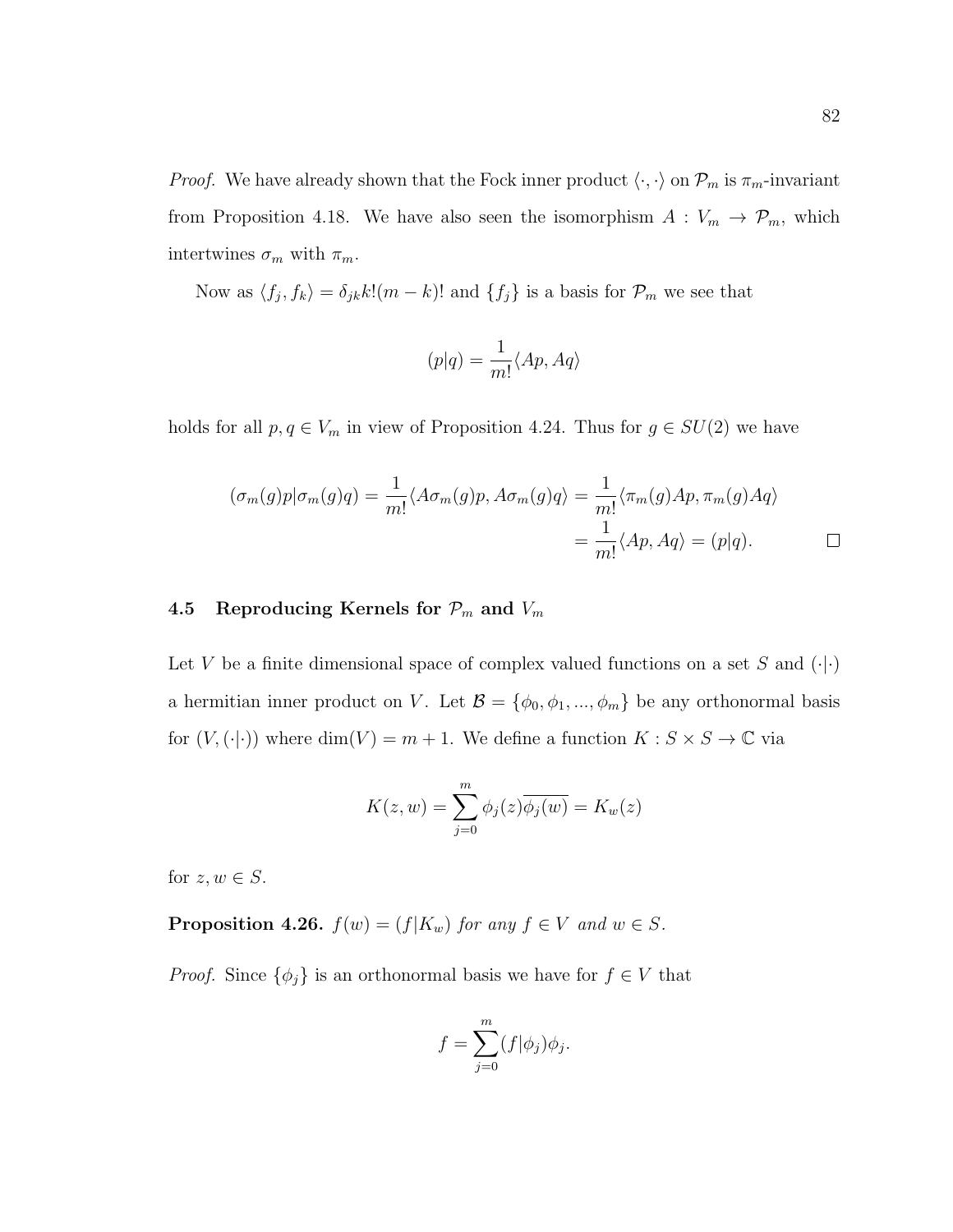Here see that

$$
(f|K_w) = (f|\sum_{j=0}^m \overline{\phi_j(w)}\phi_j) = \sum_{j=0}^m \phi_j(w)(p|\phi_j) = f(w). \quad \Box
$$

**Proposition 4.27.**  $K(z, w)$  does not depend on choice of orthonormal basis.

*Proof.* Suppose  $\{\psi_j\}$  is another orthonormal basis for  $(V, (\cdot | \cdot))$  and set

$$
K'(z, w) = \sum_{j=0}^{m} \psi_j(z) \overline{\psi_j(w)}.
$$

Now by using the previous proposition

$$
K'(z, w) = K'_w(z) = (K'_w | K_z) = \overline{(K_z | K'_w)} = \overline{K_z(w)} = \overline{K(w, z)} = K(z, w). \quad \Box
$$

Below we give formulas for the reproducing kernels for  $(V_m, (\cdot | \cdot))$  and for  $(\mathcal{P}_m, \langle \cdot, \cdot \rangle)$ . For these examples we have set  $S = \mathbb{C}$  and  $S = \mathbb{C}^2$  respectively.

**Proposition 4.28.** For  $V = V_m$  and  $z, w \in \mathbb{C}$  we have

$$
K(z, w) = (1 + z\overline{w})^m.
$$

*Proof.* Letting  $\phi_j = \sqrt{\frac{m!}{j!(m-j)!}} p_j$ , Proposition 4.24 shows that  $\{\phi_j\}$  is an orthonormal basis for  $(V_m, (\cdot | \cdot))$ . Then

$$
K(z, w) = \sum_{j=0}^{m} \phi_j(z) \overline{\phi_j(w)} = \sum_{j=0}^{m} \frac{m!}{j!(m-j)!} z^j \overline{w}^j = \sum_{j=0}^{m} \frac{m!}{j!(m-j)!} (z\overline{w})^j
$$
  
= 
$$
\sum_{j=0}^{m} {m \choose j} (z\overline{w})^j
$$
  
= 
$$
(1 + z\overline{w})^m.
$$

 $\Box$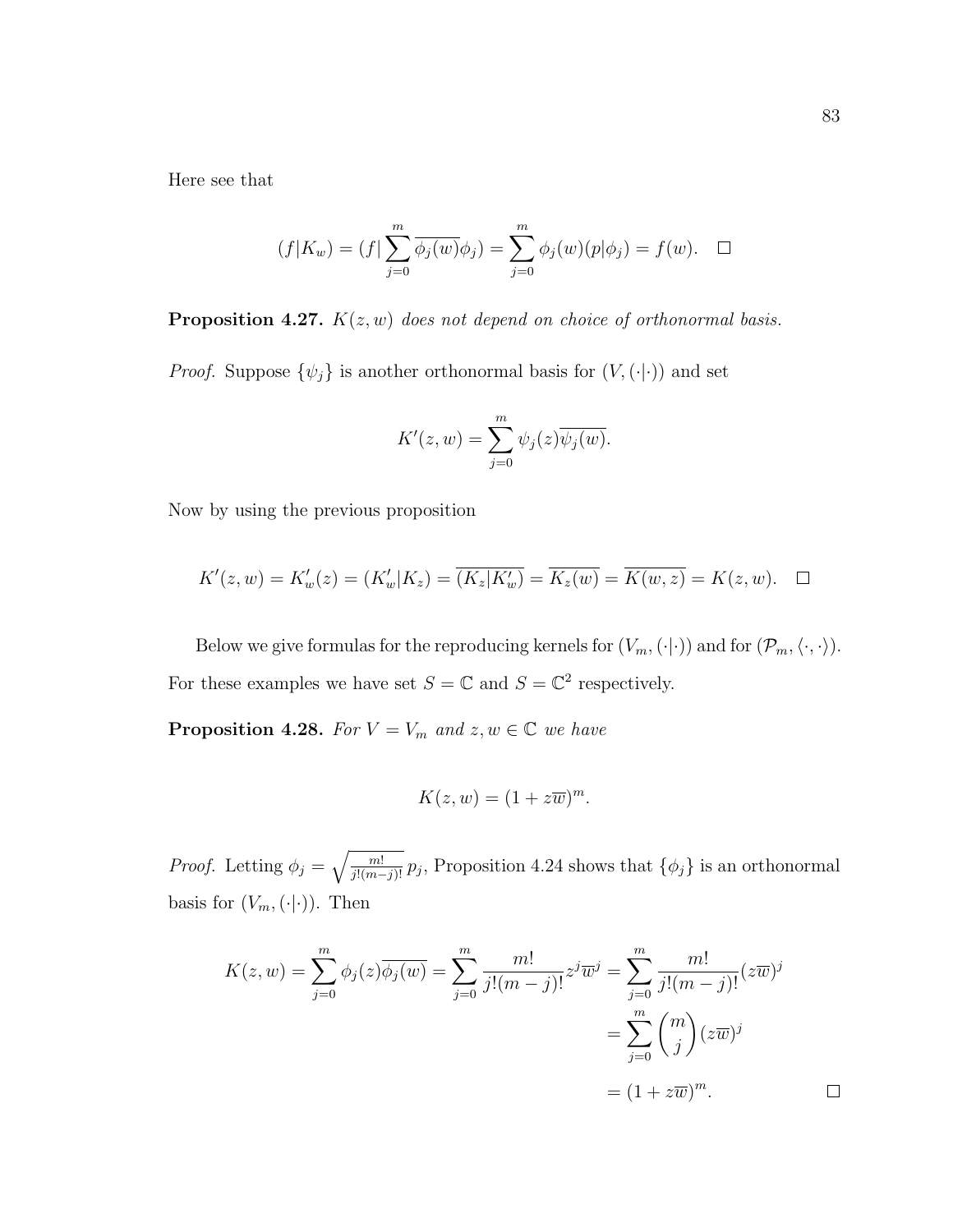**Proposition 4.29.** For  $V = \mathcal{P}_m$  and  $z, w \in \mathbb{C}^2$  we have

$$
K(z, w) = \frac{1}{m!} (z_1 \overline{w}_1 + z_2 \overline{w}_2)^m.
$$

Proof. Proposition 4.19 shows that

$$
\{\phi_j\} = \left\{ \sqrt{\frac{1}{j!(m-j)!}} f_j \right\}
$$

is an orthonormal basis for  $(\mathcal{P}_m, \langle \cdot, \cdot \rangle)$ . Then we have

$$
K(z, w) = \sum_{j=0}^{m} \frac{1}{j!(m-j)!} z_1^j z_2^{m-j} \overline{w}_1^j \overline{w}_2^{m-j} = \sum_{j=0}^{m} \frac{1}{j!(m-j)!} (z_1 \overline{w}_1)^j (z_2 \overline{w}_2)^{m-j}
$$
  

$$
= \frac{1}{m!} \sum_{j=0}^{m} {m \choose j} (z_1 \overline{w}_1)^j (z_2 \overline{w}_2)^{m-j}
$$
  

$$
= \frac{1}{m!} (z_1 \overline{w}_1 + z_2 \overline{w}_2)^m.
$$

# 4.6 Laplace Operator on  $SU(2)$

We now let  $G = SU(2)$  and  $\mathfrak{g} = su(2)$  and recall that for  $X \in \mathfrak{g}$  we have  $X^* = -X$ and  $tr(X) = 0$ . Then define an inner product on  $\mathfrak g$  via

$$
\langle X, Y \rangle = \frac{1}{2} tr(XY^*) = -\frac{1}{2} tr(XY).
$$

Here we have that  $\langle\cdot,\cdot\rangle:\mathfrak{g}\times\mathfrak{g}\to\mathbb{R}$  since for  $X,Y\in\mathfrak{g}$  we have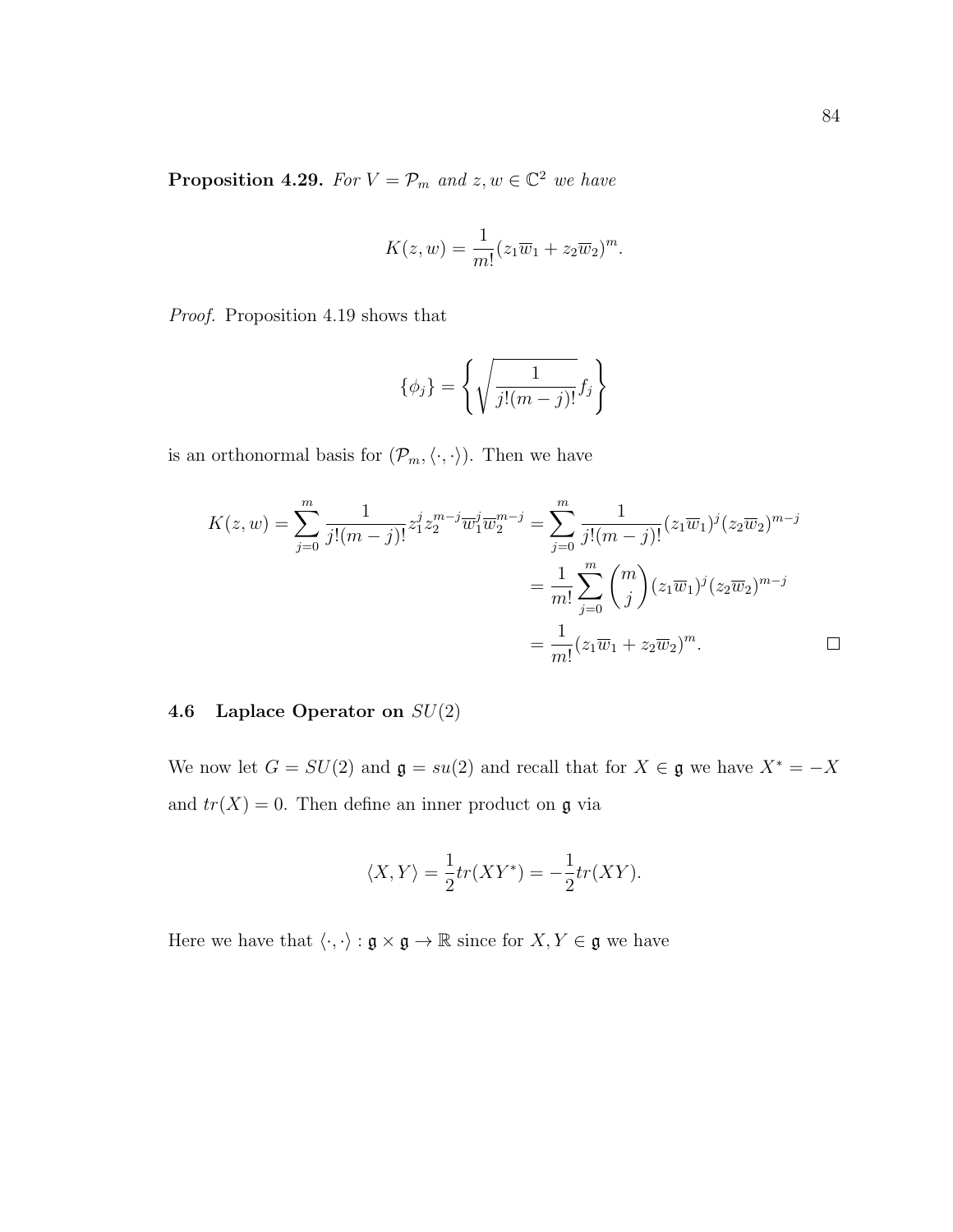$$
\overline{tr(XY)} = tr(\overline{XY}) = tr((X^*)^{\mathsf{T}}(Y^*)^{\mathsf{T}}) = tr((-X)^{\mathsf{T}}(-Y)^{\mathsf{T}})
$$

$$
= tr(X^{\mathsf{T}}Y^{\mathsf{T}})
$$

$$
= tr((YX)^{\mathsf{T}})
$$

$$
= tr(YX) = tr(XY).
$$

Clearly this inner product is bilinear, since the trace function is linear. Also we have  $\langle X, X \rangle \geq 0$ . Indeed, using the spectral theorem we know that X is conjugate to a diagonal matrix with diagonal entries ia and  $-i\alpha$  where  $a \in \mathbb{R}$ . Then we get

$$
\langle X, X \rangle = -\frac{1}{2}tr(X^2) = -\frac{(-a^2 - a^2)}{2} = a^2 > 0.
$$

Also it is easy to see that for

$$
X_1 = \begin{bmatrix} i & 0 \\ 0 & -i \end{bmatrix}, X_2 = \begin{bmatrix} 0 & 1 \\ -1 & 0 \end{bmatrix}, X_3 = \begin{bmatrix} 0 & i \\ i & 0 \end{bmatrix}
$$

we have  $\{X_1, X_2, X_3\}$  is an orthonormal basis for **g** with respect to  $\langle \cdot, \cdot \rangle$ .

**Proposition 4.30.** Let  $\pi$  be a representation of  $SU(2)$  on a finite dimension complex vector space V. The Casimer operator  $\Omega_{\pi}: V \to V$  (see Section 2.6) satisfies

$$
-\Omega_{\pi} = d\pi (H)^{2} + 2d\pi (H) + 4d\pi (F)d\pi (E).
$$

Proof. Recall the matrices

$$
H = \begin{bmatrix} 1 & 0 \\ 0 & -1 \end{bmatrix}, \ E = \begin{bmatrix} 0 & 1 \\ 0 & 0 \end{bmatrix}, \ F = \begin{bmatrix} 0 & 0 \\ 1 & 0 \end{bmatrix}
$$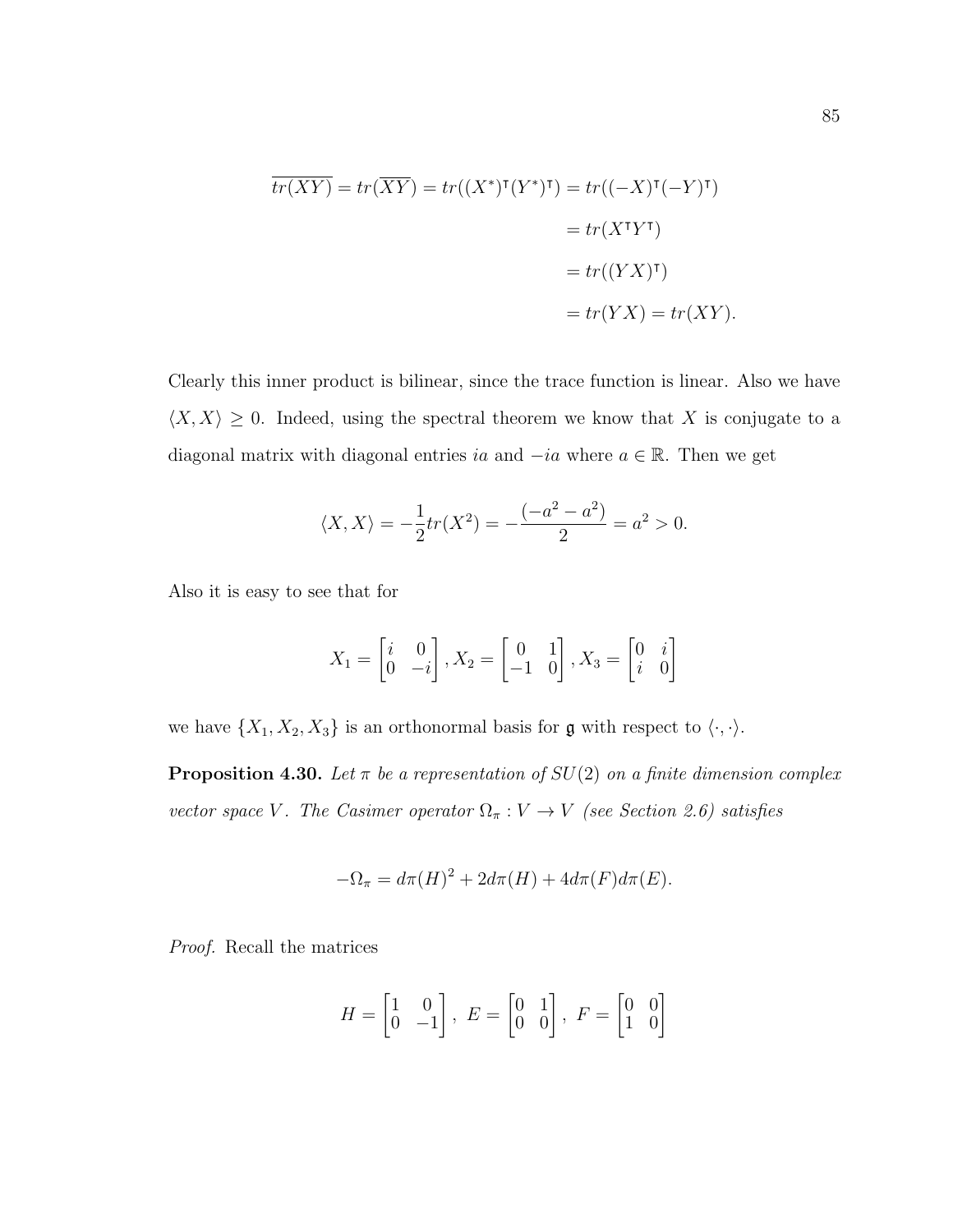in  $sl(2,\mathbb{C})$ . Notice that

$$
iH = X_1
$$
,  $E - F = X_2$ ,  $i(E + F) = X_3$ .

Thus we have

$$
d\pi(X_1)^2 = d\pi(iH)^2 = -d\pi(H)^2
$$
  
\n
$$
d\pi(X_2)^2 = d\pi(E - F)^2 = d\pi(E)^2 + d\pi(F)^2 - d\pi(E)d\pi(F) - d\pi(F)d\pi(E)
$$
  
\n
$$
d\pi(X_3)^2 = d\pi(i(E + F))^2 = -d\pi(E)^2 - d\pi(F)^2 - d\pi(E)d\pi(F) - d\pi(F)d\pi(E)
$$

Thus

$$
\Omega_{\pi} = d\pi (X_1)^2 + d\pi (X_2)^2 + d\pi (X_3)^2 = -d\pi (H)^2 - 2d\pi (E)d\pi (F) - 2d\pi (F)d\pi (E).
$$

Now using the relation  $[E, F] = H$  gives

$$
\Omega_{\pi} = -d\pi(H)^{2} - 2d\pi(H) + 2d\pi([E, F]) - 2d\pi(E)d\pi(F) - 2d\pi(F)d\pi(E)
$$
  
= 
$$
-d\pi(H)^{2} - 2d\pi(H) - 4d\pi(F)d\pi(E).
$$

Finally

$$
-\Omega_{\pi} = d\pi(H)^{2} + 2d\pi(H) + 4d\pi(F)d\pi(E). \quad \Box
$$

For  $G=SU(2)$  we know that every irreducible representation is equivalent to  $\pi_m$ for some  $m \ge 0$ . Also we have shown that  $\Omega_{\pi_m} = -k_{\pi_m} id$ . We will write  $\Omega_m = \Omega_{\pi_m}$ and  $k_m = -k_{\pi_m}$ .

Proposition 4.31.  $k_m = m(m+2)$ .

*Proof.* For  $f \in \mathcal{P}_m$  we get  $\Omega_m f = -k_m f$ . We now let  $f_m(u, v) = u^m$  and recall that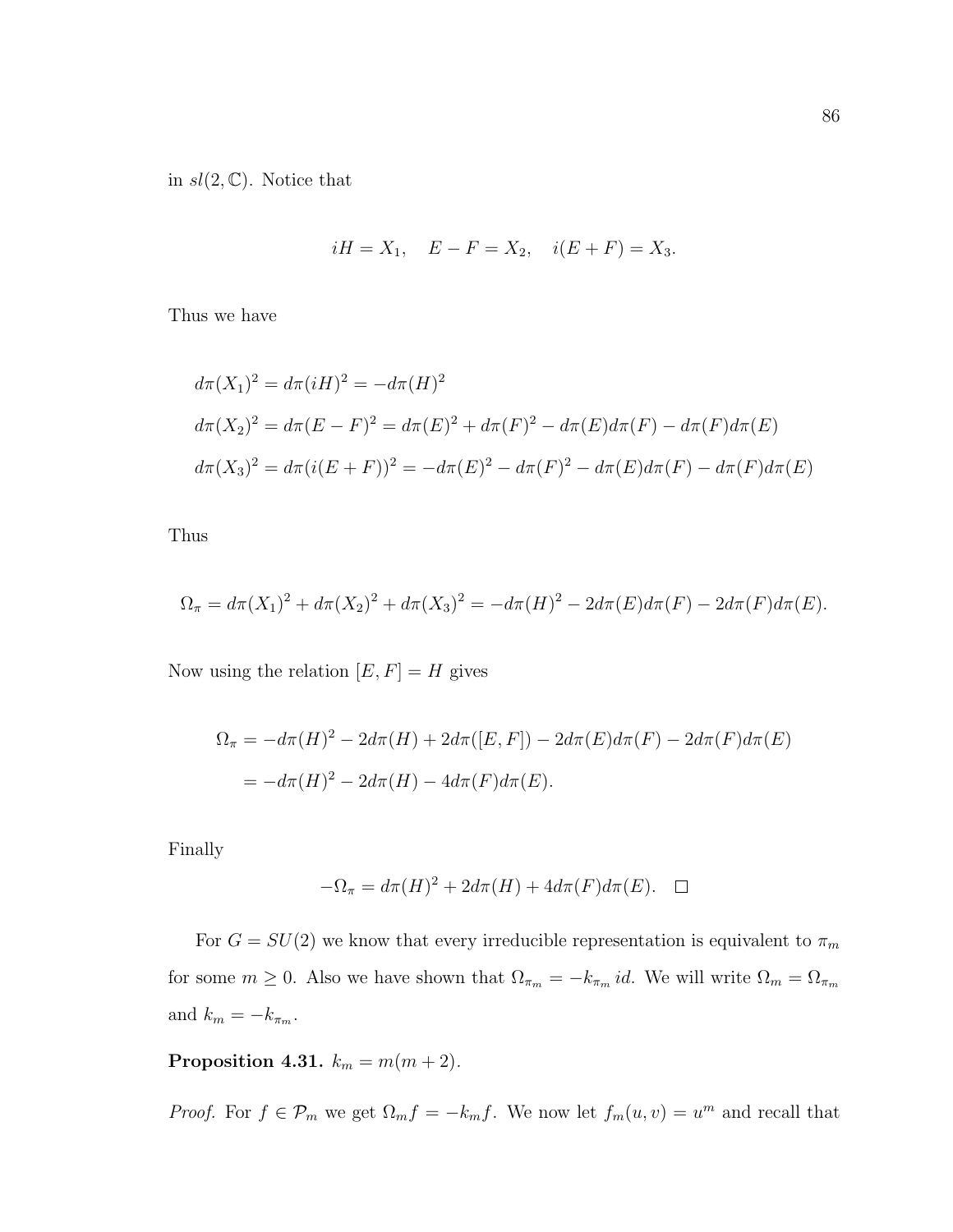$d\pi(H)f_m = mf_m$  and  $d\pi(E)f_m = 0$ . Thus by the previous proposition

$$
-\Omega_m f_m = (m^2 + 2m)f_m = m(m+2)f_m. \quad \Box
$$

Proposition 2.28 shows that each  $f \in \mathcal{M}_{\pi_m}$  is an eigenfunction of the Laplace operator with

$$
\Delta f = -m(m+2)f.
$$
\n(4.6)

Now suppose that  $f$  is a central function and recall that a central function is determined by its values on diagonal matrices

$$
a(\theta) = \begin{bmatrix} e^{i\theta} & 0 \\ 0 & e^{-i\theta} \end{bmatrix}.
$$

**Proposition 4.32.** If  $f$  is a central function then

$$
(\Delta f)_{\circ} = Lf_{\circ}
$$

where  $f_{\circ}(\theta) = f(a(\theta))$  and

$$
Lf_{\circ} = \frac{d^2 f_{\circ}}{d\theta^2} + 2\cot(\theta) \frac{df_{\circ}}{d\theta}
$$
  
= 
$$
\frac{1}{\sin^2(\theta)} \frac{d}{d\theta} \left( \sin^2(\theta) \frac{df_{\circ}}{d\theta} \right)
$$
  
= 
$$
\frac{1}{\sin(\theta)} \left( \frac{d^2}{d\theta^2} + 1 \right) \sin(\theta) f_{\circ}.
$$

*Proof.* It is a simple calculation to check the above formulas for  $Lf_0$  are equal. From Proposition 4.9 we know that  $f(x) = F(\frac{1}{2})$  $\frac{1}{2}tr(x)$  for some  $F : [-1,1] \rightarrow \mathbb{C}$ . Also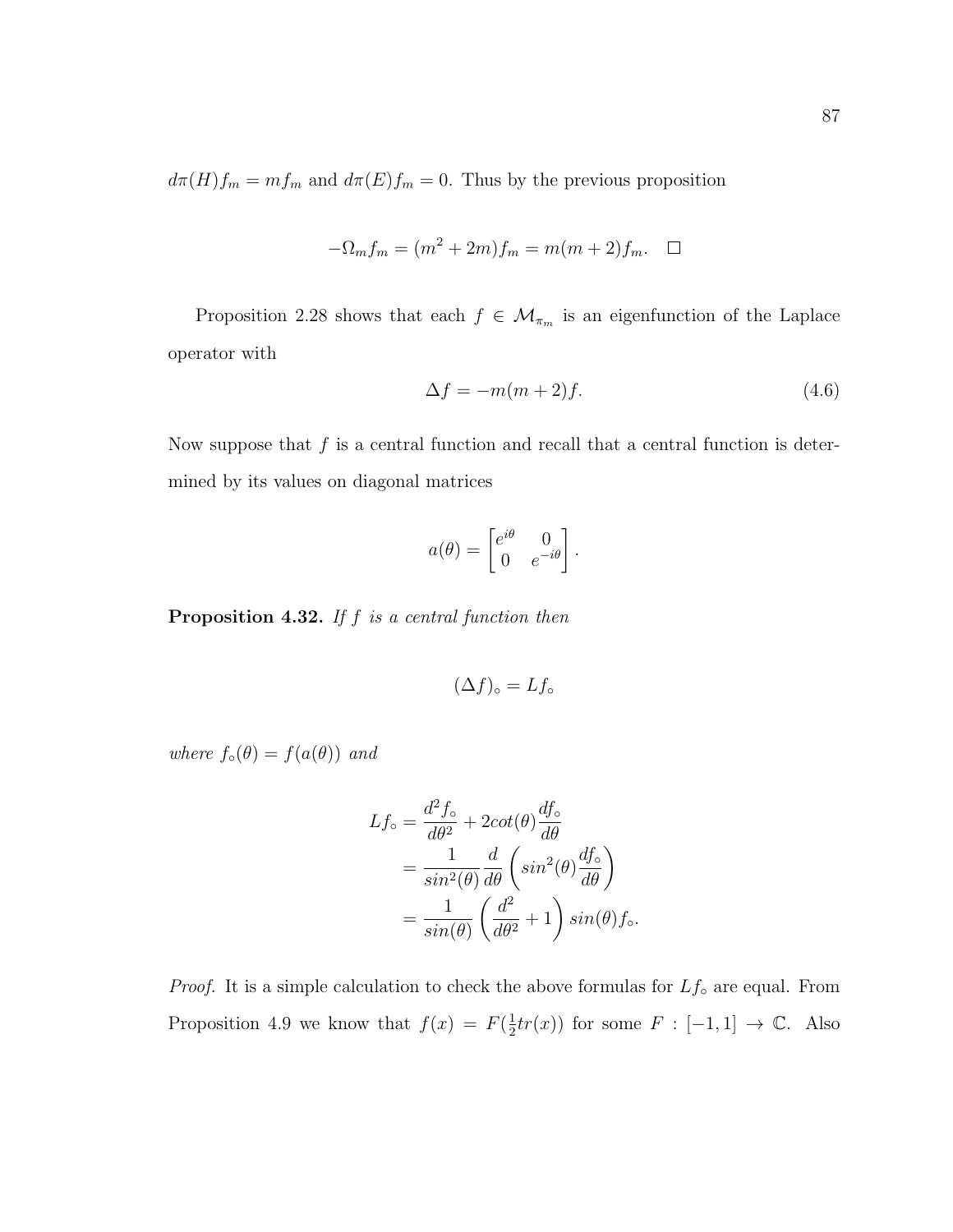$\Delta = \rho(X_1)^2 + \rho(X_2)^2 + \rho(X_3)^2$ . Thus

$$
(\rho(X_1)^2 f)(a(\theta)) = \frac{d^2}{dt^2}\Big|_0 f\left(a(\theta) \exp\left(t\begin{bmatrix} i & 0\\ 0 & -i \end{bmatrix}\right)\right)
$$
  
\n
$$
= \frac{d^2}{dt^2}\Big|_0 f\left(\begin{bmatrix} e^{i\theta} & 0\\ 0 & e^{-i\theta} \end{bmatrix} \begin{bmatrix} e^{it} & 0\\ 0 & e^{-it} \end{bmatrix}\right)
$$
  
\n
$$
= \frac{d^2}{dt^2}\Big|_0 f(a(\theta + t))
$$
  
\n
$$
= \frac{d^2}{dt^2}\Big|_0 F(cos(\theta + t))
$$
  
\n
$$
= \frac{d^2}{d\theta^2}F(cos(\theta))
$$
  
\n
$$
= \frac{d}{d\theta}F'(cos(\theta))(-sin(\theta))
$$
  
\n
$$
= -cos(\theta)F'(cos(\theta)) + F''(cos(\theta))sin^2(\theta).
$$

Also,

$$
(\rho(X_2)^2 f)(a(\theta)) = \frac{d^2}{dt^2}\Big|_0 f\left(a(\theta) \exp\left(t\begin{bmatrix} 0 & 1\\ -1 & 0 \end{bmatrix}\right)\right)
$$
  
\n
$$
= \frac{d^2}{dt^2}\Big|_0 f\left(\begin{bmatrix} e^{i\theta} & 0\\ 0 & e^{-i\theta} \end{bmatrix} \begin{bmatrix} \cos(t) & \sin(t)\\ -\sin(t) & \cos(t) \end{bmatrix}\right)\right)
$$
  
\n
$$
= \frac{d^2}{dt^2}\Big|_0 f\begin{bmatrix} \cos(t)e^{i\theta} & \sin(t)e^{i\theta}\\ -e^{-i\theta}\sin(t) & e^{-i\theta}\cos(t) \end{bmatrix}
$$
  
\n
$$
= \frac{d^2}{dt^2}\Big|_0 F(\cos(\theta)\cos(t))
$$
  
\n
$$
= \frac{d^2}{dt^2}\Big|_0 F'(\cos(\theta)\cos(t))\cos(\theta)(-\sin(t))
$$
  
\n
$$
= [F''(\cos(\theta)\cos(t))\cos^2(\theta)\sin^2(t) + F'(\cos(\theta)\cos(t))\cos(\theta)(-\cos(t))]_{t=0}
$$
  
\n
$$
= -F'(\cos(\theta))\cos(\theta).
$$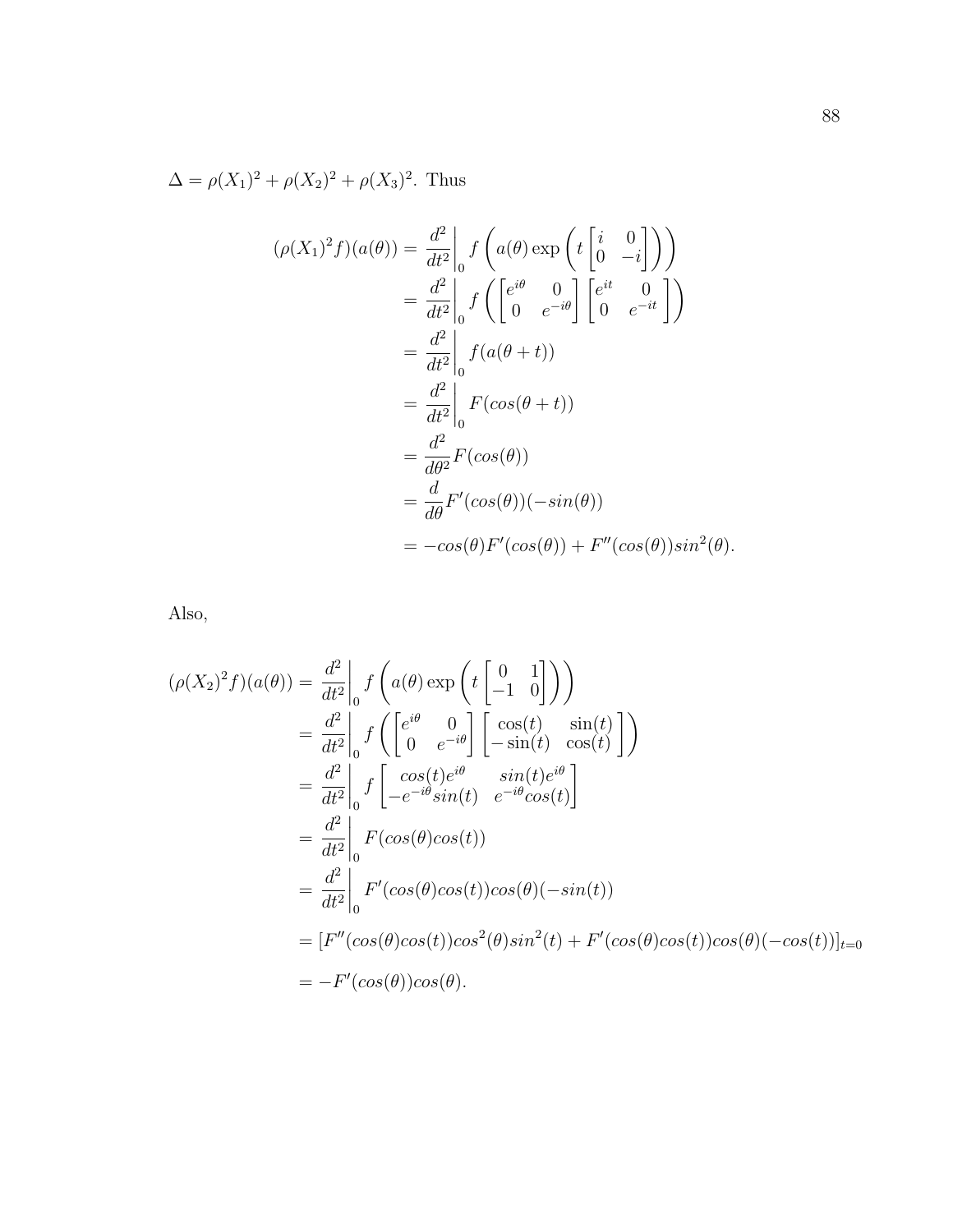Finally

$$
\rho(X_3)^2 f(a(\theta)) = \frac{d^2}{dt^2} \Big|_0 f\left(a(\theta) \exp\left[\begin{array}{cc} 0 & it \\ it & 0 \end{array}\right]\right)
$$
  
\n
$$
= \frac{d^2}{dt^2} \Big|_0 f\left(\begin{bmatrix} e^{i\theta} & 0 \\ 0 & e^{-i\theta} \end{bmatrix} \begin{bmatrix} \cos(t) & i\sin(t) \\ i\sin(t) & \cos(t) \end{bmatrix}\right)
$$
  
\n
$$
= \frac{d^2}{dt^2} \Big|_0 f\left[\begin{array}{cc} e^{i\theta} \cos(t) & e^{i\theta} i\sin(t) \\ e^{-i\theta} i\sin(t) & e^{-i\theta} \cos(t) \end{array}\right]
$$
  
\n
$$
= \frac{d^2}{dt^2} \Big|_0 F(\cos(t)\cos(\theta))
$$
  
\n
$$
= -F'(\cos(\theta))\cos(\theta).
$$

So we observe

$$
(\Delta f)_{\circ}(a(\theta)) = F''(cos(\theta))sin^{2}(\theta) - 3F'(cos(\theta))cos(\theta).
$$

Also notice that

$$
f_{\circ}(\theta) = F(cos(\theta))
$$
  
\n
$$
f'_{\circ}(\theta) = F'(cos(\theta))(-sin(\theta))
$$
  
\n
$$
f''_{\circ}(\theta) = F''(cos(\theta))(sin^{2}(\theta)) - F'(cos(\theta))cos(\theta)
$$

and finally

$$
(\Delta f)_{\circ}(a(\theta)) = f_{\circ}''(\theta) + 2\frac{\cos(\theta)}{\sin(\theta)}f_{\circ}'(\theta) = \frac{d^2f_{\circ}}{d\theta^2} + 2\cot(\theta)\frac{df_{\circ}}{d\theta} = Lf_{\circ}
$$

as claimed.

 $\Box$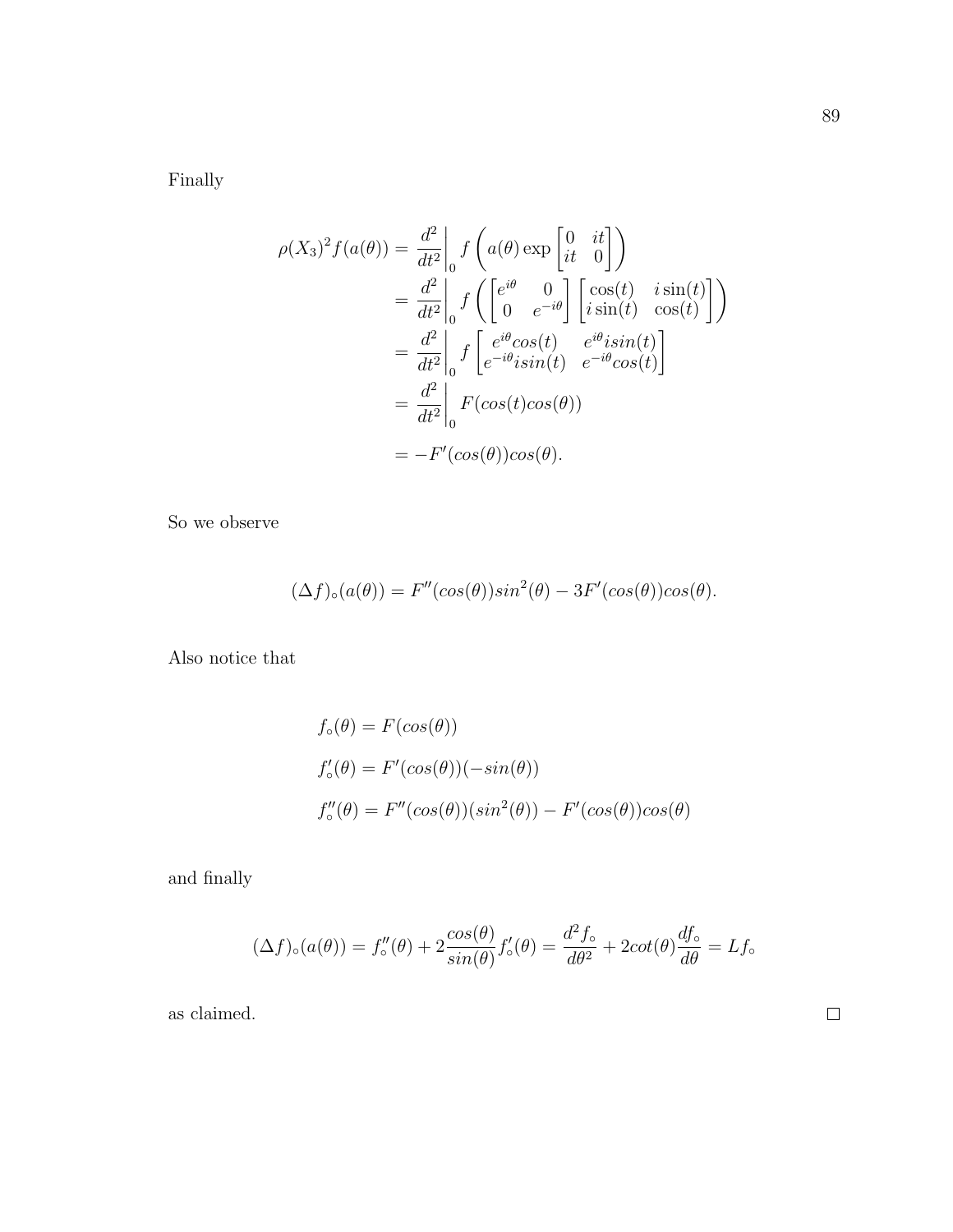## 4.7 Fourier Series on SU(2)

Recall that if f is an integrable function on a linear Lie group G and  $(\pi, V_{\pi}) \in \widehat{G}$ then  $\widehat{f}(\pi)$  is the operator

$$
\widehat{f}(\pi) = \int\limits_G f(g)\pi(g^{-1})\,d\mu(g)
$$

on  $V_{\pi}$ . This is the *operator valued Fourier transform*.

Now for  $G = SU(2)$  the irreducible unitary representation  $\pi_m$  has dimension  $d_{\pi_m} = \dim(\mathcal{P}_m) = m + 1$ . The Plancherel Theorem (2.11) (1) and ensures that for  $f \in L^2(SU(2))$ 

$$
f(x) = \sum_{m=0}^{\infty} (m+1) tr(\widehat{f}(\pi_m) \pi_m(x))
$$

where the series converges in the  $L^2$ -sense. Part (2) of the Plancherel Theorem gives

$$
||f(x)||_2^2 = \int_G |f(x)|^2 d\mu(x) = \sum_{m=0}^{\infty} (m+1) |||\widehat{f}(\pi_m)|||^2.
$$

**Proposition 4.33.** If  $f \in C^2(SU(2)) \subset L^2(SU(2))$  then

$$
\widehat{\Delta f}(\pi_m) = -m(m+2)\widehat{f}(\pi_m).
$$

*Proof.* For  $u, v \in \mathcal{P}_m$  Lemma 2.10 shows

$$
\langle \widehat{\Delta f}(\pi_m)v, u \rangle_{\pi_m} = \langle \Delta f, \phi_{\pi_m, u, v} \rangle_2
$$

where  $\phi_{\pi_m, u, v}(g) = \langle \pi_m(g)u, v \rangle_{\pi}$ . Now as  $\Delta$  is self-adjoint we have

$$
\langle \Delta f, \phi_{\pi_m, u, v} \rangle_2 = \langle f, \Delta \phi_{\pi_m, u, v} \rangle_2.
$$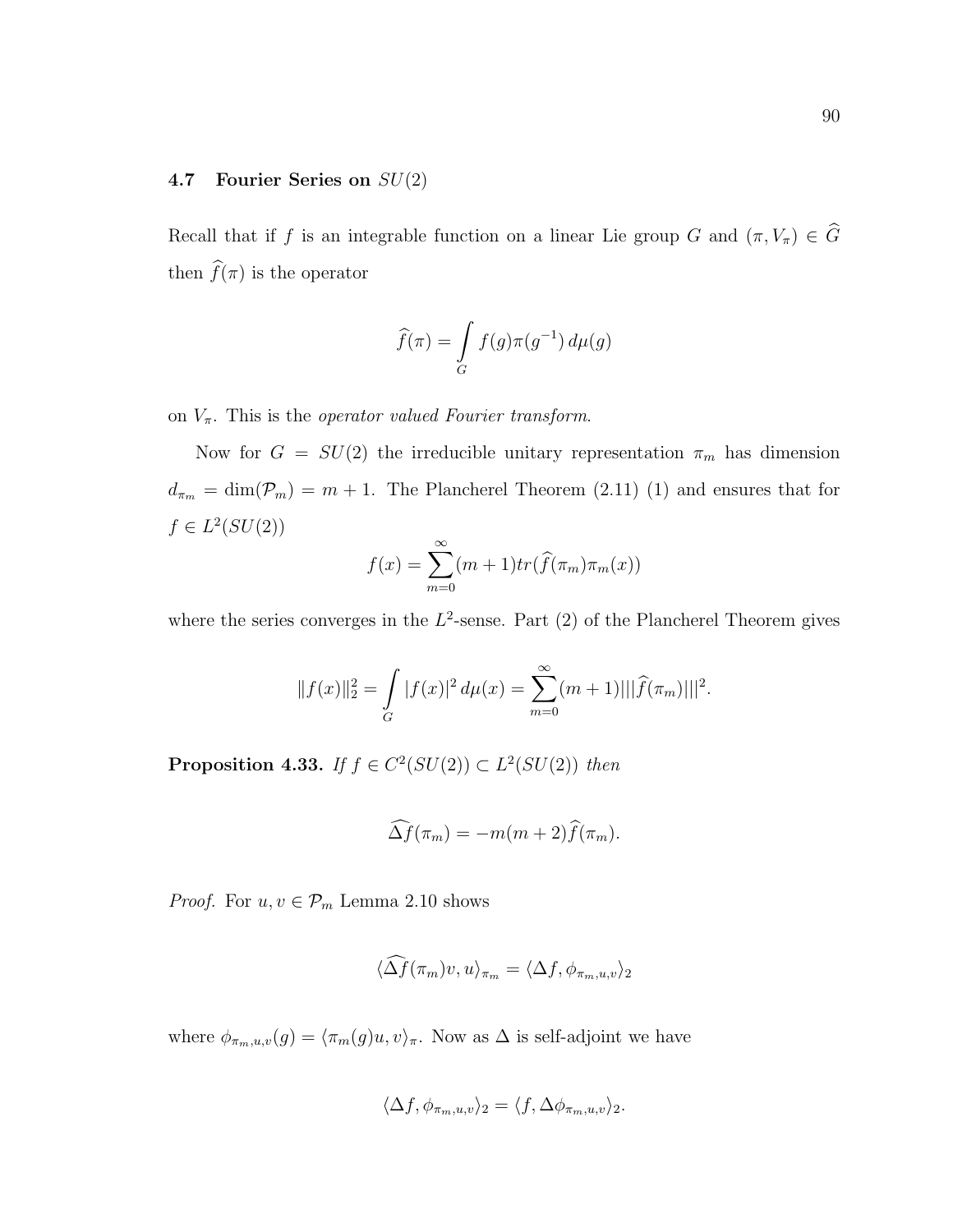Now we know that  $\phi_{\pi_m,u,v} \in \mathcal{M}_{\pi_m}$  and  $\Delta|_{\mathcal{M}_{\pi_m}} = -m(m+2)id$ . Thus

$$
\langle f, \Delta \phi_{\pi_m, u, v} \rangle_2 = -m(m+2) \langle \widehat{f}(\pi_m) v, u \rangle_{\pi_m}.
$$

Since this works for all  $u, v \in \mathcal{P}_m$ , we conclude that  $\widehat{\Delta f}(\pi_m) = -m(m+2)\widehat{f}(\pi_m)$ .  $\Box$ 

**Theorem 4.34.** If  $f \in C^2(SU(2))$  then

$$
\sum_{m=0}^{\infty} (m+1)^{\frac{3}{2}}|||\widehat{f}(\pi_m)||| < \infty
$$

and the series

$$
\sum_{m=0}^{\infty} (m+1) tr(\widehat{f}(\pi_m) \pi_m(g))
$$

converges absolutely and uniformly on  $SU(2)$  to  $f(g)$ .

*Proof.* Using Proposition 2.13 and the fact that  $f \in C^2(SU(2)) \subset C(SU(2))$  we just need to show that

$$
\sum_{m=0}^{\infty} (m+1)^{\frac{3}{2}}|||\widehat{f}(\pi_m)||| < \infty
$$

and the rest follows. First by the last proposition we can write

$$
\sum_{m=1}^{\infty} (m+1)^{\frac{3}{2}}|||\widehat{f}(\pi_m)||| = \sum_{m=1}^{\infty} \frac{(m+1)^{\frac{3}{2}}}{m(m+2)}|||\widehat{\Delta f}(\pi_m)|||.
$$

As  $\Delta f \in C(SU(2)) \in L^2(SU(2))$  part (2) of the Plancherel Thm (2.11) gives

$$
\sum_{m=0}^{\infty} \left( \sqrt{m+1} |||\widehat{\Delta f}(\pi_m)||| \right)^2 = \sum_{m=0}^{\infty} (m+1) |||\widehat{\Delta f}(\pi_m)|||^2 = ||\Delta f||_2^2 < \infty.
$$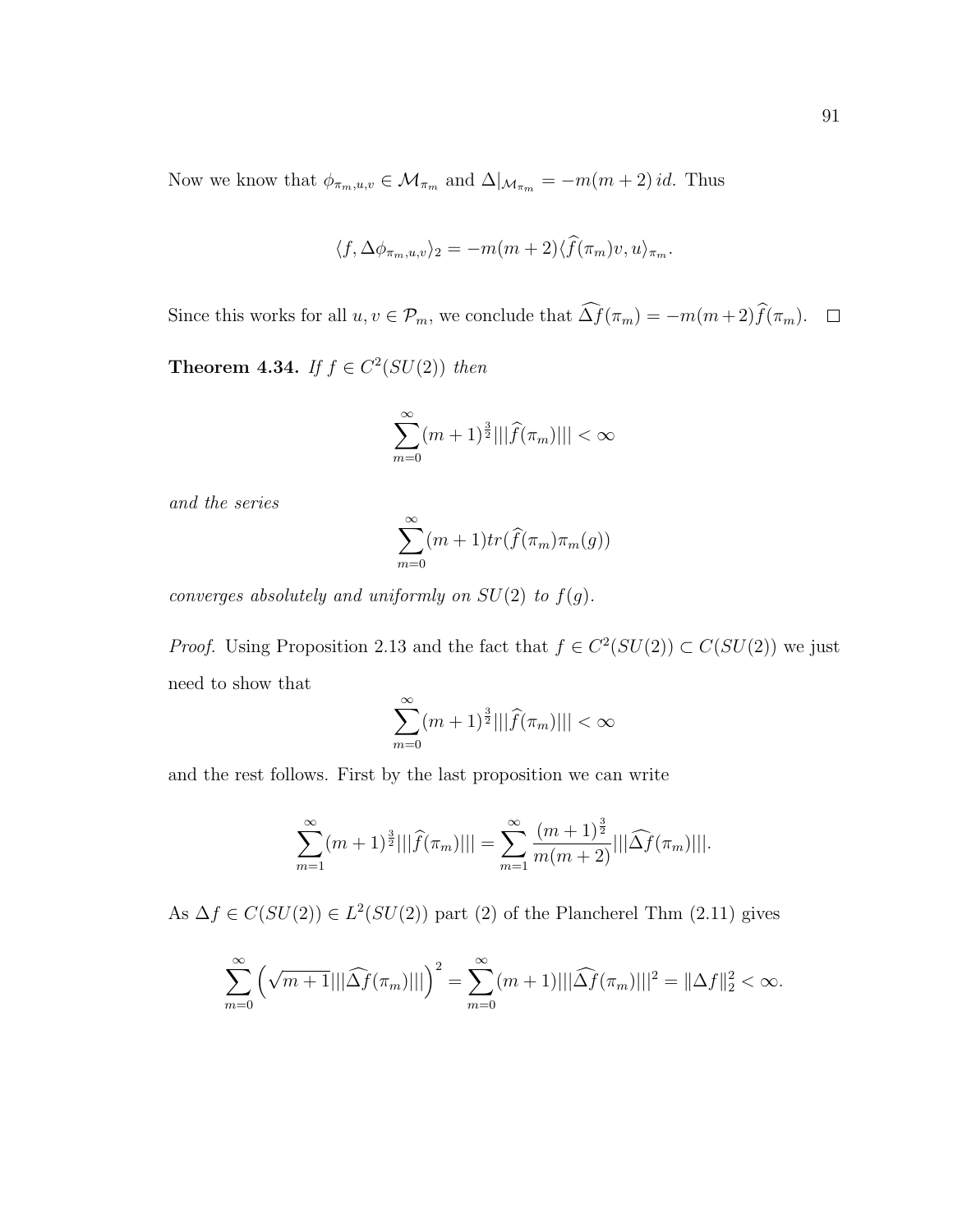We let  $\ell_2(\mathbb{N})$  be the space of square summable sequences. Then we have that

$$
(a_m := \sqrt{m+1}|||\widehat{f}(\pi_m)|||)_{m=1}^{\infty} \in \ell_2(\mathbb{N})
$$

and

$$
\left(b_m := \frac{m+1}{m(m+2)}\right)_{m=1}^{\infty} \in \ell_2(\mathbb{N}).
$$

Then by the Cauchy-Schwartz inequality we see that

$$
\sum_{m=1}^{\infty} \frac{(m+1)^{\frac{3}{2}}}{m(m+2)} |||\widehat{\Delta f}(\pi_m)||| = |\sum_{m=1}^{\infty} a_m \overline{b_m}| \le \left(\sum_{m=1}^{\infty} |a_m|^2\right)^{\frac{1}{2}} \left(\sum_{m=1}^{\infty} (b_m)^2\right)^{\frac{1}{2}} < \infty. \quad \Box
$$

The following result concerns convergence of Fourier series for central functions on  $SU(2)$ . This follows immediately from Theorems 2.18 and 4.34.

Corollary 4.35. For  $f \in L^2(SU(2))^{Ad}$ ,

$$
f(g) = \sum_{m=0}^{\infty} \langle f, \chi_m \rangle \chi_m(g)
$$

converges in the  $L^2$ -sense. Moreover if f is continuous and central and

$$
\sum_{m=0}^{\infty} (m+1)|\langle f, \chi_m \rangle_2| < \infty
$$

then the series converges absolutely and uniformly to f on G. In particular this is the case when  $f \in C^2(SU(2))^{Ad}$ .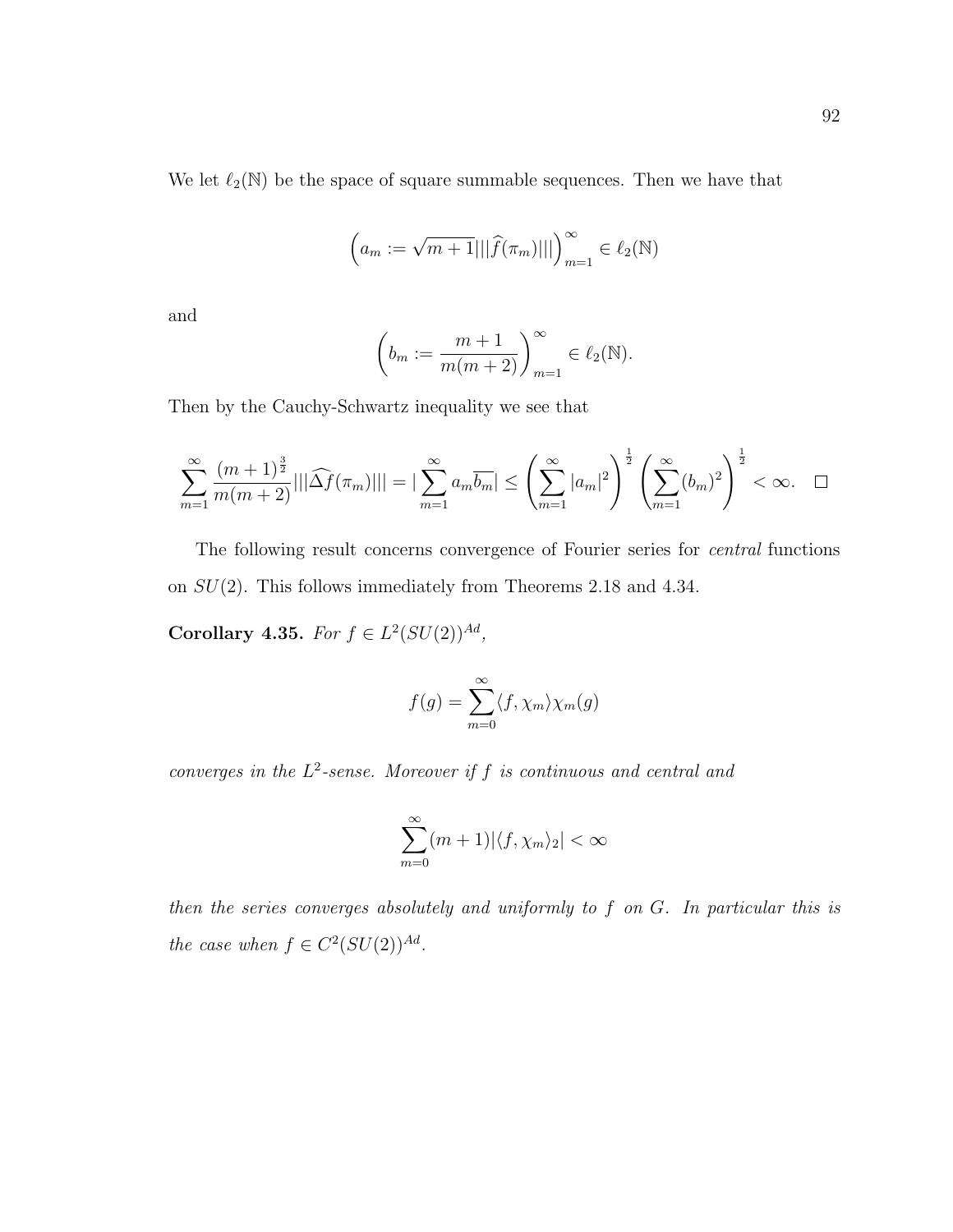### 4.8 Poisson Kernel on  $SU(2)$

Let  $0 < r < 1$  and define  $P_r : SU(2) \rightarrow \mathbb{C}$  as

$$
P_r(x) = (1 - r^2) \det(I - rx)^{-2}.
$$

 $P_r$  is known as the *Poisson kernel*. The following Lemma ensures that  $P_r$  is welldefined.

**Lemma 4.36.** det( $I - rx$ )  $\neq 0$  for  $x \in SU(2)$  and  $r \in (0, 1)$ .

*Proof.* If  $\det(I - rx) = 0$  then also  $\det(\frac{1}{r}I - x) = 0$ . That is,  $1/r$  is an eigenvalue of the matrix x. But as  $x \in SU(2)$  is a unitary matrix we know that its eigenvalues lie on the unit circle. As  $1/r > 1$  it follows that  $1/r$  is not an eigenvalue for x.  $\Box$ 

**Proposition 4.37.**  $P_r$  is a central function, i.e.

$$
P_r(x) = P_r(gxg^{-1}), \quad \text{for all } x, g \in SU(2).
$$

*Proof.* For  $x, g \in SU(2)$  we have

$$
P_r(gxg^{-1}) = (1 - r^2) \det(I - rgxg^{-1})^{-2} = (1 - r^2) \det(g(I - rx)g^{-1})^{-2}
$$

$$
= (1 - r^2) \det(g^{-1}g(I - rx))^{-2}
$$

$$
= (1 - r^2) \det(I - rx)^{-2}
$$

$$
= P_r(x).
$$

Since central functions are determined by their values at

$$
a(\theta) = \begin{bmatrix} e^{i\theta} & 0\\ 0 & e^{-i\theta} \end{bmatrix}
$$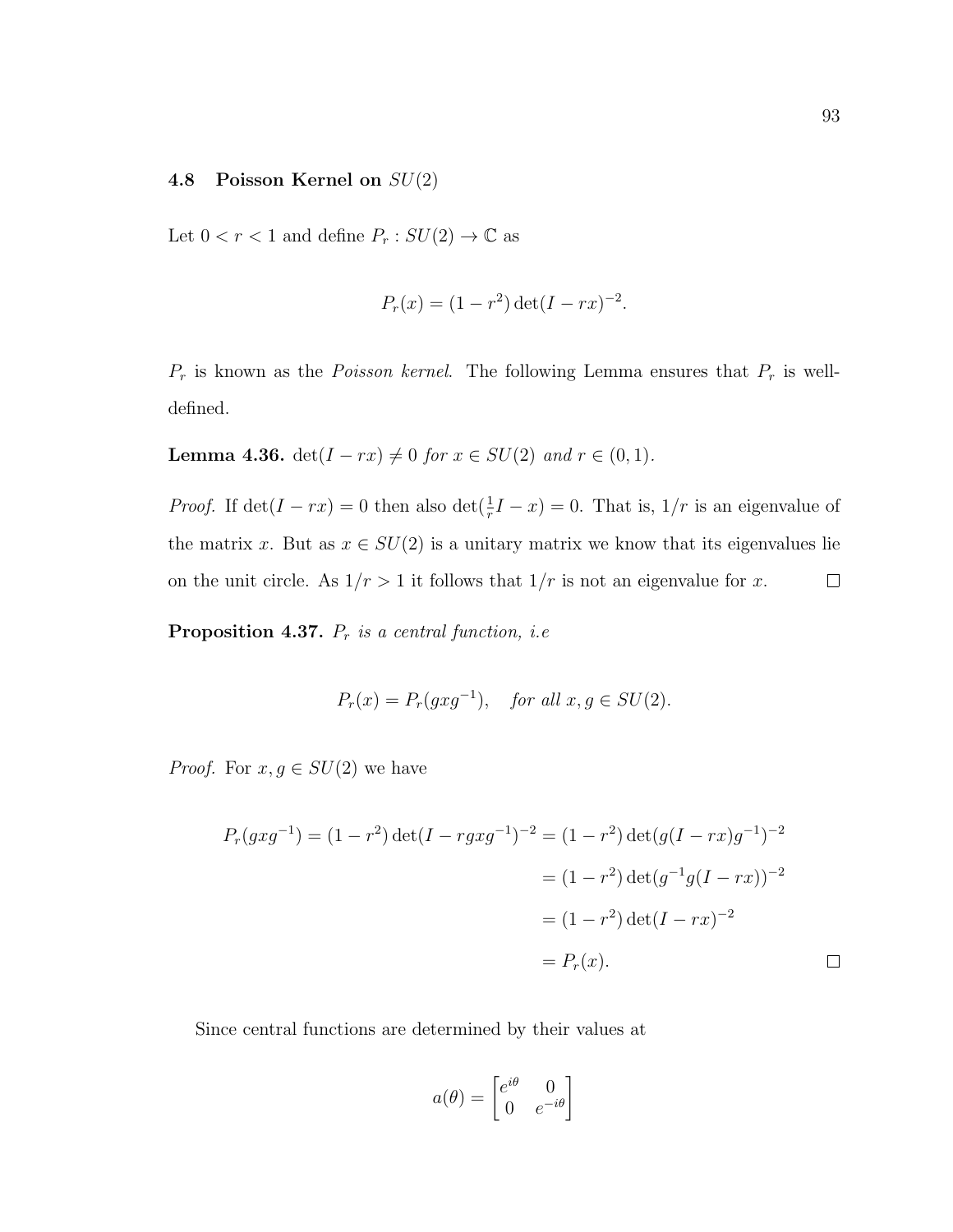we can find an easier expression for  $P_r$ .

$$
\det(I - ra(\theta)) = \det\left(\begin{bmatrix} 1 - re^{i\theta} & 0\\ 0 & 1 - re^{-i\theta} \end{bmatrix}\right) = (1 - re^{i\theta})(1 - re^{-i\theta})
$$

$$
= 1 - r(e^{i\theta} + e^{-i\theta}) + r^2
$$

$$
= 1 - 2r\cos(\theta) + r^2.
$$

Thus we can write

$$
P_r(a(\theta)) = \frac{1 - r^2}{(1 - 2r\cos(\theta) + r^2)^2}.
$$

This shows that the Poisson Kernel is a smooth function and thus

$$
\sum_{m=0}^{\infty} \langle P_r, \chi_m \rangle \chi_m(x)
$$

converges uniformly to  $P_r(x)$  by Corollary 4.35.

**Proposition 4.38.**  $\langle P_r, \chi_m \rangle = (m + 1)r^m$ . Thus the series

$$
\sum_{m=0}^{\infty} (m+1)r^m \chi_m(x)
$$

converges absolutely and uniformly to  $P_r(x)$  in  $x \in SU(2)$ .

*Proof.* Recall from Proposition 3.8 the formula for the Poisson kernel on  $U(1)$ ,

$$
\frac{1 - r^2}{1 - 2r\cos(\theta) + r^2} = 1 + 2\sum_{m=1}^{\infty} r^m \cos(m\theta).
$$

If we now differentiate term-wise in  $\theta$  we get

$$
-(1 - r2)(1 - 2r\cos(\theta) + r2)-2(2r\sin(\theta)) = 2\sum_{m=1}^{\infty} mrm(-\sin(m\theta))
$$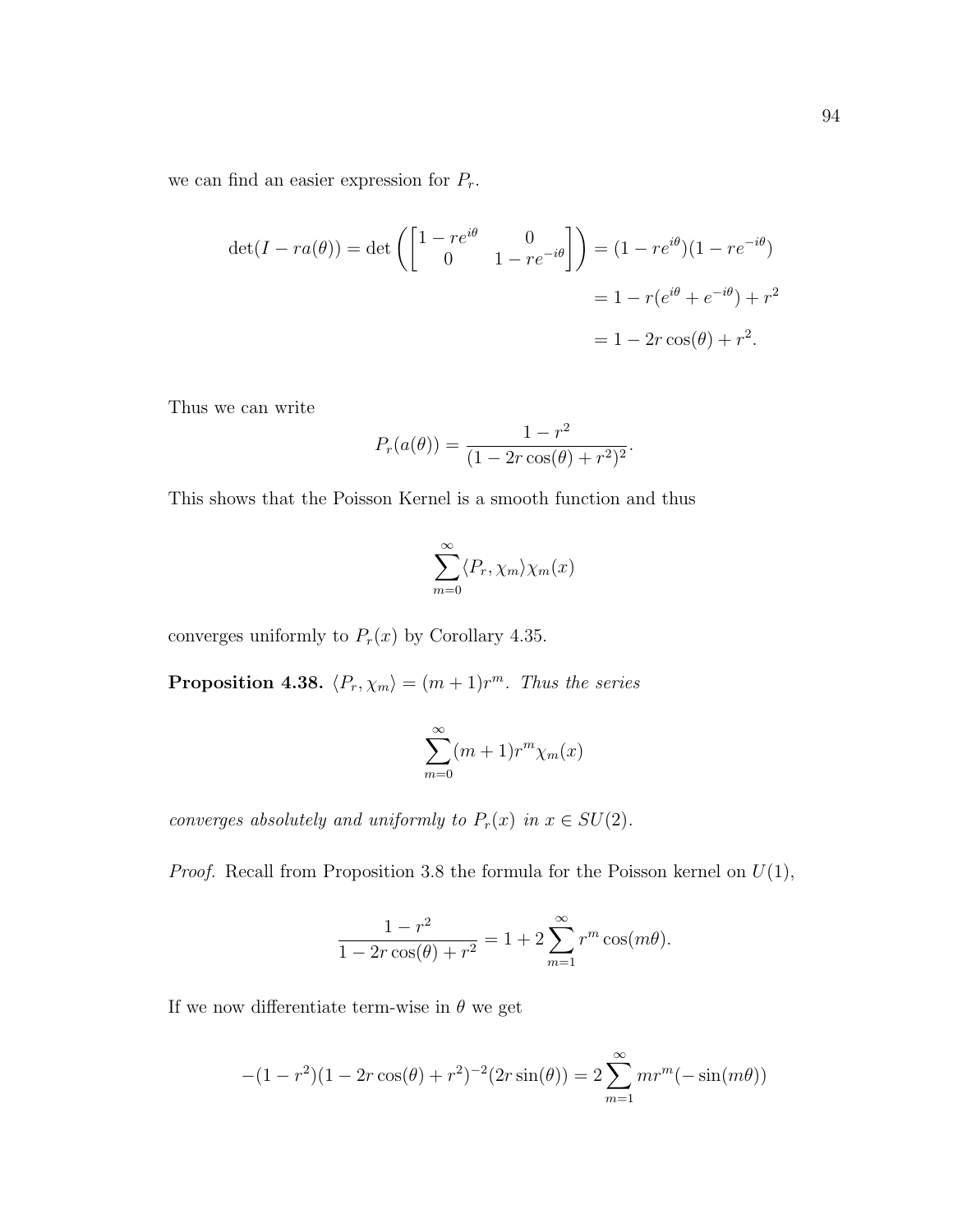and as  $|-mr^m\sin(m\theta)| \leq mr^m$  with  $\sum mr^m < \infty$  (since  $r < 1$ ) the M-test shows that the resulting series converges uniformly, justifying our term-wise differentiation. Finally we observe

$$
P_r(a(\theta)) = \frac{1 - r^2}{(1 - 2r\cos(\theta) + r^2)^2} = \sum_{m=1}^{\infty} \frac{1}{r\sin(\theta)} mr^m \sin(m\theta)
$$
  
= 
$$
\sum_{m=0}^{\infty} (m+1)r^m \frac{\sin((m+1)\theta)}{\sin(\theta)}
$$
  
= 
$$
\sum_{m=0}^{\infty} (m+1)r^m \chi_m(a(\theta))
$$

using Proposition 4.17.

#### Proposition 4.39. The Poisson kernel carries three important properties

- $P_r(x) \geq 0$
- $\int_{SU(2)} P_r(x) d\mu(x) = 1$
- For any neighborhood V containing I one has  $\lim_{r\to 1^-} \int_V P_r(x) d\mu(x) = 1$
- For  $f \in C(SU(2))$ ,  $\lim_{r \to 1^-} (P_r * f)(x) = f(x)$

Proof. 1.) Since

$$
P_r(a(\theta)) = \frac{1 - r^2}{(1 - 2r\cos(\theta) + r^2)^2}
$$

the first property is clear as  $r < 1$ .

2.) As  $P_r(x) = \sum_{n=0}^{\infty}$  $m=0$  $(m+1)r^{m}\chi_{m}(x)$  converges uniformly we can integrate termwise. We obtain

$$
\int_{SU(2)} P_r(x) d\mu(x) = \sum_{m=0}^{\infty} (m+1)r^m \int_{SU(2)} \chi_m(x) d\mu(x)
$$

where  $\int_{SU(2)} \chi_m(x) d\mu(x) = \langle \chi_m, \chi_0 \rangle_2 = \delta_{m,0}$  from Theorem (2.3). Thus our integral

 $\Box$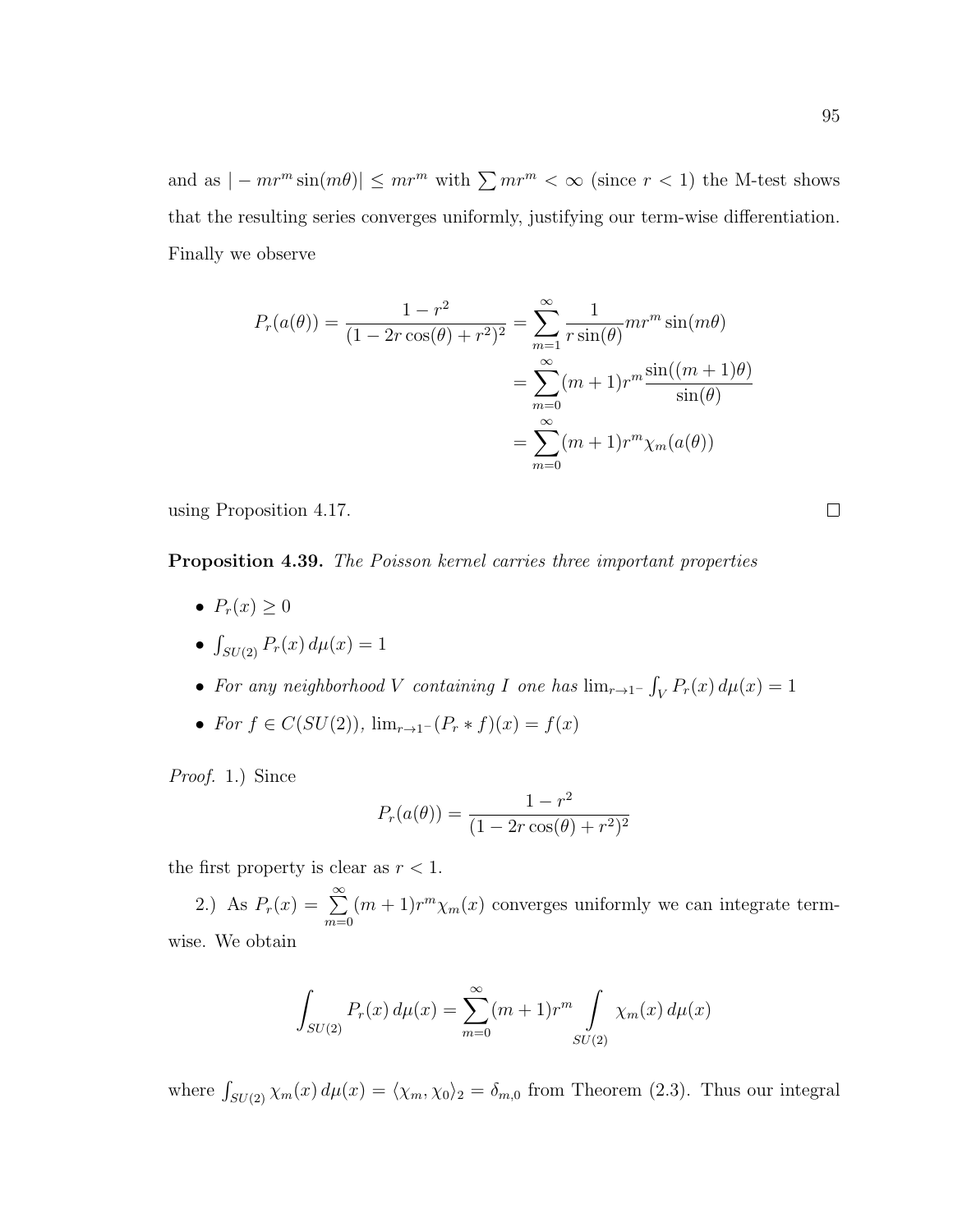becomes

$$
\sum_{m=0}^{\infty} (m+1)r^m \int_{SU(2)} \chi_m(x) d\mu(x) = 1r^0 = 1.
$$

3.) Let  $I \in V$  be given and pick a  $f \in C^2(SU(2))$  with  $0 \le f \le 1, f(I) =$  $1, f|_{V^c} = 0$ , and  $f(x^{-1}) = f(x)$  for all  $x \in SU(2)$ . Then we have

$$
\langle f, \chi_m \rangle_2 = \int_{SU(2)} f(x) \overline{\chi_m}(x) d\mu(x)
$$
  
\n
$$
= \int_{SU(2)} f(x) \chi_m(x) d\mu(x) \quad \text{(as } \chi_m \text{ is real-valued)}
$$
  
\n
$$
= \int_{SU(2)} f(x^{-1}) \chi_m(x^{-1}) d\mu(x) \quad \text{(by right-invariance of } d\mu)
$$
  
\n
$$
= \int_{SU(2)} f(x) \chi_m(x^{-1}) d\mu(x) \quad \text{(as } f(x) = f(x^{-1}))
$$
  
\n
$$
= tr \left( \int_{SU(2)} f(x) \pi_m(x^{-1}) d\mu(x) \right)
$$
  
\n
$$
= tr(\widehat{f}(m)).
$$

As  $f \in C^2(SU(2))$  then we know

$$
1 = f(I) = \sum_{m=0}^{\infty} (m+1)tr(\widehat{f}(m)\pi_m(I)) = \sum_{m=0}^{\infty} (m+1)tr(\widehat{f}(m))
$$
  
= 
$$
\sum_{m=0}^{\infty} (m+1)\langle f, \chi_m \rangle_2.
$$

But as  $P_r = \sum_{r=1}^{\infty}$  $m=0$  $(m+1)r^{m}\chi_{m}$  and both  $P_{r}$  and f are in  $L^{2}(SU(2))$  we can perform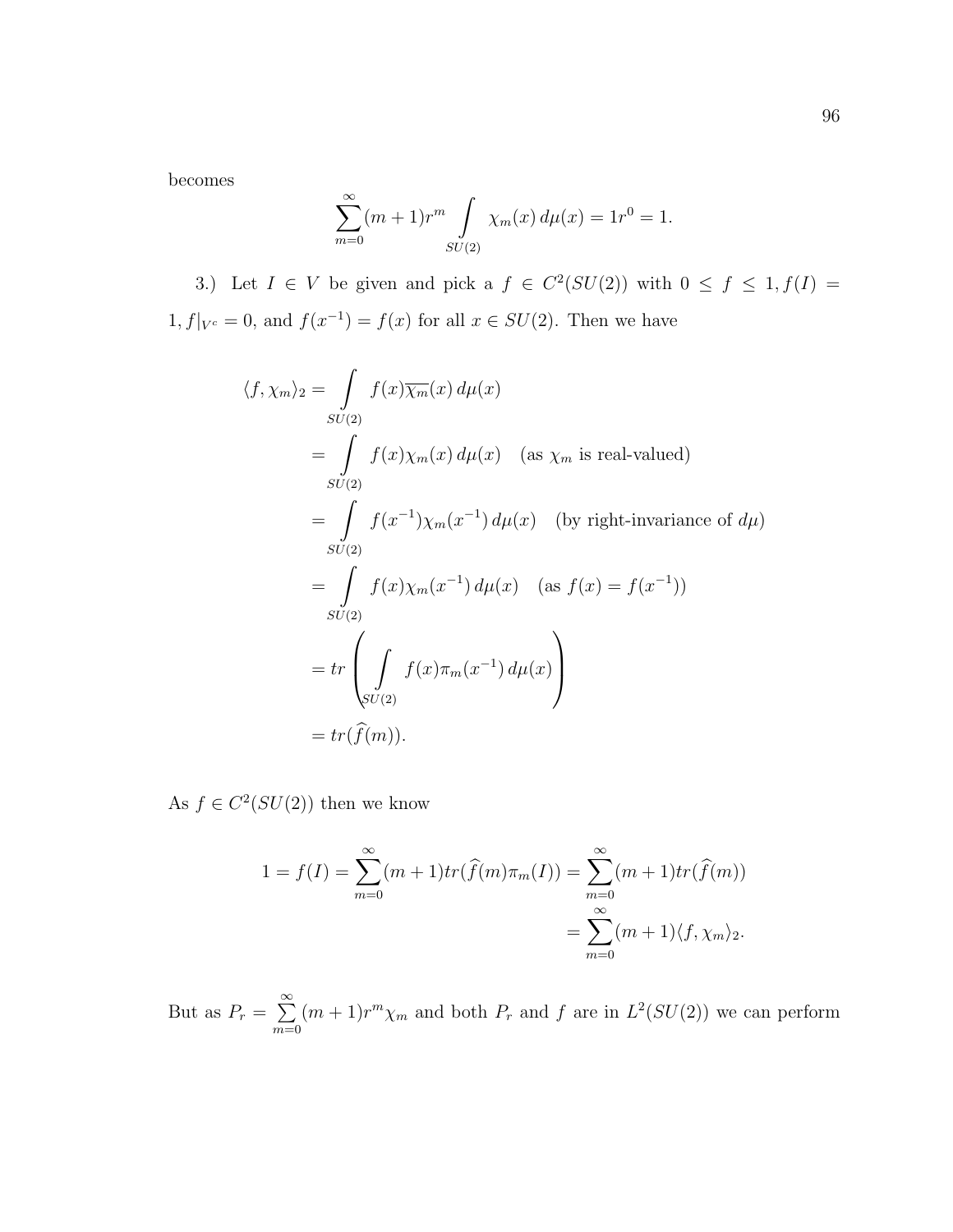the following inner product term-wise

$$
\langle f, P_r \rangle_2 = \sum_{m=0}^{\infty} (m+1)r^m \langle f, \chi_m \rangle_2
$$

and observe that

$$
\lim_{r \to 1^-} \langle f, P_r \rangle_2 = \sum_{m=0}^{\infty} (m+1) \langle f, \chi_m \rangle_2 = 1
$$

from above. As both  $f$  and  $P_r$  are non-negative and real-valued then

$$
\langle f, P_r \rangle_2 = \int_{SU(2)} f(x) P_r(x) d\mu(x)
$$
  
= 
$$
\int_{V} f(x) P_r(x) d\mu(x)
$$
  

$$
\leq \int_{V} P_r(x) d\mu(x) \quad (\text{as } 0 \leq f \leq 1)
$$
  

$$
\leq \int_{SU(2)} P_r(x) d\mu(x) \quad (\text{as } P_r \geq 0)
$$

 $= 1$  (from the second property of the Poisson Kernel).

Thus we have  $\langle f, P_r \rangle_2 \leq \int$ V  $P_r(x) d\mu(x) \leq 1$  and now as  $\lim_{r\to 1^-} \langle f, P_r \rangle_2 = 1$  then by the Squeeze Theorem we must have

$$
\lim_{r \to 1^-} \int\limits_V P_r(x) \, d\mu(x) = 1.
$$

4.) The fourth property will be proved at the end of the chapter.

 $\Box$ 

These properties prove that the Poisson kernel is an Approximate identity.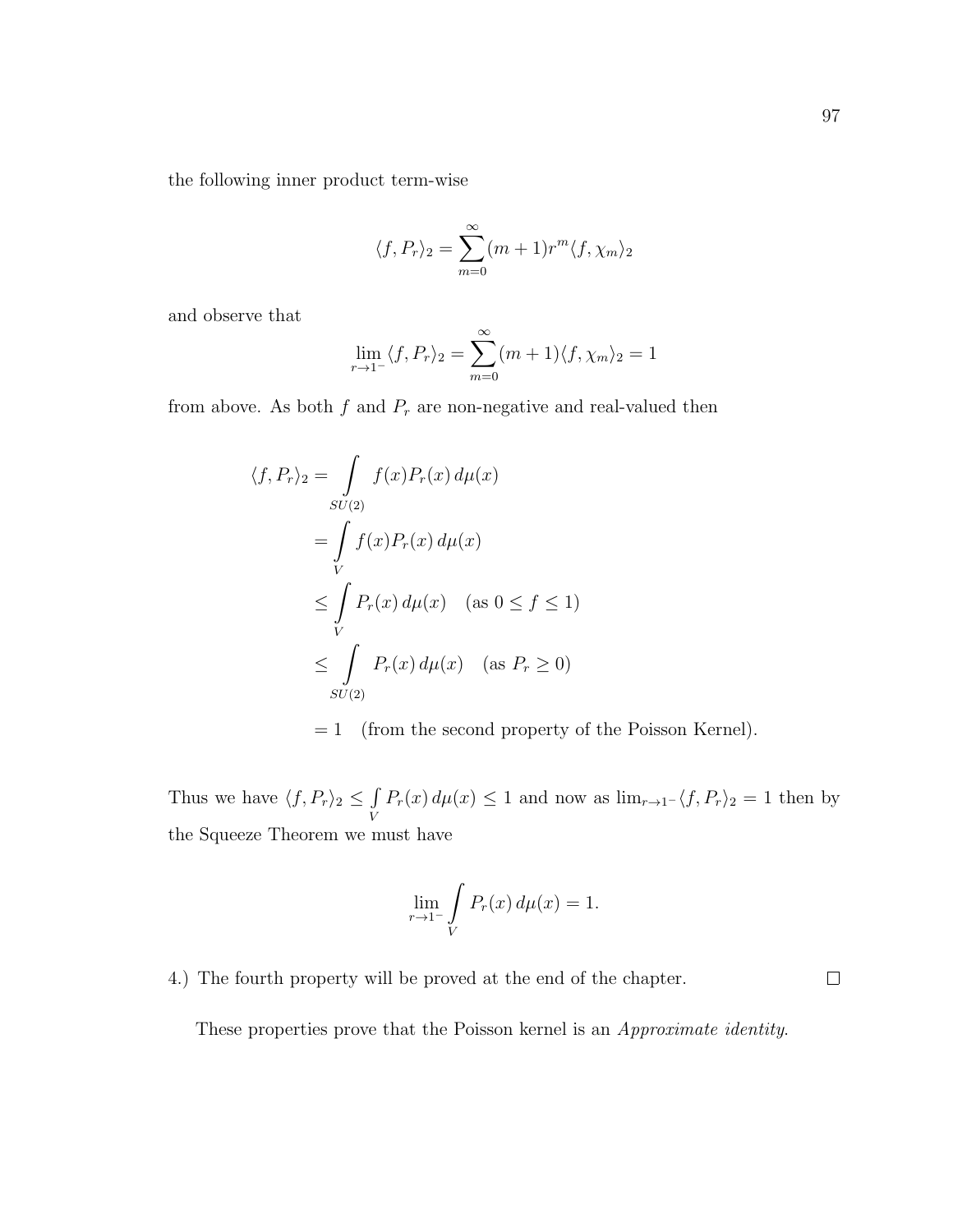### 4.9 Abel Summability of Fourier Series on  $SU(2)$

In this section we obtain Abel summability of Fourier series for continuous functions on  $SU(2)$ , analogous to that in the  $U(1)$  setting as described in Section 3.4. Convolution of integrable functions on  $SU(2)$  is defined via

$$
(f \star g)(x) = \int_{SU(2)} f(y)g(y^{-1}x) d\mu(y) = \int_{SU(2)} f(xy^{-1})g(y) d\mu(y).
$$

The second integral is obtained from the first via the change of variable  $y \to xy^{-1}$ . As  $d\mu$  is right-invariant these integrals agree.

For  $f:SU(2)\to \mathbb{C}$  continuous and  $0 < r < 1$  fixed we consider

$$
P_r(xy^{-1})f(y) = \sum_{m=0}^{\infty} (m+1)r^m \chi_m(xy^{-1})f(y)
$$
  
= 
$$
\sum_{m=0}^{\infty} (m+1)r^m tr(\pi_m(xy^{-1}))f(y)
$$
  
= 
$$
\sum_{m=0}^{\infty} (m+1)r^m tr(f(y)\pi_m(y^{-1})\pi_m(x))
$$

.

Lemma 4.40. The series

$$
\sum_{m=0}^{\infty} (m+1)r^m tr\Big(f(y)\pi_m(y^{-1})\pi_m(x)\Big)
$$

converges uniformly in  $(x, y)$  to  $P_r(xy^{-1})f(y)$ .

*Proof.* Recall that for  $x \in SU(2)$  that  $|||\pi_m(x)||| = \sqrt{d_{\pi_m}} =$ √  $\overline{m+1}$  (Lemma 2.12) and calculate

$$
|(m+1)r^m tr(\pi_m (xy^{-1})f(y))| \le (m+1)r^m \sup(|f|) |||\pi_m (xy^{-1})||| = (m+1)^{\frac{3}{2}}r^m \sup(|f|).
$$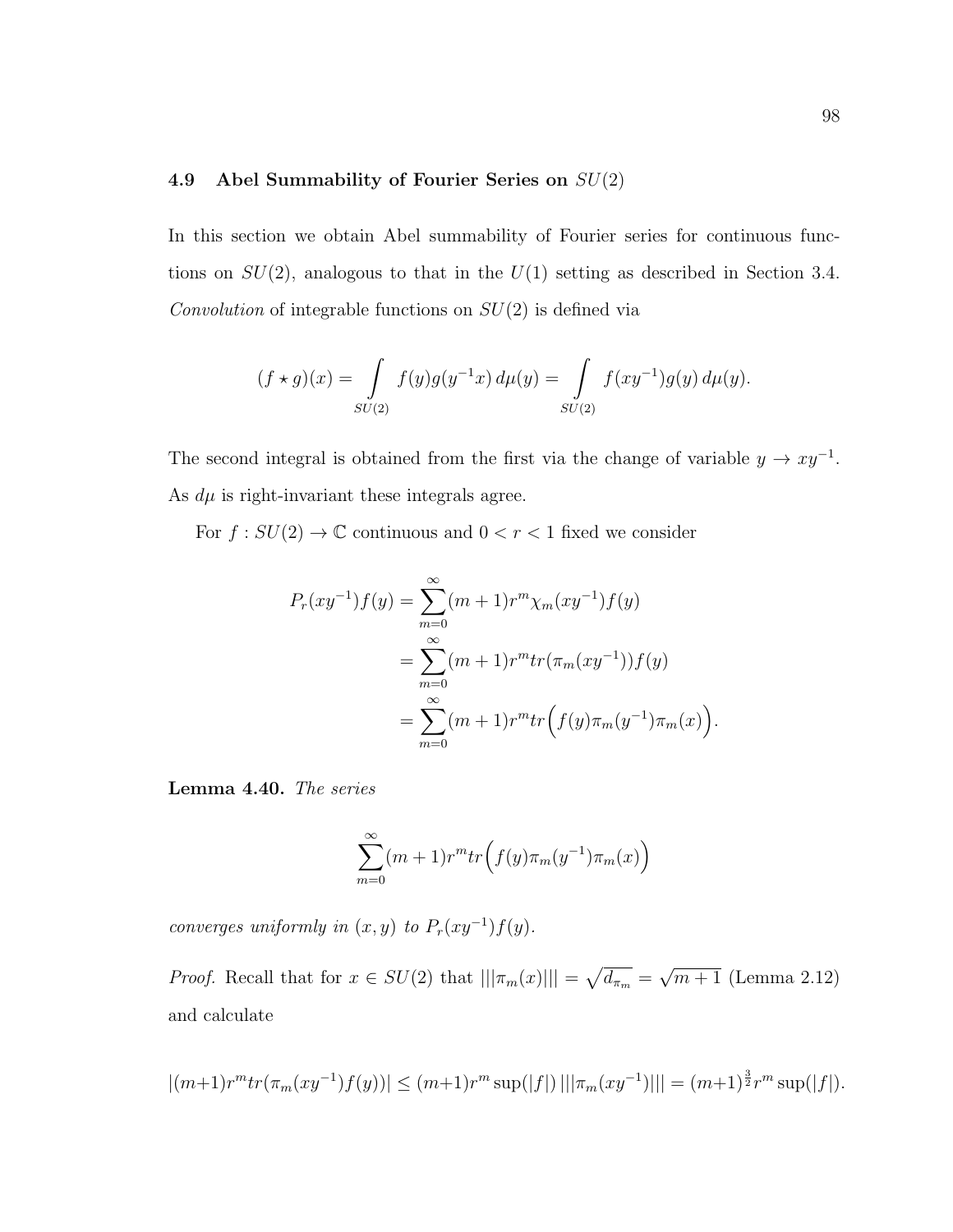Since  $\sum_{n=1}^{\infty}$  $(m+1)^{\frac{3}{2}}r^m \sup(|f|)$  converges, as  $0 < r < 1$ , the M-test yields the result.  $\Box$  $m=0$ 

Proposition 4.41. The series

$$
\sum_{m=0}^{\infty} (m+1)r^m tr(\widehat{f}(\pi_m)\pi_m(x))
$$

converges absolutely and uniformly to  $(P_r * f)(x)$  in  $x \in SU(2)$ .

*Proof.* Recall that  $(P_r * f)(x) = \int$  $SU(2)$  $P_r(xy^{-1})f(y)d\mu(y)$ . We substitute the series expression for  $P_r(xy^{-1})f(y)$ , given in Lemma 4.40 and use the uniform convergence to justify term-wise integration. First we compute

$$
(P_r * f)(x) = \sum_{m=0}^{\infty} (m+1)r^m \int_{SU(2)} tr(f(y)\pi_m(y^{-1})\pi_m(x))d\mu(y)
$$
  
= 
$$
\sum_{m=0}^{\infty} (m+1)r^m tr\left(\left(\int_{SU(2)} f(y)\pi_m(y^{-1})d\mu(y)\right) \circ \pi_m(x)\right)
$$
  
= 
$$
\sum_{m=0}^{\infty} (m+1)r^m tr(\hat{f}(\pi_m)\pi_m(x)).
$$

To see that this series converges absolutely and uniformly we use the M-test and compute

$$
|(m+1)r^{m}tr(\widehat{f}(\pi_{m})\pi_{m}(x))| \leq (m+1)r^{m}|||\widehat{f}(\pi_{m})||| |||\pi_{m}(x)|||.
$$

As f is continuous and  $SU(2)$  compact we have  $f \in L^2(SU(2))$ . The Plancherel Theorem (2.11) ensures that  $\sum_{n=1}^{\infty}$  $\sum_{m=0} \|\widehat{f}(\pi_m)\|\|^2 < \infty$ , so, in particular,  $(\|\widehat{f}(\pi_m)\|\|)_{m}$  is a bounded sequence,  $|||\widehat{f}(\pi_m)||| \leq C$  say. Lemma 2.12 gives  $|||\pi_m(x)||| = \sqrt{d_{\pi_m}} =$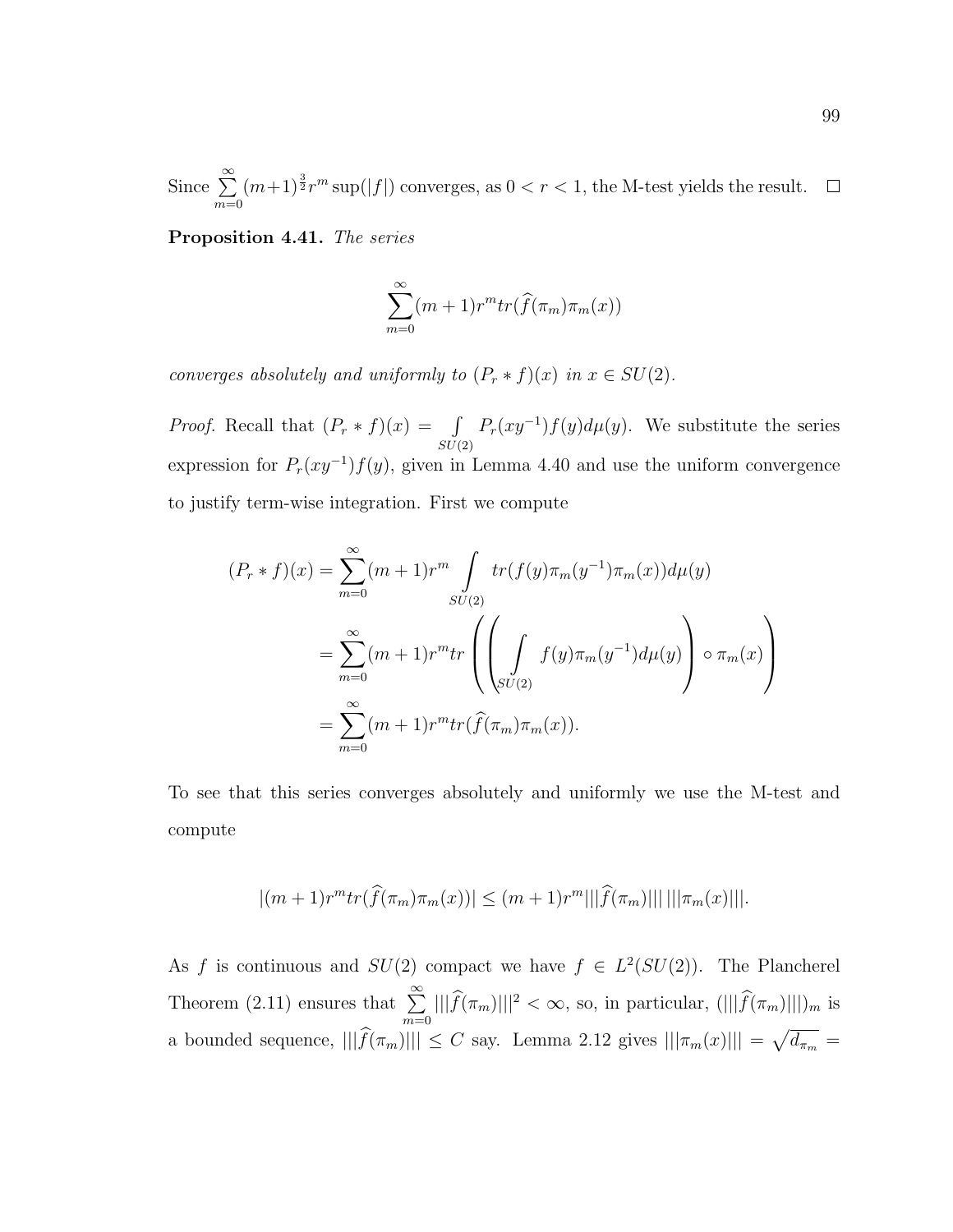√  $\overline{m+1}$ . So now

$$
|(m+1)r^{m}tr(\hat{f}(\pi_{m})\pi_{m}(x))| \leq C(m+1)^{3/2}r^{m}
$$

and  $\sum_{m}(m+1)^{3/2}r^{m}$  converges as  $0 < r < 1$ .

Proposition 4.42. For  $f \in C(SU(2))$ 

$$
\lim_{r \to 1^{-}} (P_r * f)(x) = \lim_{r \to 1^{-}} \sum_{m=0}^{\infty} (m+1)r^m tr(\widehat{f}(\pi_m)\pi_m(x)) = f(x)
$$

with uniform convergence in  $x \in SU(2)$ .

*Proof.* Let  $0 < r < 1$  be fixed and let

$$
f_r(x) = (P_r * f)(x) = \int_{SU(2)} P_r(y) f(y^{-1}x) d\mu(y).
$$

Let  $\varepsilon > 0$  be given. As  $SU(2)$  is compact and f is continuous Proposition 2.29 ensures that there is a neighborhood  $V$  around  $I$  with

$$
|f(yx) - f(x)| < \varepsilon, \quad \text{for all } x \in SU(2), \ y \in V.
$$

Thus also  $U := V^{-1} = \{y^{-1} : y \in V\}$  is a neighborhood of I with

$$
|f(y^{-1}x) - f(x)| < \varepsilon, \quad \text{for all } x \in SU(2), \ y \in U.
$$

Now using the properties of the Poisson kernel we calculate

$$
|f_r(x) - f(x)|
$$

 $\Box$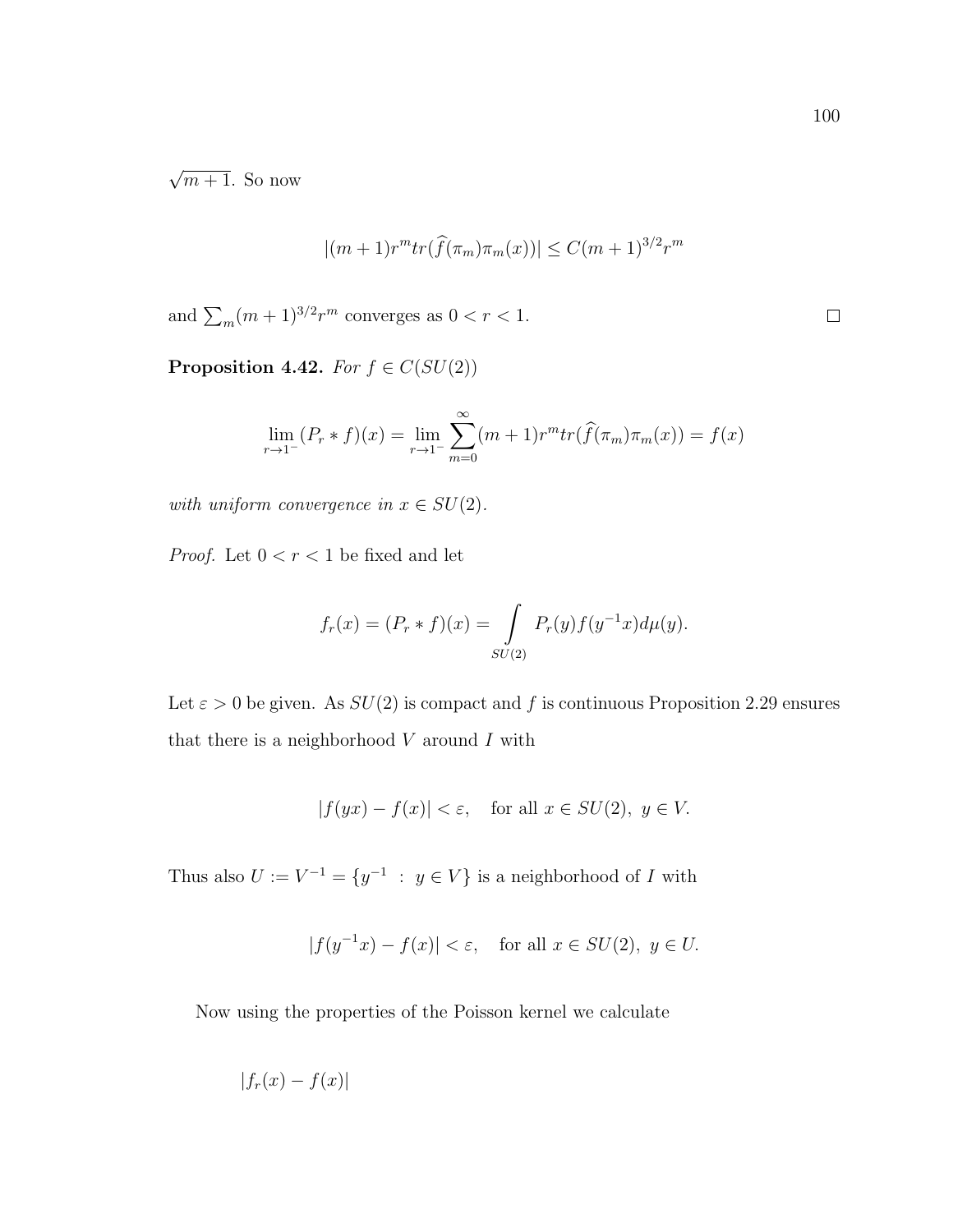$$
\begin{split}\n&= \left| \int_{SU(2)} P_r(y)(f(y^{-1}x) - f(x))d\mu(y) \right| \\
&\leq \int_{SU(2)} P_r(y)|f(y^{-1}x) - f(x)|d\mu(y) \\
&= \int_U P_r(y)|f(y^{-1}x) - f(x)|d\mu(y) + \int_{U^C} P_r(y)|f(y^{-1}x) - f(x)|d\mu(y) \\
&\leq \varepsilon \int_U P_r(y)d\mu(y) + 2\sup(|f|) \int_{U^C} P_r(y)d\mu(y) \\
&\leq \varepsilon \int_{SU(2)} P_r(y)d\mu(y) + 2\sup(|f|) \left(1 - \int_{U} P_r(y)d\mu(y)\right) \\
&\leq \varepsilon + 2\sup(|f|) \left(1 - \int_{U} P_r(y)d\mu(y)\right).\n\end{split}
$$

If we now take the previous calculation and take the limit as  $r \to 1^-$  we get

$$
\lim_{r \to 1^-} \left( \varepsilon + 2 \sup(|f|) \left( 1 - \int_U P_r(y) d\mu(y) \right) \right) = \varepsilon.
$$

Thus we get

$$
\lim_{r \to 1^-} |f_r(x) - f(x)| \le \varepsilon
$$

for every  $\varepsilon>0$  and hence

$$
\lim_{r \to 1^-} f_r(x) = f(x).
$$

Moreover as our above estimate is independent of x, convergence is uniform in  $x$ .  $\Box$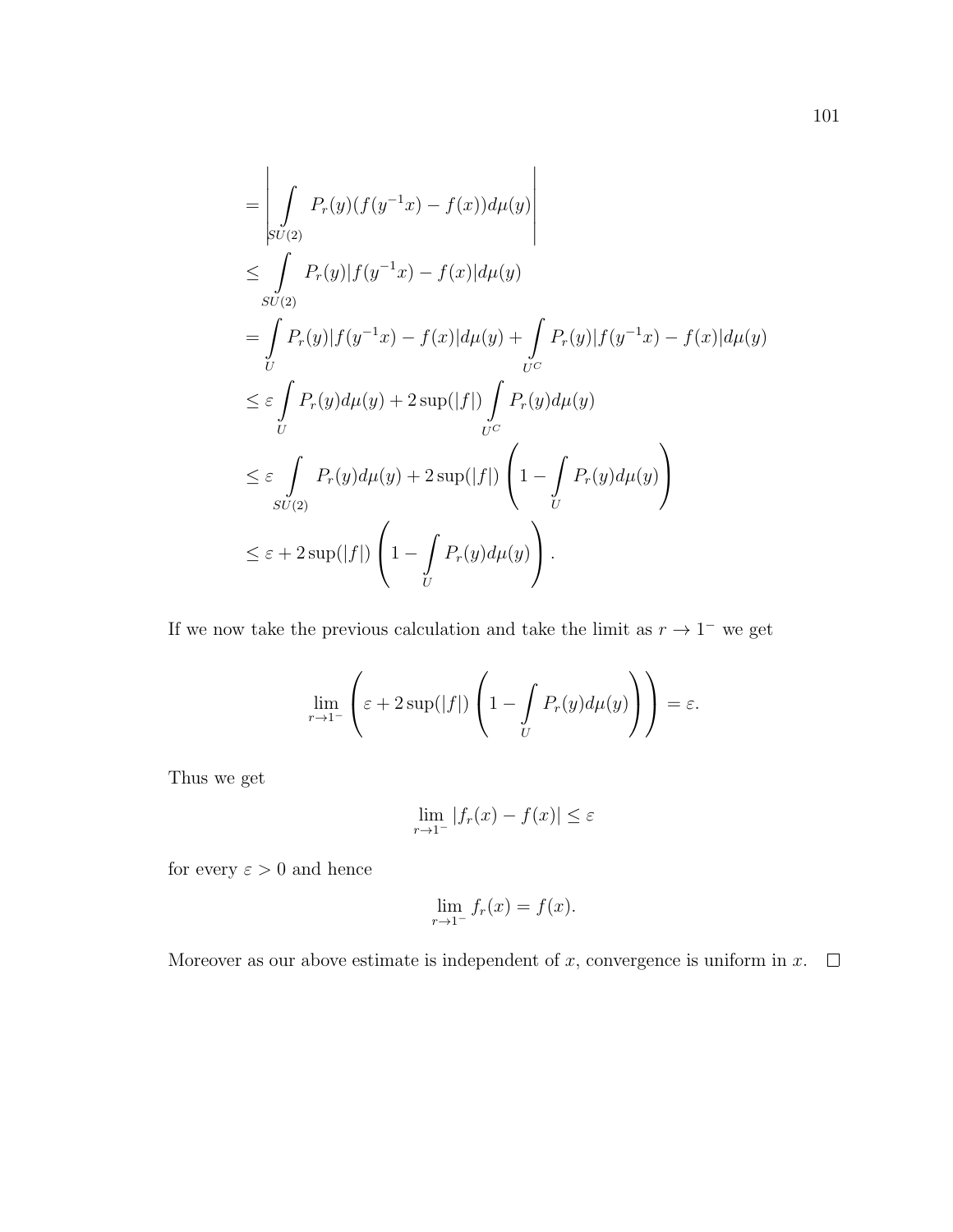## CHAPTER 5: Heat Equation on  $U(1)$  and  $SU(2)$

In this chapter we study the heat equation on  $SU(2)$ . For purposes of motivation and comparison we first observe the heat equation on the linear Lie group  $U(1)$ . This is a very classical example since  $U(1)$  can be thought of as the unit circle in  $\mathbb{C}$ . In fact Fourier (1768-1830) applied his methods to the study of heat conduction in a thin circular loop of wire.

## 5.1 Heat Equation on  $U(1)$

The heat equation on  $\mathbb R$  can be written

$$
\frac{\partial u}{\partial t}(t,\theta) = \frac{\partial^2 u}{\partial \theta^2}(t,\theta).
$$

Recall that for  $f: U(1) \to \mathbb{C}$  we defined  $\tilde{f}: \mathbb{R} \to \mathbb{C}$  as the  $2\pi$  - periodic function

$$
\widetilde{f}(\theta) = f(e^{i\theta})
$$

from Chapter 3. The *Cauchy problem* for the heat equation on  $U(1)$  is the following.

• Given a continuous function  $f: U(1) \to \mathbb{C}$  find a continuous function  $u(t, \theta)$  on  $[0, \infty) \times \mathbb{R}$  which is 2 $\pi$ -periodic in the  $\theta$  variable,  $u \in C^2((0, \infty) \times \mathbb{R})$  such that

$$
\frac{\partial u}{\partial t} = \frac{\partial^2 u}{\partial \theta^2}, \qquad u(0, \theta) = \tilde{f}(\theta).
$$

First notice that the functions

$$
e^{-m^2t}e^{im\theta}
$$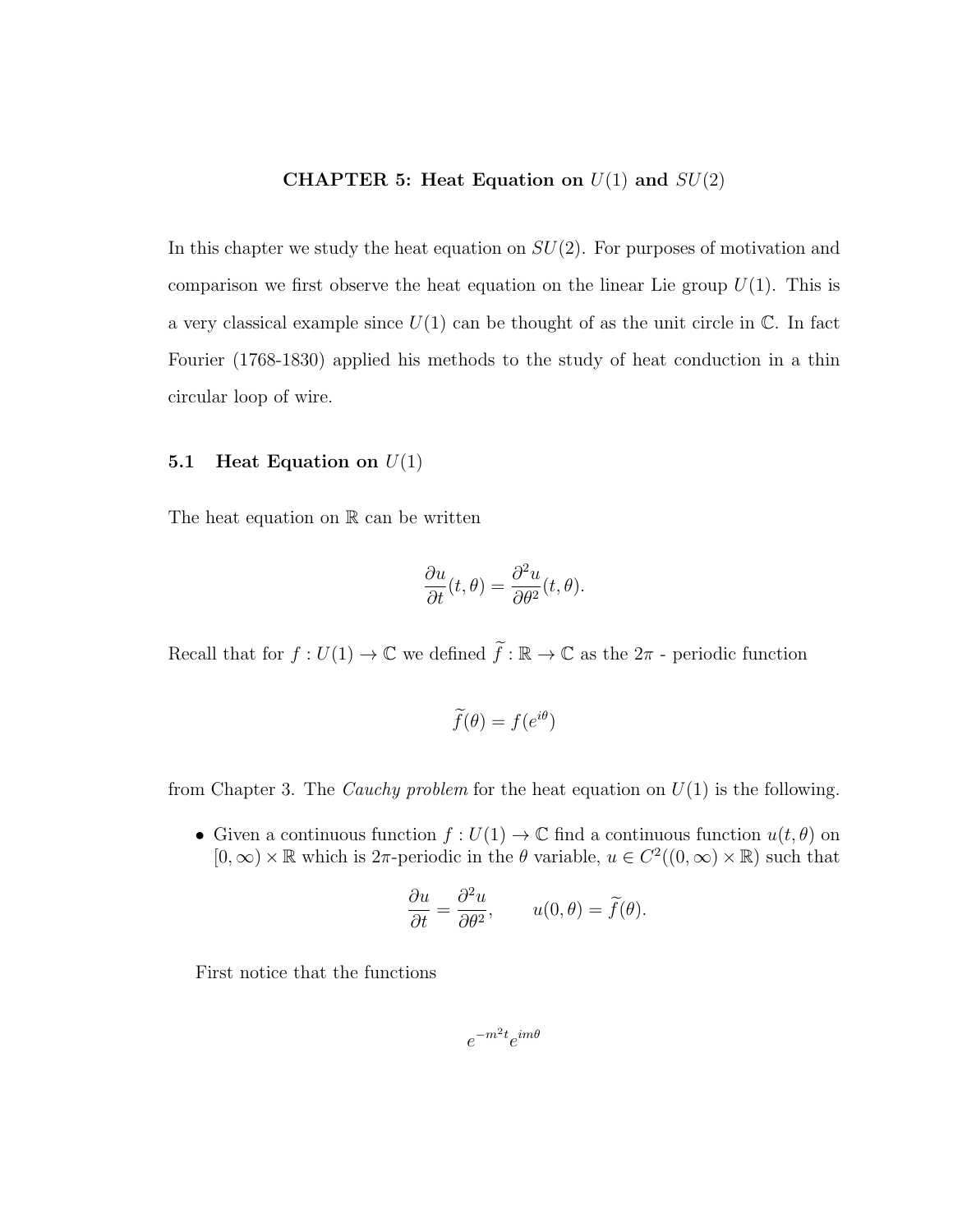are solutions to the heat equation. We let the *heat kernel* be defined on  $(0, \infty) \times \mathbb{R}$ via

$$
h(t,\theta) = \sum_{m \in \mathbb{Z}} e^{-m^2 t} e^{im\theta}
$$

.

Also recall that Equation 3.1 asserts that for  $f \in C^1(U(1))$  one has

$$
\widetilde{f}(\theta) = \sum_{m \in \mathbb{Z}} \widehat{f}(m) e^{-im\theta}
$$

converges uniformly. If we now write

$$
u(t,\theta) = \sum_{m \in \mathbb{Z}} \hat{f}(m) e^{-m^2 t} e^{im\theta}
$$

then for  $t > 0$  it is easy to check that u is a solution to the heat equation. Also if we let  $t = 0$  we get

$$
u(0,\theta) = \sum_{m\in\mathbb{Z}} \widehat{f}(m) e^{im\theta} = \widetilde{f}(\theta)
$$

and thus  $u(t, \theta)$  solves the Cauchy problem. Moreover, for  $t > 0$  the function  $u(t, \theta)$ can be expressed as the convolution of  $\widetilde{f}$  with the heat kernel in the  $\theta$  variable. Indeed for  $f \in C^1(U(1))$  one can justify the following formal calculation:

$$
u(t,\theta) = \sum_{m\in\mathbb{Z}} \hat{f}(m)e^{-m^2t}e^{im\theta}
$$
  
= 
$$
\sum_{m\in\mathbb{Z}} \left(\frac{1}{2\pi}\int_{-\pi}^{\pi} e^{-im\phi}\tilde{f}(\phi) d\phi\right) e^{-m^2t}e^{im\theta}
$$
  
= 
$$
\frac{1}{2\pi}\int_{-\pi}^{\pi} \sum_{m\in\mathbb{Z}} e^{-m^2t}e^{im(\theta-\phi)}\tilde{f}(\phi) d\phi
$$
  
= 
$$
\frac{1}{2\pi}\int_{-\pi}^{\pi} h(t,\theta-\phi)\tilde{f}(\phi) d\phi.
$$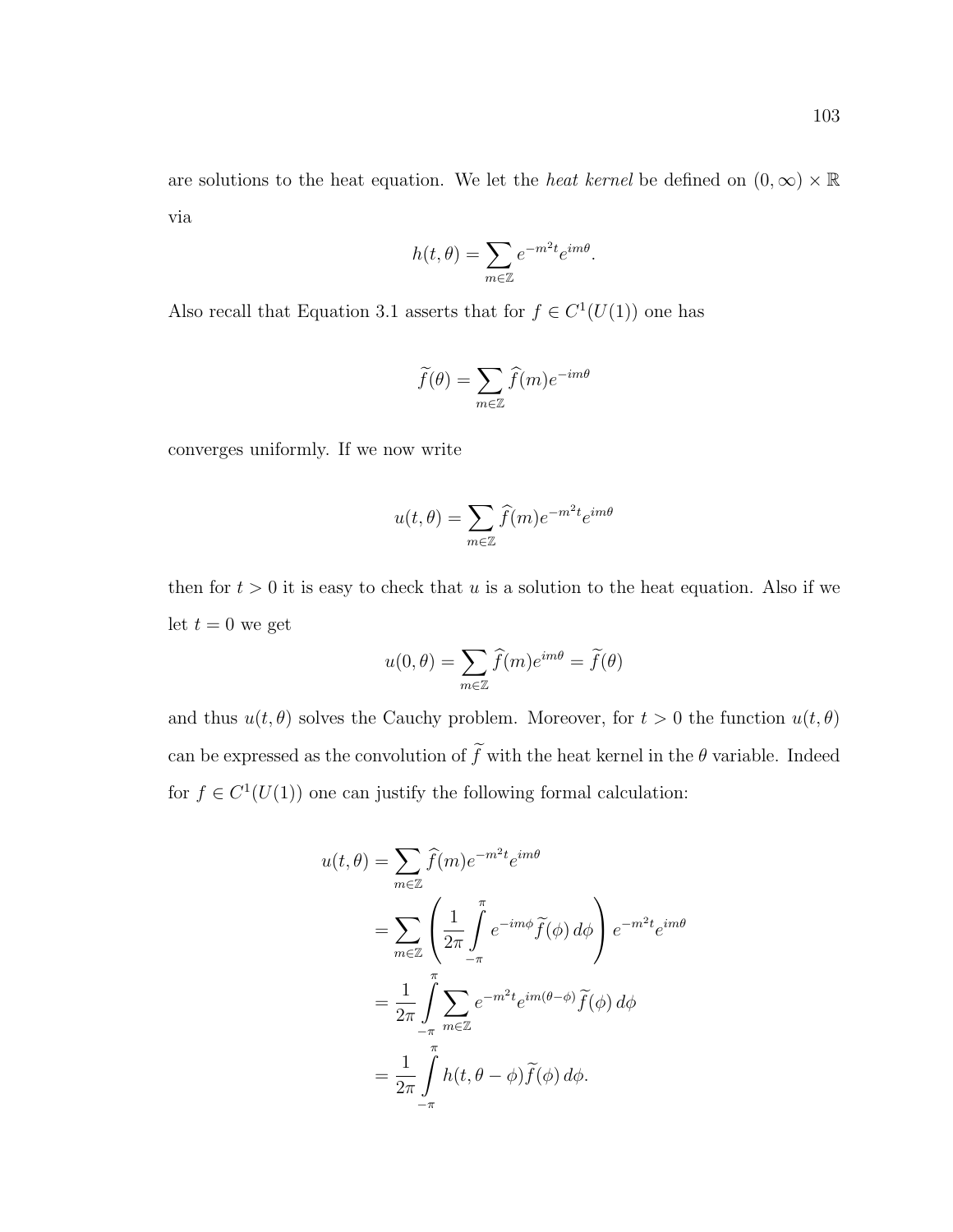It is true more generally that the above procedure produces a solution to the Cauchy problem for continuous boundary data. More precisely one has the following. A proof can be found in [7, Page 100].

Theorem 5.1. For  $f \in C(U(1)),$ 

$$
u(t,\theta) = \frac{1}{2\pi} \int_{0}^{2\pi} h(t,\theta - \phi) \tilde{f}(\phi) d\phi
$$

solves the heat equation on  $(0, \infty) \times \mathbb{R}$  and satisfies  $\lim_{t\to 0^+} u(t, \theta) = \tilde{f}(\theta)$ . This is the unique solution to the Cauchy problem for boundary data f.

## 5.2 Heat Equation on  $SU(2)$

The heat equation on  $SU(2)$  reads  $\frac{\partial u}{\partial t} = \Delta u$  where  $\Delta$  is the Laplace operator from Section 4.6. The Cauchy problem for the heat equation is the following.

• Given a continuous function  $f : SU(2) \to \mathbb{C}$  find a continuous function  $u(t, x)$ :  $[0,\infty) \times SU(2) \rightarrow \mathbb{C}$  with  $u \overline{C^2}$  on  $(0,\infty) \times SU(2)$  and

$$
\frac{\partial u}{\partial t} = \Delta u, \qquad u(0, x) = f(x).
$$

We will prove the following fundamental result.

**Theorem 5.2.** Given any continuous function  $f \in C(SU(2))$  there exists a unique solution u to the Cauchy problem with initial function  $f$ .

Corollary 5.4 below establishes the uniqueness of solutions to the Cauchy problem. Key to this is the following lemma.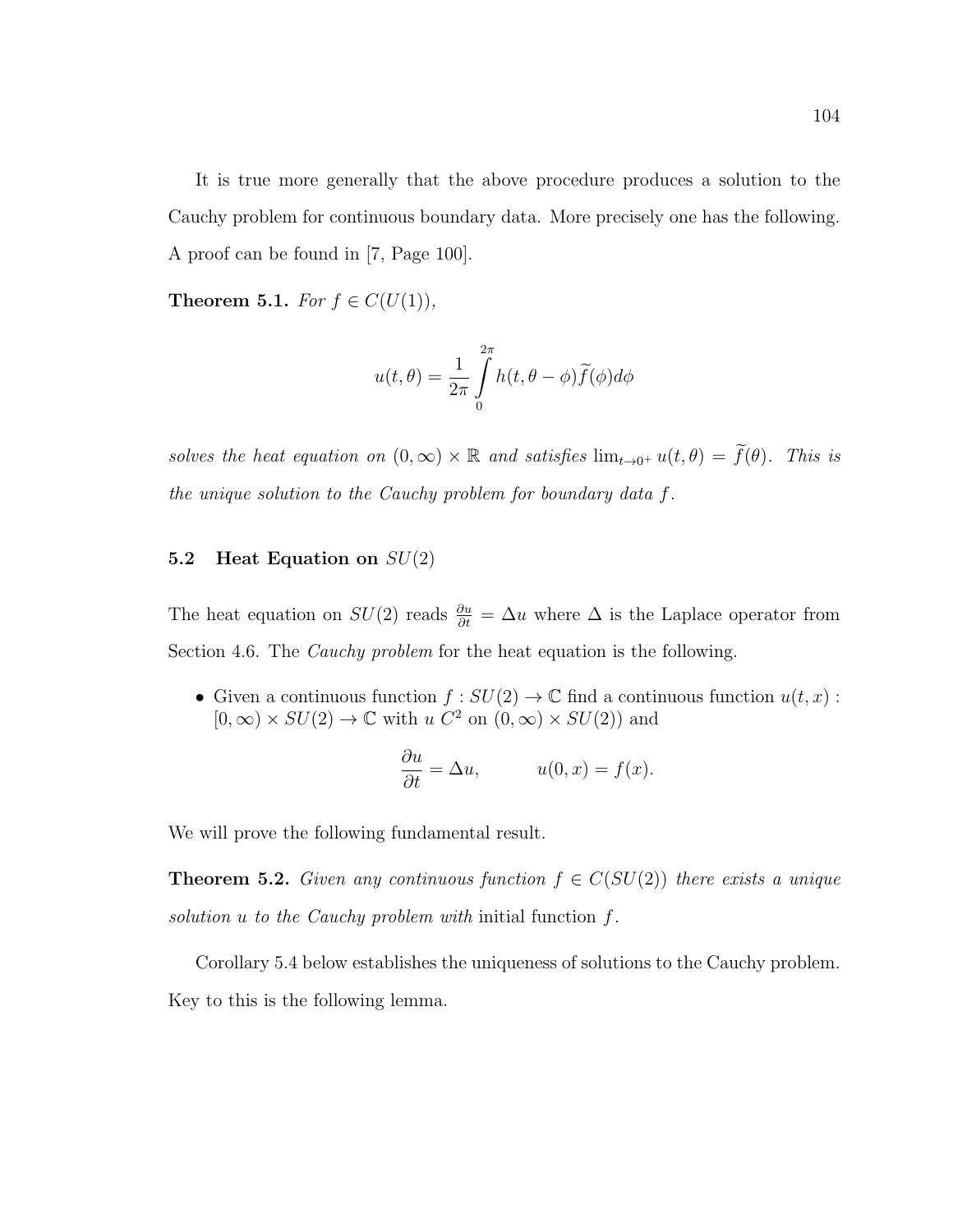**Lemma 5.3.** Let  $u : [0, \infty) \times SU(2) \rightarrow \mathbb{R}$  be continuous, real-valued, and  $C^2$  on  $(0, \infty) \times SU(2)$  with  $\frac{\partial u}{\partial t} = \Delta u$ . Suppose that  $u(0, x) \geq 0$  for all  $x \in SU(2)$ . Then  $u \geq 0$  on  $[0,\infty) \times SU(2)$ . Likewise if  $u(0,x) \leq 0$  for all  $x \in SU(2)$  then  $u \leq 0$  on  $[0,\infty) \times SU(2)$ .

*Proof.* It is suffice to show that for fixed  $T \circ > 0$  we have  $u \geq 0$  on the compact set  $[0, T<sub>o</sub>] \times SU(2)$ . Let  $\varepsilon > 0$  be given and observe the continuous function

$$
u_{\varepsilon}(t,x) = u(t,x) + \varepsilon t.
$$

Now suppose that  $u(t, x)$  achieves its absolute minimum on the set  $[0, \infty] \times SU(2)$  at  $(t_0, x_0)$ . Suppose that  $t_0 > 0$  so that  $(t_0, x_0) \in (0, \infty) \times SU(2)$ . Now as  $\frac{\partial u}{\partial t} = \Delta u$  on  $(0,\infty) \times SU(2)$  we see that

$$
\frac{\partial u_{\varepsilon}}{\partial t} - \Delta u_{\varepsilon} = \varepsilon > 0 \tag{5.1}
$$

and as  $u_{\varepsilon}$  achieves its minimum in  $[0, T<sub>o</sub>] \times SU(2)$  at  $(t<sub>o</sub>, x<sub>o</sub>)$  we must have

$$
\frac{\partial u_{\varepsilon}}{\partial t}(t_{\circ}, x_{\circ}) \le 0. \tag{5.2}
$$

In fact we have  $\frac{\partial u_{\varepsilon}}{\partial t}(t_0, x_0) = 0$  when  $t_0 < T_0$ . Recall that for the basis  $\{X_1, X_2, X_3\}$ of  $SU(2)$  we have

$$
\Delta u_{\varepsilon}(t_{\circ}, x_{\circ})
$$
\n
$$
= \frac{d^2}{ds^2} \bigg|_0 u_{\varepsilon}(t_{\circ}, x_{\circ} \exp(sX_1)) + \frac{d^2}{ds^2} \bigg|_0 u_{\varepsilon}(t_{\circ}, x_{\circ} \exp(sX_2)) + \frac{d^2}{ds^2} \bigg|_0 u_{\varepsilon}(t_{\circ}, x_{\circ} \exp(sX_3)).
$$

Since  $u_{\varepsilon}$  achieves its absolute minimum at  $(t_0, x_0)$  then each of these second derivatives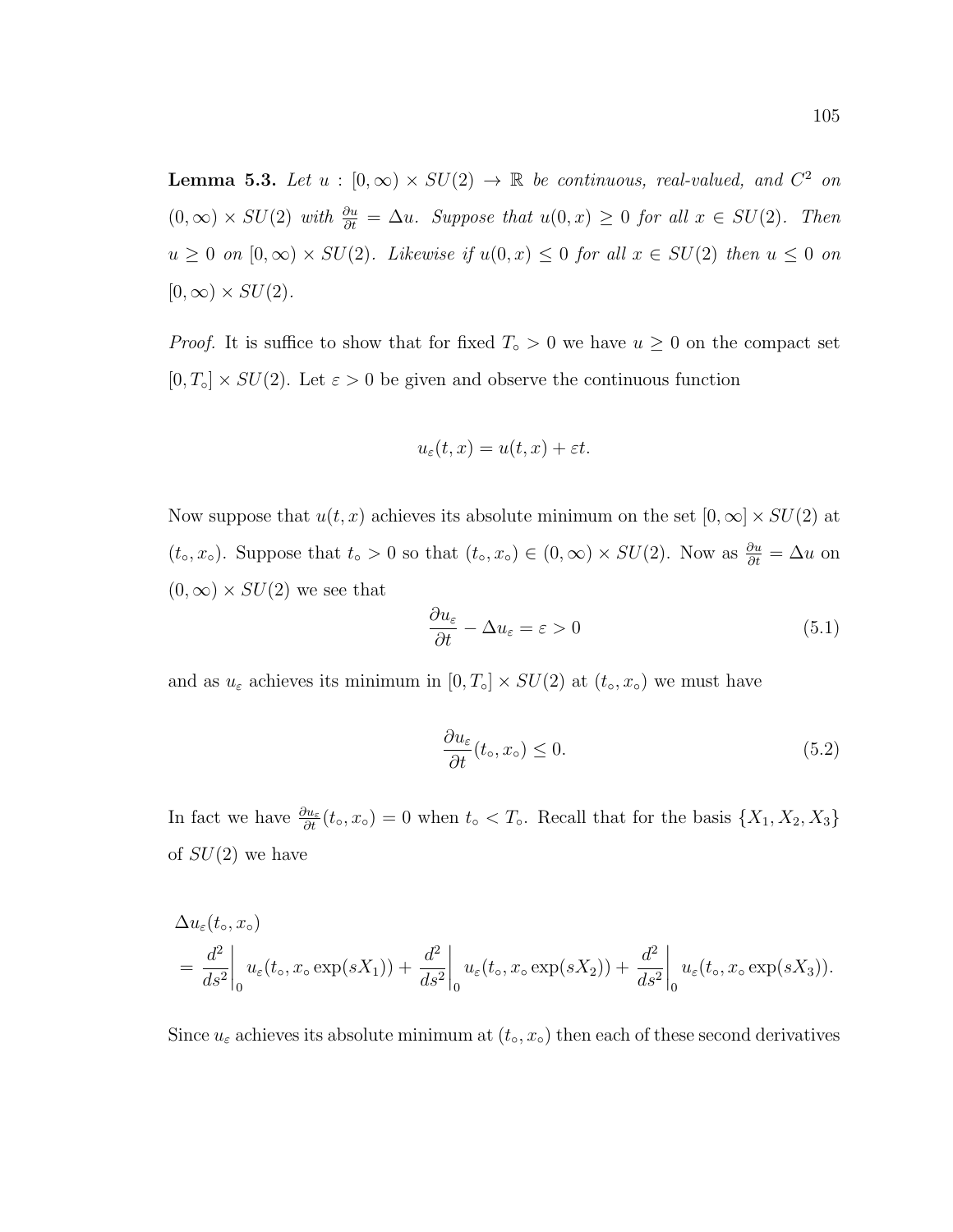must be non-negative and thus

$$
\Delta u_{\varepsilon}(t_{\circ}, x_{\circ}) \ge 0. \tag{5.3}
$$

Using Equation 5.2 and 5.3 we have

$$
\frac{\partial u_{\varepsilon}}{\partial t}(t_0, x_{\circ}) - \Delta u_{\varepsilon}(t_0, x_{\circ}) \leq 0.
$$

But this contradicts Equation 5.1 as  $(t_0, x_0)$  belongs to  $(0, \infty) \times SU(2)$ . Thus we must have that  $t<sub>∘</sub> = 0$  and from this it follows that

$$
u_{\varepsilon}(t_0, x_{\circ}) = u_{\varepsilon}(0, x_{\circ}) = u(0, x_{\circ}) \ge 0
$$

and hence that

$$
u(t, x) + \varepsilon t \ge 0
$$

holds for all  $(t, x) \in [0, T<sub>o</sub>] \times SU(2)$ . As  $\varepsilon > 0$  is arbitrary this implies that  $u \ge 0$  on  $[0, T<sub>o</sub>] \times SU(2)$  as desired.  $\Box$ 

**Corollary 5.4.** For given initial data  $f \in C(SU(2))$  there is at most one solution to the Cauchy problem.

*Proof.* Let  $u_1$  and  $u_2$  both solve the Cauchy problem for boundary data  $f \in C(SU(2))$ . Then  $u = u_1 - u_2$  is continuous on  $[0, \infty) \times SU(2)$  and  $C^2$  on  $(0, \infty) \times SU(2)$  and satisfies

$$
\frac{\partial u}{\partial t} = \Delta u, \qquad u(0, x) = 0.
$$

Applying the previous lemma to the real and imaginary parts of u then we see that  $u \geq 0$  and  $u \leq 0$  i.e.  $u = 0$  on  $[0, \infty) \times SU(2)$ . That is  $u_1 = u_2$ .  $\Box$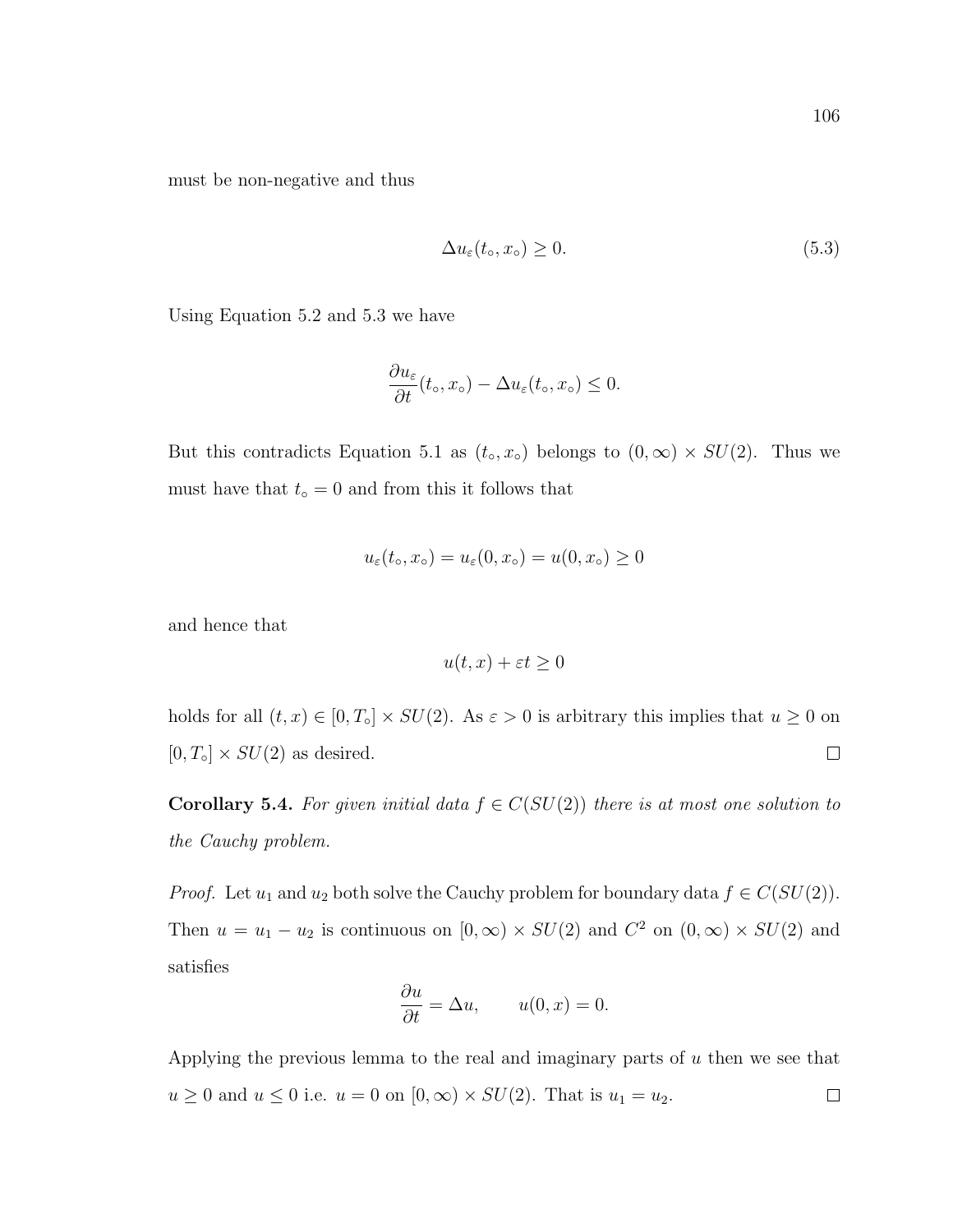To complete the proof for Theorem 5.2 it remains to establish existence of a solution to the Cauchy problem. Recall for  $v\in\mathcal{M}_{\pi_m}$  that

$$
\Delta v(x) = -m(m+2)v(x)
$$

for all  $x \in SU(2)$  (Equation 4.6). Thus it is easy to see that

$$
u(t,x) = e^{-m(m+2)t}v(x)
$$

is a solution to the heat equation. We will study Fourier series of the general form

$$
u(t,x) = \sum_{m=0}^{\infty} e^{-m(m+2)t} v_{\pi_m}(x), \text{ where } v_{\pi_m} \in \mathcal{M}_{\pi_m}.
$$

Now let us define the heat kernel as

$$
H(t,x) = \sum_{m=0}^{\infty} (m+1)e^{-m(m+2)t} \chi_m(x)
$$

where  $(t, x) \in (0, \infty) \times SU(2)$ .

**Proposition 5.5.**  $H(t, x) = \sum_{n=0}^{\infty}$  $m=0$  $(m+1)e^{-m(m+2)t}\chi_m(x)$  converges absolutely and uniformly on  $[t_0, \infty) \times SU(2)$  for each fixed  $t_0 > 0$ .

*Proof.* Let  $t_0 > 0$  be given. Notice

$$
|\chi_m(x)| = |tr(\pi_m(x))|
$$

is the modulus of the sum of the eigenvalues for  $\pi_m(x)$ . As  $\pi_m(x)$  is unitary each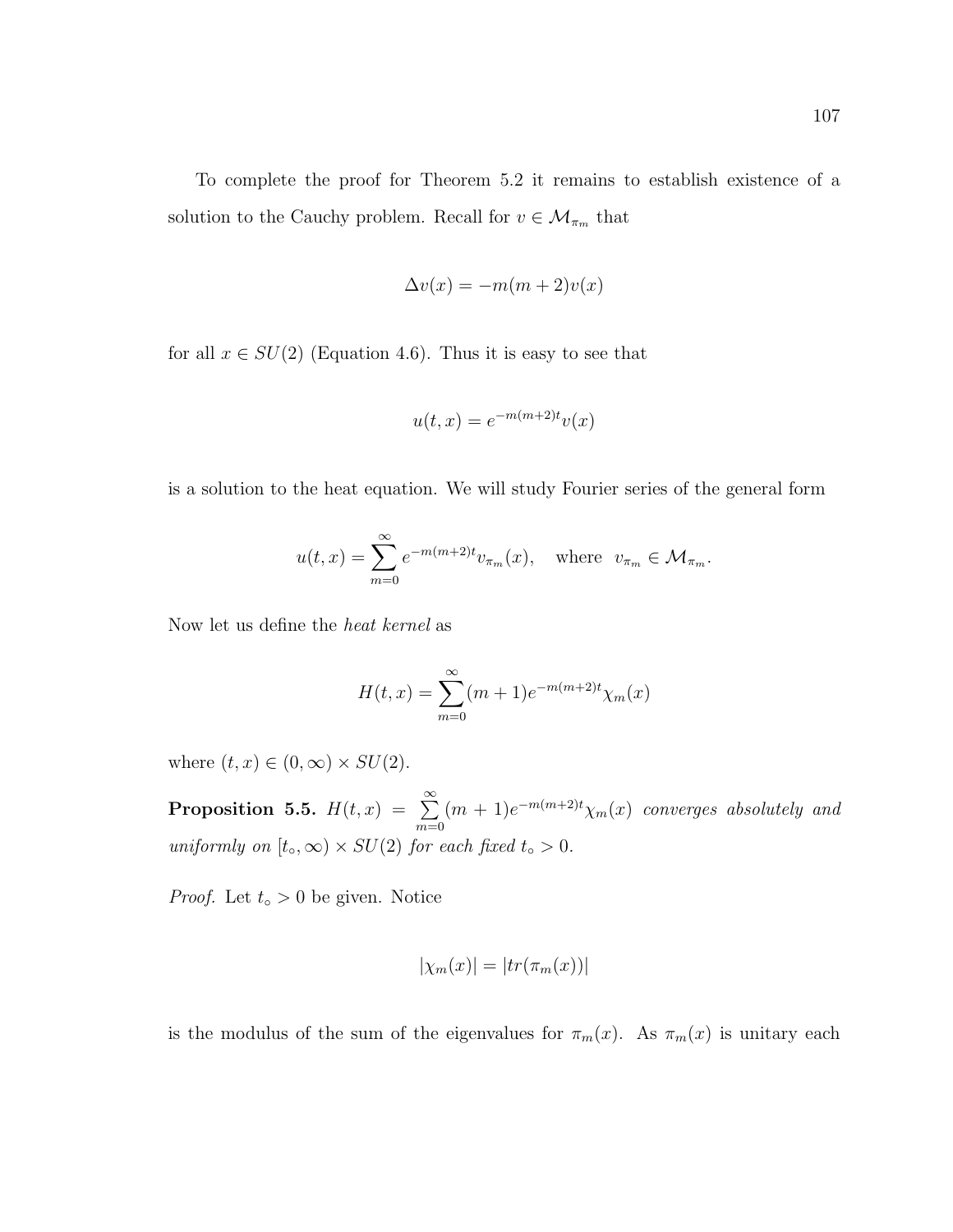eigenvalue has modulus 1. It follows that  $|\chi_m(x)| \leq m + 1$ . So we get

$$
|(m+1)e^{-m(m+2)t}\chi_m(x)| \leq (m+1)^2e^{-m(m+2)t_0}
$$

for all  $(x, t) \in [t_0, \infty) \times SU(2)$ . Thus by the M-test the series for  $H(t, x)$  converges absolutely and uniformly on  $[t_0, \infty) \times SU(2)$ .  $\Box$ 

Lemma 5.6. Let  $f \in C(G)$  then

$$
\sum_{m=0}^{\infty} (m+1)e^{-m(m+2)t} \chi_m(xy^{-1})f(y)
$$

converges absolutely and uniformly to  $H(t, xy^{-1})f(y)$  in  $y \in SU(2)$  for all fixed  $(t, x) \in (0, \infty) \times SU(2).$ 

Proof. We calculate

$$
|(m+1)e^{-m(m+2)t}\chi_m(xy^{-1})f(y)| \leq (m+1)^2e^{-m(m+2)t}\sup(|f|).
$$

Since  $SU(2)$  is compact and f continuous then f is bounded, and thus by the M-test we have that the series converges absolutely and uniformly in  $y \in SU(2)$ .  $\Box$ 

Now for given  $f \in C(G)$  we define a function u on  $(0, \infty) \times SU(2)$  as the convolution in the spacial coordinate of  $H$  and  $f$ . This amounts to

$$
u(t,x) = \int_{SU(2)} H(t, xy^{-1}) f(y) d\mu(y).
$$

By the previous Lemma we have that the series for  $H(t, xy^{-1})f(y)$  converges uniformly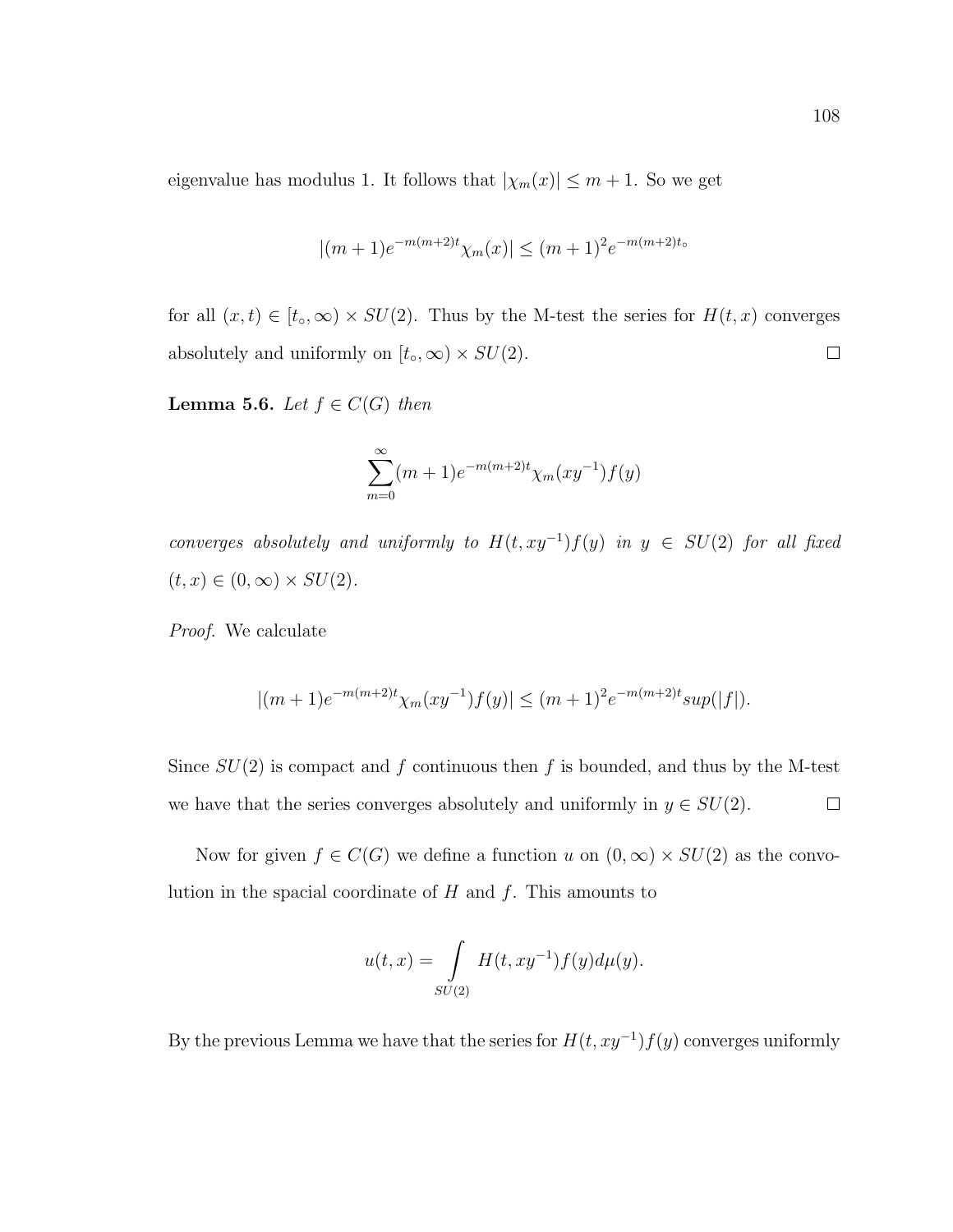in  $y$  and thus we can integrate term-wise. So

$$
u(t,x) = \int_{SU(2)} \sum_{m=0}^{\infty} (m+1)e^{-m(m+2)t} \chi_m(xy^{-1})f(y)d\mu(y)
$$
  
= 
$$
\sum_{m=0}^{\infty} (m+1)e^{-m(m+2)t} \int_{SU(2)} \chi_m(xy^{-1})f(y)d\mu(y).
$$

If we now focus on the integral we see

$$
\int_{SU(2)} \chi_m(xy^{-1}) f(y) d\mu(y) = \int_{SU(2)} tr(\pi_m(xy^{-1})) f(y) d\mu(y)
$$
  
\n
$$
= \int_{SU(2)} tr(\pi_m(x) \pi_m(y^{-1})) f(y) d\mu(y)
$$
  
\n
$$
= \int_{SU(2)} tr(f(y) \pi_m(y^{-1}) \pi_m(x)) d\mu(y)
$$
  
\n
$$
= tr\left(\left(\int_{SU(2)} f(y) \pi_m(y^{-1}) d\mu(y)\right) \circ \pi_m(x)\right)
$$
  
\n
$$
= tr(\hat{f}(m) \pi_m(x)).
$$

Combining these calculations we obtain

$$
u(t,x) = \sum_{m=0}^{\infty} (m+1)e^{-m(m+2)t}tr(\hat{f}(m)\pi_m(x))
$$

with point-wise convergence on  $(0, \infty) \times SU(2)$ .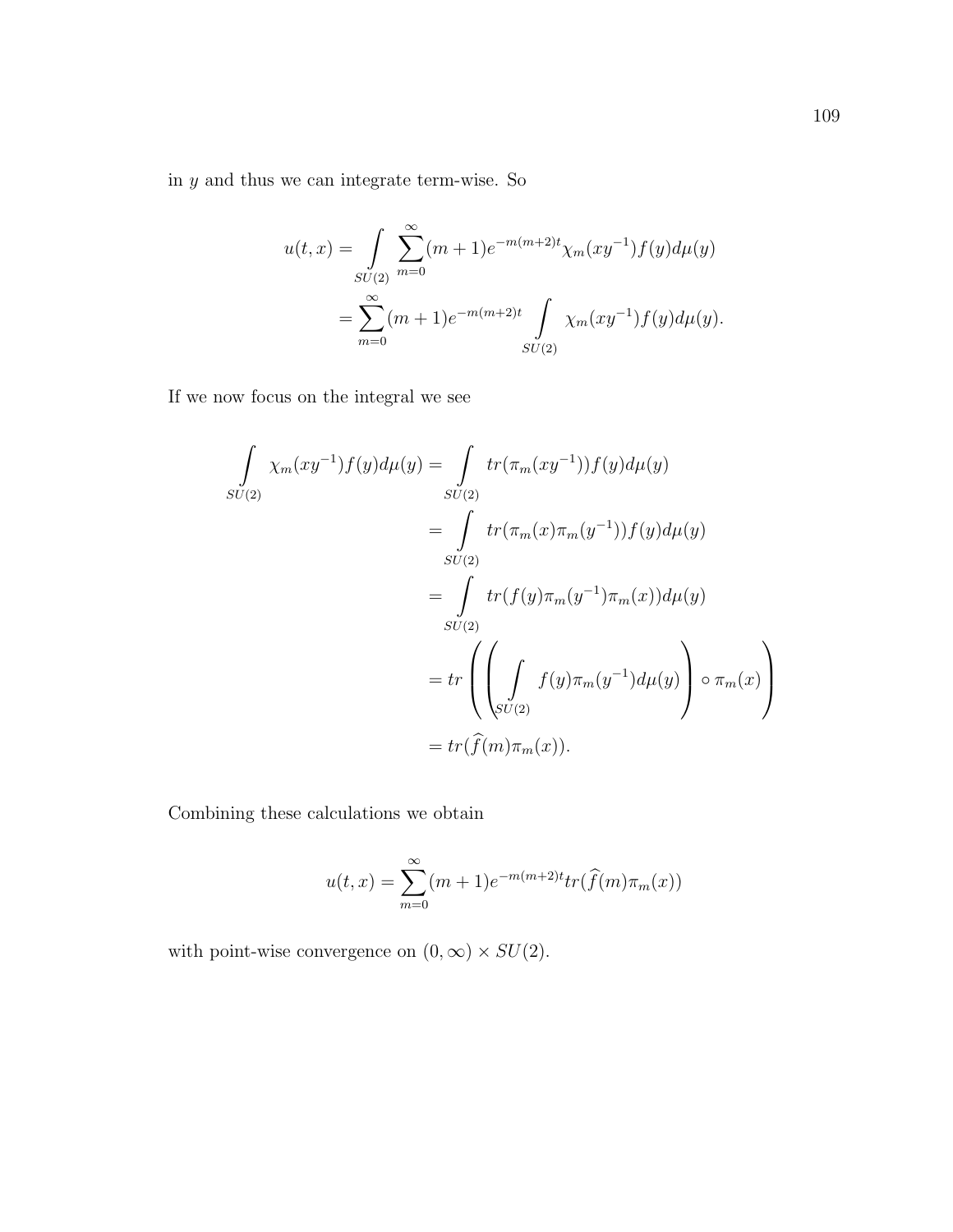Proposition 5.7. For  $f \in C(SU(2)),$ 

$$
\sum_{m=0}^{\infty} (m+1)e^{-m(m+2)t}tr(\widehat{f}(m)\pi_m(x))
$$

converges to  $u(t, x)$  absolutely and uniformly on  $[t_0, \infty) \times SU(2)$  for  $t_0 > 0$ .

*Proof.* Let  $t_0 > 0$  be fixed. We calculate

$$
|tr(\hat{f}(m)\pi_m(x)| \le |||\hat{f}(m)||| \, |||\pi_m(x)|||
$$

and now from Lemma 2.12 we have that  $|||\pi_m(x)||| \leq \sqrt{m+1}$  and as  $f \in C(SU(2)) \subset$  $L^2(SU(2))$  the Plancherel Theorem (2.11) gives us  $\left(|||\hat{f}(m)|||\right)_{m=0}^{\infty}$  is bounded,  $|||\hat{f}(m)||| \le$  $C$  say. Thus we see

$$
|(m+1)e^{-m(m+2)t}tr(\hat{f}(m)\pi_m(x))| \le (m+1)^{\frac{3}{2}}Ce^{-m(m+2)t_0}
$$

and so by the M-test the above series converges absolutely and uniformly on  $[t_0, \infty) \times$  $SU(2)$ .  $\Box$ 

**Lemma 5.8.** If  $f \in C^2(SU(2))$  then u above solves the Cauchy problem for boundary data f.

*Proof.* Applying  $\Delta$  term-wise to the series expression for u yields

$$
-\sum_{m=0}^{\infty} m(m+1)(m+2)e^{-m(m+2)t}tr(\widehat{f}(m)\pi_m(x)).
$$

as  $tr(\widehat{f}(m)\pi_m(x)) \in \mathcal{M}_{\pi_m}$ . Now for fixed  $t_0 > 0$  we have

$$
|m(m+1)(m+2)e^{-m(m+2)t}tr(\hat{f}(m)\pi_m(x)| \leq Cm(m+1)^{\frac{3}{2}}(m+2)e^{-m(m+2)t_0}
$$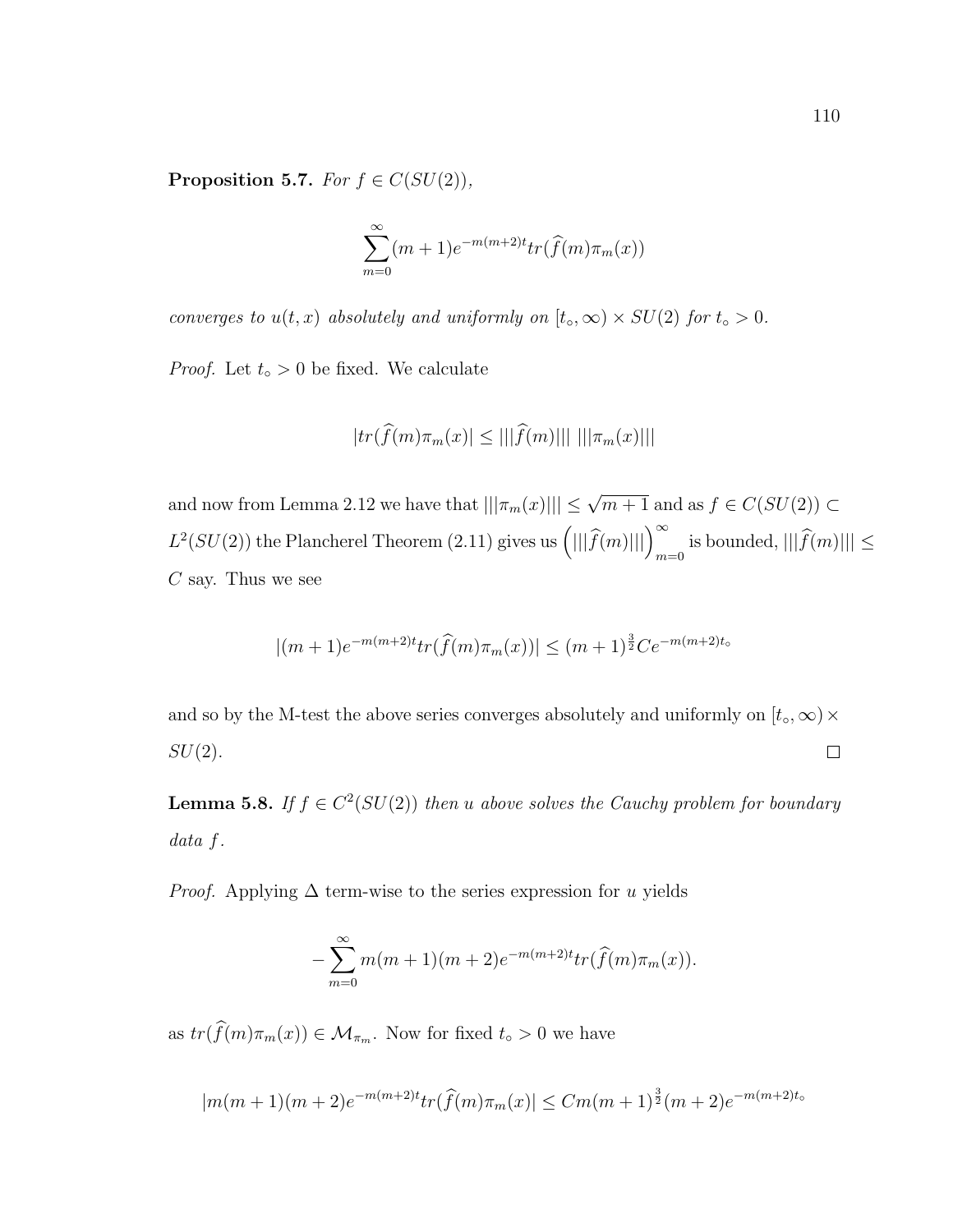for all  $(t, x) \in [t_0, \infty) \times SU(2)$ , just as in the proof of the previous proposition. Thus by the M-test our term-wise application of  $\Delta$  is justified. Applying  $\frac{\partial}{\partial t}$  to the series expression for  $u$  will give the same result and thus

$$
\frac{\partial u}{\partial t} = \Delta u
$$

on  $(0, \infty) \times SU(2)$ .

If we now set  $t = 0$  then the series expression for u becomes

$$
\sum_{m=0}^{\infty} (m+1) tr(\widehat{f}(m)\pi_m(x))
$$

which converges uniformly to f on  $SU(2)$  by Theorem 4.34 as f is a  $C^2$  function.

Proposition 5.9. The heat kernel H has the following properties

- 1.  $H(t, x) \ge 0$  for all  $(t, x) \in (0, \infty) \times SU(2)$ .
- 2.  $\int$  $SU(2)$  $H(t, x) d\mu(x) = 1.$
- 3. For all open neighborhoods V of I,  $\lim_{t\to 0}$   $\int$ V  $H(t, x) d\mu(x) = 1.$

Proof.

1. It is enough to show that

$$
\int_{SU(2)} H(t,y)f(y)d\mu(y) \ge 0
$$

for every  $f \in C^2(SU(2))$  where  $f \geq 0$ . Lemma 5.8 shows that for such an f we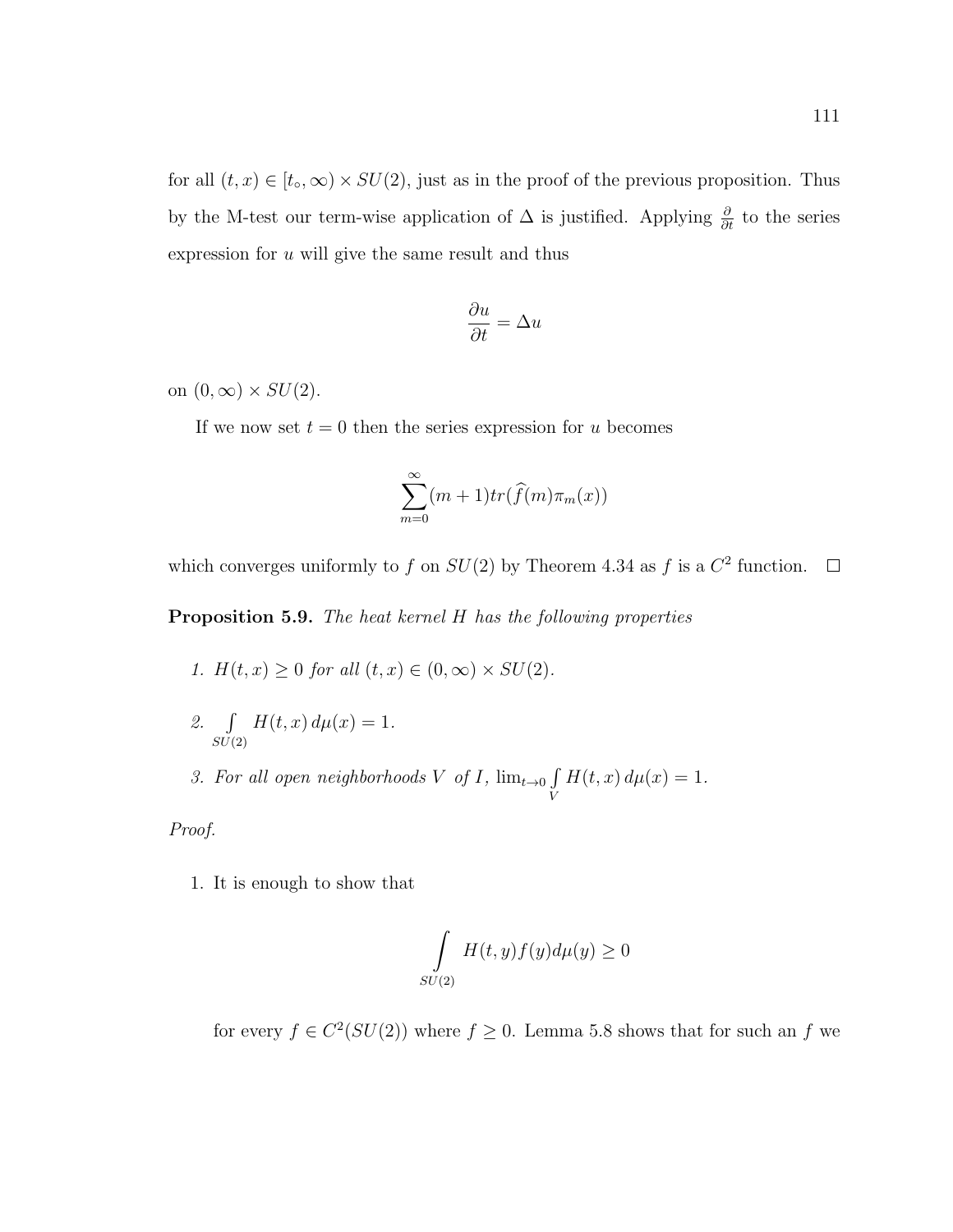have that

$$
u(t,x) = \int_{SU(2)} H(t,xy^{-1})f(y^{-1})d\mu(y) = \int_{SU(2)} H(t,xy)f(y)d\mu(y)
$$

solves the Cauchy problem for boundary data  $\check{f} \in C^2$  where  $\check{f}(x) = f(x^{-1})$ . Lemma 5.3 shows us that  $u \ge 0$  on  $[0, \infty) \times SU(2)$  and thus, in particular,

$$
u(t,I) = \int_{SU(2)} H(t,y)f(y)d\mu(y) \ge 0
$$

as desired.

2. As  $\sum_{n=1}^{\infty}$  $m=0$  $(m+1)e^{-m(m+2)t}\chi_m(x)$  converges uniformly to  $H(t,x)$  we can integrate term-wise

$$
\int_{SU(2)} H(t,x) d\mu(x) = \sum_{m=0}^{\infty} (m+1)e^{-m(m+2)t} \int_{SU(2)} \chi_m(x) d\mu(x).
$$

The integral  $\int$  $SU(2)$  $\chi_m(x) d\mu(x) = \langle \chi_m, \chi_0 \rangle_2 = \delta_{m,0}$  by Theorem (2.3). Therefore

$$
\int_{SU(2)} H(t, x) d\mu(x) = (0 + 1)e^{0} = 1.
$$

3. Let V be an open neighborhood of I. We can find a  $f \in C^2(SU(2))$  with  $0 \le f(x) \le 1, f(I) = 1, f|_{V^C} = 0$ , and  $f(x^{-1}) = f(x)$  for all  $x \in V$ . Now since  $f \in C^2(SU(2))$  the function  $u(t,x) = \sum_{n=0}^{\infty}$  $m=0$  $(m+1)e^{-m(m+2)t}tr(\hat{f}(m)\pi_m(x))$ satisfies

$$
\lim_{t \to 0^+} u(t, I) = f(I) = 1
$$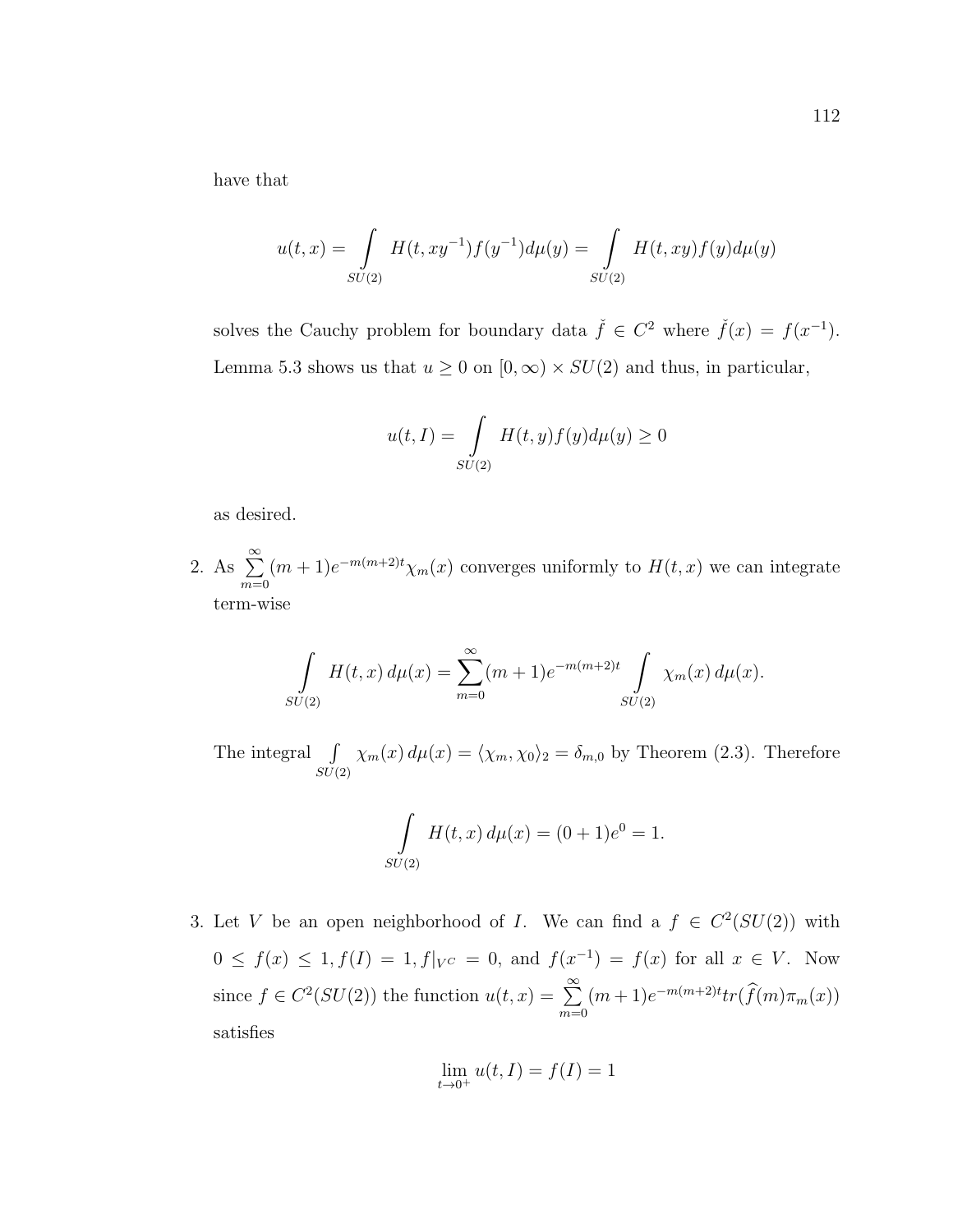by Theorem 4.34. Now we calculate

$$
1 = \lim_{t \to 0^+} \int_{SU(2)} H(t, y^{-1}) f(y) d\mu(y)
$$
  
= 
$$
\lim_{t \to 0^+} \int_{SU(2)} H(t, y) f(y) d\mu(y) \qquad (f = \check{f})
$$

and

$$
\int_{SU(2)} H(t, y) f(y) d\mu(y) = \int_{V} H(t, y) f(y) d\mu(y), \qquad \text{(since } f|_{V^C} = 0)
$$
\n
$$
\leq \int_{V} H(t, y) d\mu(y), \qquad \text{(as } 0 \leq f \leq 1)
$$
\n
$$
\leq \int_{SU(2)} H(t, y) d\mu(y) = 1 \qquad \text{(using properties 1 and 2)}.
$$

Finally we have  $1 \leq \lim_{t \to 0^+} \int$ V  $H(t, y)f(y)d\mu(y) \leq 1$  and thus

$$
\lim_{t \to 0^+} \int\limits_V H(t, y) f(y) d\mu(y) = 1. \quad \Box
$$

The following now completes the proof for Theorem 5.2.

**Theorem 5.10.** Let  $f \in C(SU(2))$  be given. Then

$$
u(t,x) = \int\limits_{SU(2)} H(t,xy^{-1})f(y)d\mu(y)
$$

solves the Cauchy problem.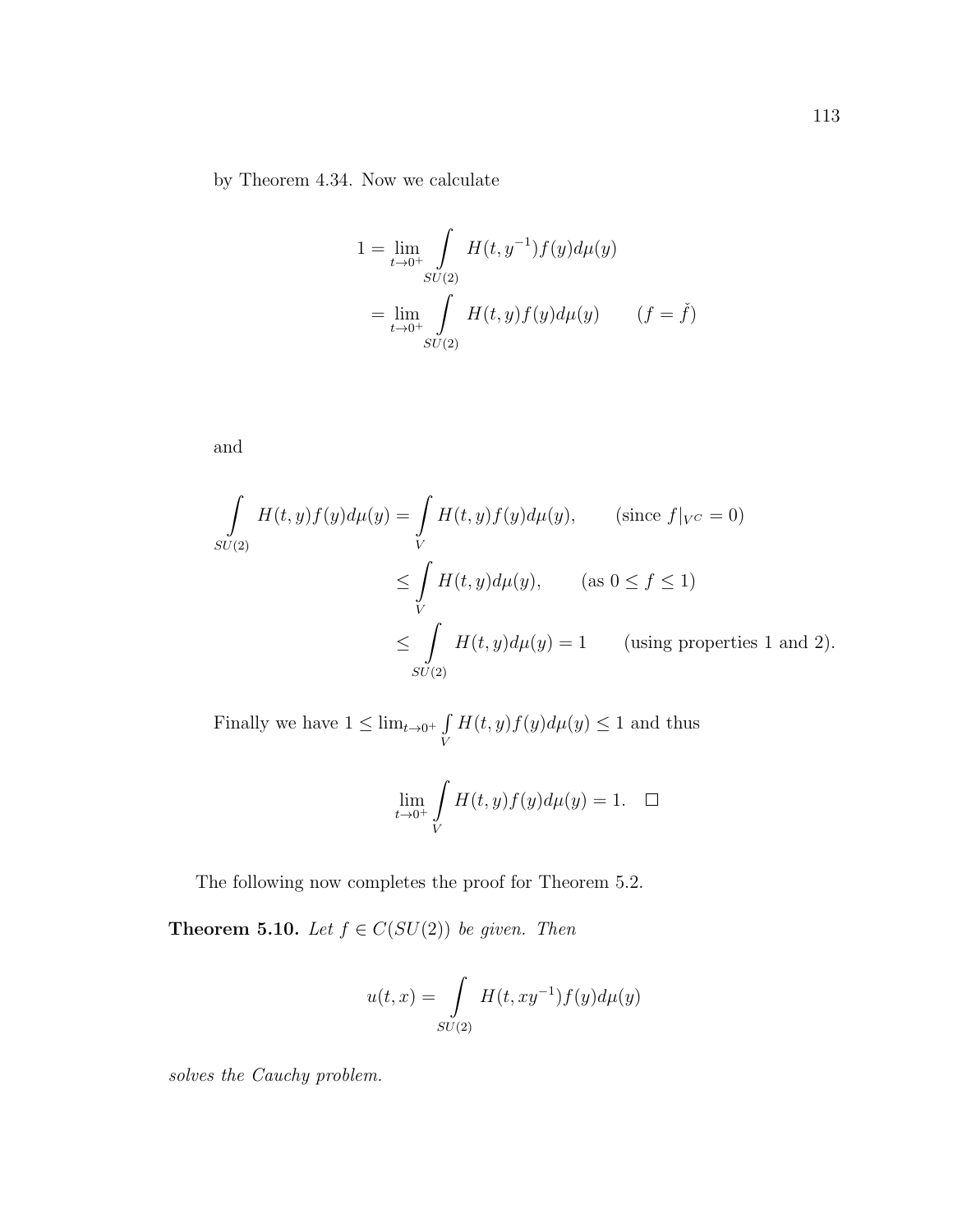*Proof.* Since the series for  $u(t, x)$  converges uniformly we can differentiate term-wise in  $t$  if the resulting series converges uniformly. Observe that formally

$$
\frac{\partial u}{\partial t}(t,x) = \sum_{m=0}^{\infty} -m(m+2)(m+1)e^{-m(m+2)t}tr(\widehat{f}(m)\pi_m(x)).
$$

Now for fixed  $t<sub>∘</sub> > 0$  and all  $(t, x) \in [t<sub>∘</sub>, \infty) \times SU(2)$ 

$$
|-m(m+2)(m+1)e^{-m(m+2)t}tr(\hat{f}(m)\pi_m(x))| \le |m(m+1)^2(m+2)Ce^{-m(m+2)t_0}|
$$

where  $|||\widehat{f}(m)||| \leq C$  as before. Thus by the M-test the resulting series converges, justifying our term-wise differentiation. Next as  $tr(\widehat{f}(m)\pi_m(x)) \in \mathcal{M}_\pi$  and  $\Delta|_{\mathcal{M}_\pi}$  =  $-m(m+2)$  Id we have

$$
\frac{\partial u}{\partial t}(t,x) = \Delta u(t,x)
$$

on  $(0, \infty) \times SU(2)$ .

It remains to show  $\lim_{t\to 0^+} u(t,x) = f(x)$ . Let  $\varepsilon > 0$  be given. As  $f \in C(SU(2))$ and  $SU(2)$  compact Proposition 2.29 yields an open neighborhood V with

$$
|f(yx) - f(x)| < \varepsilon, \quad \text{for all } x \in SU(2), \ y \in V.
$$

Thus also  $U := V^{-1} = \{y^{-1} : y \in V\}$  is a neighborhood of I with

$$
|f(y^{-1}x) - f(x)| < \varepsilon, \quad \text{for all } x \in SU(2), \ y \in U.
$$

Now using the properties of the heat kernel we calculate

$$
|u(t,x) - f(x)| = \left| \int_{SU(2)} H(t, xy^{-1}) f(y) d\mu(y) - f(x) \right|
$$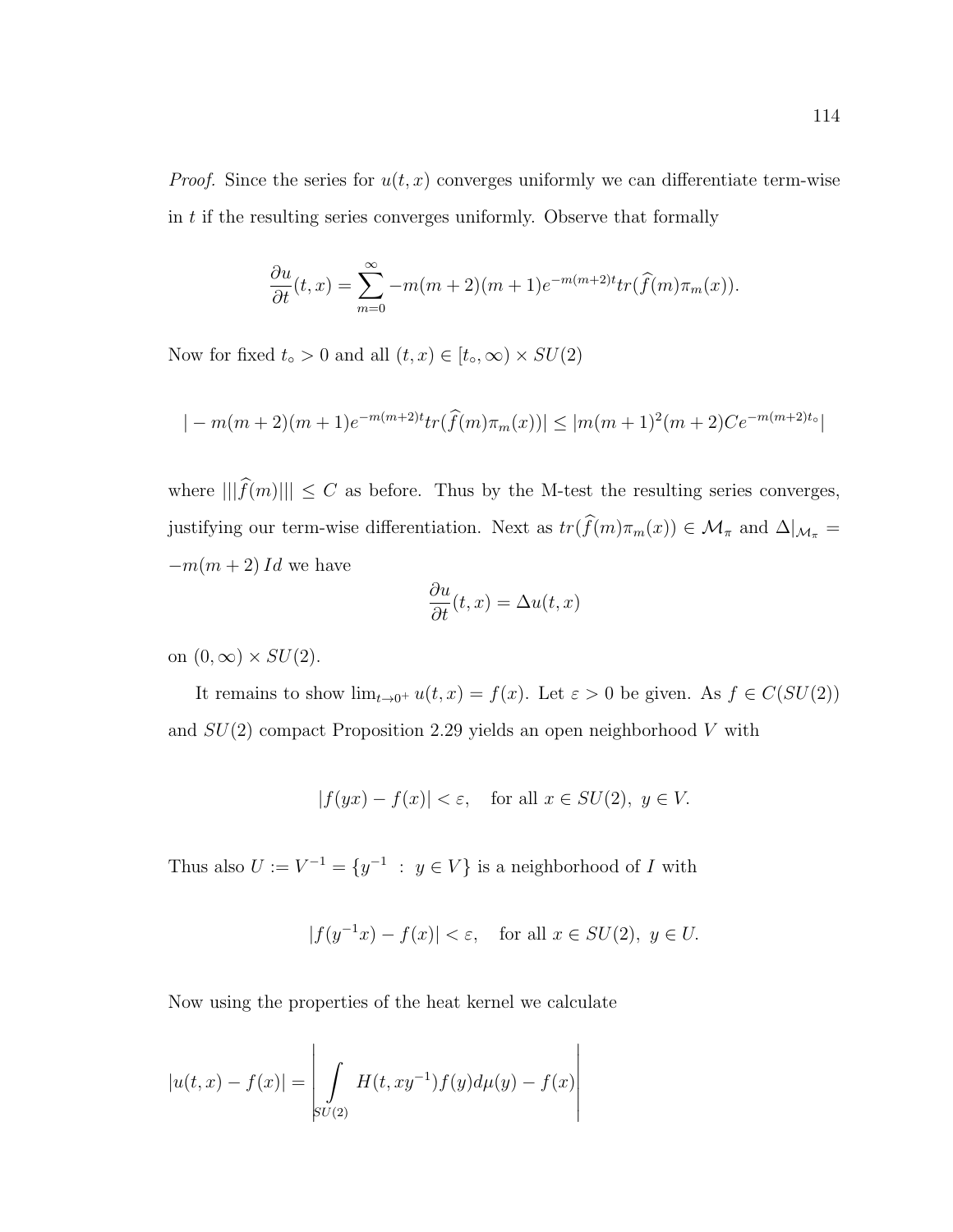$$
\begin{aligned}\n&= \left| \int_{SU(2)} H(t, y) f(y^{-1}x) d\mu(y) - f(x) \right| \qquad \text{(as } d\mu \text{ is right-invariant)} \\
&= \left| \int_{SU(2)} H(t, y) (f(y^{-1}x) - f(x)) d\mu(y) \right| \qquad \text{(as } \int_{SU(2)} H(t, y) d\mu(y) = 1) \\
&\leq \int_{SU(2)} H(t, y) |f(y^{-1}x) - f(x)| d\mu(y) \\
&= \int_{U} H(t, y) |f(y^{-1}x) - f(x)| d\mu(y) + \int_{U^C} H(t, y) |f(y^{-1}x) - f(x)| d\mu(y) \\
&\leq \varepsilon \int_{U} H(t, y) d\mu(y) + 2sup(|f|) \int_{U^C} H(t, y) d\mu(y) \\
&\leq \varepsilon \int_{SU(2)} H(t, y) d\mu(y) + 2sup(|f|) \int_{U^C} H(t, y) d\mu(y) \\
&= \varepsilon + 2sup(|f|) \left( 1 - \int_{U} H(t, y) d\mu(y) \right).\n\end{aligned}
$$

We now take the  $\lim_{t\to 0^+}$  then by the third property of the heat kernel we have

$$
\lim_{t \to 0^+} \left( \varepsilon + 2sup(|f|) \left( 1 - \int_U H(t, y) d\mu(y) \right) \right) = \varepsilon.
$$

Therefore  $\lim_{t\to 0^+}|u(t,x)-f(x)|\leq \varepsilon$  for all  $\varepsilon>0$  and finally

$$
\lim_{t \to 0^+} u(t, x) = f(x). \quad \Box
$$